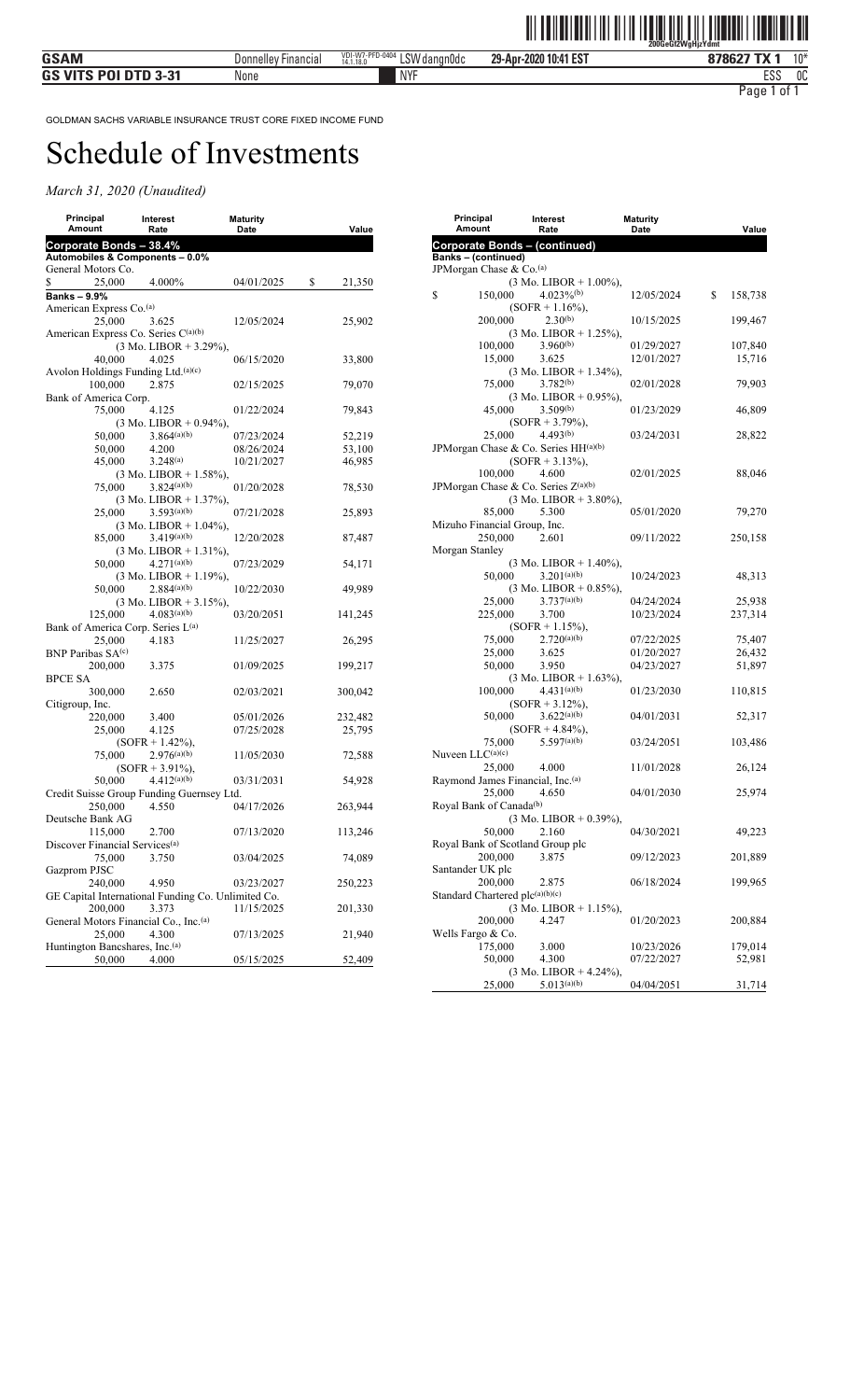| Principal<br>Amount                                      | Interest<br>Rate                 | <b>Maturity</b><br>Date | Value        |
|----------------------------------------------------------|----------------------------------|-------------------------|--------------|
| <b>Corporate Bonds - (continued)</b>                     |                                  |                         |              |
| Banks - (continued)                                      |                                  |                         |              |
| Westpac Banking Corp. (a)(b)                             |                                  |                         |              |
|                                                          | (5 Yr. Swap Rate + 2.24%),       |                         |              |
| \$<br>25,000                                             | 4.322%                           | 11/23/2031              | \$<br>25,518 |
|                                                          | (US Treasury Yield Curve Rate    |                         |              |
|                                                          | T-Note Constant Maturity 5 Yr. + |                         |              |
|                                                          | $2.00\%$ ),                      |                         |              |
| 50,000                                                   | 4.110                            | 07/24/2034              | 48,080       |
|                                                          |                                  |                         | 5,524,816    |
| Capital Goods - 1.7%                                     |                                  |                         |              |
| $3M$ Co. <sup>(a)</sup>                                  |                                  |                         |              |
| 25,000                                                   | 3.700                            | 04/15/2050              | 27,879       |
| Air Lease Corp.(a)                                       |                                  |                         |              |
| 75,000                                                   | 2.300                            | 02/01/2025              | 59,106       |
| 75,000                                                   | 3.750                            | 06/01/2026              | 64,653       |
| Boeing Co. $(The)^{(a)}$                                 |                                  |                         |              |
| 50,000                                                   | 3.450                            | 11/01/2028              | 44,303       |
| General Dynamics Corp. <sup>(a)</sup><br>50,000          | 4.250                            | 04/01/2050              |              |
| Northrop Grumman Corp.                                   |                                  |                         | 61,622       |
| 50,000                                                   | $2.930^{(a)}$                    | 01/15/2025              | 50,922       |
| 75,000                                                   | $3.250^{(a)}$                    | 01/15/2028              | 78,782       |
| 25,000                                                   | 4.750                            | 06/01/2043              | 30,214       |
| 75,000                                                   | $5.250^{(a)}$                    | 05/01/2050              | 100,708      |
| Otis Worldwide Corp. <sup>(a)(c)</sup>                   |                                  |                         |              |
| 25,000                                                   | 2.293                            | 04/05/2027              | 23,958       |
| 150,000                                                  | 2.565                            | 02/15/2030              | 145,291      |
| Roper Technologies, Inc. (a)                             |                                  |                         |              |
| 50,000                                                   | 4.200                            | 09/15/2028              | 53,211       |
| Stanley Black & Decker, Inc. (a)                         |                                  |                         |              |
| 50,000                                                   | 4.250                            | 11/15/2028              | 53,539       |
| United Technologies Corp. <sup>(a)</sup>                 |                                  |                         |              |
| 50,000                                                   | 3.950                            | 08/16/2025              | 54,571       |
| 50,000                                                   | 4.125                            | 11/16/2028              | 55,252       |
| 25,000                                                   | 4.050                            | 05/04/2047              | 27,336       |
| 25,000                                                   | 4.625                            | 11/16/2048              | 29,577       |
|                                                          |                                  |                         | 960,924      |
| Commercial & Professional Services <sup>(a)</sup> - 0.4% |                                  |                         |              |
| IHS Markit Ltd.                                          |                                  |                         |              |
| 75,000                                                   | 3.625                            | 05/01/2024              | 76,187       |
| 75,000                                                   | 4.250                            | 05/01/2029              | 78,381       |
| Republic Services, Inc.                                  |                                  |                         |              |
| 75,000                                                   | 2.500                            | 08/15/2024              | 75,851       |
|                                                          |                                  |                         | 230,419      |
| Consumer Durables & Apparel <sup>(a)</sup> – 0.7%        |                                  |                         |              |
| Carrier Global Corp.(c)                                  |                                  |                         |              |
| 150,000                                                  | 2.493                            | 02/15/2027              | 141,612      |
| 200,000                                                  | 2.722                            | 02/15/2030              | 183,632      |
| NIKE, Inc.                                               |                                  |                         |              |
| 25,000                                                   | 3.250                            | 03/27/2040              | 26,072       |
| 25,000                                                   | 3.375                            | 03/27/2050              | 27,277       |
|                                                          |                                  |                         | 378,593      |
| Consumer Services <sup>(a)</sup> - 0.3%                  |                                  |                         |              |
| Marriott International, Inc.                             |                                  |                         |              |
| 85,000                                                   | 2.300                            | 01/15/2022              | 79,725       |
| McDonald's Corp.                                         |                                  |                         |              |
| 25,000                                                   | 4.200                            | 04/01/2050              | 27,821       |
| Starbucks Corp.                                          |                                  |                         |              |
| 75,000                                                   | 3.800                            | 08/15/2025              | 79,690       |
|                                                          |                                  |                         | 187,236      |
|                                                          |                                  |                         |              |

| Principal                                               | Interest                          | <b>Maturity</b>          |                  |
|---------------------------------------------------------|-----------------------------------|--------------------------|------------------|
| Amount                                                  | Rate                              | Date                     | Value            |
| <b>Corporate Bonds - (continued)</b><br>Electric - 2.5% |                                   |                          |                  |
| Alliant Energy Finance LLC(a)(c)                        |                                   |                          |                  |
| 25,000<br>\$                                            | 3.750%                            | 06/15/2023               | \$<br>26,623     |
| American Electric Power Co., Inc. <sup>(a)</sup>        |                                   |                          |                  |
| 50,000<br>Arizona Public Service Co.(a)                 | 2.300                             | 03/01/2030               | 46,633           |
| 45,000                                                  | 2.950                             | 09/15/2027               | 45,983           |
| Berkshire Hathaway Energy Co. <sup>(a)</sup>            |                                   |                          |                  |
| 25,000                                                  | 3.250                             | 04/15/2028               | 25,817           |
| 50,000<br>Dominion Energy, Inc.                         | 3.700(c)                          | 07/15/2030               | 53,476           |
| 50,000                                                  | 3.071                             | 08/15/2024               | 49,624           |
| Dominion Energy, Inc. Series C(a)                       |                                   |                          |                  |
| 25,000                                                  | 3.375                             | 04/01/2030               | 24,749           |
| Emera US Finance LP(a)<br>45,000                        | 2.700                             | 06/15/2021               | 45,611           |
| Entergy Corp. <sup>(a)</sup>                            |                                   |                          |                  |
| 45,000                                                  | 2.950                             | 09/01/2026               | 44,723           |
| Exelon Corp. <sup>(a)</sup>                             |                                   |                          |                  |
| 45,000                                                  | 3.497                             | 06/01/2022               | 43,689           |
| 50,000                                                  | 4.050                             | 04/15/2030               | 51,112           |
| 25,000                                                  | 4.700                             | 04/15/2050               | 26,141           |
| FirstEnergy Corp. <sup>(a)</sup>                        | 2.650                             |                          |                  |
| 100,000<br>Florida Power & Light Co.(a)                 |                                   | 03/01/2030               | 94,391           |
| 68,000                                                  | 4.125                             | 02/01/2042               | 77,268           |
| MidAmerican Energy Co.(a)                               |                                   |                          |                  |
| 25,000                                                  | 3.650                             | 04/15/2029               | 27,341           |
| NiSource, Inc. <sup>(a)</sup>                           |                                   |                          |                  |
| 50,000                                                  | 3.650                             | 06/15/2023               | 51,102           |
| 95,000                                                  | 3.490                             | 05/15/2027               | 96,303           |
| NRG Energy, Inc. (a)(c)<br>75,000                       | 3.750                             | 06/15/2024               | 74,127           |
| Ohio Power Co. Series P(a)                              |                                   |                          |                  |
| 25,000                                                  | 2.600                             | 04/01/2030               | 24,842           |
| Progress Energy, Inc.                                   |                                   |                          |                  |
| 120,000                                                 | 7.000                             | 10/30/2031               | 157,654          |
| Sempra Energy <sup>(a)(b)</sup>                         |                                   |                          |                  |
|                                                         | $(3 \text{ Mo. LIBOR} + 0.50\%),$ |                          |                  |
| 70,000<br>Southern California Edison Co. Series A(a)    | 2.331                             | 01/15/2021               | 66,306           |
| 50,000                                                  | 4.200                             | 03/01/2029               | 53,303           |
| Southern Co. (The) (a)                                  |                                   |                          |                  |
| 60,000                                                  | 3.250                             | 07/01/2026               | 60,453           |
| Vistra Operations Co. LLC(a)(c)                         |                                   |                          |                  |
| 125,000 3.550                                           |                                   | 07/15/2024               | 117,596          |
|                                                         |                                   |                          | 1,384,867        |
| Energy $-2.1%$                                          |                                   |                          |                  |
| BP Capital Markets America, Inc.(a)                     |                                   |                          |                  |
| 75,000                                                  | 3.224                             | 04/14/2024               | 76,509           |
| Cenovus Energy, Inc. <sup>(a)</sup><br>25,000           | 4.250                             | 04/15/2027               | 12,303           |
| Continental Resources, Inc. <sup>(a)</sup>              |                                   |                          |                  |
| 150,000                                                 | 4.500                             | 04/15/2023               | 83,250           |
| Devon Energy Corp. <sup>(a)</sup>                       |                                   |                          |                  |
| 29,000                                                  | 5.850                             | 12/15/2025               | 23,615           |
| 25,000                                                  | 5.600                             | 07/15/2041               | 15,858           |
| 5,000                                                   | 4.750                             | 05/15/2042               | 3,204            |
| Energy Transfer Operating LP(a)                         |                                   |                          |                  |
| 25,000                                                  | 4.650                             | 06/01/2021               | 24,347           |
| 75,000                                                  | 4.200                             | 09/15/2023               | 66,643           |
| 50,000<br>25,000                                        | 2.900<br>5.250                    | 05/15/2025<br>04/15/2029 | 42,393<br>21,149 |
|                                                         |                                   |                          |                  |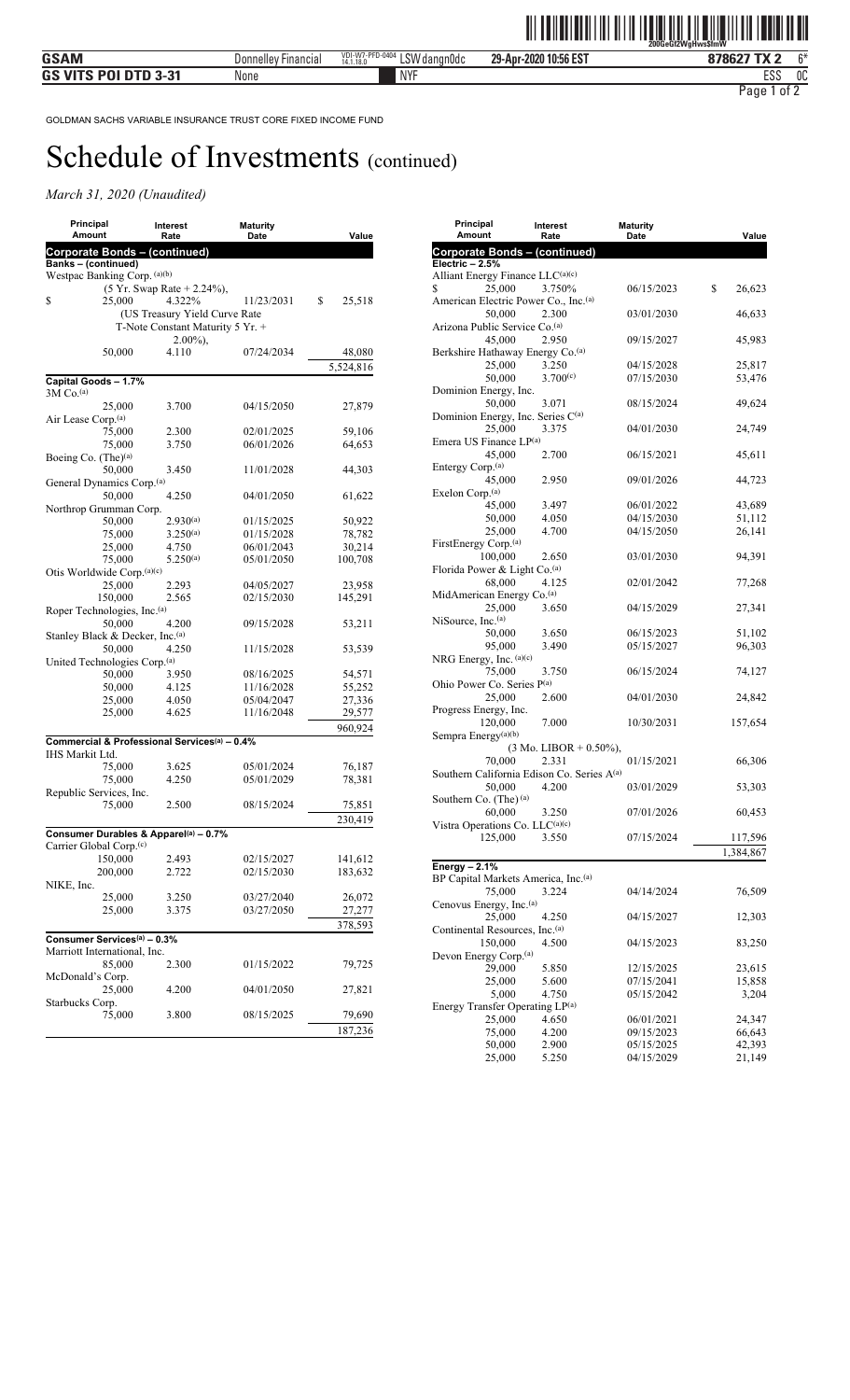5,000 6.000 06/15/2048 4,155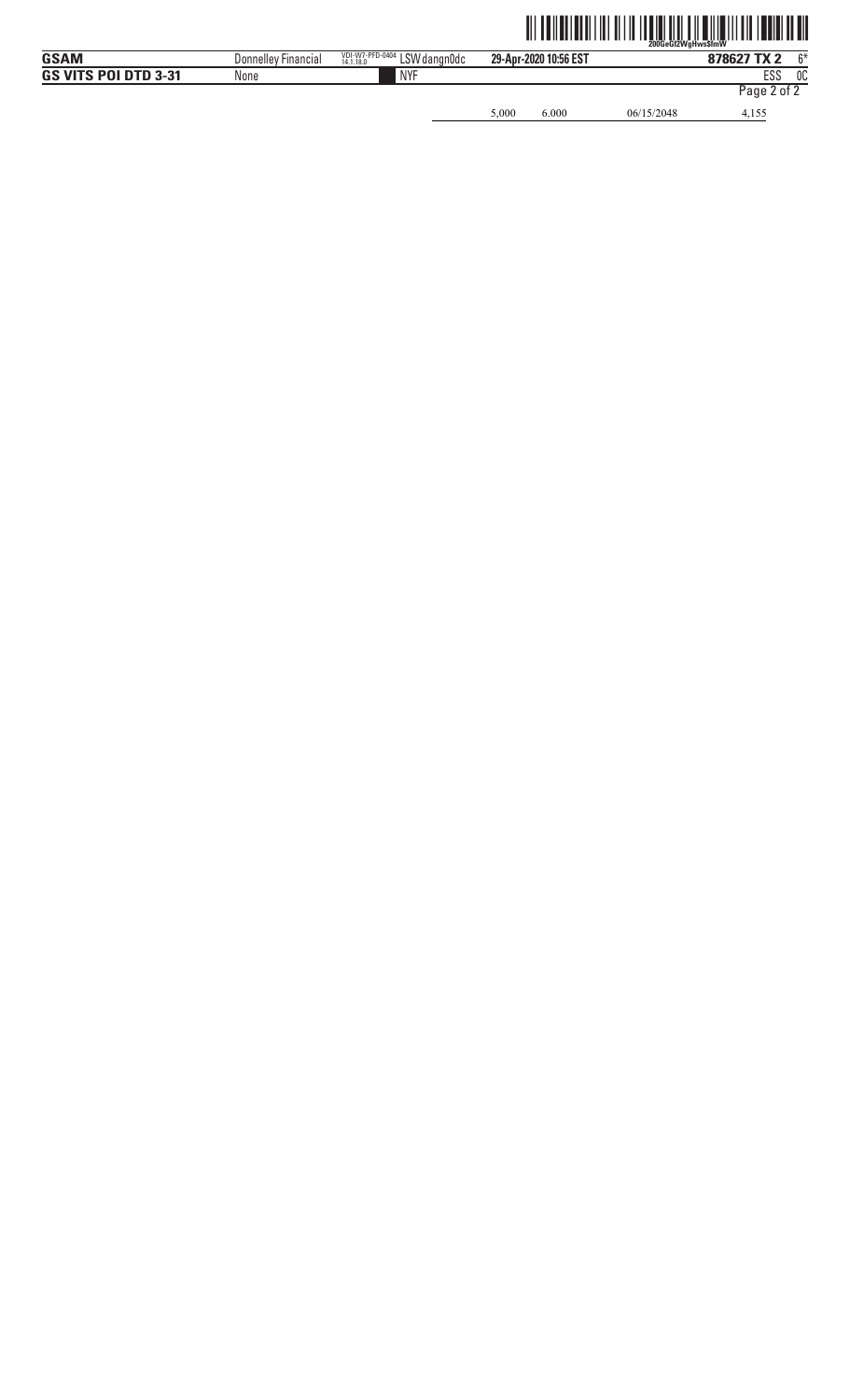| Principal<br>Amount                           | Interest<br>Rate                   | <b>Maturity</b><br>Date  | Value             |
|-----------------------------------------------|------------------------------------|--------------------------|-------------------|
| <b>Corporate Bonds - (continued)</b>          |                                    |                          |                   |
| Energy - (continued)                          |                                    |                          |                   |
| Enterprise Products Operating LLC(a)(b)       |                                    |                          |                   |
|                                               | $(3 \text{ Mo. LIBOR} + 2.78\%),$  |                          |                   |
| \$<br>40.000                                  | 4.358%                             | 06/01/2067               | \$<br>23,369      |
| EQM Midstream Partners LP(a)<br>100,000       | 4.750                              | 07/15/2023               | 72,000            |
| 25,000                                        | 5.500                              | 07/15/2028               | 13,875            |
| Marathon Petroleum Corp.(a)                   |                                    |                          |                   |
| 25,000                                        | 3.800                              | 04/01/2028               | 21,033            |
| MPLX LP <sup>(a)</sup>                        |                                    |                          |                   |
| 25,000                                        | 4.800                              | 02/15/2029               | 21,942            |
| 35,000                                        | 4.500                              | 04/15/2038               | 24,860            |
| 25,000<br>Newfield Exploration Co.            | 5.500                              | 02/15/2049               | 21,502            |
| 50,000                                        | 5.625                              | 07/01/2024               | 25,250            |
| Occidental Petroleum Corp.(a)                 |                                    |                          |                   |
| 225,000                                       | 2.900                              | 08/15/2024               | 124,312           |
| 15,000                                        | 5.550                              | 03/15/2026               | 7,950             |
| Petroleos Mexicanos                           |                                    |                          |                   |
| 20,000                                        | 4.500                              | 01/23/2026               | 14,519            |
| 20,000                                        | 6.490(a)(c)                        | 01/23/2027               | 14,750            |
| 10,000                                        | 6.500                              | 03/13/2027               | 7,352             |
| 10,000<br>20,000                              | 5.950(a)(c)<br>6.750               | 01/28/2031<br>09/21/2047 | 6,876<br>13,100   |
| 30,000                                        | 7.690(a)(c)                        | 01/23/2050               | 20,550            |
| Phillips 66(a)                                |                                    |                          |                   |
| 60,000                                        | 3.900                              | 03/15/2028               | 57,809            |
| Pioneer Natural Resources Co. <sup>(a)</sup>  |                                    |                          |                   |
| 25,000                                        | 3.950                              | 07/15/2022               | 24,070            |
| Plains All American Pipeline LP(a)            |                                    |                          |                   |
| 15,000                                        | 3.650                              | 06/01/2022               | 13,753            |
| 35,000                                        | 3.850                              | 10/15/2023               | 31,655            |
| Sabine Pass Liquefaction LLC(a)<br>75,000     | 5.625                              | 03/01/2025               |                   |
| 75,000                                        | 5.000                              | 03/15/2027               | 71,119<br>64,903  |
| Western Midstream Operating LP <sup>(a)</sup> |                                    |                          |                   |
| 75,000                                        | 3.100                              | 02/01/2025               | 39,750            |
| 50,000                                        | 4.050                              | 02/01/2030               | 21,875            |
| 25,000                                        | 5.450                              | 04/01/2044               | 9,312             |
| 25,000                                        | 5.300                              | 03/01/2048               | 10,000            |
|                                               |                                    |                          | 1,150,912         |
| Food & Beverage(a) - 2.3%                     |                                    |                          |                   |
| Anheuser-Busch Cos. LLC                       |                                    |                          |                   |
| 35,000<br>210,000                             | 4.700<br>4.900                     | 02/01/2036<br>02/01/2046 | 36,532<br>231,332 |
| Anheuser-Busch InBev Worldwide, Inc.          |                                    |                          |                   |
| 350,000                                       | 4.750                              | 01/23/2029               | 385,936           |
| 100,000                                       | 4.600                              | 04/15/2048               | 105,805           |
| 25,000                                        | 5.550                              | 01/23/2049               | 29,384            |
| Constellation Brands, Inc.                    |                                    |                          |                   |
|                                               | $(3 \text{ Mo. LIBOR} + 0.70\%)$ , |                          |                   |
| 75,000                                        | $2.392^{(b)}$                      | 11/15/2021               | 71,748            |
| 50,000                                        | 4.400                              | 11/15/2025               | 50,302            |
| 25,000                                        | 3.700                              | 12/06/2026               | 24,818            |
| 50,000<br>25,000                              | 3.600<br>3.150                     | 02/15/2028<br>08/01/2029 | 48,974<br>23,243  |
| JM Smucker Co. (The)                          |                                    |                          |                   |
| 25,000                                        | 2.375                              | 03/15/2030               | 23,213            |
| Keurig Dr Pepper, Inc.                        |                                    |                          |                   |
| 50,000                                        | 4.057                              | 05/25/2023               | 52,037            |
| 25,000                                        | 5.085                              | 05/25/2048               | 31,160            |
| Mars, Inc. $(c)$                              |                                    |                          |                   |
| 25,000                                        | 2.700                              | 04/01/2025               | 25,389            |

| Principal<br>Amount                                    | Interest<br>Rate                  | <b>Maturity</b><br>Date | Value        |
|--------------------------------------------------------|-----------------------------------|-------------------------|--------------|
| <b>Corporate Bonds - (continued)</b>                   |                                   |                         |              |
| Food & Beverage <sup>(a)</sup> - (continued)           |                                   |                         |              |
| PepsiCo, Inc.                                          |                                   |                         |              |
| 50,000<br>S                                            | 3.625%                            | 03/19/2050              | \$<br>58,875 |
| Tyson Foods, Inc.                                      |                                   |                         |              |
| 50,000                                                 | 3.900                             | 09/28/2023              | 52,039       |
|                                                        |                                   |                         | 1,276,966    |
|                                                        |                                   |                         |              |
| Health Care Equipment & Services <sup>(a)</sup> - 1.7% |                                   |                         |              |
| Becton Dickinson and Co.                               |                                   |                         |              |
|                                                        | $(3 \text{ Mo. LIBOR} + 0.88\%),$ |                         |              |
| 93,000                                                 | $2.250^{(b)}$                     | 12/29/2020              | 89,861       |
| 45,000                                                 | 2.894                             | 06/06/2022              | 44,682       |
| 25,000                                                 | 3.363                             | 06/06/2024              | 24,976       |
| 40,000                                                 | 3.700                             | 06/06/2027              | 40,624       |
| Centene Corp. <sup>(c)</sup>                           |                                   |                         |              |
| 150,000                                                | 4.250                             | 12/15/2027              | 150,992      |
| Cigna Corp.                                            |                                   |                         |              |
| 100,000                                                | 3.750                             | 07/15/2023              | 102,022      |
| 50,000                                                 | 2.400                             | 03/15/2030              | 47,334       |
| 150,000                                                | 3.400                             | 03/15/2050              | 142,093      |
| CVS Health Corp.                                       |                                   |                         |              |
| 75,000                                                 | 3.500                             | 07/20/2022              | 76,986       |
|                                                        |                                   | 03/09/2023              |              |
| 50,000                                                 | 3.700                             |                         | 51,826       |
| 50,000                                                 | 3.875                             | 07/20/2025              | 52,467       |
| 25,000                                                 | 4.250                             | 04/01/2050              | 25,895       |
| Zimmer Biomet Holdings, Inc.                           |                                   |                         |              |
| 100,000                                                | 3.550                             | 03/20/2030              | 99,333       |
|                                                        |                                   |                         | 949,091      |
| Household & Personal Products - 0.1%                   |                                   |                         |              |
| Kimberly-Clark Corp. <sup>(a)</sup>                    |                                   |                         |              |
| 25,000                                                 | 3.100                             | 03/26/2030              | 26,817       |
| Procter & Gamble Co. (The)                             |                                   |                         |              |
| 25,000                                                 | 3.600                             | 03/25/2050              | 30,834       |
|                                                        |                                   |                         |              |
|                                                        |                                   |                         | 57,651       |
| Life Insurance(a) $-0.6\%$                             |                                   |                         |              |
| American International Group, Inc.                     |                                   |                         |              |
| 125,000                                                | 3.900                             | 04/01/2026              | 128,818      |
| 25,000                                                 | 4.200                             | 04/01/2028              | 25,859       |
| Berkshire Hathaway Finance Corp.                       |                                   |                         |              |
| 75,000                                                 | 1.850                             | 03/12/2030              | 72,739       |
| Marsh & McLennan Cos., Inc.                            |                                   |                         |              |
| 50,000                                                 | 4.375                             | 03/15/2029              | 55,706       |
| Principal Financial Group, Inc.                        |                                   |                         |              |
| 50,000                                                 | 3.100                             | 11/15/2026              | 49,172       |
|                                                        |                                   |                         |              |
|                                                        |                                   |                         | 332,294      |
| Materials - 0.3%                                       |                                   |                         |              |
| DuPont de Nemours, Inc.(a)                             |                                   |                         |              |
| 25,000                                                 | 4.205                             | 11/15/2023              | 26,315       |
| 50,000                                                 | 4.493                             | 11/15/2025              | 53,570       |
| Ecolab, Inc.                                           |                                   |                         |              |
| 4,000                                                  | 5.500                             | 12/08/2041              | 4,733        |
| Huntsman International LLC <sup>(a)</sup>              |                                   |                         |              |
| 25,000                                                 | 4.500                             | 05/01/2029              | 21,381       |
| Sherwin-Williams Co. (The) <sup>(a)</sup>              |                                   |                         |              |
| 25,000                                                 | 3.450                             | 06/01/2027              | 25,635       |
| 50,000                                                 | 2.950                             | 08/15/2029              | 49,057       |
|                                                        |                                   |                         |              |
|                                                        |                                   |                         | 180,691      |
| Media & Entertainment <sup>(a)</sup> - 2.1%            |                                   |                         |              |
| Charter Communications Operating LLC                   |                                   |                         |              |
| 92,000                                                 | 4.500                             | 02/01/2024              | 94,985       |
| 220,000                                                | 4.908                             | 07/23/2025              | 236,468      |
|                                                        |                                   |                         |              |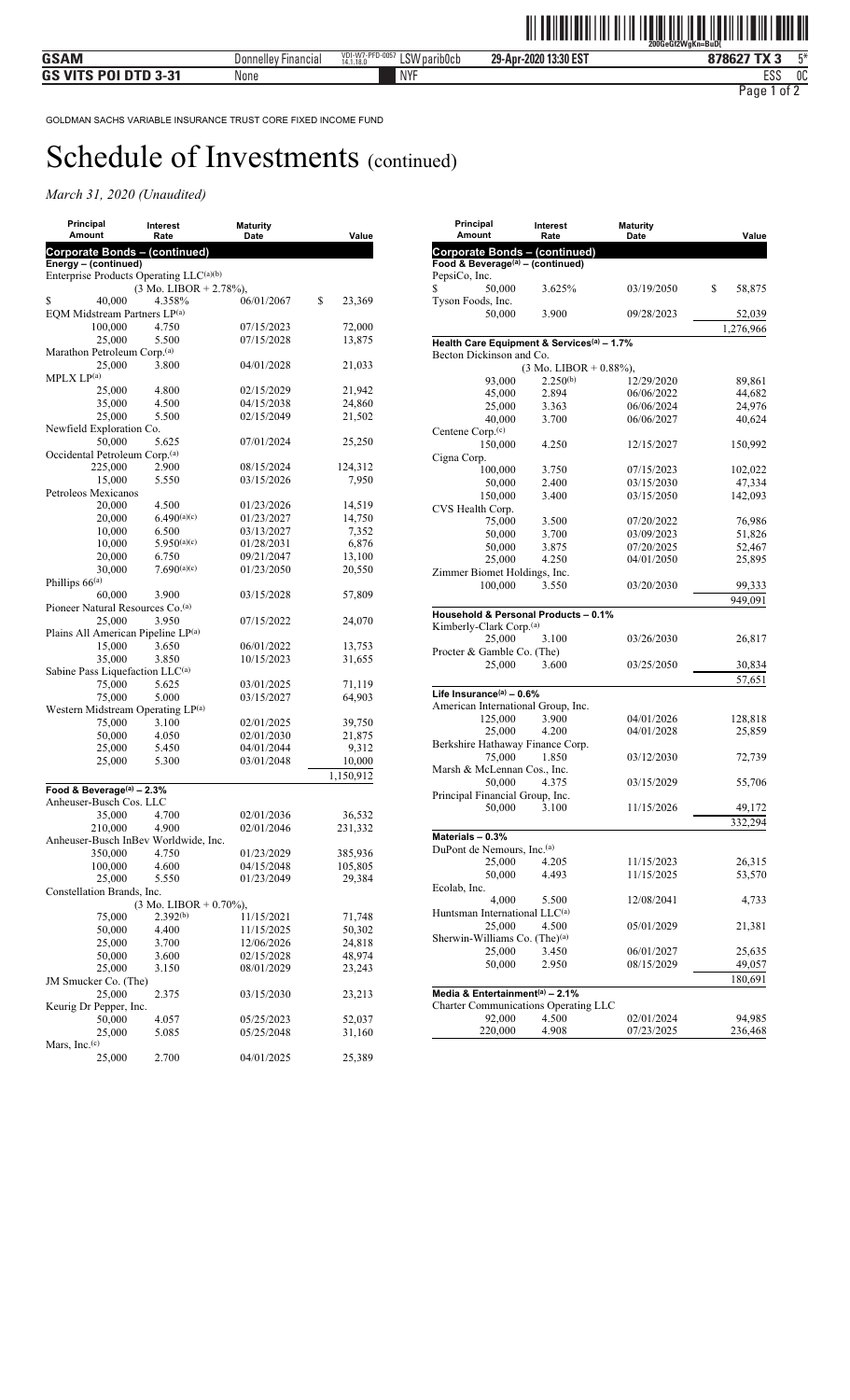25,000 3.200 04/01/2030 26,179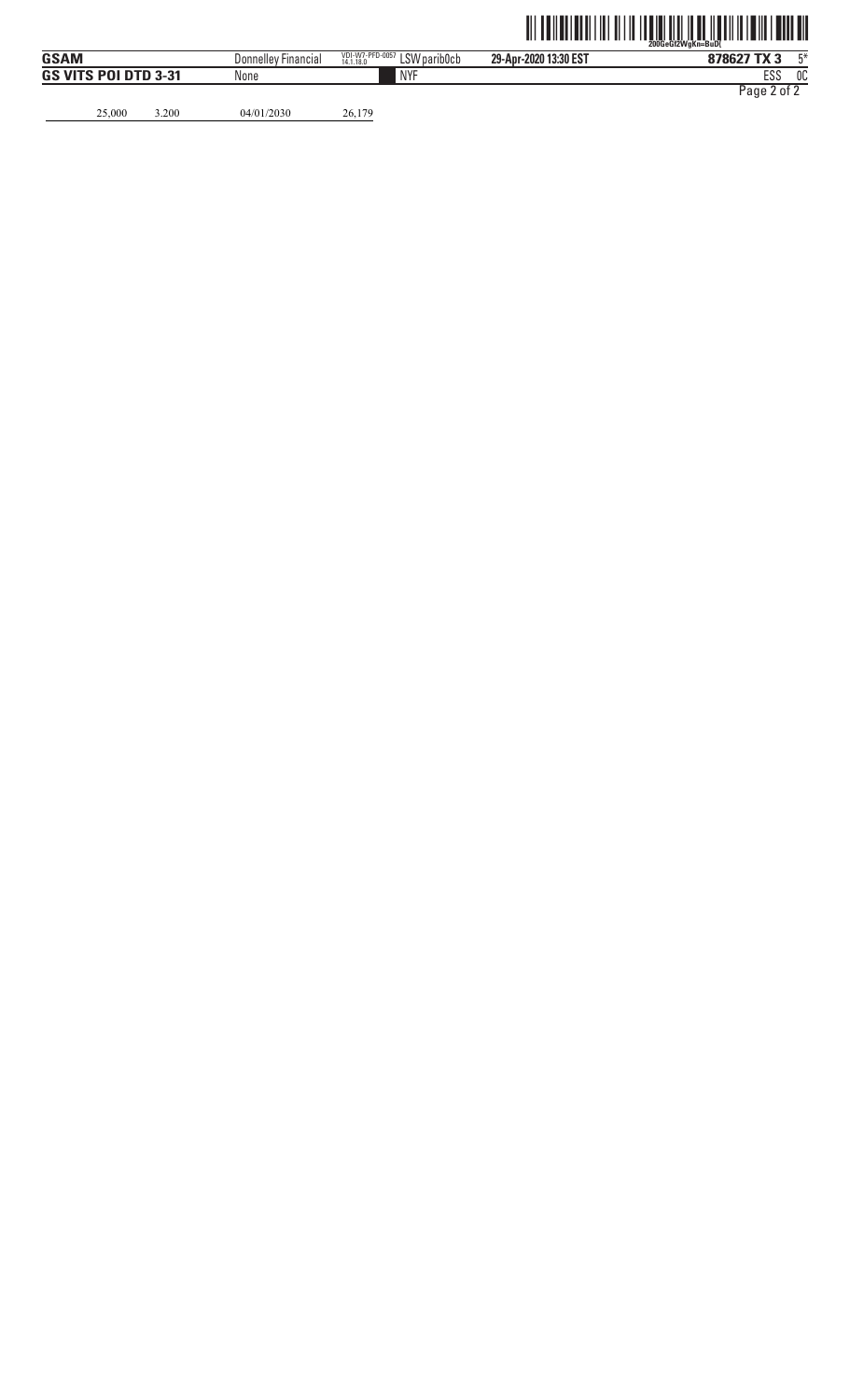| Principal<br><b>Amount</b>                              | Interest<br>Rate | <b>Maturity</b><br>Date                               | Value              |
|---------------------------------------------------------|------------------|-------------------------------------------------------|--------------------|
| Corporate Bonds - (continued)                           |                  |                                                       |                    |
| Media & Entertainment <sup>(a)</sup> - (continued)      |                  |                                                       |                    |
| Comcast Corp.                                           |                  |                                                       |                    |
| \$<br>25,000                                            | 3.700%           | 04/15/2024                                            | \$<br>26,821       |
| 25,000                                                  | 3.100            | 04/01/2025                                            | 26,476             |
| 45,000                                                  | 3.375            | 08/15/2025                                            | 47,759             |
| 50,000                                                  | 3.950            | 10/15/2025                                            | 55,105             |
| 25,000                                                  | 3.300            | 02/01/2027                                            | 26,265             |
| 75,000                                                  | 3.300            | 04/01/2027                                            | 79,138             |
| 225,000<br>125,000                                      | 3.150<br>4.150   | 02/15/2028<br>10/15/2028                              | 235,697<br>141,273 |
|                                                         | 4.250            | 10/15/2030                                            | 29,038             |
| 25,000<br>25,000                                        | 3.750            | 04/01/2040                                            | 27,796             |
| 25,000                                                  | 4.950            | 10/15/2058                                            | 34,001             |
| Fox Corp. <sup>(c)</sup>                                |                  |                                                       |                    |
| 25,000                                                  | 4.030            | 01/25/2024                                            | 25,947             |
| 25,000                                                  | 4.709            | 01/25/2029                                            | 27,407             |
| Walt Disney Co. (The)                                   |                  |                                                       |                    |
| 25,000                                                  | 3.700            | 09/15/2024                                            | 26,931             |
| 25,000                                                  | 4.700            | 03/23/2050                                            | 32,524             |
|                                                         |                  |                                                       |                    |
|                                                         |                  |                                                       | 1,173,631          |
| Metals and Mining - 0.3%                                |                  |                                                       |                    |
| Glencore Funding $LLC^{(c)}$                            |                  |                                                       |                    |
| 75,000                                                  | $4.125^{(a)}$    | 03/12/2024                                            | 70,114             |
| 25,000                                                  | 4.625            | 04/29/2024                                            | 23,514             |
| Newmont Corp.                                           | $2.250^{(a)}$    |                                                       |                    |
| 75,000                                                  |                  | 10/01/2030                                            | 69,730             |
|                                                         |                  |                                                       | 163,358            |
|                                                         |                  | Pharmaceuticals, Biotechnology & Life Sciences - 2.9% |                    |
| AbbVie, Inc.                                            |                  |                                                       |                    |
| 75,000                                                  | 3.375            | 11/14/2021                                            | 76,657             |
| 50,000                                                  | $3.750^{(a)}$    | 11/14/2023                                            | 52,022             |
| 125,000                                                 | 4.050(a)(c)      | 11/21/2039                                            | 130,424            |
| 200,000                                                 | 4.250(a)(c)      | 11/21/2049                                            | 214,684            |
| Amgen, Inc.(a)                                          |                  |                                                       |                    |
| 70,000<br>Bayer US Finance II LLC(a)(c)                 | 3.125            | 05/01/2025                                            | 73,132             |
|                                                         |                  |                                                       |                    |
| 200,000<br>Bayer US Finance LLC <sup>(c)</sup>          | 3.875            | 12/15/2023                                            | 205,061            |
| 200,000                                                 |                  | 10/08/2021                                            |                    |
| Bristol-Myers Squibb Co.(a)(c)                          | 3.000            |                                                       | 205,144            |
| 150,000                                                 | 3.875            | 08/15/2025                                            | 162,779            |
| 25,000                                                  | 4.250            | 10/26/2049                                            | 31,619             |
| DH Europe Finance II Sarl <sup>(a)</sup>                |                  |                                                       |                    |
|                                                         |                  | 11/15/2024                                            |                    |
| 75,000<br>25,000                                        | 2.200<br>2.600   | 11/15/2029                                            | 73,644<br>24,942   |
| 75,000                                                  |                  | 11/15/2039                                            | 72,561             |
| Elanco Animal Health, Inc.                              | 3.250            |                                                       |                    |
| 50,000                                                  | 4.662            | 08/27/2021                                            | 49,432             |
| 25,000                                                  | $5.022^{(a)}$    | 08/28/2023                                            | 25,354             |
| Pfizer, Inc.(a)                                         |                  |                                                       |                    |
| 75,000                                                  | 3.450            | 03/15/2029                                            | 82,529             |
| 25,000                                                  | 2.625            | 04/01/2030                                            | 26,175             |
| Thermo Fisher Scientific, Inc. <sup>(a)</sup>           |                  |                                                       |                    |
| 35,000                                                  | 3.000            | 04/15/2023                                            | 35,819             |
| 15,000                                                  | 3.650            | 12/15/2025                                            | 15,528             |
| 25,000                                                  | 4.497            | 03/25/2030                                            | 28,169             |
| Zoetis, Inc. $(a)$                                      |                  |                                                       |                    |
| 45,000                                                  | 3.000            | 09/12/2027                                            | 45,566             |
|                                                         |                  |                                                       | 1,631,241          |
|                                                         |                  |                                                       |                    |
| Pipelines $(a)$ – 0.2%<br>Columbia Pipeline Group, Inc. |                  |                                                       |                    |
| 35,000                                                  | 3.300            | 06/01/2020                                            | 35,011             |
|                                                         |                  |                                                       |                    |

| Principal<br>Amount                           | Interest<br>Rate | <b>Maturity</b><br>Date                              | Value        |
|-----------------------------------------------|------------------|------------------------------------------------------|--------------|
| <b>Corporate Bonds - (continued)</b>          |                  |                                                      |              |
| $Pipelines(a) - (continued)$                  |                  |                                                      |              |
| Sunoco Logistics Partners Operations LP       |                  |                                                      |              |
| 15,000<br>\$                                  | 4.250%           | 04/01/2024                                           | \$<br>13,194 |
| Williams Cos., Inc. (The)                     |                  |                                                      |              |
| 25,000                                        | 3.600            | 03/15/2022                                           | 24,493       |
| 25,000                                        | 3.900            | 01/15/2025                                           | 22,428       |
| 35,000                                        | 4.000            | 09/15/2025                                           | 30,909       |
|                                               |                  |                                                      | 126,035      |
| Property/Casualty Insurance - 0.2%            |                  |                                                      |              |
| Arch Capital Group US, Inc.                   |                  |                                                      |              |
| 36,000                                        | 5.144            | 11/01/2043                                           | 39,982       |
| Progressive Corp. (The) <sup>(a)</sup>        |                  |                                                      |              |
| 25,000                                        | 3.950            | 03/26/2050                                           | 28,785       |
| XLIT Ltd.                                     |                  |                                                      |              |
| 45,000                                        | 4.450            | 03/31/2025                                           | 46,449       |
|                                               |                  |                                                      | 115,216      |
| Real Estate Investment Trusts(a) - 1.8%       |                  |                                                      |              |
| Alexandria Real Estate Equities, Inc.         |                  |                                                      |              |
| 25,000                                        | 3.800            | 04/15/2026                                           | 25,084       |
| 25,000                                        | 3.375            | 08/15/2031                                           | 23,209       |
|                                               |                  | American Campus Communities Operating Partnership LP |              |
| 95,000                                        | 4.125            | 07/01/2024                                           | 98,375       |
| American Homes 4 Rent LP                      |                  |                                                      |              |
| 50,000                                        | 4.900            | 02/15/2029                                           | 47,746       |
| American Tower Corp.                          |                  |                                                      |              |
| 75,000                                        | 3.375            | 05/15/2024                                           | 74,912       |
| 100,000                                       | 2.400            | 03/15/2025                                           | 98,548       |
| Crown Castle International Corp.              |                  |                                                      |              |
| 25,000                                        | 2.250            | 09/01/2021                                           | 24,565       |
| 85,000                                        | 3.150            | 07/15/2023                                           | 84,923       |
| 60,000                                        | 3.650            | 09/01/2027                                           | 60,823       |
| 25,000<br>CubeSmart LP                        | 3.300            | 07/01/2030                                           | 24,795       |
| 45,000                                        | 4.000            | 11/15/2025                                           | 44,646       |
| Essex Portfolio LP                            |                  |                                                      |              |
| 50,000                                        | 3.000            | 01/15/2030                                           | 46,782       |
| Kilroy Realty LP                              |                  |                                                      |              |
| 25,000                                        | 4.750            | 12/15/2028                                           | 26,260       |
| National Retail Properties, Inc.              |                  |                                                      |              |
| 45,000                                        | 4.000            | 11/15/2025                                           | 46,659       |
| Regency Centers LP                            |                  |                                                      |              |
| 100,000                                       | 2.950            | 09/15/2029                                           | 93,878       |
| Spirit Realty LP                              |                  |                                                      |              |
| 75,000                                        | 3.400            | 01/15/2030                                           | 64,837       |
| <b>Ventas Realty LP</b>                       |                  |                                                      |              |
| 45,000                                        | 3.500            | 02/01/2025                                           | 44,263       |
| <b>VEREIT Operating Partnership LP</b>        |                  |                                                      |              |
| 50,000                                        | 4.625            | 11/01/2025                                           | 48,900       |
| 25,000                                        | 3.950            | 08/15/2027                                           | 23,575       |
| WP Carey, Inc.                                |                  |                                                      |              |
| 25,000                                        | 3.850            | 07/15/2029                                           | 24,376       |
|                                               |                  |                                                      | 1,027,156    |
| Retailing(a) $- 1.5%$                         |                  |                                                      |              |
| Alimentation Couche-Tard, Inc. <sup>(c)</sup> |                  |                                                      |              |
| 45,000                                        | 2.700            | 07/26/2022                                           | 44,253       |
| Amazon.com, Inc.                              |                  |                                                      |              |
| 335,000                                       | 5.200            | 12/03/2025                                           | 398,972      |
| 45,000                                        | 4.800            | 12/05/2034                                           | 58,631       |
| 15,000                                        | 3.875            | 08/22/2037                                           | 17,939       |
|                                               |                  |                                                      |              |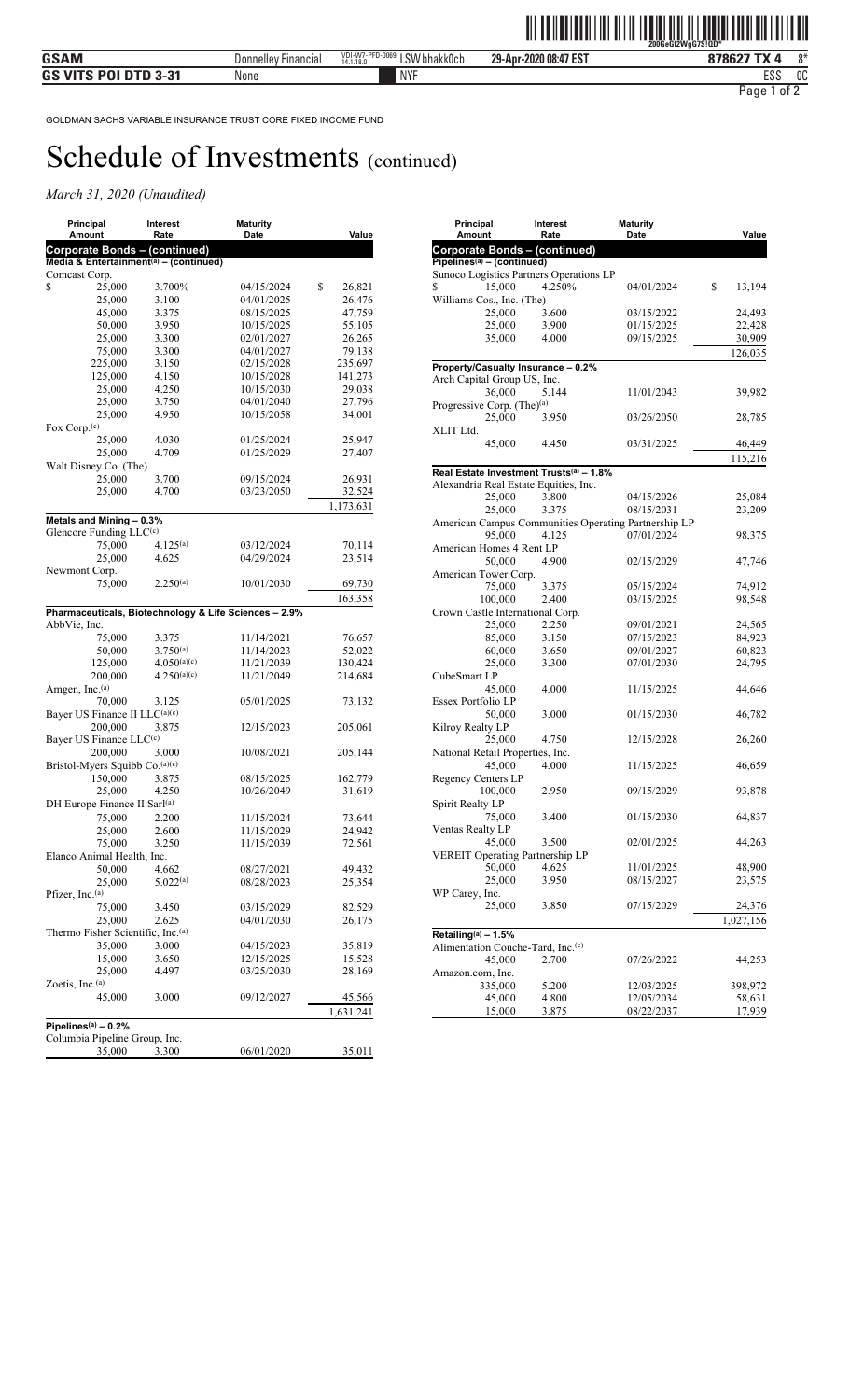| Principal<br>Amount                           | Interest<br>Rate | <b>Maturity</b><br>Date | Value        |
|-----------------------------------------------|------------------|-------------------------|--------------|
| Corporate Bonds - (continued)                 |                  |                         |              |
| $Retailing(a) - (continued)$                  |                  |                         |              |
| Dollar Tree, Inc.                             |                  |                         |              |
| \$<br>50,000                                  | 4.000%           | 05/15/2025              | \$<br>51,379 |
| 50,000                                        | 4.200            | 05/15/2028              | 50,867       |
| Expedia Group, Inc.                           |                  |                         |              |
| 35,000                                        | 3.800            | 02/15/2028              | 30,778       |
| Home Depot, Inc. (The)                        |                  |                         |              |
| 25,000                                        | 3.900            | 12/06/2028              | 27,809       |
| 25,000                                        | 4.250            | 04/01/2046              | 29,247       |
| Lowe's Cos., Inc.                             |                  |                         |              |
| 50.000                                        | 5.000            | 04/15/2040              | 56,825       |
| 25,000                                        | 5.125            | 04/15/2050              | 29,907       |
| Sysco Corp.                                   |                  |                         |              |
| 25,000                                        | 6.600            | 04/01/2050              | 27,144       |
|                                               |                  |                         | 823,751      |
| Software & Services <sup>(a)</sup> - 1.3%     |                  |                         |              |
| Adobe, Inc.                                   |                  |                         |              |
| 50,000                                        | 2.150            | 02/01/2027              | 50,837       |
| 75,000                                        | 2.300            | 02/01/2030              | 74,515       |
| Fiserv, Inc.                                  |                  |                         |              |
| 25,000                                        | 3.800            | 10/01/2023              | 25,999       |
| 100,000                                       | 2.750            | 07/01/2024              | 100,212      |
| 50,000                                        | 3.200            | 07/01/2026              | 51,270       |
| 25,000                                        | 4.200            | 10/01/2028              | 27,062       |
| Global Payments, Inc.                         |                  |                         |              |
| 50,000                                        | 2.650            | 02/15/2025              | 50,638       |
| 25,000                                        | 3.200            | 08/15/2029              | 24,015       |
| Mastercard, Inc.                              |                  |                         |              |
| 25,000                                        | 3.300            | 03/26/2027              | 27,191       |
| 25,000                                        | 3.350            | 03/26/2030              | 27,741       |
| Oracle Corp.                                  |                  |                         |              |
| 25,000                                        | 3.600            | 04/01/2040              | 24,986       |
| 50,000                                        | 3.600            | 04/01/2050              | 49,955       |
| 50,000                                        | 3.850            | 04/01/2060              | 50,307       |
| PayPal Holdings, Inc.                         |                  |                         |              |
| 125,000                                       | 2.650            | 10/01/2026              |              |
|                                               |                  |                         | 122,524      |
|                                               |                  |                         | 707,252      |
| Technology - 2.2%                             |                  |                         |              |
| Apple, $Inc(a)$                               |                  |                         |              |
| 325,000                                       | 2.450            | 08/04/2026              | 339,727      |
| Broadcom Corp. <sup>(a)</sup>                 |                  |                         |              |
| 125,000                                       | 3.625            | 01/15/2024              | 123,603      |
| 50.000                                        | 3.125            | 01/15/2025              | 47,283       |
| Broadcom, Inc. <sup>(c)</sup>                 |                  |                         |              |
| 100,000                                       | 3.125            | 10/15/2022              | 98,979       |
| 75,000                                        | $3.625^{(a)}$    | 10/15/2024              | 73,545       |
| 150,000                                       | $4.250^{(a)}$    | 04/15/2026              | 150,576      |
| Dell International LLC(a)(c)                  |                  |                         |              |
| 70,000                                        | 5.450            | 06/15/2023              | 71,798       |
| 100,000                                       | 6.020            | 06/15/2026              | 103,541      |
| Hewlett Packard Enterprise Co. <sup>(a)</sup> |                  |                         |              |
| 45,000                                        | 4.900            | 10/15/2025              | 46,523       |
| 25,000                                        | 6.350            | 10/15/2045              | 29,058       |
| Microchip Technology, Inc.                    |                  |                         |              |
| 25,000                                        | 3.922            | 06/01/2021              | 24,212       |
| Oracle Corp. <sup>(a)</sup>                   |                  |                         |              |
| 70.000                                        | 2.500            | 05/15/2022              | 71,163       |
| QUALCOMM, Inc. <sup>(a)</sup>                 |                  |                         |              |
| 25,000                                        | 2.600            | 01/30/2023              | 25,588       |
|                                               |                  |                         | 1,205,596    |
|                                               |                  |                         |              |

| Principal<br>Amount                                        | Interest<br>Rate               | <b>Maturity</b><br>Date  | Value            |
|------------------------------------------------------------|--------------------------------|--------------------------|------------------|
| <b>Corporate Bonds - (continued)</b>                       |                                |                          |                  |
| Tobacco <sup>(a)</sup> $-0.2%$                             |                                |                          |                  |
| Altria Group, Inc.                                         |                                |                          |                  |
| \$<br>50,000                                               | 3.800%                         | 02/14/2024               | \$<br>50,739     |
| Archer-Daniels-Midland Co.                                 |                                |                          |                  |
| 25,000                                                     | 3.250                          | 03/27/2030               | 26,464           |
| BAT Capital Corp.                                          |                                |                          |                  |
| 25,000                                                     | 3.222                          | 08/15/2024               | 24,991           |
| 25,000                                                     | 4.540                          | 08/15/2047               | 22,814           |
|                                                            |                                |                          | 125,008          |
| Transportation(a) $-0.4%$                                  |                                |                          |                  |
| Avolon Holdings Funding Ltd. <sup>(c)</sup>                |                                |                          |                  |
| 25,000                                                     | 3.950                          | 07/01/2024               | 19,700           |
| Burlington Northern Santa Fe LLC                           |                                |                          |                  |
| 25,000                                                     | 4.050                          | 06/15/2048               | 29,139           |
| Canadian Pacific Railway Co.                               |                                |                          |                  |
| 25,000                                                     | 2.050                          | 03/05/2030               | 23,292           |
| FedEx Corp.                                                |                                |                          |                  |
| 45,000                                                     | 3.400                          | 02/15/2028               | 43,833           |
| Penske Truck Leasing Co. LP(c)                             |                                |                          |                  |
| 70,000                                                     | 3.375                          | 02/01/2022               | 70,692           |
| United Parcel Service, Inc.                                |                                |                          |                  |
| 50,000                                                     | 5.300                          | 04/01/2050               | 65,293           |
|                                                            |                                |                          | 251,949          |
|                                                            |                                |                          |                  |
| Wireless Telecommunications - 2.7%<br>American Tower Corp. |                                |                          |                  |
| 45,000                                                     |                                | 03/15/2022               | 46,023           |
| AT&T, Inc.                                                 | 4.700                          |                          |                  |
|                                                            |                                | 03/01/2022               |                  |
| 60,000                                                     | 3.200(a)                       |                          | 60,864           |
| 80,000                                                     | 3.800                          | 03/15/2022               | 81,996           |
| 50,000                                                     | 3.000(a)                       | 06/30/2022               | 50,158           |
| 195,000                                                    | $3.400^{(a)}$                  | 05/15/2025               | 202,431          |
| 25,000                                                     | $3.600^{(a)}$                  | 07/15/2025<br>03/01/2027 | 26,047           |
| 110,000                                                    | $4.250^{(a)}$                  |                          | 117,515          |
| 25,000                                                     | $4.900^{(a)}$                  | 08/15/2037               | 28,067           |
| 25,000                                                     | $4.750^{(a)}$<br>$5.150^{(a)}$ | 05/15/2046<br>11/15/2046 | 27,662           |
| 25,000<br>25,000                                           | 4.500(a)                       | 03/09/2048               | 29,187           |
| Verizon Communications, Inc.                               |                                |                          | 27,099           |
| 25,000                                                     | 3.376                          | 02/15/2025               | 26,810           |
| 25,000                                                     | 2.625                          | 08/15/2026               | 25,812           |
| 145,000                                                    | 4.329                          | 09/21/2028               | 165,848          |
| 200,000                                                    | $3.875^{(a)}$                  | 02/08/2029               | 223,956          |
| 25,000                                                     | $3.150^{(a)}$                  | 03/22/2030               | 26,985           |
| 100,000                                                    | 4.862                          | 08/21/2046               | 130,469          |
| 87,000                                                     | 5.012                          | 04/15/2049               | 117,380          |
| 25,000                                                     | $4.000^{(a)}$                  | 03/22/2050               | 29,494           |
| Vodafone Group plc                                         |                                |                          |                  |
| 75,000                                                     | 3.750                          | 01/16/2024               |                  |
|                                                            |                                |                          | 78,092           |
|                                                            |                                |                          | 1,521,895        |
| <b>TOTAL CORPORATE BONDS</b>                               |                                |                          |                  |
| (Cost \$21,659,539)                                        |                                |                          | \$<br>21,507,898 |
|                                                            |                                |                          |                  |
| Mortgage-Backed Securities - 45.6%                         |                                |                          |                  |
| <b>FHLMC-0.1%</b>                                          |                                |                          |                  |
| 2631                                                       | $A$ 5000/                      | 07/01/2024               | 2.760            |

|                   | <u>Mongage-Backed becumes</u> – 49.070 |            |   |        |
|-------------------|----------------------------------------|------------|---|--------|
| <b>FHLMC-0.1%</b> |                                        |            |   |        |
| \$<br>2,631       | 4.500%                                 | 07/01/2024 | S | 2,760  |
| 15,791            | 4.500                                  | 11/01/2024 |   | 16,585 |
| 3,594             | 4.500                                  | 12/01/2024 |   | 3,776  |
| 6.603             | 7.500                                  | 12/01/2029 |   | 7.707  |
| 1,811             | 5.000                                  | 10/01/2033 |   | 2,025  |
| 2.947             | 5.000                                  | 07/01/2035 |   | 3,274  |
| 4,015             | 5.000                                  | 12/01/2035 |   | 4.475  |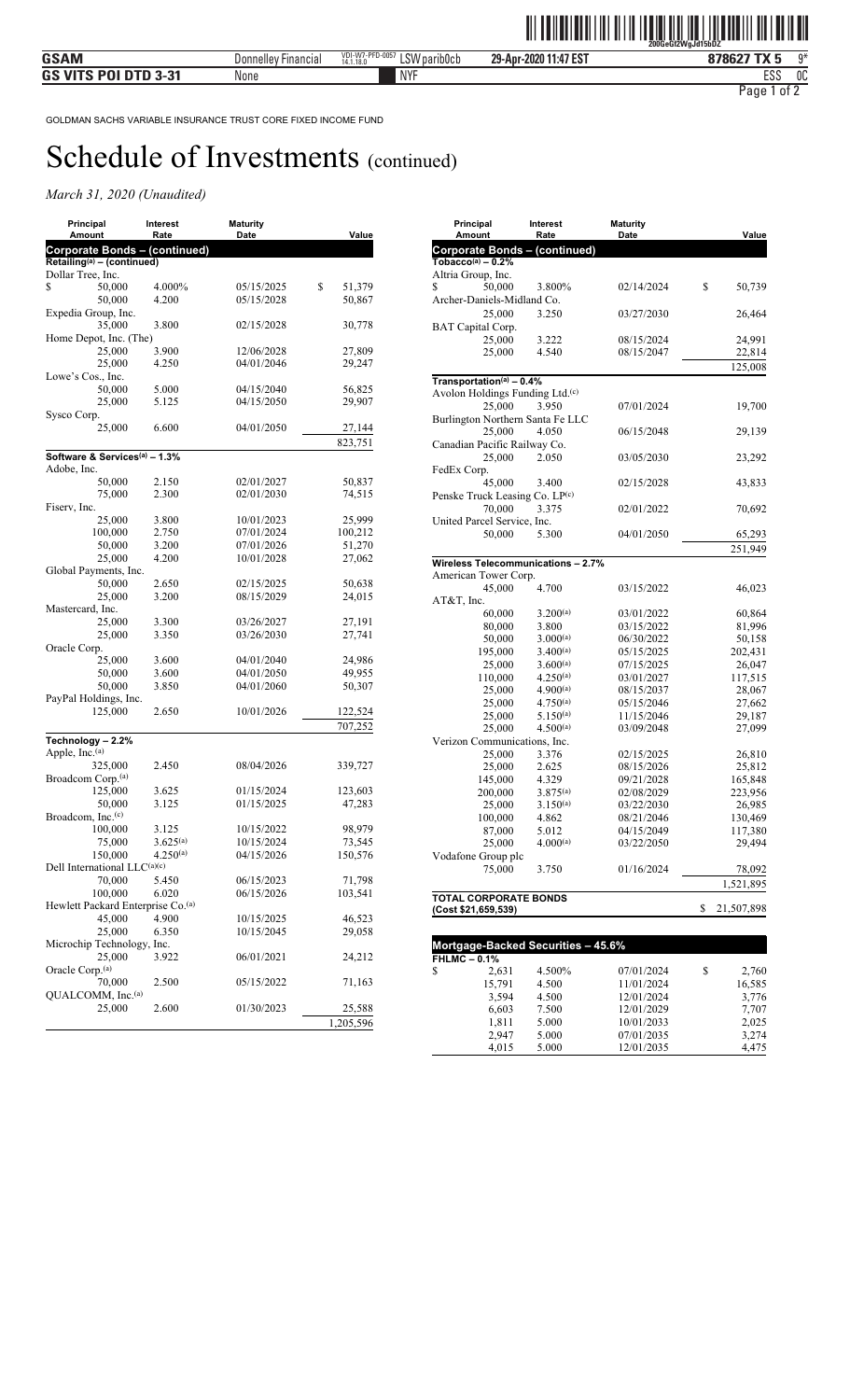### *March 31, 2020 (Unaudited)*

| Principal<br>Amount                      | Interest<br>Rate | <b>Maturity</b><br>Date  | Value           |
|------------------------------------------|------------------|--------------------------|-----------------|
| Mortgage-Backed Securities – (continued) |                  |                          |                 |
| <b>FHLMC</b> – (continued)               |                  |                          |                 |
| 821<br>\$                                | 5.000%           | 03/01/2038               | \$<br>905       |
| 2,338                                    | 5.000            | 06/01/2041               | 2,579           |
|                                          |                  |                          | 44,086          |
| GNMA-20.1%                               |                  |                          |                 |
| 1,197                                    | 7.000            | 10/15/2025               | 1,227           |
| 5,203                                    | 7.000            | 11/15/2025               | 5,535           |
| 696                                      | 7.000            | 02/15/2026               | 717             |
| 2,456                                    | 7.000            | 04/15/2026               | 2,617           |
| 2,494                                    | 7.000            | 03/15/2027               | 2,692           |
| 15,084                                   | 7.000            | 11/15/2027               | 15,680          |
| 6,274                                    | 7.000            | 02/15/2028               | 6,794           |
| 1,472                                    | 7.000            | 03/15/2028               | 1,519           |
| 820                                      | 7.000            | 04/15/2028               | 846             |
| 109<br>2,443                             | 7.000            | 05/15/2028               | 119             |
| 3,724                                    | 7.000<br>7.000   | 06/15/2028<br>07/15/2028 | 2,666<br>4,093  |
| 9,448                                    | 7.000            | 09/15/2028               | 10,285          |
| 1,834                                    | 7.000            | 11/15/2028               | 1,970           |
| 755                                      | 7.500            | 11/15/2030               | 757             |
| 94,527                                   | 6.000            | 08/20/2034               | 109,018         |
| 87,675                                   | 5.000            | 06/15/2040               | 97,849          |
| 424,933                                  | 4.000            | 08/20/2043               | 460,796         |
| 195,585                                  | 4.000            | 10/20/2045               | 210,991         |
| 331,349                                  | 5.000            | 08/20/2048               | 354,311         |
| 546,756                                  | 4.500            | 09/20/2048               | 583,460         |
| 623,264                                  | 5.000            | 10/20/2048               | 666,019         |
| 618,853                                  | 5.000            | 11/20/2048               | 660,676         |
| 1,456,030                                | 4.500            | 01/20/2049               | 1,548,996       |
| 192,822                                  | 4.500            | 03/20/2049               | 204,862         |
| 216,979                                  | 4.500            | 05/20/2049               | 230,205         |
| 892,837                                  | 5.000            | 05/20/2049               | 947,527         |
| 874,542                                  | 5.000            | 06/20/2049               | 929,494         |
| 2,000,000                                | 2.500            | $TBA-30yr^{(d)}$         | 2,090,917       |
| 1,000,000                                | 3.000            | $TBA-30yr^{(d)}$         | 1,057,667       |
| 1,000,000                                | 4.500            | $TBA-30yr^{(d)}$         | 1,060,296       |
|                                          |                  |                          | 11,270,601      |
| <b>UMBS-14.2%</b>                        |                  |                          |                 |
| 234                                      | 5.000            | 06/01/2023               | 243             |
| 17,403                                   | 5.500            | 09/01/2023               | 18,066          |
| 5,253                                    | 5.500            | 10/01/2023               | 5,457           |
| 1,059<br>35,154                          | 4.500<br>4.500   | 07/01/2024<br>11/01/2024 | 1,109<br>36,861 |
| 17,483                                   | 4.500            | 12/01/2024               | 18,361          |
| 5,716                                    | 9.000            | 11/01/2025               | 6,391           |
| 26,355                                   | 7.000            | 08/01/2026               | 29,118          |
| 10,767                                   | 8.000            | 10/01/2029               | 12,466          |
| 1,101                                    | 8.500            | 04/01/2030               | 1,293           |
| 2,048                                    | 8.000            | 05/01/2030               | 2,230           |
| 6,020                                    | 8.000            | 08/01/2032               | 7,098           |
| 8,085                                    | 4.500            | 08/01/2039               | 8,878           |
| 36,806                                   | 3.000            | 01/01/2043               | 39,128          |
| 154,491                                  | 3.000            | 03/01/2043               | 164,235         |
| 214,590                                  | 3.000            | 04/01/2043               | 228,125         |
| 159,694                                  | 3.000            | 05/01/2043               | 169,767         |
| 495,737                                  | 4.500            | 04/01/2045               | 546,861         |
| 55,412                                   | 4.500            | 05/01/2045               | 61,126          |
| 346,287                                  | 4.000            | 02/01/2048               | 375,183         |
| 463,670                                  | 4.000            | 03/01/2048               | 502,361         |

| Principal<br>Amount                                             | Interest<br>Rate | <b>Maturity</b><br>Date | Value         |
|-----------------------------------------------------------------|------------------|-------------------------|---------------|
| Mortgage-Backed Securities – (continued)                        |                  |                         |               |
| <b>UMBS</b> - (continued)                                       |                  |                         |               |
| \$<br>106,073                                                   | 4.000%           | 06/01/2048              | \$<br>113,158 |
| 39,087                                                          | 4.000            | 07/01/2048              | 42,437        |
| 609,223                                                         | 4.000            | 08/01/2048              | 659,488       |
| 431,877                                                         | 5.000            | 11/01/2048              | 472,240       |
| 2,177,999                                                       | 5.000            | 10/01/2049              | 2,349,486     |
| 1,955,673                                                       | 3.000            | 12/01/2049              | 2,051,519     |
|                                                                 |                  |                         |               |
|                                                                 |                  |                         | 7,922,685     |
| UMBS, 30 Year, Single Family <sup>(d)</sup> - 11.2%             |                  |                         |               |
| 3,000,000                                                       | 2.500            | TBA-30yr                | 3,109,778     |
| 3,000,000                                                       | 3.500            | TBA-30yr                | 3,173,054     |
|                                                                 |                  |                         | 6,282,832     |
| <b>TOTAL MORTGAGE-BACKED SECURITIES</b>                         |                  |                         |               |
| (Cost \$25,000,749)                                             |                  |                         | \$25,520,204  |
|                                                                 |                  |                         |               |
|                                                                 |                  |                         |               |
| <b>Collateralized Mortgage Obligations - 0.8%</b>               |                  |                         |               |
| Adjustable Rate Non-Agency <sup>(a)(b)</sup> - 0.7%             |                  |                         |               |
| Alternative Loan Trust Series 2005-38, Class A1                 |                  |                         |               |
| 74,925<br>\$                                                    | 3.466%           | 09/25/2035              | 61,262        |
| Harben Finance plc Series 2017-1X, Class A                      |                  |                         |               |
| 70,443<br><b>GBP</b>                                            | 1.554            | 08/20/2056              | 85,889        |
| Lehman XS Trust Series 2005-7N, Class 1A1A                      |                  |                         |               |
| \$<br>125,610                                                   | 1.487            | 12/25/2035              | 103,783       |
| London Wall Mortgage Capital plc Series 2017-FL1, Class A       |                  |                         |               |
| 45,571<br>GBP                                                   | 1.609            | 11/15/2049              | 55,558        |
| Stratton Mortgage Funding plc Series 2019-1, Class A            |                  |                         |               |
| 92.674                                                          | 1.911            | 05/25/2051              | 112,026       |
|                                                                 |                  |                         | 418,518       |
| Sequential Fixed Rate - 0.1%                                    |                  |                         |               |
| FNMA REMIC Series 2012-111, Class B                             |                  |                         |               |
| \$<br>9.899                                                     | 7.000            | 10/25/2042              | 12,215        |
| FNMA REMIC Series 2012-153, Class B                             |                  |                         |               |
| 28.422                                                          | 7.000            | 07/25/2042              | 35,872        |
|                                                                 |                  |                         | 48,087        |
|                                                                 |                  |                         |               |
| <b>TOTAL COLLATERALIZED MORTGAGE</b><br><b>OBLIGATIONS</b>      |                  |                         |               |
| (Cost \$477,716)                                                |                  |                         | \$<br>466,605 |
|                                                                 |                  |                         |               |
|                                                                 |                  |                         |               |
| Commercial Mortgage-Backed Securities <sup>(a)</sup> - 0.5%     |                  |                         |               |
| Adjustable Rate Non-Agency(b)(c) - 0.0%                         |                  |                         |               |
| Exantas Capital Corp. Ltd. Series 2018-RSO6, Class A            |                  |                         |               |
| 8,743<br>\$                                                     | 1.630%           | 06/15/2035              | \$<br>7,983   |
| Sequential Fixed Rate - 0.5%                                    |                  |                         |               |
| BANK Series 2019-BN21, Class A5                                 |                  |                         |               |
| 150,000                                                         | 2.851            | 10/17/2052              | 152,496       |
| Cantor Commercial Real Estate Lending Series 2019-CF3, Class A4 |                  |                         |               |
| 100,000                                                         | 3.006            | 01/15/2053              | 101,446       |
|                                                                 |                  |                         | 253,942       |
| TOTAL COMMERCIAL MORTGAGE-BACKED                                |                  |                         |               |

**SECURITIES (Cost \$268,515)** \$ 261,925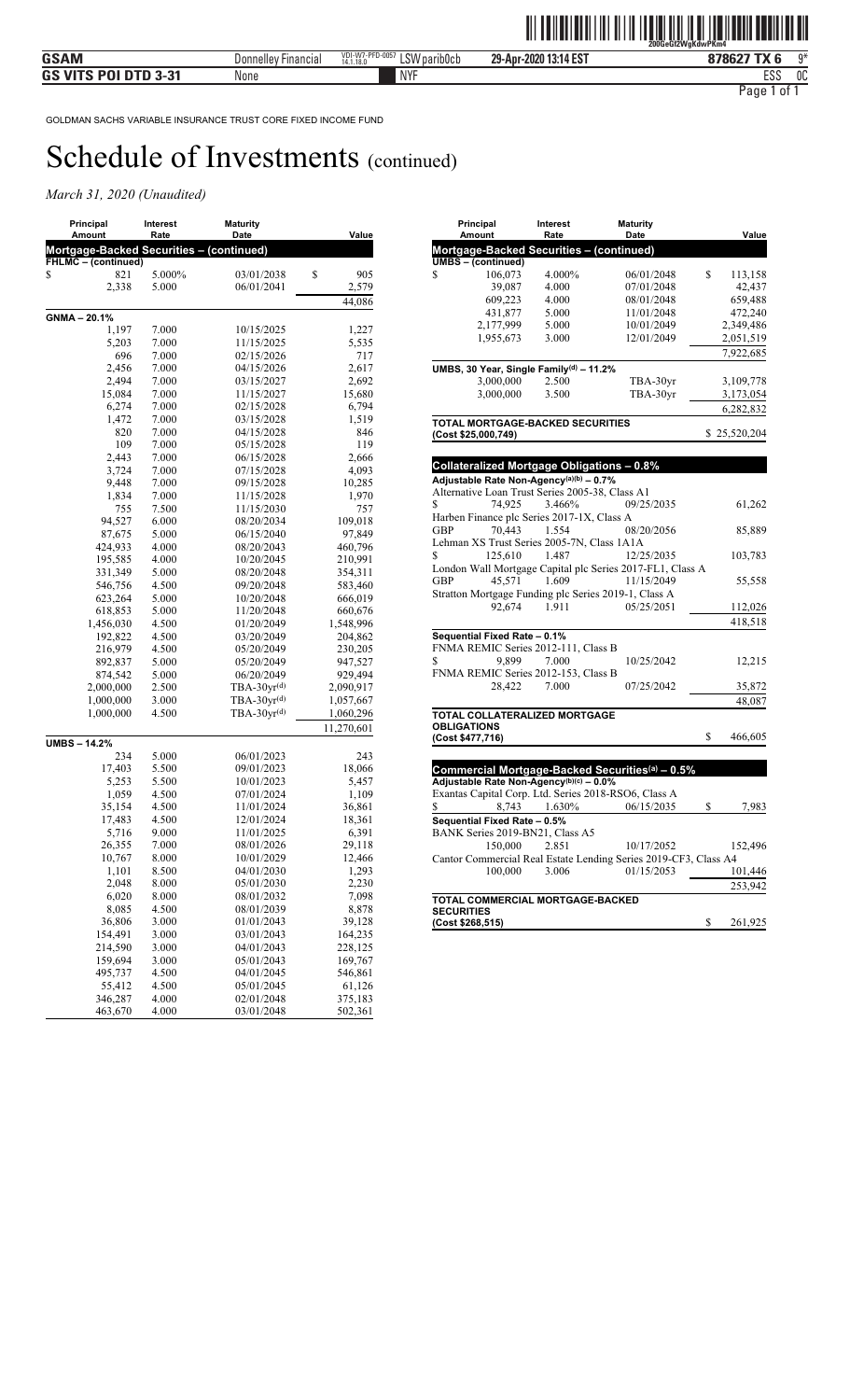### *March 31, 2020 (Unaudited)*

|            | Principal<br>Amount                 | Interest<br>Rate                                            | <b>Maturity</b><br>Date                                               | Value           |
|------------|-------------------------------------|-------------------------------------------------------------|-----------------------------------------------------------------------|-----------------|
|            |                                     |                                                             | U.S. Government Agency Securities - 2.0%                              |                 |
| FHLB       |                                     |                                                             |                                                                       |                 |
| \$<br>FNMA | 100,000                             | 3.375%                                                      | 12/08/2023                                                            | \$<br>110,083   |
|            | 400,000                             | 1.875                                                       | 09/24/2026                                                            | 425,882         |
|            | 400,000                             | 6.250                                                       | 05/15/2029                                                            | 572,032         |
|            |                                     |                                                             | TOTAL U.S. GOVERNMENT AGENCY SECURITIES                               |                 |
|            | (Cost \$1,005,247)                  |                                                             |                                                                       | \$<br>1,107,997 |
|            |                                     |                                                             |                                                                       |                 |
|            |                                     | Asset-Backed Securities <sup>(a)</sup> – 4.4%               |                                                                       |                 |
|            | Automobile - 0.2%                   |                                                             |                                                                       |                 |
|            |                                     |                                                             | Ally Master Owner Trust Series 2018-1, Class A2                       |                 |
|            |                                     | $100,000$ 2.700\%                                           | 01/17/2023                                                            | 99,719          |
|            |                                     | Collateralized Debt Obligations(b)(c) - 0.7%                | Arbor Realty Commercial Real Estate Notes Ltd. Series 2018-FL1,       |                 |
| Class A    |                                     |                                                             |                                                                       |                 |
|            | 200,000                             | 1.855                                                       | 06/15/2028                                                            | 183,139         |
|            |                                     | KREF Ltd. Series 2018-FL1, Class A                          |                                                                       |                 |
|            | 150,000                             | 1.900                                                       | 06/15/2036                                                            | 123,293         |
|            |                                     |                                                             | Orix Credit Alliance Owner Trust Ltd. Series 2018-CRE1, Class A       |                 |
|            | 125,000                             | 1.885                                                       | 06/15/2036                                                            | 112,865         |
|            |                                     |                                                             |                                                                       | 419,297         |
|            |                                     | Collateralized Loan Obligations(b)(c) - 3.2%                |                                                                       |                 |
|            |                                     | CBAM Ltd. Series 2018-5A, Class A                           |                                                                       |                 |
|            | 525,000                             | 2.856                                                       | 04/17/2031                                                            | 494,391         |
|            |                                     | Cutwater Ltd. Series 2014-1A, Class A1AR                    |                                                                       |                 |
|            | 242,970                             | 3.081                                                       | 07/15/2026<br>Elmwood CLO IV Ltd. Series 2020-1A, Class A             | 235,258         |
|            | 600,000 2.472                       |                                                             | 04/15/2033                                                            | 557,999         |
|            |                                     |                                                             | Jamestown CLO XV Ltd. Series 2020-15A, Class A                        |                 |
|            | 300,000                             | 2.113                                                       | 04/15/2033                                                            | 270,239         |
|            |                                     |                                                             | Venture 39 CLO Ltd. Series 2020-39A, Class A1                         |                 |
|            | 275,000                             | 2.655                                                       | 04/15/2033                                                            | 258,489         |
|            |                                     |                                                             |                                                                       | 1,816,376       |
|            | Home Equity <sup>(b)</sup> - 0.1%   |                                                             |                                                                       |                 |
|            | 1.454                               | 7.000                                                       | GMACM Home Equity Loan Trust Series 2007-HE3, Class 1A1<br>09/25/2037 | 1,432           |
|            |                                     |                                                             | GMACM Home Equity Loan Trust Series 2007-HE3, Class 2A1               |                 |
|            | 48,565                              | 7.000                                                       | 09/25/2037                                                            | 46,549          |
|            |                                     |                                                             |                                                                       | 47,981          |
|            | Student Loans <sup>(b)</sup> - 0.2% |                                                             |                                                                       |                 |
|            |                                     |                                                             | Northstar Education Finance, Inc. Series 2007-1, Class A1             |                 |
|            | 16,580                              | 1.894                                                       | 04/28/2030                                                            | 16,359          |
|            |                                     | Scholar Funding Trust Series 2010-A, Class A <sup>(c)</sup> |                                                                       |                 |
|            | 97,486                              | 2.545                                                       | 10/28/2041                                                            | 88,034          |
|            |                                     |                                                             |                                                                       | 104,393         |
|            |                                     | TOTAL ASSET-BACKED SECURITIES                               |                                                                       |                 |
|            | (Cost \$2,678,741)                  |                                                             |                                                                       | \$<br>2,487,766 |
|            |                                     |                                                             |                                                                       |                 |
|            |                                     | <b>Foreign Government Securities - 2.4%</b>                 |                                                                       |                 |
|            | Israel Government AID Bond(e)       |                                                             |                                                                       |                 |
| \$         | 400,000                             | 5.500%                                                      | 09/18/2023                                                            | \$<br>463,902   |
|            | 200,000                             | 5.500                                                       | 12/04/2023                                                            | 233,022         |
|            | 100,000                             | 5.500                                                       | 04/26/2024                                                            | 117,229         |

1,567,818

**(Cost \$1,567,818)**

| Principal<br>Amount                                 | Value                   |                                                                    |                 |
|-----------------------------------------------------|-------------------------|--------------------------------------------------------------------|-----------------|
|                                                     | Rate                    | Date                                                               |                 |
| Foreign Government Securities - (continued)         |                         |                                                                    |                 |
| Mexico Government Bond                              |                         |                                                                    |                 |
| EUR<br>100,000                                      | 1.625%                  | 04/08/2026                                                         | \$<br>104,431   |
| \$<br>200,000                                       | $3.250^{(a)}$           | 04/16/2030                                                         | 188,700         |
| Romania Government Bond <sup>(c)</sup>              |                         |                                                                    |                 |
| 10.000<br>EUR                                       | 2.124                   | 07/16/2031                                                         | 10,085          |
| 10,000                                              | 4.625                   | 04/03/2049                                                         | 11,704          |
| United Arab Emirates Government Bond <sup>(c)</sup> |                         |                                                                    |                 |
| 220,000<br>\$                                       | 3.125                   | 10/11/2027                                                         | 224,400         |
| TOTAL FOREIGN GOVERNMENT SECURITIES                 |                         |                                                                    |                 |
| (Cost \$1,331,683)                                  |                         |                                                                    | \$<br>1,353,473 |
|                                                     |                         |                                                                    |                 |
| Municipal Bonds - 1.2%                              |                         |                                                                    |                 |
| California - 0.3%                                   |                         |                                                                    |                 |
|                                                     |                         | California State Various Purpose GO Bonds Series 2010              |                 |
| \$<br>105,000                                       | 7.625%                  | 03/01/2040                                                         | \$<br>169,396   |
| Illinois - 0.7%                                     |                         |                                                                    |                 |
|                                                     |                         | Illinois State GO Bonds for Build America Bonds Series 2010-5      |                 |
| 100,000                                             | 7.350                   | 07/01/2035                                                         | 112,202         |
| Illinois State GO Bonds Pension Funding Series 2003 |                         |                                                                    |                 |
| 25,000                                              | 5.100                   | 06/01/2033                                                         | 24,816          |
|                                                     |                         |                                                                    |                 |
| Illinois State GO Bonds Series 2015-B<br>199,000    | 7.750(a)(f)             | 01/01/2042                                                         |                 |
|                                                     |                         |                                                                    | 256,861         |
|                                                     |                         |                                                                    | 393,879         |
| Ohio - 0.2%                                         |                         |                                                                    |                 |
|                                                     |                         | American Municipal Power, Inc. RB Build America Bond Series 2010 E |                 |
| <b>RMKT</b>                                         |                         |                                                                    |                 |
| 100,000                                             | 6.270                   | 02/15/2050                                                         | 133,489         |
| <b>TOTAL MUNICIPAL BONDS</b>                        |                         |                                                                    |                 |
| (Cost \$575,624)                                    |                         |                                                                    | \$696,764       |
|                                                     |                         |                                                                    |                 |
| U.S. Treasury Obligations - 16.7%                   |                         |                                                                    |                 |
| U.S. Treasury Bonds                                 |                         |                                                                    |                 |
| 140,000<br>\$                                       | 3.375%                  | 11/15/2048                                                         | \$<br>207,331   |
| 150,000                                             | 2.000                   | 02/15/2050                                                         | 174,211         |
| <b>U.S. Treasury Notes</b>                          |                         |                                                                    |                 |
| 3,270,000                                           | 2.375                   | 03/15/2022                                                         | 3,404,377       |
| 3,300,000                                           | 1.250                   | 08/31/2024                                                         | 3,428,906       |
| 400,000                                             | 1.125                   | 02/28/2025                                                         | 414,906         |
| 1,610,000                                           | 1.125                   | 02/28/2027                                                         | 1,673,897       |
| 40,000                                              | 2.875                   | 08/15/2028                                                         |                 |
|                                                     |                         |                                                                    | 47,281          |
| TOTAL U.S. TREASURY OBLIGATIONS                     |                         |                                                                    | \$              |
| (Cost \$9,201,279)                                  |                         |                                                                    | 9,350,909       |
|                                                     |                         |                                                                    |                 |
| <b>Shares</b>                                       | <b>Dividend</b><br>Rate |                                                                    | Value           |
|                                                     |                         |                                                                    |                 |
| Investment Company <sup>(g)</sup> - 2.8%            |                         |                                                                    |                 |
|                                                     |                         | Goldman Sachs Financial Square Government Fund - Institutional     |                 |
| <b>Shares</b>                                       |                         |                                                                    |                 |

1,567,818 0.333% \$ 1,567,818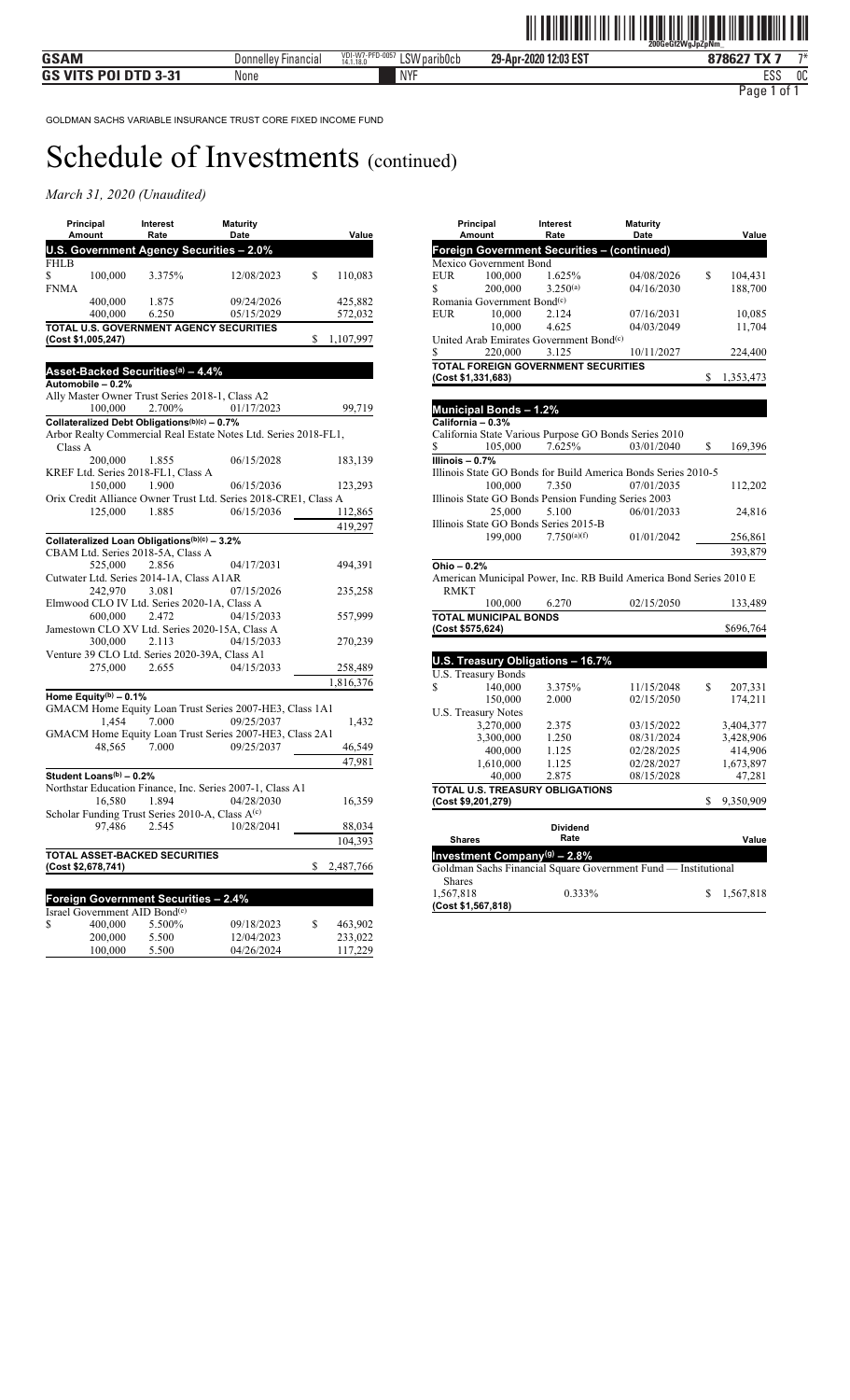*March 31, 2020 (Unaudited)* 

|                                                           |   | Value        |
|-----------------------------------------------------------|---|--------------|
| <b>TOTAL INVESTMENTS -</b><br>114.8%                      |   |              |
| (Cost \$63,766,911)                                       |   | 64, 321, 359 |
| <b>LIABILITIES IN EXCESS OF</b><br>OTHER ASSETS - (14.8)% |   | (8,308,885)  |
| <b>NET ASSETS - 100.0%</b>                                | S | 56,012,474   |

The percentage shown for each investment category reflects the value of investments in that category as a percentage of net assets.

- (a) Securities with "Call" features. Maturity dates disclosed are the final maturity dates.
- (b) Variable rate security. Except for floating rate notes (for which final maturity is disclosed), maturity date disclosed is the next interest reset date. Interest rate disclosed is that which is in effect on March 31, 2020.
- (c) Exempt from registration under Rule 144A of the Securities Act of 1933.
- (d) TBA (To Be Announced) Securities are purchased on a forward commitment basis with an approximate principal amount and no defined maturity date. The actual principal and maturity date will be determined upon settlement when the specific mortgage pools are assigned. Total market value of TBA securities (excluding forward sales contracts, if any) amounts to \$10,491,712 which represents approximately 18.7% of net assets as of March 31, 2020.
- (e) Guaranteed by the United States Government. Total market value of these securities amounts to \$814,153, which represents 1.5% of net assets as of March 31, 2020.
- (f) Pre-refunded security. Maturity date disclosed is pre-refunding date.
- (g) Represents an Affiliated Issuer.

|               | <b>Investment Abbreviations:</b>           |
|---------------|--------------------------------------------|
| <b>BA</b>     | — Banker Acceptance Rate                   |
| <b>BBR</b>    | — Bank Bill Reference Rate                 |
|               | EURIBOR — Euro Interbank Offered Rate      |
| <b>FHLB</b>   | — Federal Home Loan Bank                   |
| FHLMC         | — Federal Home Loan Mortgage Corp.         |
| <b>FNMA</b>   | - Federal National Mortgage Association    |
| GNMA          | — Government National Mortgage Association |
| GO            | — General Obligation                       |
| LIBOR         | -London Interbank Offered Rate             |
| Mo.           | — Month                                    |
| NIBOR         | — Norwegian Interbank Offered Rate         |
| RB            | — Revenue Bond                             |
| REMIC         | — Real Estate Mortgage Investment Conduit  |
| <b>RMKT</b>   | — Remarketed                               |
| SOFR          | — Secured Overnight Financing Rate         |
| SONIA         | -Sterling Overnight Index Average          |
| STIBOR        | -Stockholm Interbank Offered Rate          |
| T-Note        | — Treasury Note                            |
| UMBS          | — Uniform Mortgage-Backed Securities       |
| Yr.           | — Year                                     |
|               | <b>Currency Abbreviations:</b>             |
| AUD           | — Australian Dollar                        |
| CAD           | — Canadian Dollar                          |
| CHF           | — Swiss Franc                              |
| EUR           | $-$ Euro                                   |
| GBP           | — British Pound                            |
| JPY           | — Japanese Yen                             |
| NOK <b>NO</b> | -Norwegian Krone                           |
| NZD           | -New Zealand Dollar                        |
| <b>SEK</b>    | -Swedish Krona                             |
| USD           | — United States Dollar                     |

For information on the mutual funds, please call our toll-free Shareholder Services Line at 1-800-526-7384 or visit us on the web at www.GSAMFUNDS.com.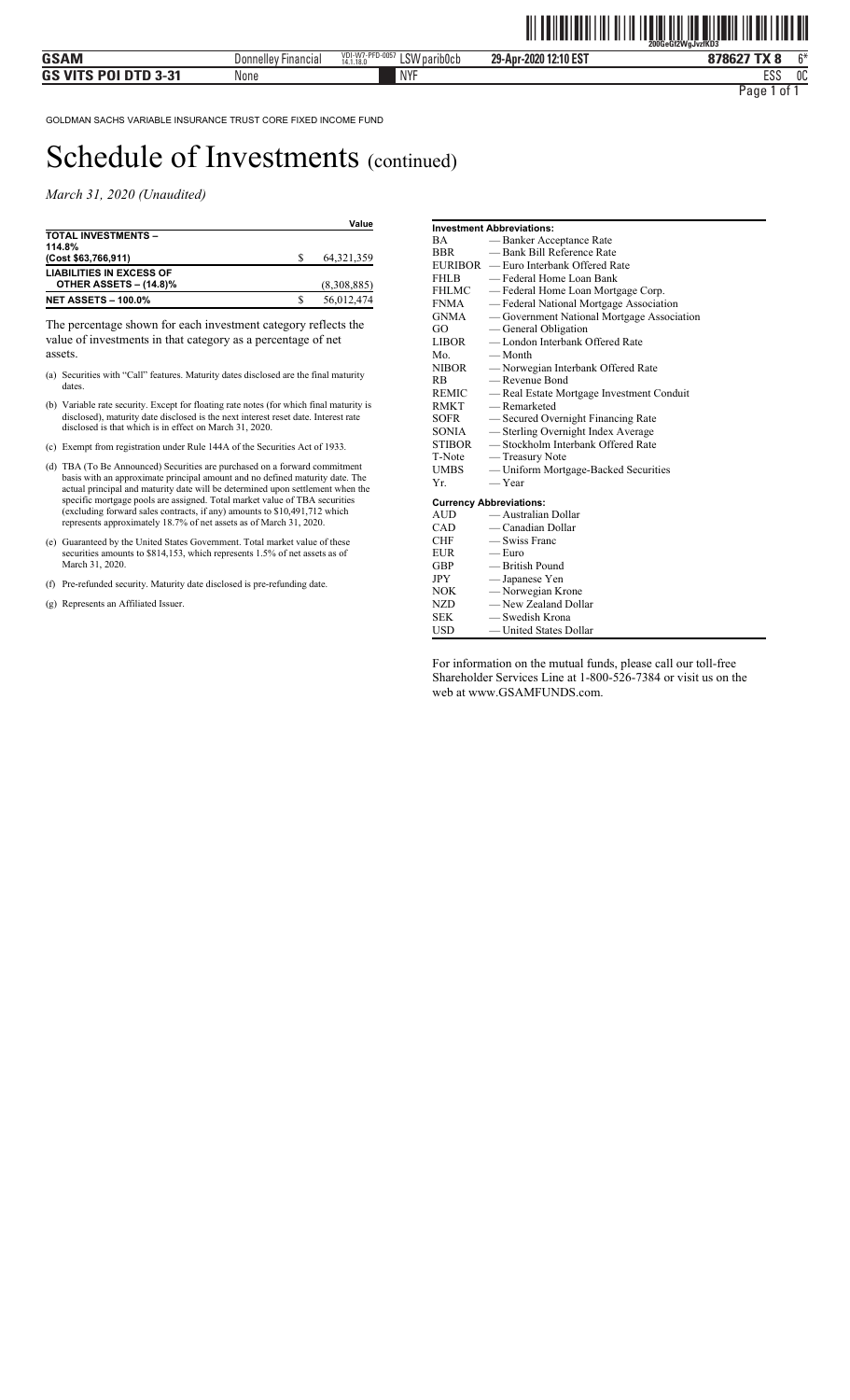*March 31, 2020 (Unaudited)* 

#### **ADDITIONAL INVESTMENT INFORMATION**

**FORWARD FOREIGN CURRENCY EXCHANGE CONTRACTS —** At March 31, 2020, the Fund had the following forward foreign currency exchange contracts:

#### **FORWARD FOREIGN CURRENCY EXCHANGE CONTRACTS WITH UNREALIZED GAIN**

| Counterparty             |            | Currency<br>Purchased |            | Currency<br>Sold | Settlement<br>Date | Unrealized<br>Gain |  |
|--------------------------|------------|-----------------------|------------|------------------|--------------------|--------------------|--|
| Morgan Stanley Co., Inc. | CAD        | 340,000               | <b>JPY</b> | 25,621,550       | 06/17/2020         | \$<br>2,707        |  |
|                          | CAD        | 334,363               | <b>USD</b> | 232,000          | 06/17/2020         | 5,766              |  |
|                          | <b>EUR</b> | 594,184               | <b>SEK</b> | 6,295,693        | 06/17/2020         | 19,768             |  |
|                          | <b>EUR</b> | 782,307               | <b>USD</b> | 848,857          | 05/14/2020         | 15,401             |  |
|                          | <b>GBP</b> | 139,270               | <b>USD</b> | 163,439          | 04/29/2020         | 9,656              |  |
|                          | JPY        | 11,613,101            | <b>USD</b> | 107,427          | 04/30/2020         | 739                |  |
|                          | NZD        | 405,000               | <b>USD</b> | 240,967          | 06/17/2020         | 549                |  |
|                          | <b>USD</b> | 111,841               | <b>AUD</b> | 163,475          | 04/22/2020         | 11,276             |  |
|                          | <b>USD</b> | 277,490               | <b>AUD</b> | 423,666          | 06/17/2020         | 16,840             |  |
|                          | <b>USD</b> | 227,725               | CAD        | 300,064          | 04/23/2020         | 14,450             |  |
|                          | <b>USD</b> | 1,271,122             | <b>CAD</b> | 1,735,613        | 06/17/2020         | 36,927             |  |
|                          | <b>USD</b> | 160,719               | <b>CHF</b> | 153,201          | 06/17/2020         | 965                |  |
|                          | <b>USD</b> | 495,920               | <b>EUR</b> | 440,000          | 06/17/2020         | 9,216              |  |
|                          | <b>USD</b> | 821,221               | <b>GBP</b> | 633,484          | 04/29/2020         | 33,881             |  |
|                          | <b>USD</b> | 928,136               | NZD        | 1,464,119        | 06/17/2020         | 55,031             |  |
|                          | <b>USD</b> | 189,799               | <b>SEK</b> | 1,821,409        | 04/27/2020         | 5,566              |  |
|                          | <b>USD</b> | 57,166                | <b>SEK</b> | 541,402          | 06/17/2020         | 2,345              |  |
| <b>TOTAL</b>             |            |                       |            |                  |                    | \$<br>241,083      |  |

#### **FORWARD FOREIGN CURRENCY EXCHANGE CONTRACTS WITH UNREALIZED LOSS**

|                          |            | Currency<br>Purchased |            |            | Settlement | Unrealized<br>Loss |  |
|--------------------------|------------|-----------------------|------------|------------|------------|--------------------|--|
| Counterparty             |            |                       |            |            | Date       |                    |  |
| Morgan Stanley Co., Inc. | <b>AUD</b> | 244,538               | <b>USD</b> | 167,301    | 04/22/2020 | \$<br>(16, 868)    |  |
|                          | <b>AUD</b> | 761,666               | <b>USD</b> | 498,512    | 06/17/2020 | (29,916)           |  |
|                          | CAD        | 258,925               | <b>USD</b> | 196,503    | 04/23/2020 | (12, 469)          |  |
|                          | <b>CHF</b> | 157,449               | <b>USD</b> | 168,526    | 06/17/2020 | (4,342)            |  |
|                          | <b>EUR</b> | 108,000               | <b>JPY</b> | 12,876,840 | 06/17/2020 | (686)              |  |
|                          | <b>EUR</b> | 111,934               | <b>NOK</b> | 1,372,908  | 06/17/2020 | (8,278)            |  |
|                          | <b>EUR</b> | 65,000                | <b>SEK</b> | 721,052    | 06/17/2020 | (1, 113)           |  |
|                          | <b>EUR</b> | 759,486               | <b>USD</b> | 856,307    | 06/17/2020 | (16,204)           |  |
|                          | <b>GBP</b> | 291,000               | <b>USD</b> | 377,239    | 04/29/2020 | (15, 564)          |  |
|                          | <b>GBP</b> | 198,014               | <b>USD</b> | 253,973    | 06/17/2020 | (7,689)            |  |
|                          | <b>JPY</b> | 80,681,577            | <b>USD</b> | 771,467    | 06/17/2020 | (18,651)           |  |
|                          | <b>NOK</b> | 3,917,832             | <b>EUR</b> | 372,978    | 06/17/2020 | (35,614)           |  |
|                          | NOK.       | 2,052,870             | <b>USD</b> | 216,194    | 06/17/2020 | (18,678)           |  |
|                          | <b>NZD</b> | 216,391               | <b>AUD</b> | 212,608    | 06/17/2020 | (1,761)            |  |
|                          | <b>NZD</b> | 162,441               | <b>NOK</b> | 1,011,797  | 06/17/2020 | (480)              |  |
|                          | <b>SEK</b> | 7,047,592             | <b>EUR</b> | 657,744    | 06/17/2020 | (13,938)           |  |
|                          | <b>SEK</b> | 1,653,000             | <b>USD</b> | 172,250    | 04/27/2020 | (5,052)            |  |
|                          | <b>SEK</b> | 541,402               | <b>USD</b> | 57,301     | 06/17/2020 | (2,480)            |  |
|                          | <b>USD</b> | 48,940                | <b>AUD</b> | 84,749     | 06/17/2020 | (3,200)            |  |
|                          | <b>USD</b> | 950,141               | <b>EUR</b> | 875,650    | 05/14/2020 | (17,239)           |  |
|                          | <b>USD</b> | 83,675                | JPY        | 9,053,632  | 04/30/2020 | (652)              |  |
|                          | <b>USD</b> | 67,588                | <b>NOK</b> | 783,903    | 06/17/2020 | (7,834)            |  |
|                          | <b>USD</b> | 13,476                | NZD        | 22,683     | 06/17/2020 | (51)               |  |
| <b>TOTAL</b>             |            |                       |            |            |            | \$ (238,759)       |  |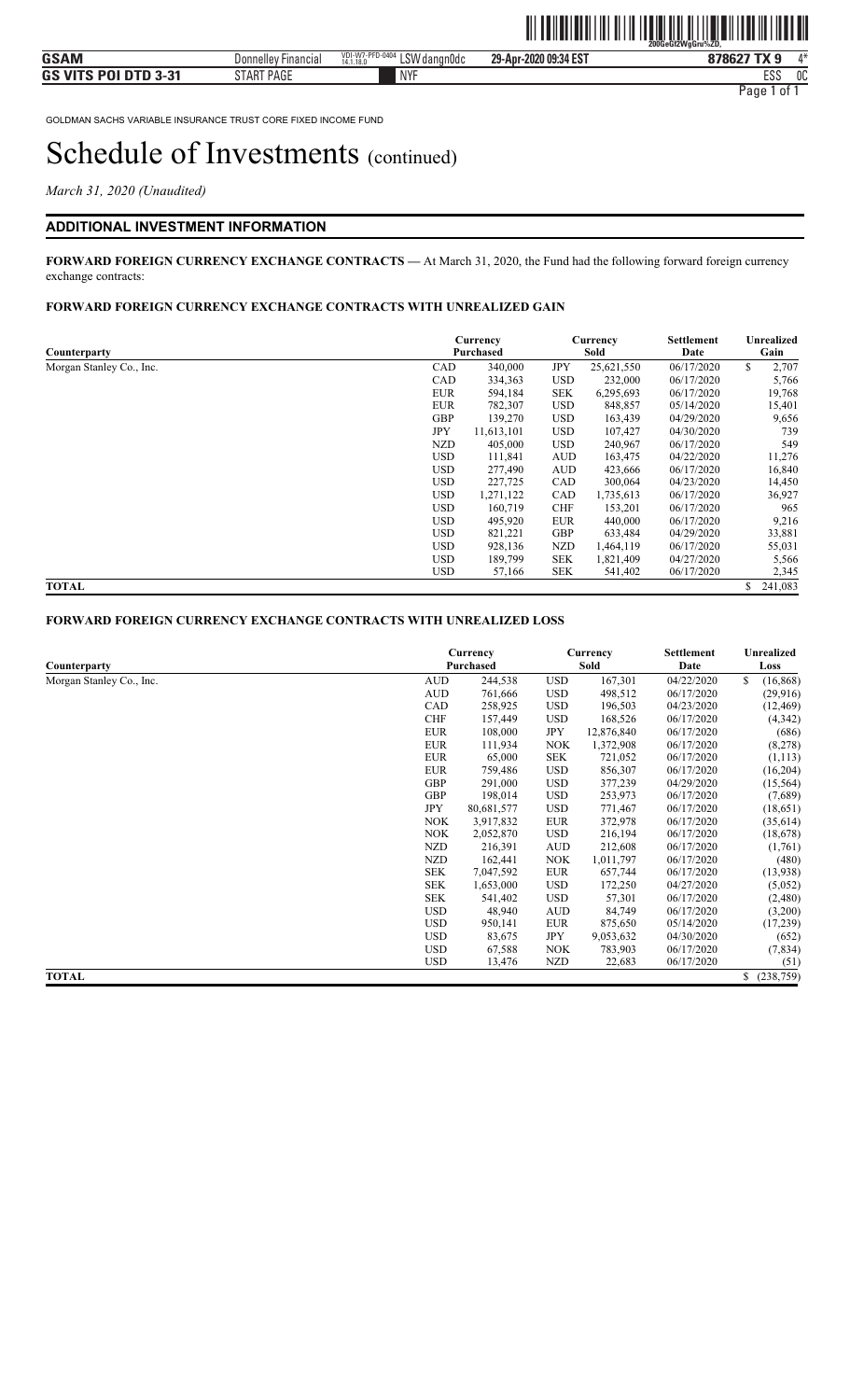*March 31, 2020 (Unaudited)* 

### **ADDITIONAL INVESTMENT INFORMATION (continued)**

**FORWARD SALES CONTRACTS** — At March 31, 2020, the Fund had the following forward sales contracts:

| <b>Description</b>                            | <b>Interest</b><br>Rate | Maturity<br>$Date^{(a)}$ | Principal<br>Amount | <b>Settlement</b><br>Date | Value         |
|-----------------------------------------------|-------------------------|--------------------------|---------------------|---------------------------|---------------|
| <b>GNMA</b>                                   | 5.000%                  | $TBA - 30yr$             | \$1,000,000         | 04/21/2020                | \$(1,059,831) |
| UMBS, 30 Year, Single Family                  | 3.000                   | $TBA - 30vr$             | 000,000.1           | 04/15/2020                | (1,048,656)   |
| UMBS, 30 Year, Single Family                  | 5.000                   | $TBA - 30vr$             | 2,000,000           | 04/15/2020                | (2,158,445)   |
| <b>TOTAL</b> (Proceeds Received: \$4,250,391) |                         |                          |                     |                           | \$(4,266,932) |

(a) TBA (To Be Announced) Securities are sold on a forward commitment basis with an approximate principal amounted and no defined maturity date. The actual principal and maturity date will be determined upon settlement when the specific mortgage pools are assigned.

**FUTURES CONTRACTS** — At March 31, 2020, the Fund had the following futures contracts:

| <b>Description</b>               | Number of<br><b>Contracts</b> | <b>Expiration</b><br>Date | <b>Notional</b><br>Amount |     | Unrealized<br>Appreciation/<br>(Depreciation) |
|----------------------------------|-------------------------------|---------------------------|---------------------------|-----|-----------------------------------------------|
| Long position contracts:         |                               |                           |                           |     |                                               |
| 1 Month SOFR                     | $\overline{4}$                | 07/31/2020                | \$1,665,800               | \$  | 21,351                                        |
| 3 Month Eurodollar               | $\overline{2}$                | 06/15/2020                | 497,375                   |     | 6,069                                         |
| U.S. Treasury 2 Year Note        | 15                            | 06/30/2020                | 3,305,742                 |     | 21,276                                        |
| U.S. Treasury 10 Year Note       |                               | 06/19/2020                | 138,859                   |     | 694                                           |
| U.S. Treasury Long Bond          |                               | 06/19/2020                | 1,257,375                 |     | 89,594                                        |
| U.S. Treasury Ultra Bond         | 18                            | 06/19/2020                | 4,002,188                 |     | 466,217                                       |
| Total                            |                               |                           |                           |     | 605,201                                       |
| <b>Short position contracts:</b> |                               |                           |                           |     |                                               |
| 30 Day Federal Funds             | (4)                           | 07/31/2020                | \$(1,665,800)             | \$  | (12, 238)                                     |
| Australia 3 Year Bond            | (3)                           | 06/15/2020                | (216,071)                 |     | (603)                                         |
| U.S. Treasury 5 Year Note        | (14)                          | 06/30/2020                | (1,755,906)               |     | (13, 542)                                     |
| U.S. Treasury 10 Year Ultra Note | (10)                          | 06/19/2020                | (1, 562, 188)             |     | (71, 199)                                     |
| <b>Total</b>                     |                               |                           |                           | \$. | (97, 582)                                     |
| <b>Total Futures Contracts</b>   |                               |                           |                           |     | 507,619                                       |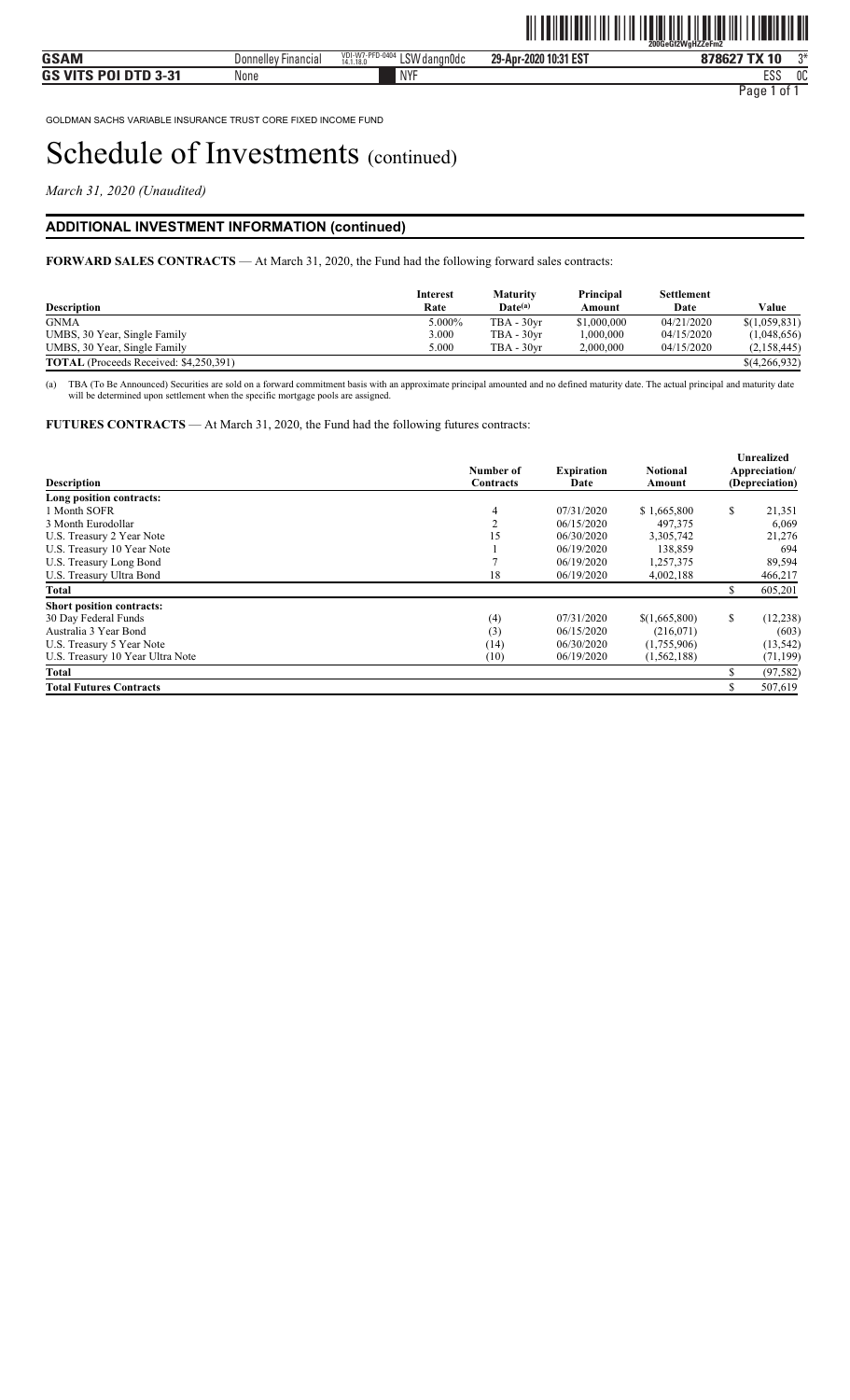*March 31, 2020 (Unaudited)* 

### **ADDITIONAL INVESTMENT INFORMATION (continued)**

**SWAP CONTRACTS** — At March 31, 2020, the Fund had the following swap contracts:

### **CENTRALLY CLEARED CREDIT DEFAULT SWAP CONTRACTS**

| Reference<br>Obligation/Index(a)                | <b>Financing Rate</b><br>Received (Paid) by<br>the Fund | Credit<br>Spread at<br>March 31.<br>Termination<br>$2020^{(b)}$ |            | <b>Notional</b><br>Amount<br>(000's) | Value      | <b>Upfront</b><br>Premium<br>(Received)<br>Paid | Unrealized<br>Appreciation/<br>(Depreciation) |
|-------------------------------------------------|---------------------------------------------------------|-----------------------------------------------------------------|------------|--------------------------------------|------------|-------------------------------------------------|-----------------------------------------------|
| <b>Protection Sold:</b>                         |                                                         |                                                                 |            |                                      |            |                                                 |                                               |
| General Electric Co.                            | $1.000\%$                                               | 2.088%                                                          | 06/20/2024 | USD.<br>125                          | \$ (5,363) | (1,800)<br>S                                    | <sup>\$</sup><br>(3,563)                      |
| General Electric Co.                            | 1.000                                                   | 2.168                                                           | 12/20/2024 | 50                                   | (2,551)    | (758)                                           | (1,793)                                       |
| Markit CDX North America Investment Grade Index | 1.000                                                   | 1.024                                                           | 06/20/2024 | 750                                  | (489)      | 9,193                                           | (9,682)                                       |
| Prudential Financial, Inc.                      | 1.000                                                   | 0.715                                                           | 06/20/2024 | 75                                   | 916        | 1,070                                           | (154)                                         |
| Republic of Chile                               | 1.000                                                   | 1.068                                                           | 06/20/2024 | 20                                   | (51)       | 521                                             | (572)                                         |
| Republic of Colombia                            | 1.000                                                   | 1.953                                                           | 06/20/2024 | 210                                  | (8,020)    | 732                                             | (8, 752)                                      |
| Republic of Indonesia                           | 1.000                                                   | 1.736                                                           | 06/20/2024 | 160                                  | (4, 722)   | 551                                             | (5,273)                                       |
| Republic of Peru                                | 1.000                                                   | 0.972                                                           | 06/20/2024 | 40                                   | 59         | 787                                             | (728)                                         |
| <b>Russian Federation</b>                       | 1.000                                                   | 1.841                                                           | 12/20/2024 | 30                                   | (1,132)    | (247)                                           | (885)                                         |
| State of Qatar                                  | 1.000                                                   | 1.138                                                           | 06/20/2024 | 20                                   | (106)      | 357                                             | (463)                                         |
| State of Oatar                                  | 1.000                                                   | 1.209                                                           | 12/20/2024 | 10                                   | (93)       | 204                                             | (297)                                         |
| <b>United Mexican States</b>                    | 1.000                                                   | 2.035                                                           | 06/20/2024 | 20                                   | (830)      | (251)                                           | (579)                                         |
| <b>TOTAL</b>                                    |                                                         |                                                                 |            |                                      | \$(22,382) | 10,359<br>ъ                                     | (32,741)                                      |

(a) Payments received quarterly.

(b) Credit spread on the referenced obligation, together with the period of expiration, are indicators of payment/performance risk. The likelihood of a credit event occurring which would require a fund or its counterparty to make a payment or otherwise be required to perform under the swap contract is generally greater as the credit spread and term of the swap contract increase.

#### **CENTRALLY CLEARED INTEREST RATE SWAP CONTRACTS**

| <b>Payments Made</b><br>by the Fund | <b>Payments</b><br><b>Received by</b><br>the Fund | <b>Termination</b><br>Date | <b>Notional</b><br>Amount<br>(000's)<br>Value |            | <b>Upfront</b><br>Premium<br>(Received)<br>Paid | Unrealized<br>Appreciation/<br>(Depreciation) |
|-------------------------------------|---------------------------------------------------|----------------------------|-----------------------------------------------|------------|-------------------------------------------------|-----------------------------------------------|
| $1.500\%$ (a)                       | 6 Month BBR                                       | 03/18/2025                 | 60<br><b>AUD</b>                              | \$(1,661)  | \$<br>(1,022)                                   | \$<br>(639)                                   |
| $3$ Month $BA^{(a)}$                | 1.750%                                            | 03/18/2025                 | 320<br>CAD                                    | 8,823      | 1,071                                           | 7,752                                         |
| $1.000^{(a)}$                       | 6 Month LIBOR                                     | 03/18/2025                 | <b>GBP</b><br>10                              | (301)      | (223)                                           | (78)                                          |
| 1 Day SONIA <sup>(b)</sup>          | 0.400                                             | 03/18/2025                 | <b>GBP</b><br>640                             | 6,697      | 1,021                                           | 5,676                                         |
| 2.000(b)                            | 6 Month NIBOR                                     | 03/18/2025                 | NOK 5,930                                     | (32,989)   | (6, 469)                                        | (26,520)                                      |
| $3$ Month BBR $(c)$                 | 1.500                                             | 03/18/2025                 | 380<br><b>NZD</b>                             | 9,871      | 3,253                                           | 6,618                                         |
| 1 Day SONIA(b)                      | 0.270                                             | 06/17/2025                 | 660 <sup>(d)</sup><br><b>GBP</b>              | 1,040      | 237                                             | 803                                           |
| $0.500^{(a)}$                       | 6 Month LIBOR                                     | 03/10/2030                 | 290 <sup>(d)</sup><br><b>GBP</b>              | 2,724      | 5,432                                           | (2,708)                                       |
| 6 Month BBR(a)                      | 1.000                                             | 03/11/2030                 | 530 <sup>(d)</sup><br><b>AUD</b>              | (3,876)    | (8,372)                                         | 4,496                                         |
| $6$ Month BBR $(a)$                 | 1.750                                             | 03/18/2030                 | <b>AUD</b><br>540                             | 27,060     | 12,249                                          | 14,811                                        |
| $3$ Month $BA^{(a)}$                | 2.000                                             | 03/18/2030                 | CAD<br>100                                    | 5,997      | (466)                                           | 6,463                                         |
| $0.500^{(b)}$                       | 6 Month EURIBOR                                   | 03/18/2030                 | <b>EUR</b><br>220                             | (13, 044)  | (20, 109)                                       | 7,065                                         |
| $0.570^{(b)}$                       | 1 Day SONIA                                       | 03/18/2030                 | <b>GBP</b><br>250                             | (8,292)    | 1,075                                           | (9,367)                                       |
| 2.000(b)                            | 6 Month NIBOR                                     | 03/18/2030                 | <b>NOK</b><br>860                             | (7, 542)   | (1, 850)                                        | (5,692)                                       |
| 0.500(b)                            | 3 Month STIBOR                                    | 03/18/2030                 | SEK 2,130                                     | (2,066)    | (1,001)                                         | (1,065)                                       |
| 6 Month EURIBOR <sup>(a)</sup>      | (0.250)                                           | 06/17/2030                 | 370 <sup>(d)</sup><br><b>EUR</b>              | (10, 132)  | (15, 170)                                       | 5,038                                         |
| 0.308(b)                            | 1 Day SONIA                                       | 06/17/2030                 | <b>GBP</b><br>190 <sup>(d)</sup>              | (8)        | (530)                                           | 522                                           |
| $0.400^{(b)}$                       | 1 Day SONIA                                       | 06/17/2030                 | 290 <sup>(d)</sup><br><b>GBP</b>              | (3,280)    | (1,061)                                         | (2,219)                                       |
| $0.400^{(b)}$                       | 1 Day SONIA                                       | 06/17/2040                 | 120 <sup>(d)</sup><br><b>GBP</b>              | (1,509)    | (510)                                           | (999)                                         |
| <b>TOTAL</b>                        |                                                   |                            |                                               | \$(22,488) | \$<br>(32, 445)                                 | \$<br>9,957                                   |

(a) Payments made semi-annually.

(b) Payments made annually.

(c) Payments made quarterly

(d) Represents forward starting interest rate swaps whose effective dates of commencement of accruals and cash flows occur subsequent to March 31, 2020.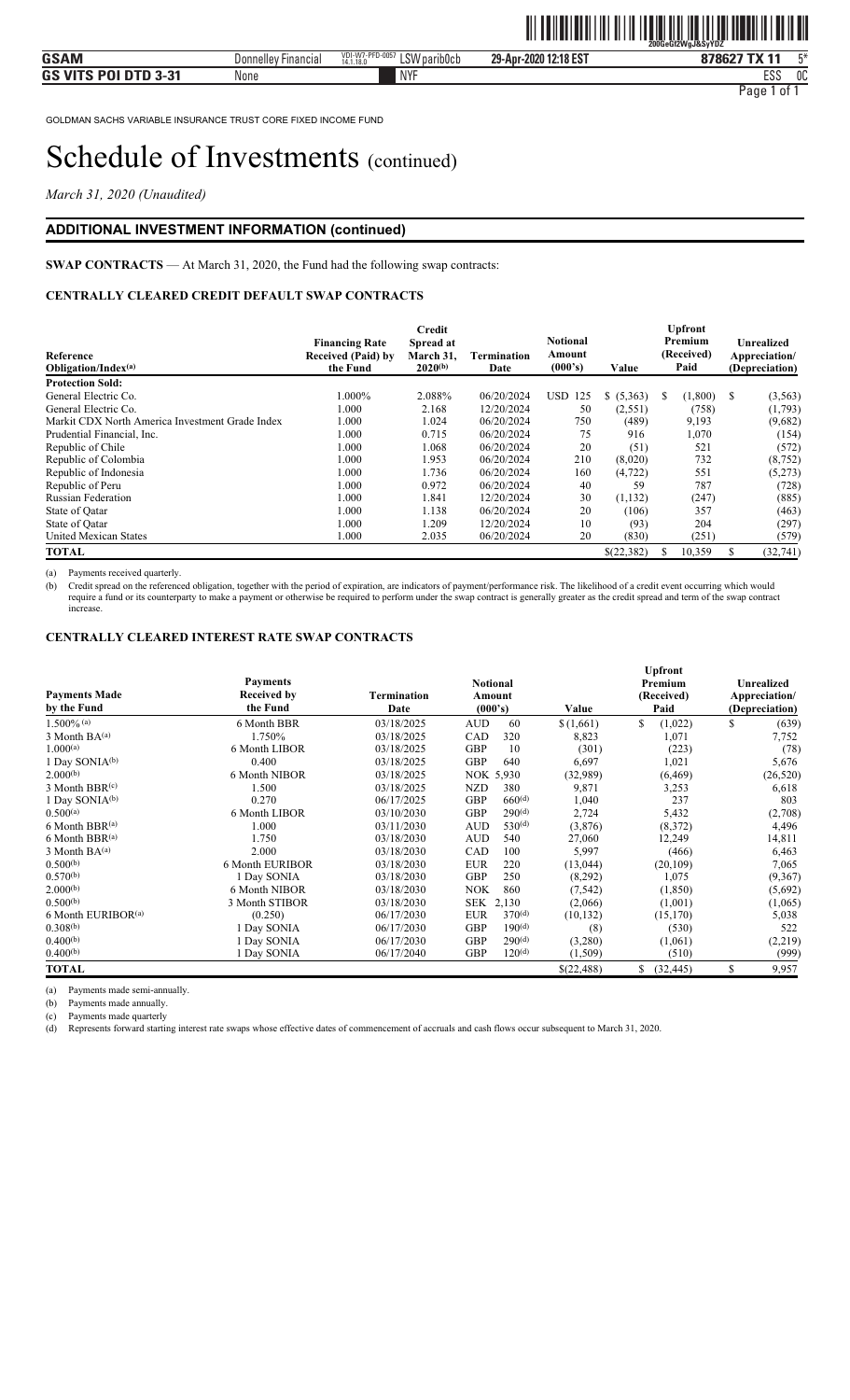*March 31, 2020 (Unaudited)* 

### **ADDITIONAL INVESTMENT INFORMATION (continued)**

### **WRITTEN OPTIONS CONTRACTS** — At March 31, 2020, the Fund had the following written options contracts:

#### **OVER THE COUNTER INTEREST RATE SWAPTIONS**

| <b>Description</b>                    | Counterparty             | Exercise<br>Rate | <b>Expiration</b><br>Date | Number of<br>Contracts | <b>Notional</b><br>Amount | Market<br>Value |    | <b>Premiums</b><br>Paid<br>(Received)<br>by<br>Fund |    | Unrealized<br>Appreciation/<br>(Depreciation) |
|---------------------------------------|--------------------------|------------------|---------------------------|------------------------|---------------------------|-----------------|----|-----------------------------------------------------|----|-----------------------------------------------|
| Written option contracts              |                          |                  |                           |                        |                           |                 |    |                                                     |    |                                               |
| Calls                                 |                          |                  |                           |                        |                           |                 |    |                                                     |    |                                               |
| 3M IRS                                | Bank of America NA       | $(0.390)\%$      | 03/25/2021                | (1,360,000)            | \$(1,360,000)             | (1,535)         | S  | (1,649)                                             | -S | 114                                           |
| 3M IRS                                | JPMorgan Chase Bank NA   | (0.390)          | 03/25/2021                | (670,000)              | (670,000)                 | (730)           |    | (728)                                               |    | (2)                                           |
| 6M IRS                                |                          | (0.350)          | 05/27/2020                | (350,000)              | (350,000)                 | (571)           |    | (445)                                               |    | (126)                                         |
| 6M IRS                                |                          | (0.400)          | 06/26/2020                | (740,000)              | (740,000)                 | (1, 184)        |    | (2,363)                                             |    | 1,179                                         |
| 6M IRS                                |                          | (0.350)          | 08/13/2020                | (600,000)              | (600,000)                 | (1,738)         |    | (1,581)                                             |    | (157)                                         |
| 6M IRS                                | Morgan Stanley Co., Inc. | (0.350)          | 08/13/2020                | (600,000)              | (600,000)                 | (1,737)         |    | (1, 561)                                            |    | (176)                                         |
| 6M IRS                                | UBS AG                   | (0.350)          | 05/27/2020                | (710,000)              | (710,000)                 | (1, 158)        |    | (787)                                               |    | (371)                                         |
| 6M IRS                                |                          | (0.256)          | 08/27/2020                | (180,000)              | (180,000)                 | (1, 404)        |    | (2,901)                                             |    | 1,497                                         |
| <b>Total calls</b>                    |                          |                  |                           | (5,210,000)            |                           | \$(10,057)      | S. | (12,015)                                            | \$ | 1,958                                         |
| Puts                                  |                          |                  |                           |                        |                           |                 |    |                                                     |    |                                               |
| 3M IRS                                | Bank of America NA       | $(0.390)\%$      | 03/25/2021                | (1,360,000)            | \$(1,360,000)             | (1, 463)        | S. | (1, 452)                                            | -S | (11)                                          |
| 3M IRS                                | JPMorgan Chase Bank NA   | (0.390)          | 03/25/2021                | (670,000)              | (670,000)                 | (702)           |    | (728)                                               |    | 26                                            |
| 6M IRS                                |                          | (0.100)          | 05/27/2020                | (350,000)              | (350,000)                 | (654)           |    | (1,259)                                             |    | 605                                           |
| 6M IRS                                | <b>UBS AG</b>            | (0.100)          | 05/27/2020                | (710,000)              | (710,000)                 | (1,325)         |    | (2, 439)                                            |    | 1,114                                         |
| <b>Total puts</b>                     |                          |                  |                           | (3,090,000)            |                           | \$(4,144)       | S. | (5,878)                                             | S  | 1,734                                         |
| <b>Total Written option contracts</b> |                          |                  |                           | (8,300,000)            |                           | \$(14,201)      | S  | (17, 893)                                           | S  | 3,692                                         |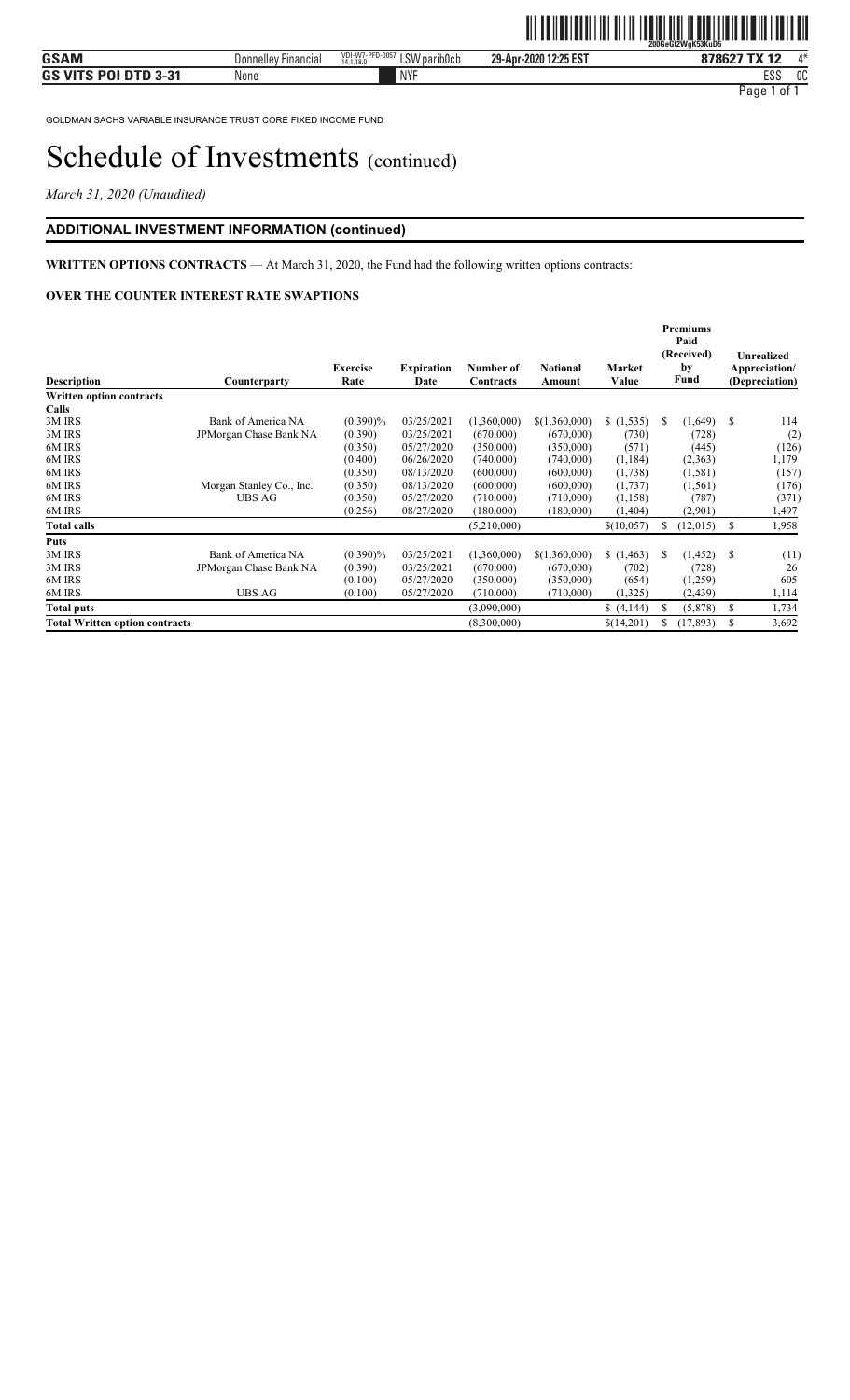| <b>Shares</b>     | Description                                           | Value                |
|-------------------|-------------------------------------------------------|----------------------|
|                   | Common Stocks - 99.4%                                 |                      |
|                   | Automobiles & Components - 0.3%                       |                      |
| 1,690             | Aptiv plc                                             | \$<br>83,216         |
| 1,252             | BorgWarner, Inc.                                      | 30,511               |
| 25,632            | Ford Motor Co.                                        | 123,803              |
| 8,085             | General Motors Co.                                    | 168,006              |
| 1,096             | Harley-Davidson, Inc.                                 | 20,747               |
|                   |                                                       | 426,283              |
| <b>Banks-4.1%</b> | Bank of America Corp.                                 |                      |
| 52,436<br>14,146  | Citigroup, Inc.                                       | 1,113,216<br>595,830 |
| 2,802             | Citizens Financial Group, Inc.                        | 52,706               |
| 924               | Comerica, Inc.                                        | 27,110               |
| 4,647             | Fifth Third Bancorp                                   | 69,008               |
| 1,075             | First Republic Bank                                   | 88,451               |
| 6,651             | Huntington Bancshares, Inc.                           | 54,605               |
| 20,328            | JPMorgan Chase & Co.                                  | 1,830,130            |
| 6,393             | KeyCorp                                               | 66,295               |
| 852               | M&T Bank Corp.                                        | 88,122               |
| 2,606             | People's United Financial, Inc.                       | 28,796               |
| 2,860             | PNC Financial Services Group, Inc. (The)              | 273,759              |
| 6,181             | Regions Financial Corp.                               | 55,444               |
| 336               | SVB Financial Group*                                  | 50,763               |
| 8,738             | Truist Financial Corp.                                | 269,480              |
| 9,141             | US Bancorp                                            | 314,908              |
| 24,903            | Wells Fargo & Co.                                     | 714,716              |
| 1,140             | Zions Bancorp NA                                      | 30,506               |
|                   |                                                       | 5,723,845            |
|                   | Capital Goods - 5.7%                                  |                      |
| 3,740             | 3M Co.                                                | 510,547              |
| 607               | Allegion plc                                          | 55,856               |
| 1,511             | AMETEK, Inc.                                          | 108,822              |
| 835               | AO Smith Corp.                                        | 31,571               |
| 2,514             | Arconic, Inc.                                         | 40,375               |
| 3,464             | Boeing Co. (The)                                      | 516,621              |
| 3,567             | Caterpillar, Inc.                                     | 413,915              |
| 998               | Cummins, Inc.                                         | 135,049              |
| 2,031             | Deere & Co.                                           | 280,603              |
| 966               | Dover Corp.                                           | 81,086               |
| 2,646             | Eaton Corp. plc                                       | 205,568              |
| 3,971             | Emerson Electric Co.                                  | 189,218              |
| 3,661             | Fastenal Co.                                          | 114,406              |
| 906               | Flowserve Corp.                                       | 21,644               |
| 1,944<br>926      | Fortive Corp.<br>Fortune Brands Home & Security, Inc. | 107,289<br>40,049    |
| 1,525             | General Dynamics Corp.                                | 201,773              |
| 56,707            | General Electric Co.                                  | 450,254              |
| 4,610             | Honeywell International, Inc.                         | 616,772              |
| 261               | Huntington Ingalls Industries, Inc.                   | 47,557               |
| 484               | IDEX Corp.                                            | 66,845               |
| 1,896             | Illinois Tool Works, Inc.                             | 269,460              |
| 2,260             | Ingersoll Rand, Inc.*                                 | 56,048               |
| 908               | Jacobs Engineering Group, Inc.                        | 71,977               |
| 5,080             | Johnson Controls International plc                    | 136,957              |
| 1,425             | L3Harris Technologies, Inc.                           | 256,671              |
| 1,604             | Lockheed Martin Corp.                                 | 543,676              |
| 1,903             | Masco Corp.                                           | 65,787               |
| 1,016             | Northrop Grumman Corp.                                | 307,391              |

| <b>Shares</b> | <b>Description</b>                        | Value         |
|---------------|-------------------------------------------|---------------|
|               | <b>Common Stocks - (continued)</b>        |               |
|               | <b>Capital Goods - (continued)</b>        |               |
| 2,212         | PACCAR, Inc.                              | \$<br>135,220 |
| 850           | Parker-Hannifin Corp.                     | 110,270       |
| 1,073         | Pentair plc                               | 31,932        |
| 867           | Quanta Services, Inc.                     | 27,510        |
| 1,817         | Raytheon Co.                              | 238,300       |
| 740           | Rockwell Automation, Inc.                 | 111,673       |
| 671           | Roper Technologies, Inc.                  | 209,225       |
| 355           | Snap-on, Inc.                             | 38,631        |
| 992           | Stanley Black & Decker, Inc.              | 99,200        |
| 1,449         | Textron, Inc.                             | 38,645        |
| 1,555         | Trane Technologies plc                    | 128,427       |
| 317           | TransDigm Group, Inc.                     | 101,500       |
| 502           | United Rentals, Inc.*                     | 51,656        |
| 5,230         | United Technologies Corp.                 | 493,346       |
| 1,158         | Westinghouse Air Brake Technologies Corp. | 55,735        |
| 283           | WW Grainger, Inc.                         | 70,325        |
| 1,169         | Xylem, Inc.                               | 76,137        |
|               |                                           |               |
|               |                                           | 7,961,519     |
|               | Commercial & Professional Services - 0.7% |               |
| 543           | Cintas Corp.                              | 94,058        |
| 1,323         | Copart, Inc.*                             | 90,652        |
| 794           | Equifax, Inc.                             | 94,843        |
| 2,565         | IHS Markit Ltd.                           | 153,900       |
| 2,234         | Nielsen Holdings plc                      | 28,014        |
| 1,344         | Republic Services, Inc.                   | 100,881       |
| 814           | Robert Half International, Inc.           | 30,729        |
| 882           | Rollins, Inc.                             | 31,876        |
| 1,053         | Verisk Analytics, Inc.                    | 146,767       |
| 2,507         | Waste Management, Inc.                    | 232,048       |
|               |                                           | 1,003,768     |
|               | Consumer Durables & Apparel - 1.0%        |               |
| 1,057         | Capri Holdings Ltd.*                      | 11,405        |
| 2,238         | DR Horton, Inc.                           | 76,092        |
| 907           | Garmin Ltd.                               | 67,989        |
| 2,220         | Hanesbrands, Inc.                         | 17,471        |
| 815           | Hasbro, Inc.                              | 58,313        |
| 931           | Leggett & Platt, Inc.                     | 24,839        |
| 1,814         | Lennar Corp. Class A                      | 69,295        |
| 373           | Mohawk Industries, Inc.*                  | 28,438        |
| 2,316         | Newell Brands, Inc.                       | 30,757        |
| 8,096         | NIKE, Inc. Class B                        | 669,863       |
| 23            | NVR, Inc.*                                | 59,090        |
| 1,728         | PulteGroup, Inc.                          | 38,569        |
| 525           | PVH Corp.                                 | 19,761        |
| 305           | Ralph Lauren Corp.                        | 20,383        |
| 1,933         | Tapestry, Inc.                            | 25,032        |
| 1,254         | Under Armour, Inc. Class A*               | 11,549        |
| 1,232         | Under Armour, Inc. Class C*               | 9,930         |
| 2,114         | VF Corp.                                  | 114,325       |
| 423           | Whirlpool Corp.                           |               |
|               |                                           | 36,293        |
|               |                                           | 1,389,394     |
|               | <b>Consumer Services - 1.5%</b>           |               |
| 2,610         | Carnival Corp.                            | 34,374        |
| 168           | Chipotle Mexican Grill, Inc.*             | 109,939       |
| 816           | Darden Restaurants, Inc.                  | 44,439        |
| 1,374         | H&R Block, Inc.                           | 19,346        |
| 1,854         | Hilton Worldwide Holdings, Inc.           | 126,517       |
| 2,205         | Las Vegas Sands Corp.                     | 93,646        |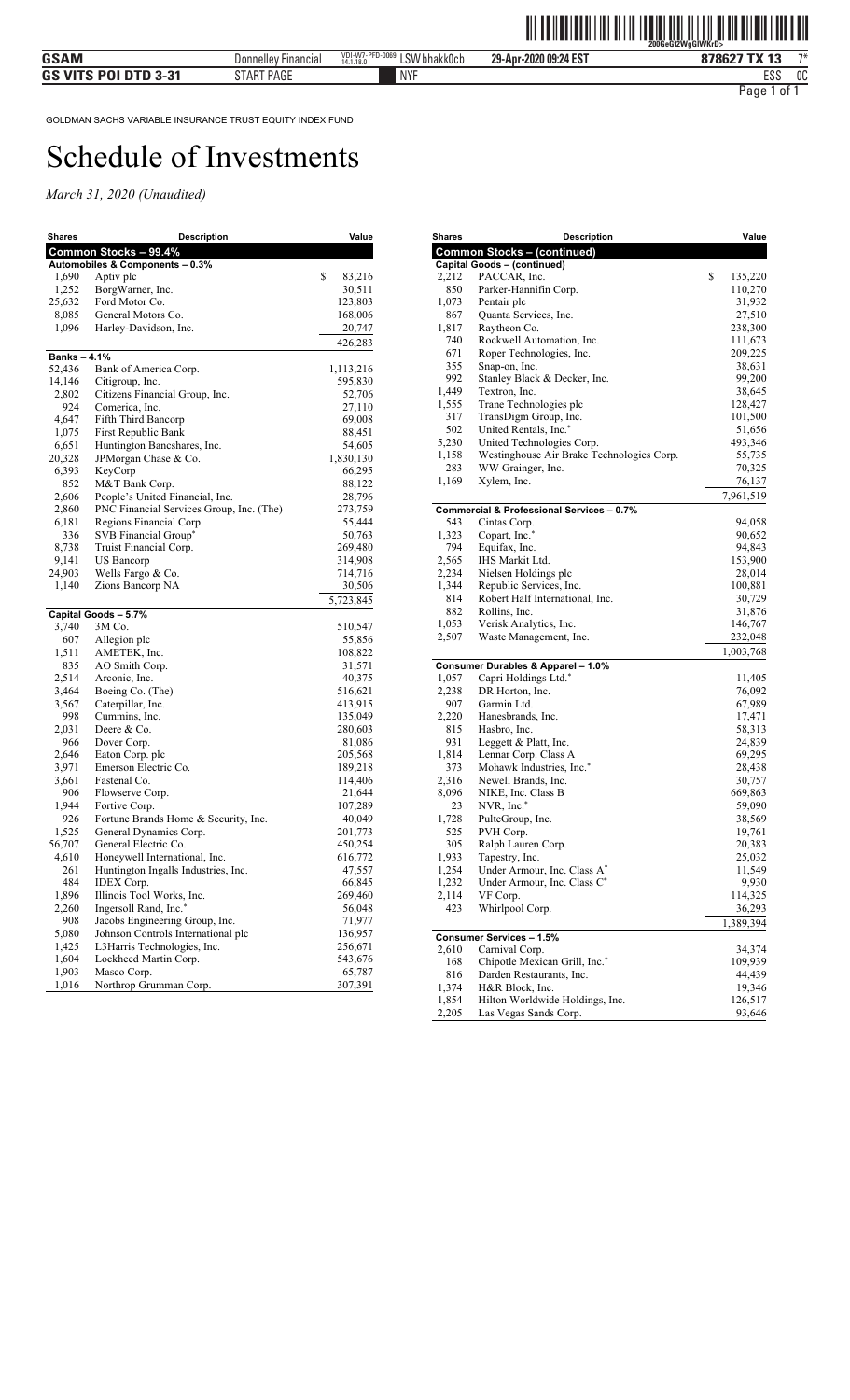| <b>Shares</b>  | <b>Description</b>                                    | Value         |
|----------------|-------------------------------------------------------|---------------|
|                | <b>Common Stocks - (continued)</b>                    |               |
|                | <b>Consumer Services - (continued)</b>                |               |
| 1,770          | Marriott International, Inc. Class A                  | \$<br>132,414 |
| 4,873          | McDonald's Corp.                                      | 805,751       |
| 3,305          | <b>MGM</b> Resorts International                      | 38,999        |
| 1,370          | Norwegian Cruise Line Holdings Ltd.*                  | 15,015        |
| 1,158          | Royal Caribbean Cruises Ltd.                          | 37,253        |
| 7,683          | Starbucks Corp.                                       | 505,080       |
| 632            | Wynn Resorts Ltd.                                     | 38,040        |
| 1,987          | Yum! Brands, Inc.                                     | 136,169       |
|                |                                                       | 2,136,982     |
|                | Diversified Financials - 4.7%<br>American Express Co. | 371,376       |
| 4,338<br>819   | Ameriprise Financial, Inc.                            | 83,931        |
| 5,390          | Bank of New York Mellon Corp. (The)                   | 181,535       |
| 12,655         | Berkshire Hathaway, Inc. Class B*                     | 2,313,714     |
| 764            | BlackRock, Inc.                                       | 336,137       |
| 2,974          | Capital One Financial Corp.                           | 149,949       |
| 737            | Cboe Global Markets, Inc.                             | 65,777        |
| 7,389          | Charles Schwab Corp. (The)                            | 248,418       |
| 2,318          | CME Group, Inc.                                       | 400,805       |
| 2,051          | Discover Financial Services                           | 73,159        |
| 1,468          | E*TRADE Financial Corp.                               | 50,382        |
| 1,923          | Franklin Resources, Inc.                              | 32,095        |
| 2,050          | Goldman Sachs Group, Inc. (The) <sup>(a)</sup>        | 316,910       |
| 3,611          | Intercontinental Exchange, Inc.                       | 291,588       |
| 2,323          | Invesco Ltd.                                          | 21,093        |
| 247            | MarketAxess Holdings, Inc.                            | 82,145        |
| 1,058          | Moody's Corp.                                         | 223,767       |
| 8,031          | Morgan Stanley                                        | 273,054       |
| 546            | MSCI, Inc.                                            | 157,772       |
| 736            | Nasdaq, Inc.                                          | 69,883        |
| 1,385          | Northern Trust Corp.                                  | 104,512       |
| 783            | Raymond James Financial, Inc.                         | 49,486        |
| 1,592          | S&P Global, Inc.                                      | 390,120       |
| 2,384          | State Street Corp.                                    | 126,996       |
| 3,605          | Synchrony Financial                                   | 58,004        |
| 1,511          | T. Rowe Price Group, Inc.                             | 147,549       |
|                |                                                       | 6,620,157     |
| Energy $-2.6%$ |                                                       |               |
| 2,555          | Apache Corp.                                          | 10,680        |
| 4,344          | Baker Hughes Co.                                      | 45,612        |
| 2,498          | Cabot Oil & Gas Corp.                                 | 42,941        |
| 12,235         | Chevron Corp.                                         | 886,548       |
| 1,274          | Concho Resources, Inc.                                | 54,591        |
| 7,143          | ConocoPhillips                                        | 220,004       |
| 2,477          | Devon Energy Corp.                                    | 17,116        |
| 1,051          | Diamondback Energy, Inc.                              | 27,536        |
| 3,715          | EOG Resources, Inc.                                   | 133,443       |
| 27,397         | Exxon Mobil Corp.                                     | 1,040,264     |
| 5,723          | Halliburton Co.                                       | 39,202        |
| 652            | Helmerich & Payne, Inc.                               | 10,204        |
| 1,701          | Hess Corp.                                            | 56,643        |
| 1,023          | HollyFrontier Corp.                                   | 25,074        |
| 12,450         | Kinder Morgan, Inc.                                   | 173,304       |
| 5,156          | Marathon Oil Corp.                                    | 16,963        |
| 4,287          | Marathon Petroleum Corp.                              | 101,259       |

| <b>Shares</b>  | <b>Description</b>                                         | Value             |
|----------------|------------------------------------------------------------|-------------------|
|                | <b>Common Stocks - (continued)</b>                         |                   |
|                | Energy - (continued)                                       |                   |
| 2,489          | National Oilwell Varco, Inc.                               | \$<br>24,467      |
| 3,064          | Noble Energy, Inc.                                         | 18,507            |
| 5,854          | Occidental Petroleum Corp.                                 | 67,789            |
| 2,699          | ONEOK, Inc.                                                | 58,865            |
| 2,841          | Phillips 66                                                | 152,420           |
| 1,085          | Pioneer Natural Resources Co.                              | 76,113            |
| 9,014          | Schlumberger Ltd.                                          | 121,599           |
| 2,968          | TechnipFMC plc                                             | 20,004            |
| 2,639          | Valero Energy Corp.                                        | 119,705           |
| 7,687          | Williams Cos., Inc. (The)                                  | 108,771           |
|                |                                                            | 3,669,624         |
|                | Food & Staples Retailing - 1.7%                            |                   |
| 2,860          | Costco Wholesale Corp.                                     | 815,472           |
| 5,168          | Kroger Co. (The)                                           | 155,660           |
| 3,336          | Sysco Corp.                                                | 152,222           |
| 4,825          | Walgreens Boots Alliance, Inc.                             | 220,744           |
| 9,188          | Walmart, Inc.                                              | 1,043,940         |
|                |                                                            | 2,388,038         |
|                | Food, Beverage & Tobacco - 4.0%                            |                   |
| 12,120         | Altria Group, Inc.                                         | 468,680           |
| 3,632          | Archer-Daniels-Midland Co.                                 | 127,774           |
| 1,222          | Brown-Forman Corp. Class B                                 | 67,833            |
| 1,096          | Campbell Soup Co.<br>Coca-Cola Co. (The)                   | 50,591            |
| 24,973         |                                                            | 1,105,055         |
| 3,173<br>1,078 | Conagra Brands, Inc.<br>Constellation Brands, Inc. Class A | 93,096<br>154,542 |
| 3,911          | General Mills, Inc.                                        | 206,383           |
| 944            | Hershey Co. (The)                                          | 125,080           |
| 1,837          | Hormel Foods Corp.                                         | 85,678            |
| 750            | JM Smucker Co. (The)                                       | 83,250            |
| 1,599          | Kellogg Co.                                                | 95,924            |
| 4,046          | Kraft Heinz Co. (The)                                      | 100,098           |
| 982            | Lamb Weston Holdings, Inc.                                 | 56,072            |
| 795            | McCormick & Co., Inc. (Non-Voting)                         | 112,262           |
| 1,182          | Molson Coors Beverage Co. Class B                          | 46,110            |
| 9,281          | Mondelez International, Inc. Class A                       | 464,793           |
| 2,476          | Monster Beverage Corp.*                                    | 139,300           |
| 9,031          | PepsiCo, Inc.                                              | 1,084,623         |
| 10,066         | Philip Morris International, Inc.                          | 734,415           |
| 1,880          | Tyson Foods, Inc. Class A                                  | 108,796           |
|                |                                                            | 5,510,355         |
|                | Health Care Equipment & Services - 6.7%                    |                   |
| 11,442         | <b>Abbott Laboratories</b>                                 | 902,888           |
| 284            | ABIOMED, Inc.*                                             | 41,225            |
| 451            | Align Technology, Inc.*                                    | 78,451            |
| 949            | AmerisourceBergen Corp.                                    | 83,986            |
| 1,647          | Anthem, Inc.                                               | 373,935           |
| 3,330          | Baxter International, Inc.                                 | 270,363           |
| 1,742          | Becton Dickinson and Co.                                   | 400,259           |
| 8,975          | Boston Scientific Corp.*                                   | 292,854           |
| 1,871          | Cardinal Health, Inc.                                      | 89,696            |
| 3,752          | Centene Corp.*                                             | 222,906           |
| 2,038          | Cerner Corp.                                               | 128,374           |
| 2,415          | Cigna Corp.                                                | 427,890           |
| 322            | Cooper Cos., Inc. (The)                                    | 88,766            |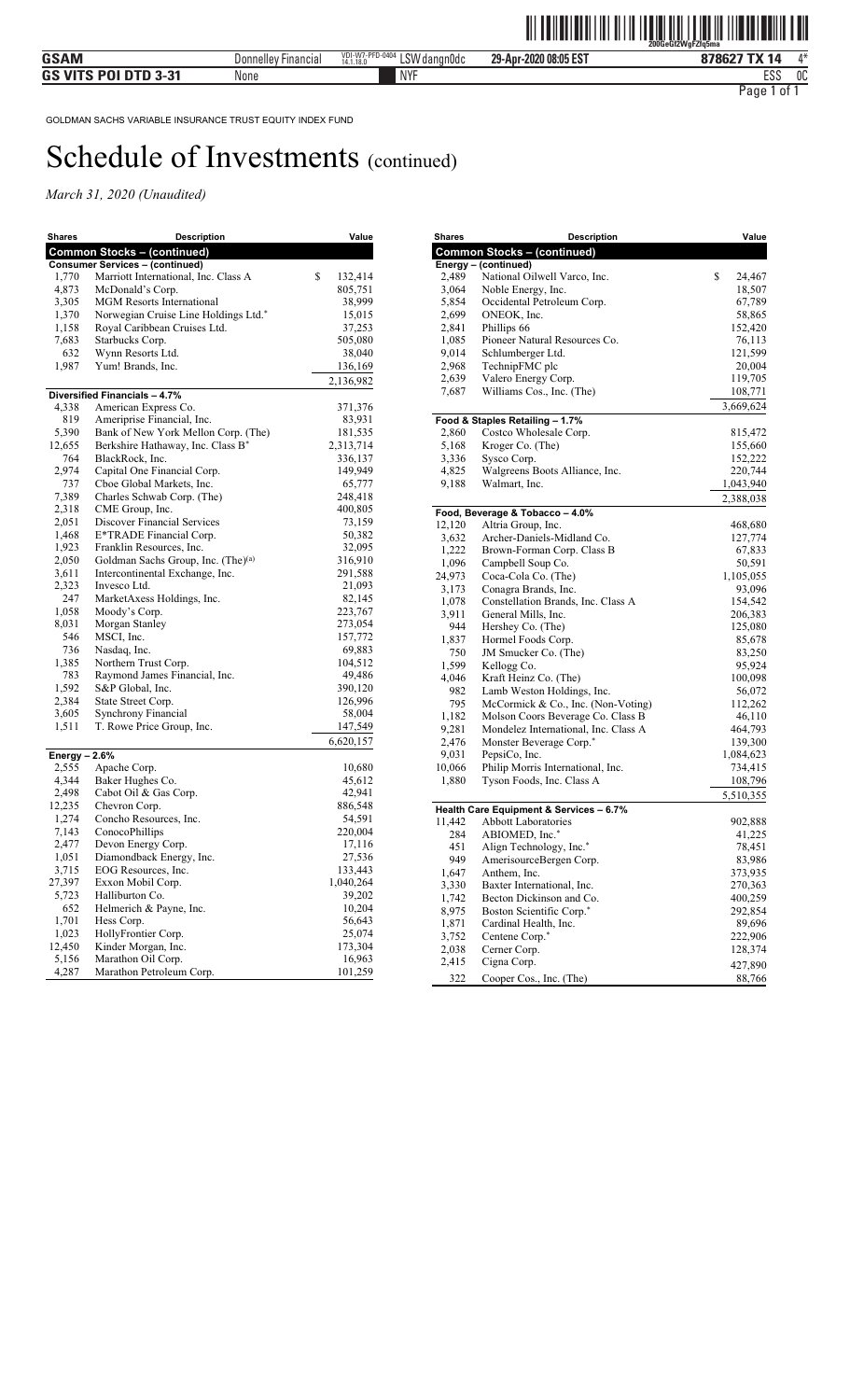| Shares | Description                                    | Value         |
|--------|------------------------------------------------|---------------|
|        | <b>Common Stocks - (continued)</b>             |               |
|        | Health Care Equipment & Services - (continued) |               |
| 8,406  | CVS Health Corp.                               | \$<br>498,728 |
| 4,151  | Danaher Corp.                                  | 574,540       |
| 573    | DaVita, Inc.*                                  | 43,582        |
| 1,431  | Dentsply Sirona, Inc.                          | 55,566        |
| 1,351  | Edwards Lifesciences Corp.*                    | 254,826       |
| 1,690  | HCA Healthcare, Inc.                           | 151,846       |
| 936    | Henry Schein, Inc.*                            | 47,287        |
| 1,720  | Hologic, Inc.*                                 | 60,372        |
| 856    | Humana, Inc.                                   | 268,801       |
| 546    | IDEXX Laboratories, Inc.*                      | 132,263       |
| 750    | Intuitive Surgical, Inc.*                      | 371,408       |
| 645    | Laboratory Corp. of America Holdings*          | 81,522        |
| 1,180  | McKesson Corp.                                 | 159,607       |
| 8,672  | Medtronic plc                                  | 782,041       |
| 893    | Quest Diagnostics, Inc.                        | 71,708        |
| 923    | ResMed, Inc.                                   | 135,949       |
| 567    | STERIS plc                                     | 79,363        |
| 2,091  | Stryker Corp.                                  | 348,131       |
| 298    | Teleflex, Inc.                                 | 87,272        |
| 6,138  | UnitedHealth Group, Inc.                       | 1,530,694     |
| 516    | Universal Health Services, Inc. Class B        | 51,125        |
| 582    | Varian Medical Systems, Inc.*                  | 59,748        |
| 1,323  | Zimmer Biomet Holdings, Inc.                   | 133,729       |
|        |                                                | 9,381,701     |
|        | Household & Personal Products - 2.1%           |               |
| 1,595  | Church & Dwight Co., Inc.                      | 102,367       |
| 811    | Clorox Co. (The)                               | 140,506       |
| 5,553  | Colgate-Palmolive Co.                          | 368,497       |
| 1,935  | Coty, Inc. Class A                             | 9,984         |
| 1,440  | Estee Lauder Cos., Inc. (The) Class A          | 229,450       |
| 2,233  | Kimberly-Clark Corp.                           | 285,534       |
| 16,163 | Procter & Gamble Co. (The)                     | 1,777,930     |
|        |                                                | 2,914,268     |
|        | Insurance - 2.0%                               |               |
| 4,818  | Aflac, Inc.                                    | 164,968       |
| 2,125  | Allstate Corp. (The)                           | 194,926       |
| 5,540  | American International Group, Inc.             | 134,345       |
| 1,518  | Aon plc                                        | 250,531       |
| 1,209  | Arthur J Gallagher & Co.                       | 98,546        |
| 411    | Assurant, Inc.                                 | 42,781        |
| 2,938  | Chubb Ltd.                                     | 328,145       |
| 1,010  | Cincinnati Financial Corp.                     | 76,205        |
| 255    | Everest Re Group Ltd.                          | 49,067        |
| 679    | Globe Life, Inc.                               | 48,868        |
| 2,392  | Hartford Financial Services Group, Inc. (The)  | 84,294        |
| 1,297  | Lincoln National Corp.                         | 34,137        |
| 1,704  | Loews Corp.                                    | 59,350        |
| 3,274  | Marsh & McLennan Cos., Inc.                    | 283,070       |
| 4,985  | MetLife, Inc.                                  | 152,391       |
| 1,754  | Principal Financial Group, Inc.                | 54,970        |
| 3,769  | Progressive Corp. (The)                        | 278,303       |
| 2,626  | Prudential Financial, Inc.                     | 136,920       |
| 1,672  | Travelers Cos., Inc. (The)                     | 166,113       |
| 1,272  | Unum Group                                     | 19,093        |

| <b>Shares</b>    | <b>Description</b>                       | Value         |
|------------------|------------------------------------------|---------------|
|                  | <b>Common Stocks - (continued)</b>       |               |
|                  | Insurance - (continued)                  |               |
| 836              | Willis Towers Watson plc                 | \$<br>141,995 |
| 966              | WR Berkley Corp.                         | 50,396        |
|                  |                                          | 2,849,414     |
| Materials - 2.4% |                                          |               |
| 1,434            | Air Products & Chemicals, Inc.           | 286,241       |
| 665              | Albemarle Corp.                          | 37,486        |
| 10,251           | Amcor plc                                | 83,238        |
| 524              | Avery Dennison Corp.                     | 53,380        |
| 2,135            | Ball Corp.                               | 138,049       |
| 782              | Celanese Corp.                           | 57,391        |
| 1,406            | CF Industries Holdings, Inc.             | 38,243        |
| 4,880            | Corteva, Inc.                            | 114,680       |
| 4,857            | Dow, Inc.                                | 142,019       |
| 4,734            | DuPont de Nemours, Inc.                  | 161,429       |
| 909              | Eastman Chemical Co.                     | 42,341        |
| 1,615            | Ecolab, Inc.                             | 251,665       |
| 842              | FMC Corp.                                | 68,783        |
| 9,649            | Freeport-McMoRan, Inc.                   | 65,131        |
| 695              | International Flavors & Fragrances, Inc. | 70,946        |
| 2,606            | International Paper Co.                  | 81,125        |
| 3,467            | Linde plc                                | 599,791       |
| 1,653            | LyondellBasell Industries NV Class A     | 82,038        |
| 397              | Martin Marietta Materials, Inc.          | 75,124        |
| 2,307            | Mosaic Co. (The)                         | 24,962        |
| 5,343            | Newmont Corp.                            | 241,931       |
| 2,000            | Nucor Corp.                              | 72,040        |
| 592              | Packaging Corp. of America               | 51,403        |
| 1,506            | PPG Industries, Inc.                     | 125,902       |
| 1,071            | Sealed Air Corp.                         | 26,464        |
| 527              | Sherwin-Williams Co. (The)               | 242,167       |
| 835              | Vulcan Materials Co.                     | 90,239        |
| 1,664            | WestRock Co.                             | 47,025        |
|                  |                                          | 3,371,233     |
|                  | Media & Entertainment - 8.5%             |               |
| 4,992            | Activision Blizzard, Inc.*               | 296,924       |
| 1,942            | Alphabet, Inc. Class A*                  | 2,256,507     |
| 1,934            | Alphabet, Inc. Class C*                  | 2,248,875     |
| 1,014            | Charter Communications, Inc. Class A*    | 442,418       |
| 29,402           | Comcast Corp. Class A                    | 1,010,841     |
| 981              | Discovery, Inc. Class A*                 | 19,071        |
| 2,248            | Discovery, Inc. Class C*                 | 39,430        |
| 1,702            | DISH Network Corp. Class A*              | 34,023        |
| 1,900            | Electronic Arts, Inc.*                   | 190,323       |
| 15,571           | Facebook, Inc. Class A*                  | 2,597,243     |
| 2,262            | Fox Corp. Class A                        | 53,451        |
| 1,119            | Fox Corp. Class B                        | 25,603        |
| 2,371            | Interpublic Group of Cos., Inc. (The)    | 38,387        |
| 942              | Live Nation Entertainment, Inc.*         | 42,823        |
| 2,838            | Netflix, Inc.*                           | 1,065,669     |
| 2,320            | News Corp. Class A                       | 20,822        |
| 1,017            | News Corp. Class B                       | 9,143         |
| 1,426            | Omnicom Group, Inc.                      | 78,287        |
| 723              | Take-Two Interactive Software, Inc.*     | 85,755        |
| 5,004            | Twitter, Inc.*                           | 122,898       |
| 3,609            | ViacomCBS, Inc.                          | 50,562        |
| 11,674           | Walt Disney Co. (The)                    | 1,127,708     |
|                  |                                          | 11,856,763    |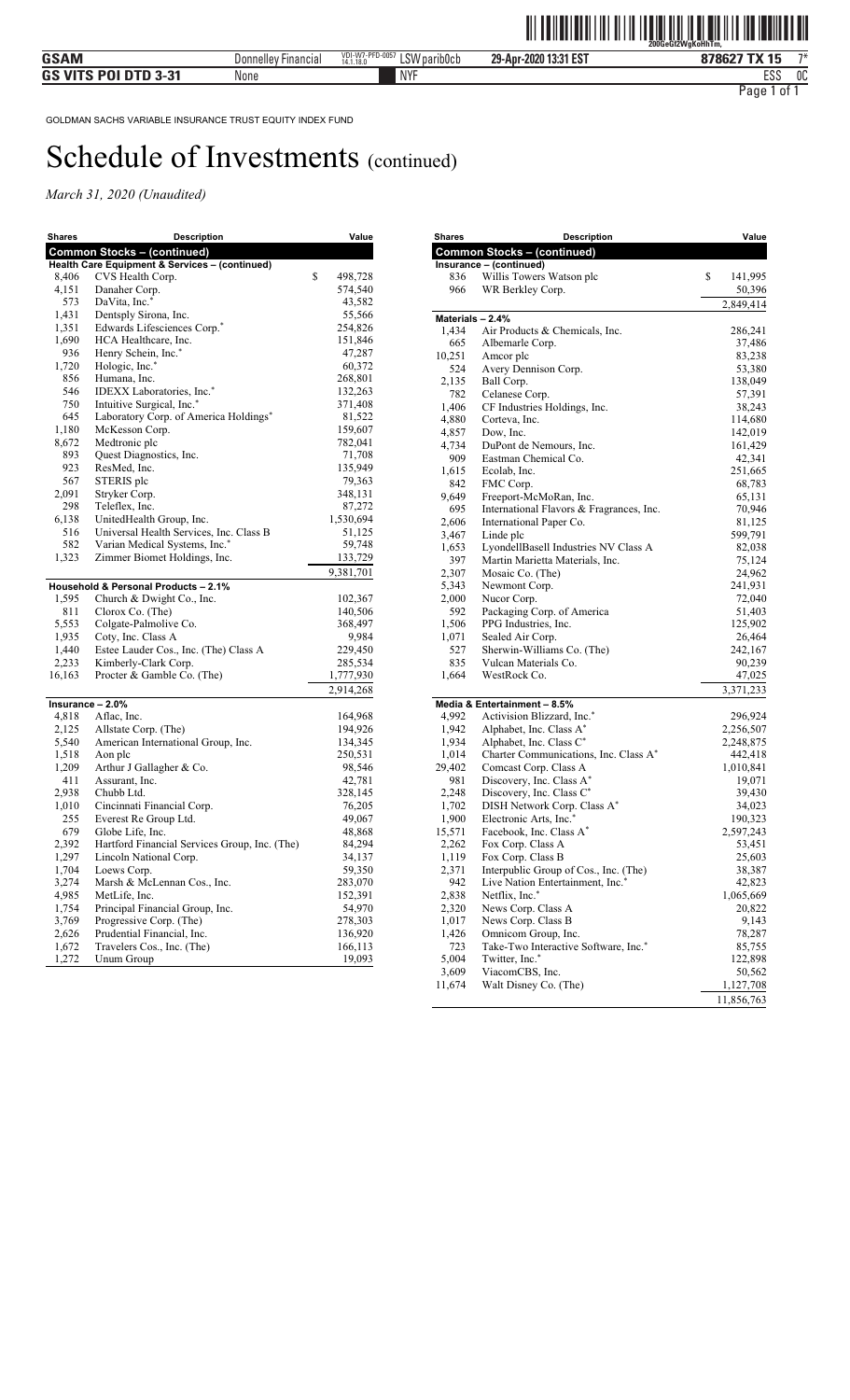| <b>Shares</b> | <b>Description</b>                                    | Value         |
|---------------|-------------------------------------------------------|---------------|
|               | <b>Common Stocks - (continued)</b>                    |               |
|               | Pharmaceuticals, Biotechnology & Life Sciences - 8.6% |               |
| 9,568         | AbbVie, Inc.                                          | \$<br>728,986 |
| 1,990         | Agilent Technologies, Inc.                            | 142,524       |
| 1,417         | Alexion Pharmaceuticals, Inc.*                        | 127,232       |
| 2,131         | Allergan plc                                          | 377,400       |
| 3,838         | Amgen, Inc.                                           | 778,078       |
| 1,174         | Biogen, Inc.*                                         | 371,430       |
| 15,170        | Bristol-Myers Squibb Co.                              | 845,576       |
| 5,456         | Eli Lilly & Co.                                       | 756,856       |
| 8,214         | Gilead Sciences, Inc.                                 | 614,079       |
| 949           | Illumina, Inc.*                                       | 259,191       |
| 1,170         | Incyte Corp. <sup>*</sup>                             | 85,679        |
| 1,147         | IQVIA Holdings, Inc.*                                 | 123,715       |
| 17,027        | Johnson & Johnson                                     | 2,232,751     |
| 16,492        | Merck & Co., Inc.                                     | 1,268,894     |
| 159           | Mettler-Toledo International, Inc.*                   | 109,791       |
| 3,305         | Mylan NV*                                             | 49,278        |
| 711           | PerkinElmer, Inc.                                     | 53,524        |
| 823           | Perrigo Co. plc                                       | 39,578        |
| 35,844        | Pfizer, Inc.                                          | 1,169,948     |
| 515           | Regeneron Pharmaceuticals, Inc.*                      | 251,469       |
| 2,590         | Thermo Fisher Scientific, Inc.                        | 734,524       |
| 1,669         | Vertex Pharmaceuticals, Inc.*                         | 397,139       |
| 414           | Waters Corp.*                                         | 75,369        |
| 3,065         | Zoetis, Inc.                                          | 360,720       |
|               |                                                       | 11,953,731    |
|               | Real Estate - 3.0%                                    |               |
| 781           | Alexandria Real Estate Equities, Inc. (REIT)          | 107,044       |
| 2,858         | American Tower Corp. (REIT)                           | 622,329       |
| 990           | Apartment Investment & Management Co.                 |               |
|               | Class A (REIT)                                        | 34,798        |
| 912           | AvalonBay Communities, Inc. (REIT)                    | 134,219       |
| 917           | Boston Properties, Inc. (REIT)                        | 84,575        |
| 2,126         | CBRE Group, Inc. Class A*                             | 80,171        |
| 2,687         | Crown Castle International Corp. (REIT)               | 388,003       |
| 1,713         | Digital Realty Trust, Inc. (REIT)                     | 237,953       |
| 2,429         | Duke Realty Corp. (REIT)                              | 78,651        |
| 550           | Equinix, Inc. (REIT)                                  | 343,514       |
| 2,268         | Equity Residential (REIT)                             | 139,958       |
| 422           | Essex Property Trust, Inc. (REIT)                     | 92,941        |
| 821           | Extra Space Storage, Inc. (REIT)                      | 78,619        |
| 456           | Federal Realty Investment Trust (REIT)                | 34,022        |
| 3,244         | Healthpeak Properties, Inc. (REIT)                    | 77,369        |
| 4,466         | Host Hotels & Resorts, Inc. (REIT)                    | 49,305        |
| 1,947         | Iron Mountain, Inc. (REIT)                            | 46,339        |
| 2,698         | Kimco Realty Corp. (REIT)                             | 26,090        |
| 754           | Mid-America Apartment Communities, Inc.               |               |
|               | (REIT)                                                | 77,685        |
| 4,794         |                                                       | 385,294       |
|               | Prologis, Inc. (REIT)                                 |               |
| 964           | Public Storage (REIT)                                 | 191,460       |
| 2,120         | Realty Income Corp. (REIT)                            | 105,703       |
| 1,101         | Regency Centers Corp. (REIT)                          | 42,311        |
| 733           | SBA Communications Corp. (REIT)                       | 197,888       |
| 1,992         | Simon Property Group, Inc. (REIT)                     | 109,281       |

| <b>Shares</b>    | <b>Description</b>                              | Value                |
|------------------|-------------------------------------------------|----------------------|
|                  | <b>Common Stocks - (continued)</b>              |                      |
|                  | Real Estate - (continued)                       |                      |
| 531              | SL Green Realty Corp. (REIT)                    | \$<br>22,886         |
| 1,934            | UDR, Inc. (REIT)                                | 70,668               |
| 2,465            | Ventas, Inc. (REIT)                             | 66,062               |
| 1,036            | Vornado Realty Trust (REIT)                     | 37,514               |
| 2,643            | Welltower, Inc. (REIT)                          | 120,997              |
| 4,766            | Weyerhaeuser Co. (REIT)                         | 80,784               |
|                  |                                                 | 4,164,433            |
| Retailing - 6.9% |                                                 |                      |
| 433              | Advance Auto Parts, Inc.                        | 40,407               |
| 2,696            | Amazon.com, Inc.*                               | 5,256,445            |
| 157              | AutoZone, Inc.*                                 | 132,822              |
| 1,485            | Best Buy Co., Inc.                              | 84,645               |
| 270              | Booking Holdings, Inc.*                         | 363,236              |
| 1,064            | CarMax, Inc.*                                   | 57,275               |
| 1,636            | Dollar General Corp.                            | 247,052              |
| 1,522            | Dollar Tree, Inc.*                              | 111,821              |
| 5,027            | eBay, Inc.                                      | 151,112              |
| 896              | Expedia Group, Inc.                             | 50,418               |
| 1,458            | Gap, Inc. (The)                                 | 10,264               |
| 942              | Genuine Parts Co.                               | 63,425               |
| 7,066            | Home Depot, Inc. (The)                          | 1,319,293            |
| 1,057            | Kohl's Corp.                                    | 15,422               |
| 1,575            | L Brands, Inc.                                  | 18,207               |
| 1,999            | LKQ Corp. <sup>*</sup>                          | 40,999               |
| 4,974            | Lowe's Cos., Inc.                               | 428,013              |
| 2,233            | Macy's, Inc.                                    | 10,964               |
| 696              | Nordstrom, Inc.                                 | 10,677               |
| 497              | O'Reilly Automotive, Inc.*<br>Ross Stores, Inc. | 149,622              |
| 2,365<br>3,297   |                                                 | 205,684              |
| 710              | Target Corp.<br>Tiffany & Co.                   | 306,522<br>91,945    |
| 7,880            | TJX Cos., Inc. (The)                            | 376,743              |
| 773              | Tractor Supply Co.                              | 65,357               |
| 381              | Ulta Beauty, Inc.*                              | 66,942               |
|                  |                                                 |                      |
|                  |                                                 | 9,675,312            |
|                  | Semiconductors & Semiconductor Equipment - 4.5% |                      |
| 7,540            | Advanced Micro Devices, Inc. <sup>*</sup>       | 342,919              |
| 2,371            | Analog Devices, Inc.                            | 212,560              |
| 5,991<br>2,569   | Applied Materials, Inc.<br>Broadcom, Inc.       | 274,508              |
| 28,182           | Intel Corp.                                     | 609,110<br>1,525,210 |
| 1,027            | KLA Corp.                                       | 147,621              |
| 949              | Lam Research Corp.                              | 227,760              |
| 1,713            | Maxim Integrated Products, Inc.                 | 83,269               |
| 1,568            | Microchip Technology, Inc.                      | 106,310              |
| 7,129            | Micron Technology, Inc.*                        | 299,846              |
| 3,962            | NVIDIA Corp.                                    | 1,044,383            |
| 764              | Qorvo, Inc.*                                    | 61,601               |
| 7,426            | QUALCOMM, Inc.                                  | 502,369              |
| 1,112            | Skyworks Solutions, Inc.                        | 99,391               |
| 6,035            | Texas Instruments, Inc.                         | 603,078              |
| 1,609            | Xilinx, Inc.                                    | 125,405              |
|                  |                                                 | 6,265,340            |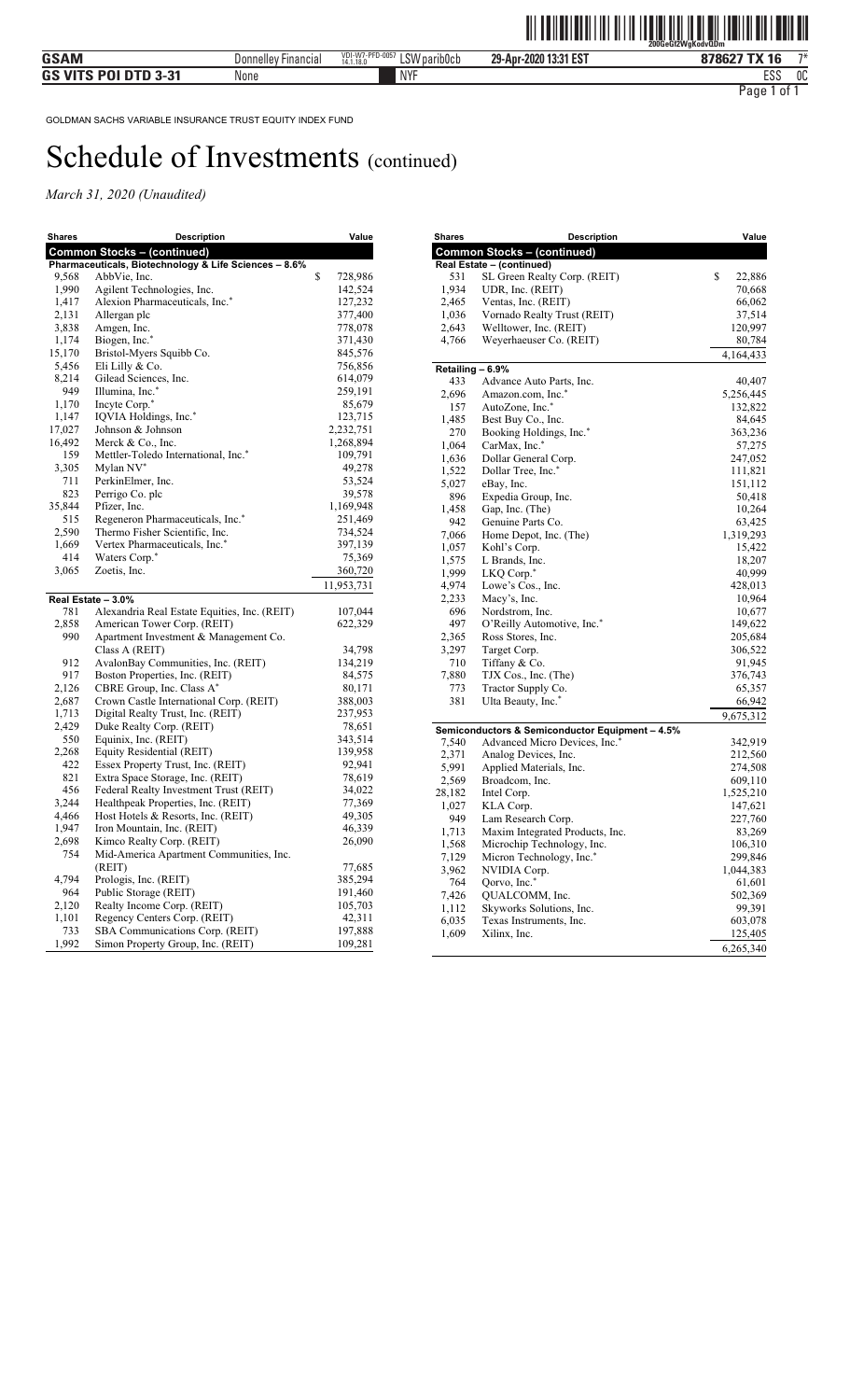| <b>Shares</b> | Description                                  | Value         |
|---------------|----------------------------------------------|---------------|
|               | <b>Common Stocks - (continued)</b>           |               |
|               | Software & Services - 14.1%                  |               |
| 4,108         | Accenture plc Class A                        | \$<br>670,672 |
| 3,135         | Adobe, Inc.*                                 | 997,682       |
| 1,047         | Akamai Technologies, Inc.*                   | 95,790        |
| 250           | Alliance Data Systems Corp.                  | 8,412         |
| 553           | ANSYS, Inc.*                                 | 128,556       |
| 1,432         | Autodesk, Inc.*                              | 223,535       |
| 2,797         | Automatic Data Processing, Inc.              | 382,294       |
| 745           | Broadridge Financial Solutions, Inc.         | 70,648        |
| 1,808         | Cadence Design Systems, Inc.*                | 119,400       |
| 728           | Citrix Systems, Inc.                         | 103,048       |
| 3,502         | Cognizant Technology Solutions Corp.         |               |
|               | Class A                                      | 162,738       |
| 1,690         | DXC Technology Co.                           | 22,055        |
| 3,978         | Fidelity National Information Services, Inc. | 483,884       |
| 3,690         | Fiserv, Inc.*                                | 350,513       |
| 572           | FleetCor Technologies, Inc.*                 | 106,701       |
| 928           | Fortinet, Inc.*                              | 93,886        |
| 569           | Gartner, Inc.*                               | 56,655        |
| 1,956         | Global Payments, Inc.                        | 282,114       |
| 5,716         | International Business Machines Corp.        | 634,076       |
| 1,691         | Intuit, Inc.                                 | 388,930       |
| 486           | Jack Henry & Associates, Inc.                | 75,447        |
| 890           | Leidos Holdings, Inc.                        | 81,569        |
| 5,751         | Mastercard, Inc. Class A                     | 1,389,212     |
| 49,388        | Microsoft Corp.                              | 7,788,981     |
| 3,772         | NortonLifeLock, Inc.                         | 70,574        |
| 13,988        | Oracle Corp.                                 | 676,040       |
| 2,050         | Paychex, Inc.                                | 128,986       |
| 324           | Paycom Software, Inc.*                       | 65,451        |
| 7,598         | PayPal Holdings, Inc.*                       | 727,433       |
| 5,741         | salesforce.com, Inc.*                        | 826,589       |
| 1,217         | ServiceNow, Inc.*                            | 348,768       |
| 960           | Synopsys, Inc.*                              | 123,638       |
| 662           | VeriSign, Inc.*                              | 119,220       |
| 11,094        | Visa, Inc. Class A                           | 1,787,465     |
| 2,781         | Western Union Co. (The)                      | 50,420        |
|               |                                              | 19,641,382    |
|               | Technology Hardware & Equipment - 6.8%       |               |
| 1,942         | Amphenol Corp. Class A                       | 141,533       |
| 27,038        | Apple, Inc.                                  | 6,875,493     |
| 341           | Arista Networks, Inc.*                       | 69,070        |
| 938           | CDW Corp.                                    | 87,487        |
| 27,474        | Cisco Systems, Inc.                          | 1,080,003     |
| 4,956         | Corning, Inc.                                | 101,796       |
| 399           | F5 Networks, Inc. <sup>*</sup>               | 42,545        |
| 933           | FLIR Systems, Inc.                           | 29,753        |
| 8,207         | Hewlett Packard Enterprise Co.               | 79,690        |
| 9,625         | HP, Inc.                                     | 167,090       |
| 242           | IPG Photonics Corp.*                         | 26,688        |
| 2,099         | Juniper Networks, Inc.                       | 40,175        |
| 1,218         | Keysight Technologies, Inc.*                 | 101,922       |
| 1,099         | Motorola Solutions, Inc.                     | 146,079       |
| 1,453         | NetApp, Inc.                                 | 60,576        |
| 1,454         | Seagate Technology plc                       | 70,955        |

| <b>Shares</b>    | <b>Description</b>                              | Value            |
|------------------|-------------------------------------------------|------------------|
|                  | <b>Common Stocks - (continued)</b>              |                  |
|                  | Technology Hardware & Equipment - (continued)   |                  |
| 2,172            | TE Connectivity Ltd.                            | \$<br>136,793    |
| 1,914            | Western Digital Corp.                           | 79,661           |
| 1,161            | Xerox Holdings Corp.                            | 21,989           |
| 360              | Zebra Technologies Corp. Class A*               | 66,096           |
|                  |                                                 | 9,425,394        |
| 47,336           | Telecommunication Services - 2.2%<br>AT&T, Inc. | 1,379,844        |
| 6,293            | CenturyLink, Inc.                               | 59,532           |
| 2,057            | T-Mobile US, Inc.*                              | 172,582          |
| 26,798           | Verizon Communications, Inc.                    | 1,439,857        |
|                  |                                                 | 3,051,815        |
|                  | Transportation - 1.8%                           |                  |
| 861              | Alaska Air Group, Inc.                          | 24,513           |
| 2,591            | American Airlines Group, Inc. <sup>(b)</sup>    | 31,584           |
| 843              | CH Robinson Worldwide, Inc.                     | 55,807           |
| 5,034            | CSX Corp.                                       | 288,448          |
| 3,775            | Delta Air Lines, Inc.                           | 107,701          |
| 1,121            | Expeditors International of Washington, Inc.    | 74,793           |
| 1,561            | FedEx Corp.                                     | 189,287          |
| 560              | JB Hunt Transport Services, Inc.                | 51,649           |
| 624              | Kansas City Southern                            | 79,360           |
| 1,690            | Norfolk Southern Corp.                          | 246,740          |
| 639              | Old Dominion Freight Line, Inc.                 | 83,875           |
| 3,099            | Southwest Airlines Co.                          | 110,355          |
| 4,480            | Union Pacific Corp.                             | 631,859          |
| 1,448            | United Airlines Holdings, Inc.*                 | 45,685           |
| 4,550            | United Parcel Service, Inc. Class B             | 425,061          |
|                  |                                                 | 2,446,717        |
| Utilities - 3.5% |                                                 |                  |
| 4,243            | AES Corp.                                       | 57,705           |
| 1,551            | Alliant Energy Corp.                            | 74,898           |
| 1,618            | Ameren Corp.                                    | 117,839          |
| 3,200            | American Electric Power Co., Inc.               | 255,936          |
| 1,165            | American Water Works Co., Inc.                  | 139,287          |
| 790<br>3,331     | Atmos Energy Corp.<br>CenterPoint Energy, Inc.  | 78,392<br>51,464 |
| 1,809            | CMS Energy Corp.                                | 106,279          |
| 2,175            | Consolidated Edison, Inc.                       | 169,650          |
| 5,336            | Dominion Energy, Inc.                           | 385,206          |
| 1,224            | DTE Energy Co.                                  | 116,243          |
| 4,727            | Duke Energy Corp.                               | 382,320          |
| 2,287            | Edison International                            | 125,305          |
| 1,269            | Entergy Corp.                                   | 119,248          |
| 1,465            | Evergy, Inc.                                    | 80,648           |
| 2,097            | <b>Eversource Energy</b>                        | 164,006          |
| 6,263            | Exelon Corp.                                    | 230,541          |
| 3,452            | FirstEnergy Corp.                               | 138,322          |
| 3,155            | NextEra Energy, Inc.                            | 759,156          |
| 2,370            | NiSource, Inc.                                  | 59,179           |
| 1,628            | NRG Energy, Inc.                                | 44,379           |
| 731              | Pinnacle West Capital Corp.                     | 55,402           |
| 4,875            | PPL Corp.                                       | 120,315          |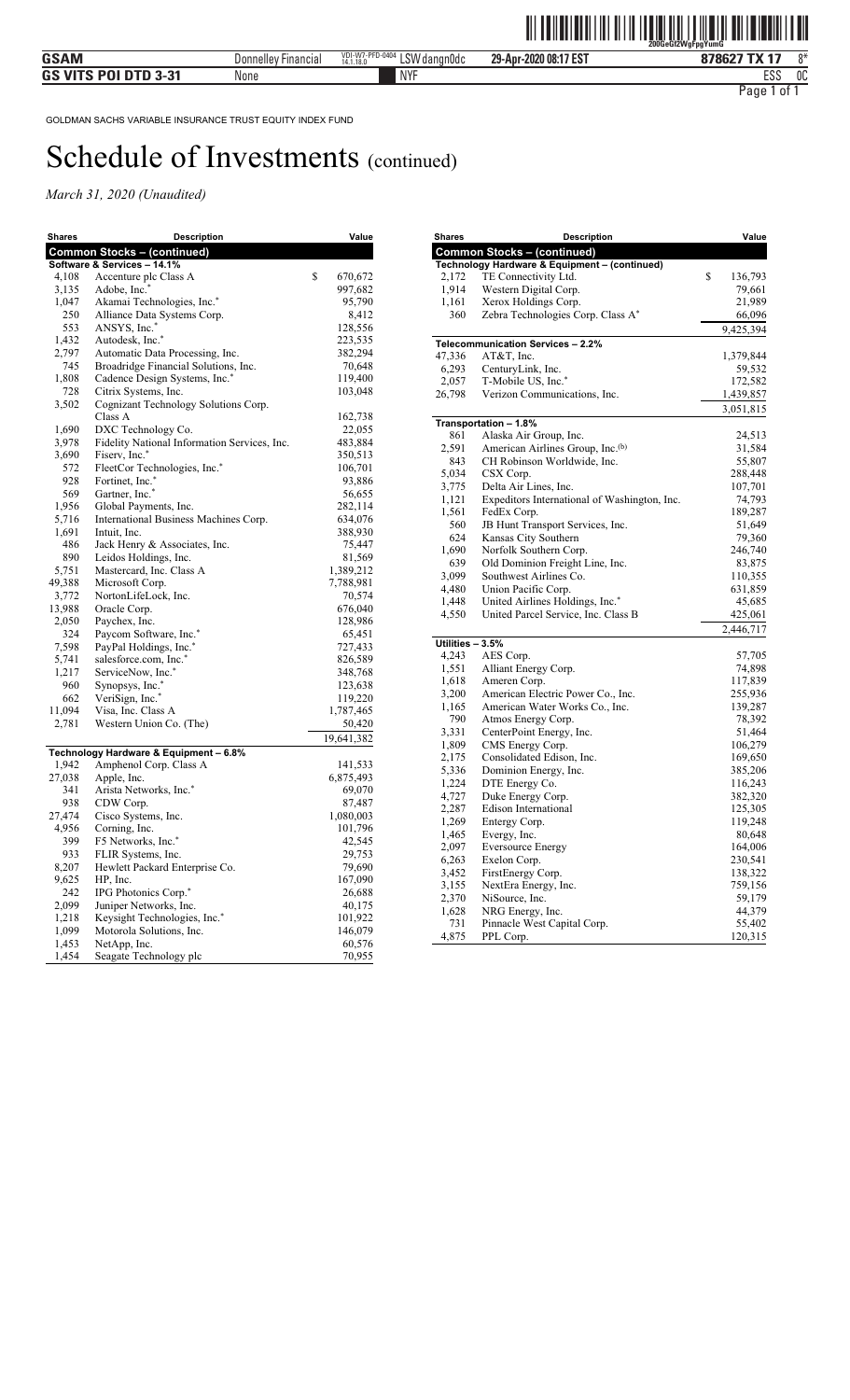*March 31, 2020 (Unaudited)* 

| <b>Shares</b>   | <b>Description</b>                                             |    | Value         |
|-----------------|----------------------------------------------------------------|----|---------------|
|                 | <b>Common Stocks - (continued)</b>                             |    |               |
|                 | Utilities - (continued)                                        |    |               |
| 3,293           | Public Service Enterprise Group, Inc.                          | S  | 147,888       |
| 1,824           | Sempra Energy                                                  |    | 206,094       |
| 6,812           | Southern Co. (The)                                             |    | 368,802       |
| 2,045           | WEC Energy Group, Inc.                                         |    | 180,226       |
| 3,360           | Xcel Energy, Inc.                                              |    | 202,608       |
|                 |                                                                |    | 4,937,338     |
|                 | TOTAL INVESTMENTS BEFORE SECURITIES                            |    |               |
|                 | <b>LENDING REINVESTMENT VEHICLE</b>                            |    |               |
|                 | (Cost \$55,338,853)                                            | S  | 138,764,806   |
|                 |                                                                |    |               |
|                 | Securities Lending Reinvestment Vehicle(a) - 0.0%              |    |               |
|                 | Goldman Sachs Financial Square Government Fund — Institutional |    |               |
| <b>Shares</b>   |                                                                |    |               |
| 30,000          | 0.333%                                                         | S  | 30,000        |
| (Cost \$30,000) |                                                                |    |               |
|                 | <b>TOTAL INVESTMENTS - 99.4%</b>                               |    |               |
|                 | (Cost \$55,368,853)                                            | S. | 138,794,806   |
|                 | OTHER ASSETS IN EXCESS OF                                      |    |               |
|                 | $LIABILITIES - 0.6%$                                           |    | 832,404       |
|                 | <b>NET ASSETS - 100.0%</b>                                     |    | \$139,627,210 |

The percentage shown for each investment category reflects the value of investments in that category as a percentage of net assets.

\* Non-income producing security.

(a) Represents an Affiliated Issuer.

(b) All or a portion of security is on loan.

#### **Investment Abbreviation:** REIT — Real Estate Investment Trust

For information on the mutual funds, please call our toll-free Shareholder Services Line at 1-800-526-7384 or visit us on the web at www.GSAMFUNDS.com.

#### **ADDITIONAL INVESTMENT INFORMATION**

**FUTURES CONTRACTS** — At March 31, 2020, the Fund had the following futures contracts:

| <b>Description</b>       | Number of<br>Contracts | <b>Expiration</b><br>Date | <b>Notional</b><br>Amount | Unrealized<br>Appreciation/<br>(Depreciation) |  |
|--------------------------|------------------------|---------------------------|---------------------------|-----------------------------------------------|--|
| Long position contracts: |                        |                           |                           |                                               |  |
| S&P 500 E-Mini Index     |                        | 06/19/2020                | \$1,027,880               | (29, 349)                                     |  |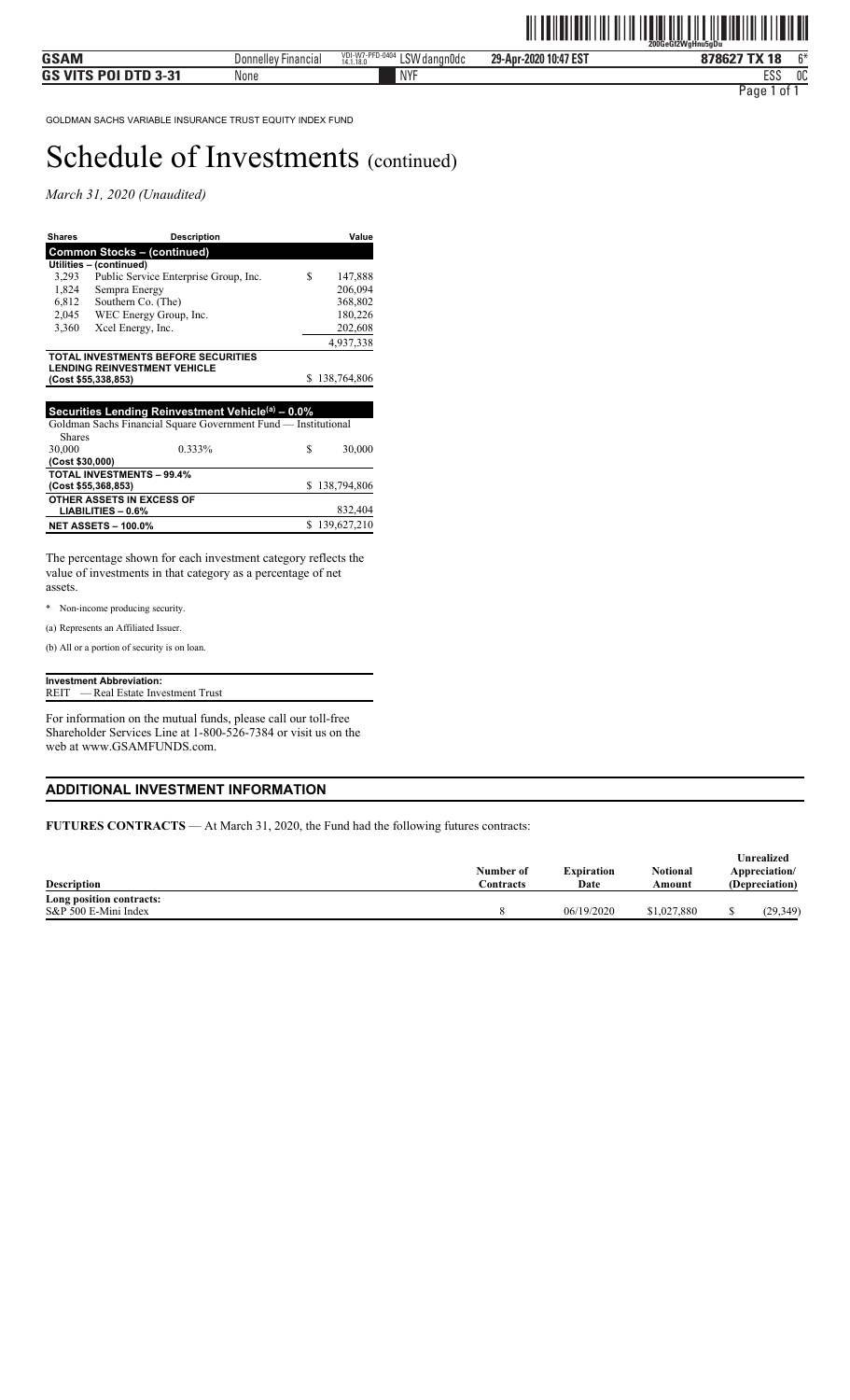*March 31, 2020 (Unaudited)* 

| <b>Shares</b>                                            | <b>Description</b>                                                     |     | Value       |
|----------------------------------------------------------|------------------------------------------------------------------------|-----|-------------|
|                                                          | Exchange Traded Fund – 12.8%                                           |     |             |
|                                                          | 156,065 iShares Core S&P 500 ETF                                       | \$  | 40,327,196  |
| (Cost \$31,472,795)                                      |                                                                        |     |             |
|                                                          |                                                                        |     |             |
|                                                          | <b>Dividend</b>                                                        |     |             |
| <b>Shares</b>                                            | Rate                                                                   |     | Value       |
|                                                          | Investment Companies <sup>(a)</sup> – 55.1%                            |     |             |
|                                                          | Goldman Sachs Financial Square Fund - Treasury Instruments Shares      |     |             |
| 15,735,406                                               | 0.471%                                                                 | S   | 15.735.406  |
|                                                          | Goldman Sachs Financial Square Government Fund – Institutional         |     |             |
| <b>Shares</b>                                            |                                                                        |     |             |
| 94,721,120                                               | 0.333                                                                  |     | 94.721.121  |
|                                                          | Goldman Sachs Financial Square Treasury Obligations Fund –             |     |             |
| <b>Institutional Shares</b>                              |                                                                        |     |             |
| 31,470,812                                               | 0.239                                                                  |     | 31.470.812  |
|                                                          | Goldman Sachs Financial Square Treasury Solutions Fund – Institutional |     |             |
| <b>Shares</b>                                            |                                                                        |     |             |
| 31,470,812                                               | 0.415                                                                  |     | 31,470,812  |
|                                                          | <b>TOTAL INVESTMENT COMPANIES</b>                                      | \$. |             |
| (Cost \$173,398,151)                                     |                                                                        |     | 173,398,151 |
| <b>TOTAL INVESTMENTS - 67.9%</b><br>(Cost \$204,870,946) |                                                                        | S.  | 213,725,347 |
| OTHER ASSETS IN EXCESS OF                                |                                                                        |     |             |
| LIABILITIES - 32.1%                                      |                                                                        |     | 100,208,007 |
| <b>NET ASSETS - 100.0%</b>                               |                                                                        | \$  | 313,933,354 |

The percentage shown for each investment category reflects the value of investments in that category as a percentage of net assets.

(a) Represents an Affiliated Issuer.

For information on the mutual funds, please call our toll-free Shareholder Services Line at 1-800-526-7384 or visit us on the web at www.GSAMFUNDS.com.

### **ADDITIONAL INVESTMENT INFORMATION**

**FUTURES CONTRACTS** — At March 31, 2020, the Fund had the following futures contracts:

| <b>Description</b>             | Number of<br>Contracts | <b>Expiration</b><br>Date | <b>Notional</b><br>Amount | Unrealized<br>Appreciation/<br>(Depreciation) |
|--------------------------------|------------------------|---------------------------|---------------------------|-----------------------------------------------|
| Long position contracts:       |                        |                           |                           |                                               |
| EURO STOXX 50 Index            | 83                     | 06/19/2020                | \$2,514,623               | \$<br>323,605                                 |
| FTSE 100 Index                 | 40                     | 06/19/2020                | 2,799,942                 | 174,604                                       |
| <b>TOPIX</b> Index             | 31                     | 06/11/2020                | 4,044,920                 | 181.091                                       |
| U.S. Treasury 10 Year Note     | 705                    | 06/19/2020                | 97,895,859                | 3,115,203                                     |
| <b>Total</b>                   |                        |                           |                           | 3,794,503                                     |
| Short position contracts:      |                        |                           |                           |                                               |
| S&P 500 E-Mini Index           | (236)                  | 06/19/2020                | \$(30,322,460)            | (1,710,968)                                   |
| <b>Total Futures Contracts</b> |                        |                           |                           | 2,083,535                                     |
|                                |                        |                           |                           |                                               |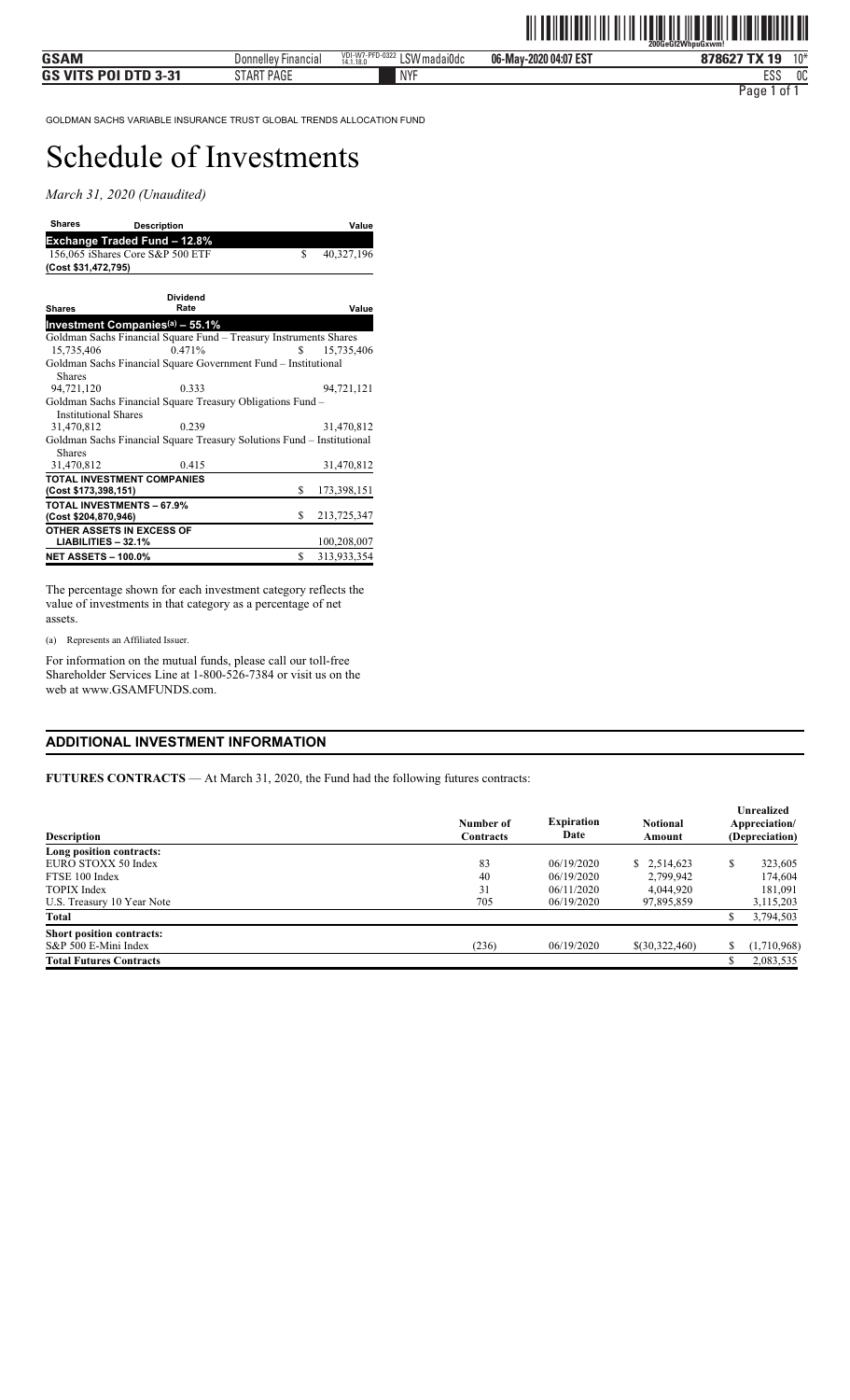| <b>Shares</b>     | <b>Description</b>                        | Value         |
|-------------------|-------------------------------------------|---------------|
|                   | Common Stocks - 101.7%                    |               |
| <b>Banks-0.7%</b> |                                           |               |
| 4,740             | First Republic Bank                       | \$<br>390,007 |
|                   | Capital Goods - 13.5%                     |               |
| 11,229            | AMETEK, Inc.                              | 808,712       |
| 10,089            | Fortive Corp.                             | 556,812       |
| 11,134            | Graco, Inc.                               | 542,560       |
| 3,610             | HEICO Corp.                               | 269,342       |
| 6,523             | <b>IDEX</b> Corp.                         | 900,891       |
| 6,305             | L3Harris Technologies, Inc.               | 1,135,657     |
| 7,163             | Rockwell Automation, Inc.                 | 1,080,968     |
| 11,393            | Trane Technologies plc                    | 940,948       |
| 13,390            | Xylem, Inc.                               | 872,091       |
|                   |                                           | 7,107,981     |
|                   | Commercial & Professional Services - 4.2% |               |
| 1,794             | Cintas Corp.                              | 310,756       |
| 10,921            | TransUnion                                | 722,752       |
| 8,347             | Verisk Analytics, Inc.                    | 1,163,405     |
|                   |                                           | 2,196,913     |
|                   | Consumer Durables & Apparel - 1.9%        |               |
| 5,333             | Lululemon Athletica, Inc.*                | 1,010,870     |
|                   | Consumer Services - 2.5%                  |               |
| 1,093             | Bright Horizons Family Solutions, Inc.*   | 111,486       |
| 2,905             | Choice Hotels International, Inc.         | 177,931       |
| 5,987             | Wingstop, Inc.                            | 477,164       |
| 5,874             | Wynn Resorts Ltd.                         | 353,556       |
| 2,493             | Yum! Brands, Inc.                         | 170,846       |
|                   |                                           | 1,290,983     |
|                   | Diversified Financials - 3.1%             |               |
| 12,160            | <b>Discover Financial Services</b>        | 433,747       |
| 2,003             | MarketAxess Holdings, Inc.                | 666,138       |
| 1,837             | MSCI, Inc.                                | 530,819       |
|                   |                                           | 1,630,704     |
| Energy $-1.0%$    |                                           |               |
| 15,257            | Cheniere Energy, Inc.*                    | 511,110       |
|                   | Food & Staples Retailing - 0.9%           |               |
| 14,205            | Grocery Outlet Holding Corp. <sup>*</sup> | 487,800       |
|                   | Food, Beverage & Tobacco - 2.4%           |               |
| 6,891             | Lamb Weston Holdings, Inc.                | 393,476       |
| 6,112             | McCormick & Co., Inc. (Non-Voting)        | 863,076       |
|                   |                                           | 1,256,552     |
|                   | Health Care Equipment & Services - 11.0%  |               |
| 11,235            | Boston Scientific Corp.*                  | 366,598       |
| 19,856            | Centene Corp.*                            | 1,179,645     |
| 2,025             | Cooper Cos., Inc. (The)                   | 558,232       |
| 18,903            | Envista Holdings Corp.*                   | 282,411       |
| 5,578             | Guardant Health, Inc.*                    | 388,229       |
| 2,959             | IDEXX Laboratories, Inc.*                 | 716,788       |
| 4,011             | Insulet Corp.*                            | 664,542       |
| 4,314             | Veeva Systems, Inc. Class A*              | 674,580       |
| 3,166             | West Pharmaceutical Services, Inc.        | 482,024       |
| 4,803             | Zimmer Biomet Holdings, Inc.              | 485,487       |
|                   |                                           | 5,798,536     |

| <b>Shares</b>      | Description                                           | Value              |
|--------------------|-------------------------------------------------------|--------------------|
|                    | <b>Common Stocks - (continued)</b>                    |                    |
|                    | Household & Personal Products - 1.4%                  |                    |
| 11,434             | Church & Dwight Co., Inc.                             | \$<br>733,834      |
| Materials $-3.5\%$ |                                                       |                    |
| 19,155             | Ball Corp.                                            | 1,238,563          |
| 3,110              | Martin Marietta Materials, Inc.                       | 588,505            |
|                    |                                                       | 1,827,068          |
|                    | Media & Entertainment - 3.8%                          |                    |
| 3,516              | IAC/InterActiveCorp*                                  | 630,173            |
| 9,893              | Live Nation Entertainment, Inc.*                      | 449,736            |
| 31,408             | Snap, Inc. Class A*                                   | 373,441            |
| 2,604              | Spotify Technology SA*                                | 316,230            |
| 8,242              | Twitter, Inc.*                                        | 202,423            |
|                    |                                                       | 1,972,003          |
|                    | Pharmaceuticals, Biotechnology & Life Sciences - 7.5% |                    |
| 9,788              | Adaptive Biotechnologies Corp.*                       | 271,911            |
| 11,611             | Agios Pharmaceuticals, Inc.*                          | 411,958            |
| 7,113              | BioMarin Pharmaceutical, Inc.*                        | 601,049            |
| 13,873             | Catalent, Inc.*                                       | 720,702            |
| 16,610             | Elanco Animal Health, Inc.*                           | 371,898            |
| 7,506              | Exact Sciences Corp.*                                 | 435,348            |
| 712                | Mettler-Toledo International, Inc.*                   | 491,643            |
| 2,122              | Neurocrine Biosciences, Inc.*                         | 183,659            |
| 4,580              | Sarepta Therapeutics, Inc.*                           | 448,016            |
|                    |                                                       | 3,936,184          |
|                    | Real Estate Investment Trusts - 3.3%                  |                    |
| 8,845              | Equity LifeStyle Properties, Inc.                     | 508,411            |
| 4,555              | SBA Communications Corp.                              | 1,229,713          |
|                    |                                                       | 1,738,124          |
| Retailing - 8.3%   |                                                       |                    |
| 2,614              | Burlington Stores, Inc.*                              | 414,214            |
| 10,074             | Dollar General Corp.                                  | 1,521,275          |
| 821                | MercadoLibre, Inc.*                                   | 401,124            |
| 2,977              | O'Reilly Automotive, Inc.*                            | 896,226            |
| 4,946              | Ross Stores, Inc.                                     | 430,154            |
| 3,985              | Ulta Beauty, Inc.*                                    | 700,164            |
|                    |                                                       | 4,363,157          |
|                    | Semiconductors & Semiconductor Equipment - 6.8%       |                    |
| 16,425             | Advanced Micro Devices, Inc.*                         | 747,009            |
| 4,631              | Analog Devices, Inc.                                  | 415,169            |
| 2,754              | Lam Research Corp.                                    | 660,960            |
| 14,664             | Marvell Technology Group Ltd.                         | 331,847            |
| 9,407              | MKS Instruments, Inc.                                 | 766,200            |
| 8,086              | Xilinx, Inc.                                          | 630,223            |
|                    |                                                       | 3,551,408          |
|                    | Software & Services - 20.8%                           |                    |
| 8,129              | Anaplan, Inc.*                                        | 245,984            |
| 6,411              | Atlassian Corp. plc Class A*                          | 879,974            |
| 7,787              | Booz Allen Hamilton Holding Corp.                     | 534,500            |
| 13,263             | Cadence Design Systems, Inc.*                         | 875,888            |
| 1,999              | Citrix Systems, Inc.                                  | 282,958            |
| 3,625<br>8,870     | Coupa Software, Inc.*<br>DocuSign, Inc.*              | 506,521<br>819,588 |
|                    |                                                       |                    |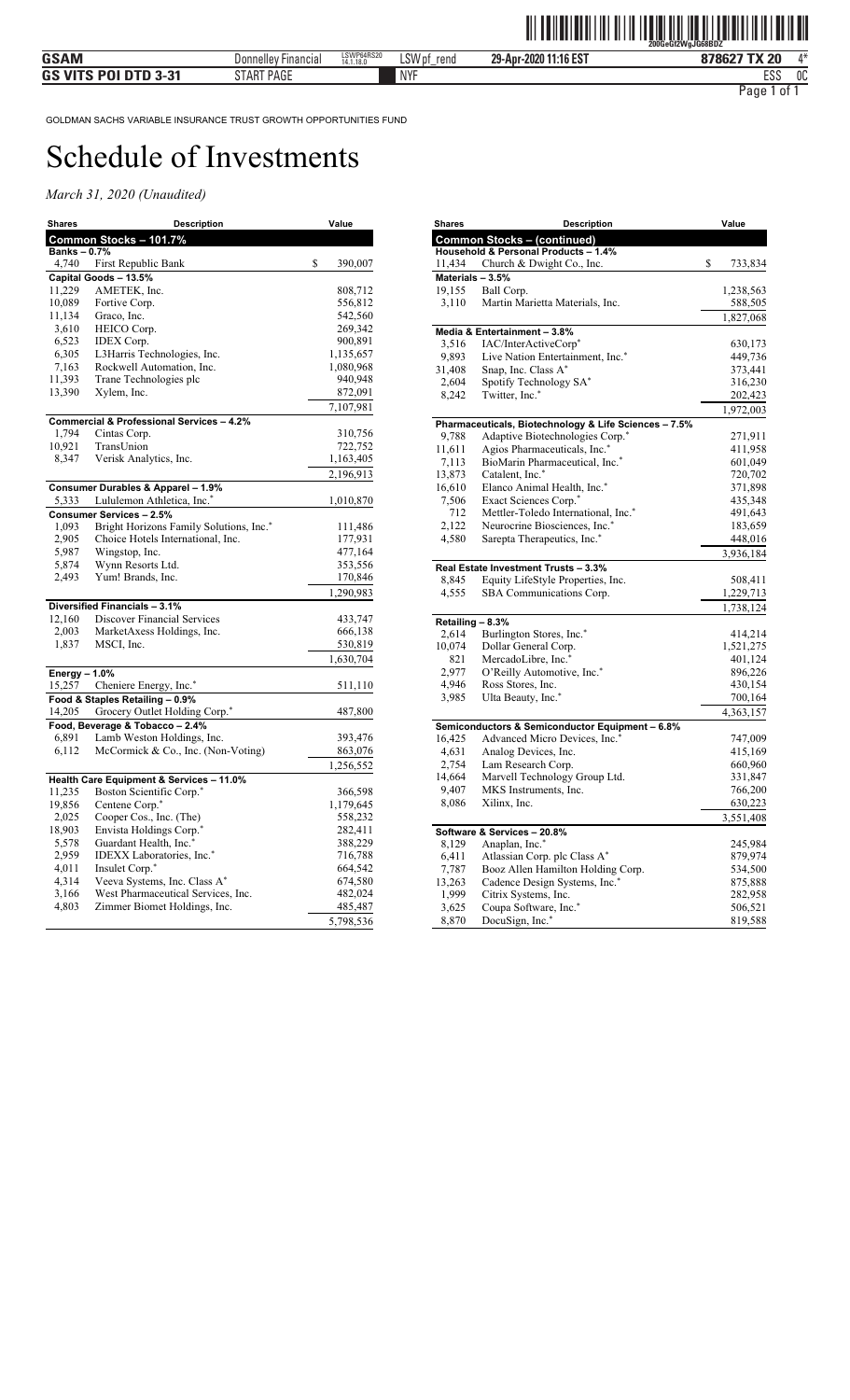*March 31, 2020 (Unaudited)* 

| <b>Shares</b> | <b>Description</b>                           | Value         |
|---------------|----------------------------------------------|---------------|
|               | <b>Common Stocks - (continued)</b>           |               |
|               | Software & Services - (continued)            |               |
| 6,684         | Fidelity National Information Services, Inc. | \$<br>813,042 |
| 17,842        | Fiserv, Inc.*                                | 1,694,812     |
| 4,479         | Global Payments, Inc.                        | 646,006       |
| 4,594         | HubSpot, Inc.*                               | 611,875       |
| 4,978         | Palo Alto Networks, Inc.*                    | 816,193       |
| 1,168         | Paycom Software, Inc.*                       | 235,948       |
| 490           | RingCentral, Inc. Class A*                   | 103,836       |
| 7,787         | Splunk, Inc.*                                | 982,953       |
| 8,804         | Square, Inc. Class A*                        | 461,153       |
| 4,515         | Twilio, Inc. Class A*                        | 404,047       |
|               |                                              | 10,915,278    |
|               | Technology Hardware & Equipment - 3.5%       |               |
| 11,807        | Amphenol Corp. Class A                       | 860,494       |
| 4,012         | Motorola Solutions, Inc.                     | 533,275       |
| 12,965        | National Instruments Corp.                   | 428,882       |
|               |                                              | 1,822,651     |
|               | Transportation - 1.6%                        |               |
| 6,419         | Old Dominion Freight Line, Inc.              | 842,492       |
|               | <b>TOTAL COMMON STOCKS</b>                   |               |
|               | (Cost \$50,767,532)                          | \$53,383,655  |
|               |                                              |               |

| <b>Shares</b>                   |                       | Dividend<br>Rate                                               |   | Value        |
|---------------------------------|-----------------------|----------------------------------------------------------------|---|--------------|
|                                 |                       | <b>Investment Company</b> <sup>(a)</sup> - $0.0\%$             |   |              |
|                                 |                       | Goldman Sachs Financial Square Government Fund — Institutional |   |              |
| <b>Shares</b>                   |                       |                                                                |   |              |
|                                 | 942                   | $0.333\%$                                                      | S | 942          |
| (Cost \$942)                    |                       |                                                                |   |              |
| (Cost \$50,768,474)             |                       | <b>TOTAL INVESTMENTS - 101.7%</b>                              |   | \$53,384,597 |
| <b>LIABILITIES IN EXCESS OF</b> | OTHER ASSETS - (1.7)% |                                                                |   | (902, 718)   |
| <b>NET ASSETS - 100.0%</b>      |                       |                                                                |   | \$52,481,879 |

The percentage shown for each investment category reflects the value of investments in that category as a percentage of net assets.

- \* Non-income producing security.
- (a) Represents an Affiliated Issuer.

For information on the mutual funds, please call our toll-free Shareholder Services Line at 1-800-526-7384 or visit us on the web at www.GSAMFUNDS.com.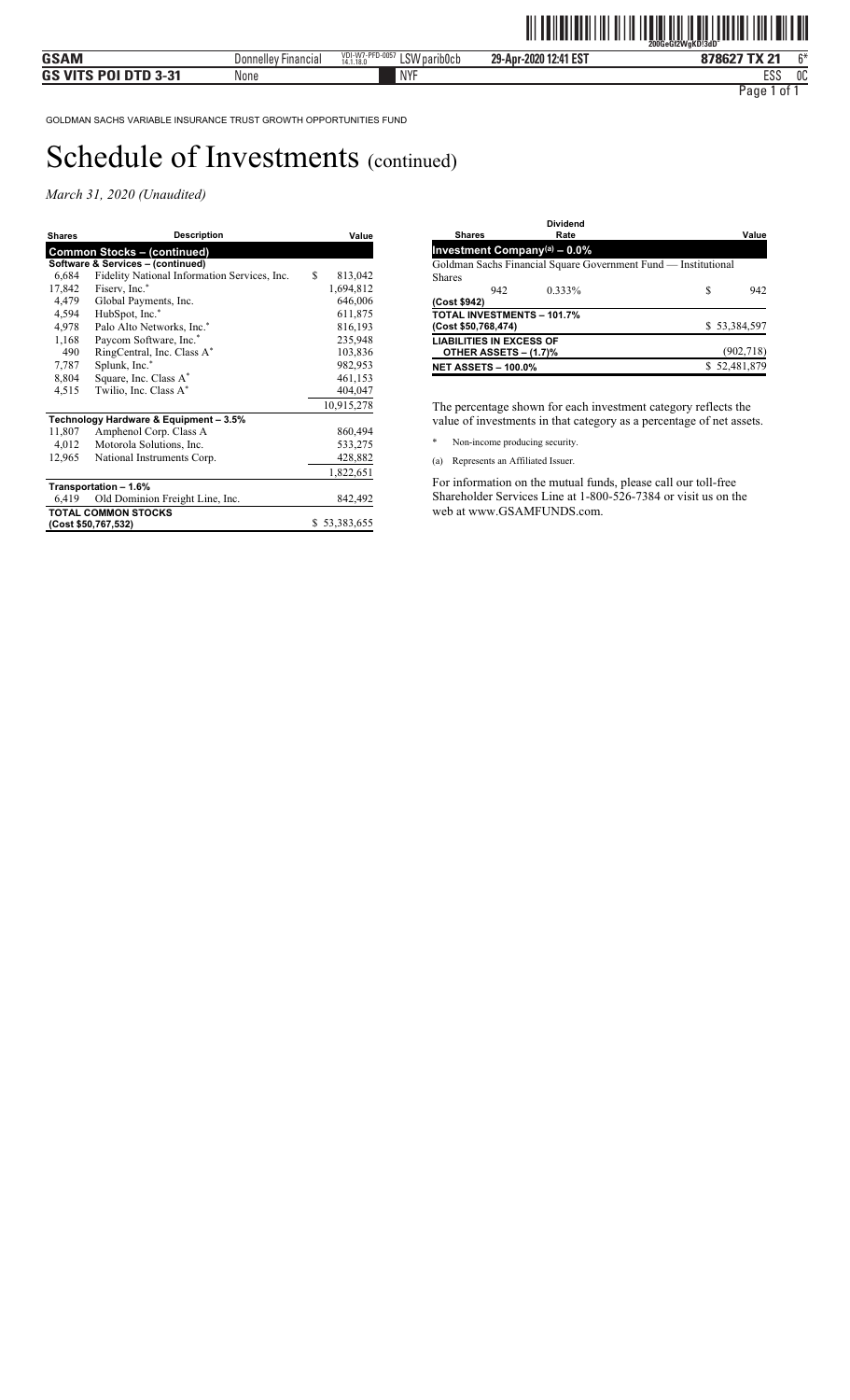| Amount<br>Rate<br>Date<br>Mortgage-Backed Securities - 2.7%<br>Adjustable Rate FHLMC(a) - 0.9% |                   |
|------------------------------------------------------------------------------------------------|-------------------|
|                                                                                                | Value             |
|                                                                                                |                   |
|                                                                                                |                   |
| \$<br>79,318<br>4.625%<br>\$<br>05/01/2035<br>4.250<br>09/01/2035                              | 81,609            |
| 16,804<br>101,808<br>12/01/2036<br>4.056                                                       | 17,449<br>104,971 |
| 111,743<br>04/01/2037<br>5.180                                                                 | 115,861           |
| 131,356<br>01/01/2038<br>4.187                                                                 | 136,208           |
| 194,753<br>4.248<br>01/01/2038                                                                 | 201,906           |
|                                                                                                | 658,004           |
| Adjustable Rate FNMA(a) - 1.2%                                                                 |                   |
| 37,120<br>4.138<br>05/01/2033                                                                  | 37,877            |
| 70,466<br>4.708<br>05/01/2035                                                                  | 72,720            |
| 245,578<br>4.276<br>06/01/2035                                                                 | 253,971           |
| 316,926<br>3.723<br>11/01/2035                                                                 | 326,229           |
| 46,819<br>12/01/2035<br>3.766                                                                  | 48,457            |
| 139,535<br>4.072<br>03/01/2037                                                                 | 145,161           |
|                                                                                                | 884,415           |
|                                                                                                |                   |
| Adjustable Rate GNMA(a) - 0.2%<br>04/20/2033                                                   |                   |
| 157,799<br>3.875<br>Agency Multi-Family - 0.4%                                                 | 163,126           |
| <b>FNMA</b>                                                                                    |                   |
| 23,250<br>3.416<br>10/01/2020                                                                  | 23,257            |
| 25,197<br>3.721<br>12/01/2020                                                                  | 25,354            |
| 195,510<br>3.789<br>12/01/2020                                                                 | 196,123           |
|                                                                                                | 85,869            |
|                                                                                                |                   |
| 06/01/2021<br>83,971<br>4.381                                                                  |                   |
|                                                                                                | 330,603           |
| <b>TOTAL MORTGAGE-BACKED SECURITIES</b>                                                        |                   |
| \$<br>(Cost \$2,078,030)                                                                       | 2,036,148         |
|                                                                                                |                   |
| Collateralized Mortgage Obligations <sup>(a)</sup> - 20.0%                                     |                   |
| Agency Multi-Family(b) - 0.9%                                                                  |                   |
| FHLMC Multifamily Structured Pass-Through Certificates REMIC                                   |                   |
| Series J15L, Class AFL                                                                         |                   |
| 199,451<br>\$<br>1.865%<br>08/25/2025                                                          | 198,135           |
| FHLMC Multifamily Structured Pass-Through Certificates REMIC                                   |                   |
| Series KF03, Class A                                                                           |                   |
| 11,266<br>1.855<br>01/25/2021                                                                  | 11,251            |
| FHLMC Multifamily Structured Pass-Through Certificates REMIC                                   |                   |
| Series KF32, Class A                                                                           |                   |
| 443,170<br>1.885<br>05/25/2024                                                                 | 439,349           |
| FHLMC Multifamily Structured Pass-Through Certificates REMIC                                   |                   |
| Series KS02, Class A                                                                           |                   |
| 48,825<br>08/25/2023<br>1.895                                                                  | 48,777            |
|                                                                                                | 697,512           |
| Regular Floater - 19.1%                                                                        |                   |
| FHLMC REMIC Series 3049, Class FP                                                              |                   |
| 156,075<br>1.055<br>10/15/2035                                                                 | 154,220           |
| FHLMC REMIC Series 3208, Class FB(b)                                                           |                   |
| 87,670<br>1.105<br>08/15/2036                                                                  | 86,854            |
| FHLMC REMIC Series 3208, Class FD <sup>(b)</sup>                                               |                   |
| 130,628<br>1.105<br>08/15/2036                                                                 | 129,413           |
| FHLMC REMIC Series 3208, Class FG(b)                                                           |                   |
| 526,018<br>1.105<br>08/15/2036                                                                 | 521,126           |
| FHLMC REMIC Series 3307, Class FT                                                              |                   |
| 831,464<br>0.945<br>07/15/2034                                                                 | 817,232           |
| FHLMC REMIC Series 3311, Class KF                                                              |                   |
| 1.045<br>1,476,867<br>05/15/2037<br>FHLMC REMIC Series 3371, Class FA(b)                       | 1,454,154         |

| Amount<br>Rate<br>Date<br>Value<br>Collateralized Mortgage Obligations <sup>(a)</sup> - (continued)<br>Regular Floater - (continued)<br>FHLMC REMIC Series 4174, Class FB(b)<br>\$509,940<br>1.005%<br>05/15/2039<br>\$<br>506,004<br>FHLMC REMIC Series 4320, Class FD<br>290,357<br>1.105<br>07/15/2039<br>287,402<br>FHLMC REMIC Series 4477, Class FG<br>339,275<br>1.955<br>336,734<br>10/15/2040<br>FHLMC REMIC Series 4508, Class CF<br>270,775<br>1.105<br>09/15/2045<br>268,134<br>FHLMC REMIC Series 4631, Class GF<br>1,778,150<br>1.205<br>11/15/2046<br>1,758,496<br>FHLMC REMIC Series 4637, Class QF<br>1,690,862<br>2.356<br>04/15/2044<br>1,667,609<br>FNMA REMIC Series 2006-82, Class F<br>113,743<br>1.517<br>09/25/2036<br>112,959<br>FNMA REMIC Series 2006-96, Class FA<br>433,883<br>1.247<br>10/25/2036<br>428,230<br>FNMA REMIC Series 2007-33, Class HF<br>78,293<br>1.297<br>04/25/2037<br>77,379<br>FNMA REMIC Series 2007-36, Class F<br>124,771<br>1.177<br>04/25/2037<br>122,360<br>FNMA REMIC Series 2007-85, Class FC<br>330,869<br>1.487<br>09/25/2037<br>328,373<br>FNMA REMIC Series 2008-8, Class FB<br>267,386<br>02/25/2038<br>268,029<br>1.767<br>FNMA REMIC Series 2011-63, Class FG<br>293,796<br>1.397<br>07/25/2041<br>291,323<br>FNMA REMIC Series 2012-35, Class QF<br>943,918<br>1.347<br>04/25/2042<br>931,893<br>FNMA REMIC Series 2016-1, Class FT<br>889,368<br>1.297<br>02/25/2046<br>875,914<br>FNMA REMIC Series 2017-45, Class FA<br>481,401<br>06/25/2047<br>477,894<br>1.975<br>FNMA REMIC Series 2017-96, Class FC<br>1,008,943<br>1.347<br>991,701<br>12/25/2057<br>GNMA REMIC Series 2005-48, Class AF <sup>(b)</sup><br>444,469<br>0.973<br>06/20/2035<br>436,811<br>GNMA REMIC Series 2012-98, Class FA(b)<br>408,660<br>1.173<br>08/20/2042<br>403,679<br>NCUA Guaranteed Notes Trust Series 2010-R1, Class 1A(b)<br>1.466<br>10/07/2020<br>67,246<br>66,713<br>NCUA Guaranteed Notes Trust Series 2010-R2, Class 2A(b)<br>1.486<br>11/05/2020<br>218,779<br>216,778<br>14,354,978<br>TOTAL COLLATERALIZED MORTGAGE<br><b>OBLIGATIONS</b><br>\$15,052,490<br>(Cost \$15,235,254) | Principal | Interest | Maturity |  |
|--------------------------------------------------------------------------------------------------------------------------------------------------------------------------------------------------------------------------------------------------------------------------------------------------------------------------------------------------------------------------------------------------------------------------------------------------------------------------------------------------------------------------------------------------------------------------------------------------------------------------------------------------------------------------------------------------------------------------------------------------------------------------------------------------------------------------------------------------------------------------------------------------------------------------------------------------------------------------------------------------------------------------------------------------------------------------------------------------------------------------------------------------------------------------------------------------------------------------------------------------------------------------------------------------------------------------------------------------------------------------------------------------------------------------------------------------------------------------------------------------------------------------------------------------------------------------------------------------------------------------------------------------------------------------------------------------------------------------------------------------------------------------------------------------------------------------------------------------------------------------------------------------------------------------------------------------------------------------------------------------------------------------------------------------------------------------------------------------------------------------------------------------|-----------|----------|----------|--|
|                                                                                                                                                                                                                                                                                                                                                                                                                                                                                                                                                                                                                                                                                                                                                                                                                                                                                                                                                                                                                                                                                                                                                                                                                                                                                                                                                                                                                                                                                                                                                                                                                                                                                                                                                                                                                                                                                                                                                                                                                                                                                                                                                  |           |          |          |  |
|                                                                                                                                                                                                                                                                                                                                                                                                                                                                                                                                                                                                                                                                                                                                                                                                                                                                                                                                                                                                                                                                                                                                                                                                                                                                                                                                                                                                                                                                                                                                                                                                                                                                                                                                                                                                                                                                                                                                                                                                                                                                                                                                                  |           |          |          |  |
|                                                                                                                                                                                                                                                                                                                                                                                                                                                                                                                                                                                                                                                                                                                                                                                                                                                                                                                                                                                                                                                                                                                                                                                                                                                                                                                                                                                                                                                                                                                                                                                                                                                                                                                                                                                                                                                                                                                                                                                                                                                                                                                                                  |           |          |          |  |
|                                                                                                                                                                                                                                                                                                                                                                                                                                                                                                                                                                                                                                                                                                                                                                                                                                                                                                                                                                                                                                                                                                                                                                                                                                                                                                                                                                                                                                                                                                                                                                                                                                                                                                                                                                                                                                                                                                                                                                                                                                                                                                                                                  |           |          |          |  |
|                                                                                                                                                                                                                                                                                                                                                                                                                                                                                                                                                                                                                                                                                                                                                                                                                                                                                                                                                                                                                                                                                                                                                                                                                                                                                                                                                                                                                                                                                                                                                                                                                                                                                                                                                                                                                                                                                                                                                                                                                                                                                                                                                  |           |          |          |  |
|                                                                                                                                                                                                                                                                                                                                                                                                                                                                                                                                                                                                                                                                                                                                                                                                                                                                                                                                                                                                                                                                                                                                                                                                                                                                                                                                                                                                                                                                                                                                                                                                                                                                                                                                                                                                                                                                                                                                                                                                                                                                                                                                                  |           |          |          |  |
|                                                                                                                                                                                                                                                                                                                                                                                                                                                                                                                                                                                                                                                                                                                                                                                                                                                                                                                                                                                                                                                                                                                                                                                                                                                                                                                                                                                                                                                                                                                                                                                                                                                                                                                                                                                                                                                                                                                                                                                                                                                                                                                                                  |           |          |          |  |
|                                                                                                                                                                                                                                                                                                                                                                                                                                                                                                                                                                                                                                                                                                                                                                                                                                                                                                                                                                                                                                                                                                                                                                                                                                                                                                                                                                                                                                                                                                                                                                                                                                                                                                                                                                                                                                                                                                                                                                                                                                                                                                                                                  |           |          |          |  |
|                                                                                                                                                                                                                                                                                                                                                                                                                                                                                                                                                                                                                                                                                                                                                                                                                                                                                                                                                                                                                                                                                                                                                                                                                                                                                                                                                                                                                                                                                                                                                                                                                                                                                                                                                                                                                                                                                                                                                                                                                                                                                                                                                  |           |          |          |  |
|                                                                                                                                                                                                                                                                                                                                                                                                                                                                                                                                                                                                                                                                                                                                                                                                                                                                                                                                                                                                                                                                                                                                                                                                                                                                                                                                                                                                                                                                                                                                                                                                                                                                                                                                                                                                                                                                                                                                                                                                                                                                                                                                                  |           |          |          |  |
|                                                                                                                                                                                                                                                                                                                                                                                                                                                                                                                                                                                                                                                                                                                                                                                                                                                                                                                                                                                                                                                                                                                                                                                                                                                                                                                                                                                                                                                                                                                                                                                                                                                                                                                                                                                                                                                                                                                                                                                                                                                                                                                                                  |           |          |          |  |
|                                                                                                                                                                                                                                                                                                                                                                                                                                                                                                                                                                                                                                                                                                                                                                                                                                                                                                                                                                                                                                                                                                                                                                                                                                                                                                                                                                                                                                                                                                                                                                                                                                                                                                                                                                                                                                                                                                                                                                                                                                                                                                                                                  |           |          |          |  |
|                                                                                                                                                                                                                                                                                                                                                                                                                                                                                                                                                                                                                                                                                                                                                                                                                                                                                                                                                                                                                                                                                                                                                                                                                                                                                                                                                                                                                                                                                                                                                                                                                                                                                                                                                                                                                                                                                                                                                                                                                                                                                                                                                  |           |          |          |  |
|                                                                                                                                                                                                                                                                                                                                                                                                                                                                                                                                                                                                                                                                                                                                                                                                                                                                                                                                                                                                                                                                                                                                                                                                                                                                                                                                                                                                                                                                                                                                                                                                                                                                                                                                                                                                                                                                                                                                                                                                                                                                                                                                                  |           |          |          |  |
|                                                                                                                                                                                                                                                                                                                                                                                                                                                                                                                                                                                                                                                                                                                                                                                                                                                                                                                                                                                                                                                                                                                                                                                                                                                                                                                                                                                                                                                                                                                                                                                                                                                                                                                                                                                                                                                                                                                                                                                                                                                                                                                                                  |           |          |          |  |
|                                                                                                                                                                                                                                                                                                                                                                                                                                                                                                                                                                                                                                                                                                                                                                                                                                                                                                                                                                                                                                                                                                                                                                                                                                                                                                                                                                                                                                                                                                                                                                                                                                                                                                                                                                                                                                                                                                                                                                                                                                                                                                                                                  |           |          |          |  |
|                                                                                                                                                                                                                                                                                                                                                                                                                                                                                                                                                                                                                                                                                                                                                                                                                                                                                                                                                                                                                                                                                                                                                                                                                                                                                                                                                                                                                                                                                                                                                                                                                                                                                                                                                                                                                                                                                                                                                                                                                                                                                                                                                  |           |          |          |  |
|                                                                                                                                                                                                                                                                                                                                                                                                                                                                                                                                                                                                                                                                                                                                                                                                                                                                                                                                                                                                                                                                                                                                                                                                                                                                                                                                                                                                                                                                                                                                                                                                                                                                                                                                                                                                                                                                                                                                                                                                                                                                                                                                                  |           |          |          |  |
|                                                                                                                                                                                                                                                                                                                                                                                                                                                                                                                                                                                                                                                                                                                                                                                                                                                                                                                                                                                                                                                                                                                                                                                                                                                                                                                                                                                                                                                                                                                                                                                                                                                                                                                                                                                                                                                                                                                                                                                                                                                                                                                                                  |           |          |          |  |
|                                                                                                                                                                                                                                                                                                                                                                                                                                                                                                                                                                                                                                                                                                                                                                                                                                                                                                                                                                                                                                                                                                                                                                                                                                                                                                                                                                                                                                                                                                                                                                                                                                                                                                                                                                                                                                                                                                                                                                                                                                                                                                                                                  |           |          |          |  |
|                                                                                                                                                                                                                                                                                                                                                                                                                                                                                                                                                                                                                                                                                                                                                                                                                                                                                                                                                                                                                                                                                                                                                                                                                                                                                                                                                                                                                                                                                                                                                                                                                                                                                                                                                                                                                                                                                                                                                                                                                                                                                                                                                  |           |          |          |  |
|                                                                                                                                                                                                                                                                                                                                                                                                                                                                                                                                                                                                                                                                                                                                                                                                                                                                                                                                                                                                                                                                                                                                                                                                                                                                                                                                                                                                                                                                                                                                                                                                                                                                                                                                                                                                                                                                                                                                                                                                                                                                                                                                                  |           |          |          |  |
|                                                                                                                                                                                                                                                                                                                                                                                                                                                                                                                                                                                                                                                                                                                                                                                                                                                                                                                                                                                                                                                                                                                                                                                                                                                                                                                                                                                                                                                                                                                                                                                                                                                                                                                                                                                                                                                                                                                                                                                                                                                                                                                                                  |           |          |          |  |
|                                                                                                                                                                                                                                                                                                                                                                                                                                                                                                                                                                                                                                                                                                                                                                                                                                                                                                                                                                                                                                                                                                                                                                                                                                                                                                                                                                                                                                                                                                                                                                                                                                                                                                                                                                                                                                                                                                                                                                                                                                                                                                                                                  |           |          |          |  |
|                                                                                                                                                                                                                                                                                                                                                                                                                                                                                                                                                                                                                                                                                                                                                                                                                                                                                                                                                                                                                                                                                                                                                                                                                                                                                                                                                                                                                                                                                                                                                                                                                                                                                                                                                                                                                                                                                                                                                                                                                                                                                                                                                  |           |          |          |  |
|                                                                                                                                                                                                                                                                                                                                                                                                                                                                                                                                                                                                                                                                                                                                                                                                                                                                                                                                                                                                                                                                                                                                                                                                                                                                                                                                                                                                                                                                                                                                                                                                                                                                                                                                                                                                                                                                                                                                                                                                                                                                                                                                                  |           |          |          |  |
|                                                                                                                                                                                                                                                                                                                                                                                                                                                                                                                                                                                                                                                                                                                                                                                                                                                                                                                                                                                                                                                                                                                                                                                                                                                                                                                                                                                                                                                                                                                                                                                                                                                                                                                                                                                                                                                                                                                                                                                                                                                                                                                                                  |           |          |          |  |
|                                                                                                                                                                                                                                                                                                                                                                                                                                                                                                                                                                                                                                                                                                                                                                                                                                                                                                                                                                                                                                                                                                                                                                                                                                                                                                                                                                                                                                                                                                                                                                                                                                                                                                                                                                                                                                                                                                                                                                                                                                                                                                                                                  |           |          |          |  |
|                                                                                                                                                                                                                                                                                                                                                                                                                                                                                                                                                                                                                                                                                                                                                                                                                                                                                                                                                                                                                                                                                                                                                                                                                                                                                                                                                                                                                                                                                                                                                                                                                                                                                                                                                                                                                                                                                                                                                                                                                                                                                                                                                  |           |          |          |  |
|                                                                                                                                                                                                                                                                                                                                                                                                                                                                                                                                                                                                                                                                                                                                                                                                                                                                                                                                                                                                                                                                                                                                                                                                                                                                                                                                                                                                                                                                                                                                                                                                                                                                                                                                                                                                                                                                                                                                                                                                                                                                                                                                                  |           |          |          |  |
|                                                                                                                                                                                                                                                                                                                                                                                                                                                                                                                                                                                                                                                                                                                                                                                                                                                                                                                                                                                                                                                                                                                                                                                                                                                                                                                                                                                                                                                                                                                                                                                                                                                                                                                                                                                                                                                                                                                                                                                                                                                                                                                                                  |           |          |          |  |
|                                                                                                                                                                                                                                                                                                                                                                                                                                                                                                                                                                                                                                                                                                                                                                                                                                                                                                                                                                                                                                                                                                                                                                                                                                                                                                                                                                                                                                                                                                                                                                                                                                                                                                                                                                                                                                                                                                                                                                                                                                                                                                                                                  |           |          |          |  |
|                                                                                                                                                                                                                                                                                                                                                                                                                                                                                                                                                                                                                                                                                                                                                                                                                                                                                                                                                                                                                                                                                                                                                                                                                                                                                                                                                                                                                                                                                                                                                                                                                                                                                                                                                                                                                                                                                                                                                                                                                                                                                                                                                  |           |          |          |  |
|                                                                                                                                                                                                                                                                                                                                                                                                                                                                                                                                                                                                                                                                                                                                                                                                                                                                                                                                                                                                                                                                                                                                                                                                                                                                                                                                                                                                                                                                                                                                                                                                                                                                                                                                                                                                                                                                                                                                                                                                                                                                                                                                                  |           |          |          |  |
|                                                                                                                                                                                                                                                                                                                                                                                                                                                                                                                                                                                                                                                                                                                                                                                                                                                                                                                                                                                                                                                                                                                                                                                                                                                                                                                                                                                                                                                                                                                                                                                                                                                                                                                                                                                                                                                                                                                                                                                                                                                                                                                                                  |           |          |          |  |
|                                                                                                                                                                                                                                                                                                                                                                                                                                                                                                                                                                                                                                                                                                                                                                                                                                                                                                                                                                                                                                                                                                                                                                                                                                                                                                                                                                                                                                                                                                                                                                                                                                                                                                                                                                                                                                                                                                                                                                                                                                                                                                                                                  |           |          |          |  |
|                                                                                                                                                                                                                                                                                                                                                                                                                                                                                                                                                                                                                                                                                                                                                                                                                                                                                                                                                                                                                                                                                                                                                                                                                                                                                                                                                                                                                                                                                                                                                                                                                                                                                                                                                                                                                                                                                                                                                                                                                                                                                                                                                  |           |          |          |  |
|                                                                                                                                                                                                                                                                                                                                                                                                                                                                                                                                                                                                                                                                                                                                                                                                                                                                                                                                                                                                                                                                                                                                                                                                                                                                                                                                                                                                                                                                                                                                                                                                                                                                                                                                                                                                                                                                                                                                                                                                                                                                                                                                                  |           |          |          |  |
|                                                                                                                                                                                                                                                                                                                                                                                                                                                                                                                                                                                                                                                                                                                                                                                                                                                                                                                                                                                                                                                                                                                                                                                                                                                                                                                                                                                                                                                                                                                                                                                                                                                                                                                                                                                                                                                                                                                                                                                                                                                                                                                                                  |           |          |          |  |
|                                                                                                                                                                                                                                                                                                                                                                                                                                                                                                                                                                                                                                                                                                                                                                                                                                                                                                                                                                                                                                                                                                                                                                                                                                                                                                                                                                                                                                                                                                                                                                                                                                                                                                                                                                                                                                                                                                                                                                                                                                                                                                                                                  |           |          |          |  |
|                                                                                                                                                                                                                                                                                                                                                                                                                                                                                                                                                                                                                                                                                                                                                                                                                                                                                                                                                                                                                                                                                                                                                                                                                                                                                                                                                                                                                                                                                                                                                                                                                                                                                                                                                                                                                                                                                                                                                                                                                                                                                                                                                  |           |          |          |  |
|                                                                                                                                                                                                                                                                                                                                                                                                                                                                                                                                                                                                                                                                                                                                                                                                                                                                                                                                                                                                                                                                                                                                                                                                                                                                                                                                                                                                                                                                                                                                                                                                                                                                                                                                                                                                                                                                                                                                                                                                                                                                                                                                                  |           |          |          |  |
|                                                                                                                                                                                                                                                                                                                                                                                                                                                                                                                                                                                                                                                                                                                                                                                                                                                                                                                                                                                                                                                                                                                                                                                                                                                                                                                                                                                                                                                                                                                                                                                                                                                                                                                                                                                                                                                                                                                                                                                                                                                                                                                                                  |           |          |          |  |
|                                                                                                                                                                                                                                                                                                                                                                                                                                                                                                                                                                                                                                                                                                                                                                                                                                                                                                                                                                                                                                                                                                                                                                                                                                                                                                                                                                                                                                                                                                                                                                                                                                                                                                                                                                                                                                                                                                                                                                                                                                                                                                                                                  |           |          |          |  |
|                                                                                                                                                                                                                                                                                                                                                                                                                                                                                                                                                                                                                                                                                                                                                                                                                                                                                                                                                                                                                                                                                                                                                                                                                                                                                                                                                                                                                                                                                                                                                                                                                                                                                                                                                                                                                                                                                                                                                                                                                                                                                                                                                  |           |          |          |  |
|                                                                                                                                                                                                                                                                                                                                                                                                                                                                                                                                                                                                                                                                                                                                                                                                                                                                                                                                                                                                                                                                                                                                                                                                                                                                                                                                                                                                                                                                                                                                                                                                                                                                                                                                                                                                                                                                                                                                                                                                                                                                                                                                                  |           |          |          |  |
|                                                                                                                                                                                                                                                                                                                                                                                                                                                                                                                                                                                                                                                                                                                                                                                                                                                                                                                                                                                                                                                                                                                                                                                                                                                                                                                                                                                                                                                                                                                                                                                                                                                                                                                                                                                                                                                                                                                                                                                                                                                                                                                                                  |           |          |          |  |
|                                                                                                                                                                                                                                                                                                                                                                                                                                                                                                                                                                                                                                                                                                                                                                                                                                                                                                                                                                                                                                                                                                                                                                                                                                                                                                                                                                                                                                                                                                                                                                                                                                                                                                                                                                                                                                                                                                                                                                                                                                                                                                                                                  |           |          |          |  |
|                                                                                                                                                                                                                                                                                                                                                                                                                                                                                                                                                                                                                                                                                                                                                                                                                                                                                                                                                                                                                                                                                                                                                                                                                                                                                                                                                                                                                                                                                                                                                                                                                                                                                                                                                                                                                                                                                                                                                                                                                                                                                                                                                  |           |          |          |  |
|                                                                                                                                                                                                                                                                                                                                                                                                                                                                                                                                                                                                                                                                                                                                                                                                                                                                                                                                                                                                                                                                                                                                                                                                                                                                                                                                                                                                                                                                                                                                                                                                                                                                                                                                                                                                                                                                                                                                                                                                                                                                                                                                                  |           |          |          |  |
|                                                                                                                                                                                                                                                                                                                                                                                                                                                                                                                                                                                                                                                                                                                                                                                                                                                                                                                                                                                                                                                                                                                                                                                                                                                                                                                                                                                                                                                                                                                                                                                                                                                                                                                                                                                                                                                                                                                                                                                                                                                                                                                                                  |           |          |          |  |

| <b>Asset-Backed Securities - 33.9%</b>                         |       |                                                                            |             |
|----------------------------------------------------------------|-------|----------------------------------------------------------------------------|-------------|
| Automobile(b) $-7.8%$                                          |       |                                                                            |             |
| Ally Master Owner Trust Series 2017-3, Class A1 <sup>(a)</sup> |       |                                                                            |             |
| S.                                                             |       | 1,350,000 1.135% 06/15/2022                                                | \$1,345,261 |
| Ally Master Owner Trust Series 2018-1, Class A2                |       |                                                                            |             |
|                                                                |       | 800,000 2.700 01/17/2023                                                   | 797,754     |
|                                                                |       | Chesapeake Funding II LLC Series 2017-3A, Class A2(a)(c)                   |             |
| 165,578 1.045                                                  |       | 08/15/2029                                                                 | 165,643     |
|                                                                |       | GMF Floorplan Owner Revolving Trust Series 2017-2, Class A2(a)(c)          |             |
| 900,000 1.135                                                  |       | 07/15/2022                                                                 | 891.481     |
|                                                                |       | Mercedes-Benz Master Owner Trust Series 2018-AA, Class A <sup>(a)(c)</sup> |             |
| 1.500.000                                                      | 0.965 | 05/16/2022                                                                 | 1,497,873   |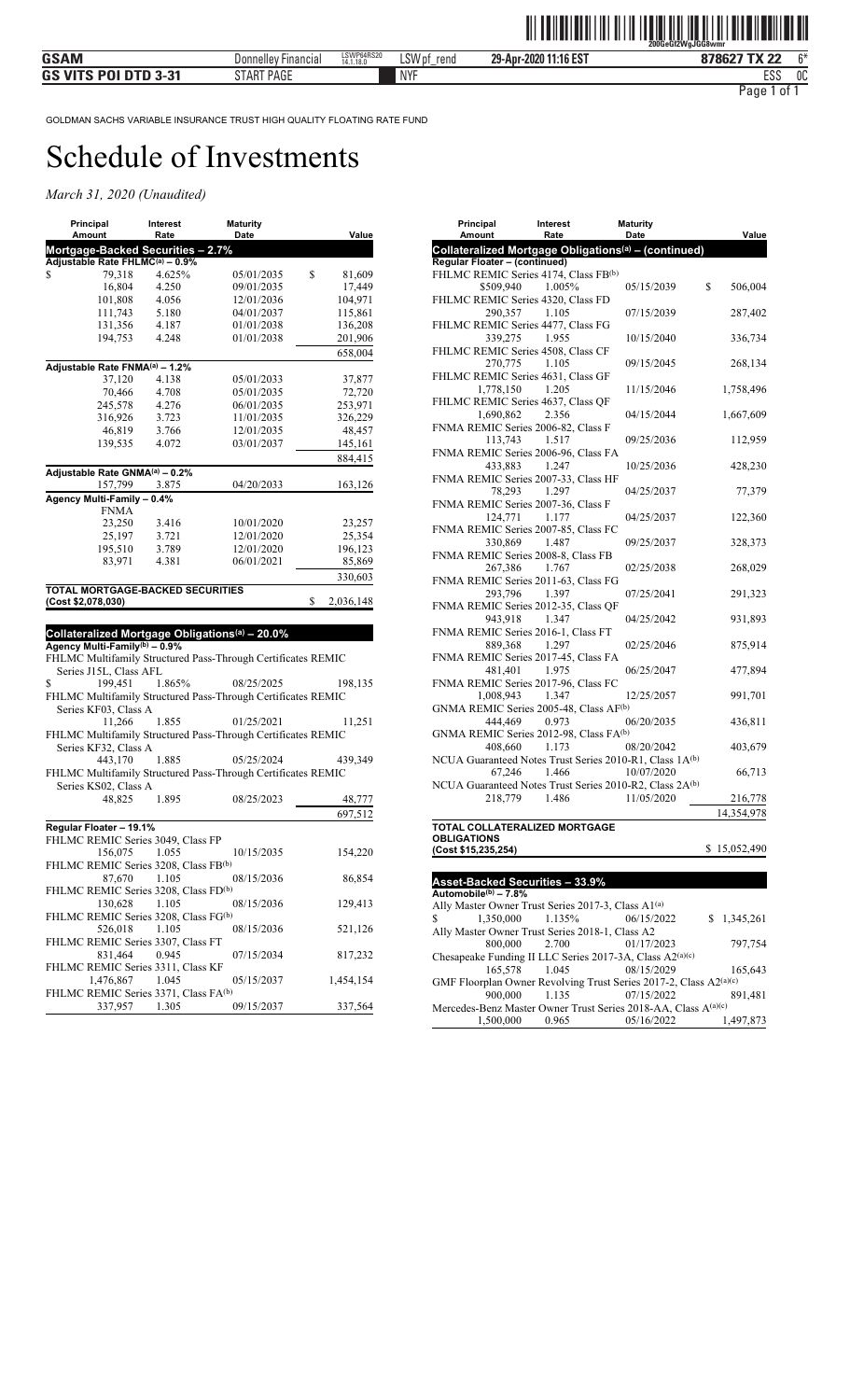| Principal                                                                            | Interest       | <b>Maturity</b>                                                        |           |
|--------------------------------------------------------------------------------------|----------------|------------------------------------------------------------------------|-----------|
| Amount                                                                               | Rate           | Date                                                                   | Value     |
| Asset-Backed Securities - (continued)                                                |                |                                                                        |           |
| Automobile - (continued)                                                             |                |                                                                        |           |
|                                                                                      |                | Nissan Master Owner Trust Receivables Series 2017-C, Class A(a)        |           |
| \$                                                                                   | 300,000 1.025% | 10/17/2022<br>S                                                        | 294,730   |
|                                                                                      |                | Nissan Master Owner Trust Receivables Series 2019-A, Class A(a)        |           |
|                                                                                      | 850,000 1.265  | 02/15/2024                                                             | 834,727   |
|                                                                                      |                |                                                                        | 5,827,469 |
| Collateralized Loan Obligations(a)(b)(c) - 7.6%                                      |                |                                                                        |           |
|                                                                                      |                | Benefit Street Partners CLO VII Ltd. Series 2015-VIIA, Class A1AR      |           |
| 818,068                                                                              | 2.599          | 07/18/2027                                                             | 792.205   |
| Bowman Park CLO Ltd. Series 2014-1A, Class AR                                        |                |                                                                        |           |
|                                                                                      | 103,666 2.863  | 11/23/2025                                                             | 102,252   |
|                                                                                      |                | California Street CLO XII Ltd. Series 2013-12A, Class AR               |           |
|                                                                                      | 127,787 2.861  | 10/15/2025                                                             | 125,609   |
| CBAM Ltd. Series 2018-5A, Class A                                                    |                |                                                                        |           |
| 1,100,000                                                                            | 2.856          | 04/17/2031                                                             | 1,035,867 |
| Cutwater Ltd. Series 2014-1A, Class A1AR                                             |                |                                                                        |           |
|                                                                                      | 154,617 3.081  | 07/15/2026                                                             | 149,710   |
| Dryden 64 CLO Ltd. Series 2018-64A, Class A                                          |                |                                                                        |           |
| 600,000                                                                              | 2.789          | 04/18/2031                                                             | 560,741   |
|                                                                                      |                | Halcyon Loan Advisors Funding Ltd. Series 2014-1A, Class A1R           |           |
| 30,436                                                                               | 2.949          | 04/18/2026                                                             | 30,345    |
| LCM XX LP Series 20A, Class AR                                                       |                |                                                                        |           |
| 700,000                                                                              | 2.859          | 10/20/2027                                                             | 679,567   |
|                                                                                      |                | Madison Park Funding XXX Ltd. Series 2018-30A, Class A                 |           |
| 1,100,000                                                                            | 2.581          | 04/15/2029                                                             | 1,049,844 |
| Parallel Ltd. Series 2015-1A, Class AR                                               |                |                                                                        |           |
| 254,684                                                                              | 2.669          | 07/20/2027                                                             | 242,397   |
| Pikes Peak CLO 2 Series 2018-2A, Class A                                             |                |                                                                        |           |
| 800,000                                                                              | 3.109          | 01/18/2032                                                             | 737,914   |
| Trinitas CLO II Ltd. Series 2014-2A, Class A1R                                       |                |                                                                        |           |
|                                                                                      | 91,391 3.011   | 07/15/2026                                                             | 89,909    |
| WhiteHorse IX Ltd. Series 2014-9A, Class AR                                          |                |                                                                        |           |
|                                                                                      | 144,777 2.996  | 07/17/2026                                                             | 142,071   |
|                                                                                      |                |                                                                        | 5,738,431 |
|                                                                                      |                |                                                                        |           |
| Credit Card $(a)(b)$ - 7.1%<br>CARDS II Trust Series 2018-1A, Class A <sup>(c)</sup> |                |                                                                        |           |
|                                                                                      |                |                                                                        |           |
| 2,200,000 1.055                                                                      |                | 04/17/2023                                                             | 2,200,000 |
|                                                                                      |                | Citibank Credit Card Issuance Trust Series 2017-A5, Class A5           |           |
| 1,400,000 1.544                                                                      |                | 04/22/2026                                                             | 1,365,061 |
|                                                                                      |                | Citibank Credit Card Issuance Trust Series 2017-A7, Class A7           |           |
| 500,000                                                                              | 1.375          | 08/08/2024                                                             | 492,773   |
|                                                                                      |                | Evergreen Credit Card Trust Series 2019-1, Class A(c)                  |           |
| 1.000.000 1.185                                                                      |                | 01/15/2023                                                             | 951,414   |
|                                                                                      |                | Golden Credit Card Trust Series 2019-1A, Class A(c)                    |           |
|                                                                                      | 350,000 1.155  | 12/15/2022                                                             | 332,565   |
|                                                                                      |                |                                                                        | 5,341,813 |
| Student Loans <sup>(a)(b)</sup> - 11.4%                                              |                |                                                                        |           |
|                                                                                      |                | Academic Loan Funding Trust Series 2013-1A, Class A <sup>(c)</sup>     |           |
| 364,922                                                                              | 1.747          | 12/26/2044                                                             | 331,529   |
| Access Group, Inc. Series 2015-1, Class A <sup>(c)</sup>                             |                |                                                                        |           |
| 142,290                                                                              | 1.647          | 07/25/2056                                                             | 132,554   |
|                                                                                      |                | Access to Loans for Learning Student Loan Corp. Series 2013-I, Class A |           |
| 356,011                                                                              | 1.747          | 02/25/2041                                                             | 331,906   |
|                                                                                      |                | Brazos Higher Education Authority, Inc. Series 2011-1, Class A2        |           |
| 662,192                                                                              | 2.479          | 02/25/2030                                                             | 649,404   |
|                                                                                      |                |                                                                        |           |

| Principal<br>Amount                                        | Interest<br>Rate | <b>Maturity</b><br>Date                                                                  | Value         |
|------------------------------------------------------------|------------------|------------------------------------------------------------------------------------------|---------------|
| Asset-Backed Securities - (continued)                      |                  |                                                                                          |               |
| Student Loans <sup>(a)(b)</sup> - (continued)              |                  |                                                                                          |               |
|                                                            |                  | ECMC Group Student Loan Trust Series 2018-1A, Class A(c)                                 |               |
| 524.389                                                    | 1.697%           | 02/27/2068<br>Edsouth Indenture No. 4 LLC Series 2013-1, Class A(c)                      | \$<br>477,456 |
| 93,799                                                     | 1.517            | 02/26/2029                                                                               | 91,381        |
|                                                            | 164,706 1.647    | Edsouth Indenture No. 5 LLC Series 2014-1, Class A(c)<br>02/25/2039                      | 155,586       |
| 53,265                                                     | 1.747            | Education Loan Asset-Backed Trust I Series 2013-1, Class A1 <sup>(c)</sup><br>06/25/2026 | 53,064        |
| 312,466                                                    | 2.444            | Educational Funding of the South, Inc. Series 2011-1, Class A2<br>04/25/2035             | 302,189       |
| 231,350                                                    | 1.997            | Educational Funding of the South, Inc. Series 2012-1, Class A<br>03/25/2036              | 221,830       |
|                                                            |                  | Higher Education Funding I Series 2014-1, Class A(c)                                     |               |
| 252,381                                                    | 2.729            | 05/25/2034<br>Illinois Student Assistance Commission Series 2010-1, Class A3             | 239,671       |
| 163,694                                                    | 2.694            | 07/25/2045                                                                               | 155,363       |
| 488,160                                                    | 2.181            | Kentucky Higher Education Student Loan Corp. Series 2013-2, Class A1<br>09/01/2028       | 472,767       |
|                                                            |                  | Kentucky Higher Education Student Loan Corp. Series 2015-1, Class A1                     |               |
| 467,532                                                    | 2.331            | 12/01/2031                                                                               | 453,615       |
| Class A2                                                   |                  | Montana Higher Education Student Assistance Corp. Series 2012-1,                         |               |
| 410,898                                                    | 1.773            | 05/20/2030                                                                               | 404,054       |
|                                                            |                  | Navient Student Loan Trust Series 2016-7A, Class A(c)                                    |               |
| 116,034                                                    | 2.097            | 03/25/2066<br>Nelnet Student Loan Trust Series 2006-1, Class A5                          | 111,465       |
| 197,994                                                    | 1.793            | 08/23/2027<br>Nelnet Student Loan Trust Series 2013-5A, Class A(c)                       | 196,279       |
| 64,720                                                     | 1.577            | 01/25/2037                                                                               | 58,656        |
| 528,434                                                    | 1.527            | Nelnet Student Loan Trust Series 2014-3A, Class A(c)<br>06/25/2041                       | 484,864       |
|                                                            |                  | New Hampshire Higher Education Loan Corp. Series 2011-1, Class A3                        |               |
| 172,823                                                    | 2.644            | 10/25/2037                                                                               | 163,525       |
| Class A3                                                   |                  | Pennsylvania Higher Education Assistance Agency Series 2006-1,                           |               |
| 389,576                                                    | 1.934            | 10/25/2035                                                                               | 359,649       |
| Scholar Funding Trust Series 2010-A, Class A(c)            |                  |                                                                                          |               |
| 200,387<br>Scholar Funding Trust Series 2011-A, Class A(c) | 2.545            | 10/28/2041                                                                               | 180,957       |
| 169,948                                                    | 2.695            | 10/28/2043                                                                               | 155,856       |
| SLM Student Loan Trust Series 2005-5, Class A4<br>728,502  | 1.934            | 10/25/2028                                                                               | 699,324       |
| SLM Student Loan Trust Series 2007-1, Class A5<br>478,212  | 1.884            | 01/26/2026                                                                               | 470,591       |
| 57,955                                                     | 3.494            | SLM Student Loan Trust Series 2008-5, Class A4<br>07/25/2023                             | 57,534        |
| SLM Student Loan Trust Series 2012-3, Class A              |                  |                                                                                          |               |
| 700,223                                                    | 1.597            | 12/27/2038                                                                               | 646,374       |
| 34,293                                                     | 2.759            | South Texas Higher Education Authority, Inc. Series 2012-1, Class A2<br>10/01/2024       | 34,285        |
| 251,558                                                    | 2.227            | Utah State Board of Regents Series 2015-1, Class A<br>02/25/2043                         | 238,548       |
|                                                            |                  | Utah State Board of Regents Series 2016-1, Class A                                       |               |
| 301,912                                                    | 1.697            | 09/25/2056                                                                               | 283,616       |
|                                                            |                  |                                                                                          | 8,613,892     |
| TOTAL ASSET-BACKED SECURITIES<br>(Cost \$26,345,522)       |                  |                                                                                          | \$25,521,605  |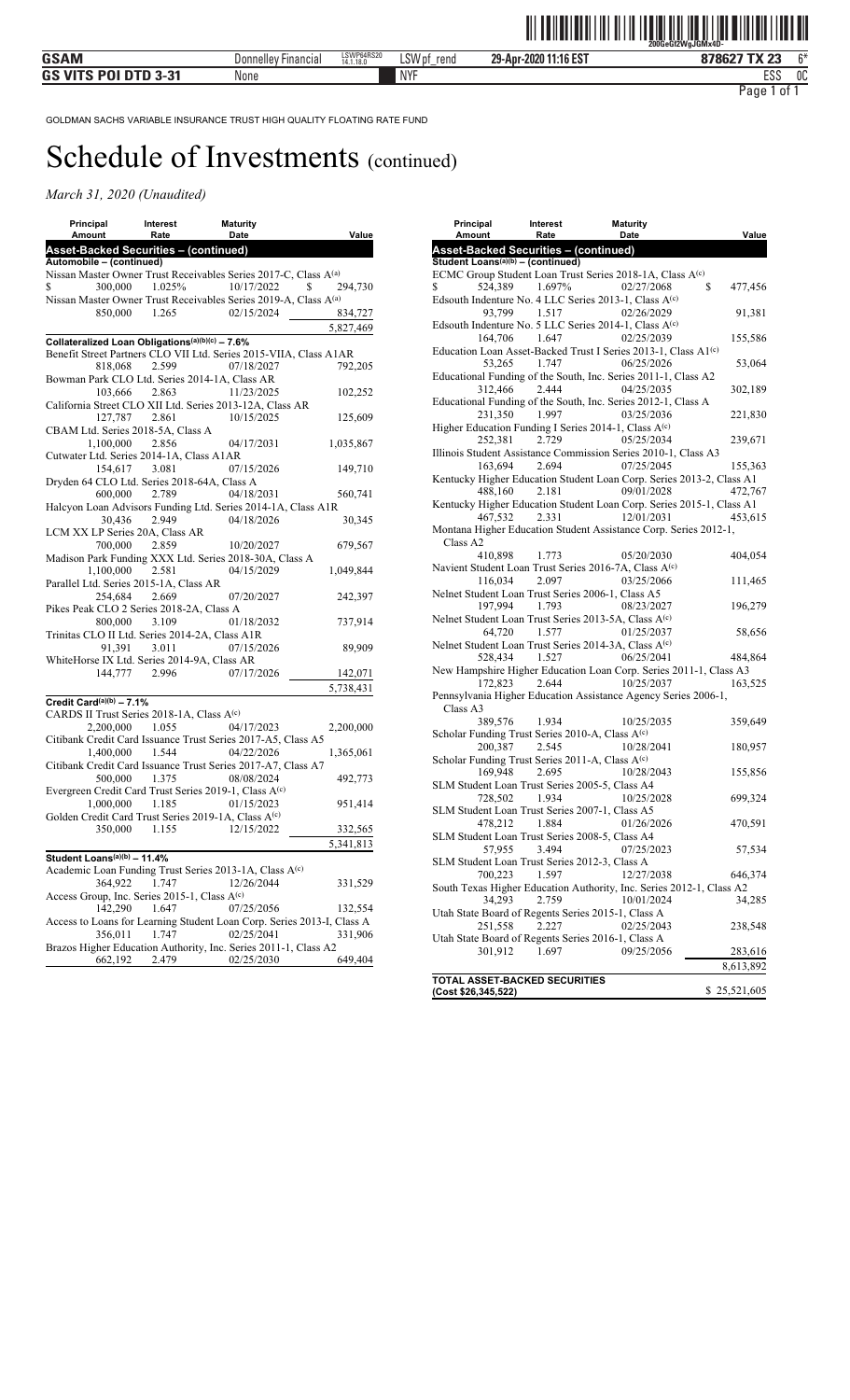#### *March 31, 2020 (Unaudited)*

| Principal<br>Amount                                 | Interest<br>Rate   | <b>Maturity</b><br>Date | Value     |
|-----------------------------------------------------|--------------------|-------------------------|-----------|
| Supranational(a) $-3.3%$                            |                    |                         |           |
| European Investment Bank <sup>(c)</sup>             |                    |                         |           |
| 1,530,000<br>S                                      | $(SOFR + 0.29\%).$ |                         |           |
|                                                     | $0.300\%$          | 06/10/2022              | 1,524,625 |
| International Bank for Reconstruction & Development |                    |                         |           |
| 1,000,000                                           | $(SOFR + 0.22\%).$ |                         |           |
|                                                     | 0.230              | 08/21/2020              | 998,404   |
| <b>TOTAL SUPRANATIONAL</b><br>(Cost \$2,530,000)    |                    |                         | 2,523,029 |

#### **Municipal Bond(a)(b)(c) – 0.1%**

**New York – 0.1%** Freddie Mac Multifamily ML Certificates RB Pass Through Series 2017 A (1 Mo. LIBOR + 0.50%),

| 95,485          | 1.425% | 01/25/2033 | 95,061 |
|-----------------|--------|------------|--------|
| (Cost \$95,485) |        |            |        |
|                 |        |            |        |
|                 |        |            |        |

| U.S. Treasury Obligations - 31.2%    |                                              |            |    |               |  |  |
|--------------------------------------|----------------------------------------------|------------|----|---------------|--|--|
| U.S. Treasury Bonds                  |                                              |            |    |               |  |  |
| 220,000<br>\$                        | 3.750%                                       | 11/15/2043 |    | \$<br>328,694 |  |  |
| 170,000                              | 3.375                                        | 05/15/2044 |    | 241,639       |  |  |
| U.S. Treasury Inflation Linked Notes |                                              |            |    |               |  |  |
| 1,312,494                            | 0.125                                        | 07/15/2022 |    | 1,298,951     |  |  |
| <b>U.S. Treasury Notes</b>           |                                              |            |    |               |  |  |
|                                      | $(3 \text{ Mo. U.S. T-Bill MMY} + 0.03\%),$  |            |    |               |  |  |
| $1,500,000$ $0.118^{(a)}$            |                                              | 04/30/2020 |    | 1,500,009     |  |  |
|                                      | $(3 \text{ Mo. U.S. T-Bill MMY} + 0.04\%).$  |            |    |               |  |  |
| 2,300,000                            | $0.128^{(a)}$                                | 07/31/2020 |    | 2,299,957     |  |  |
|                                      | $(3 \text{ Mo. U.S. T-Bill MMY} + 0.05\%),$  |            |    |               |  |  |
| 4,900,000                            | $0.130^{(a)}$                                | 10/31/2020 |    | 4,899,481     |  |  |
|                                      | $(3 \text{ Mo. U.S. T-Bill MMY } + 0.22\%).$ |            |    |               |  |  |
| 10,400,000                           | $0.305^{(a)}$                                | 07/31/2021 |    | 10,414,698    |  |  |
| 310,000                              | 2.875                                        | 10/15/2021 |    | 322,412       |  |  |
|                                      | $(3 \text{ Mo. U.S. T-Bill MMY} + 0.15\%),$  |            |    |               |  |  |
| 600,000                              | 0.239(a)                                     | 01/31/2022 |    | 599,695       |  |  |
| 120,000                              | 1.875                                        | 02/28/2022 |    | 123,656       |  |  |
| 20,000                               | 2.750                                        | 04/30/2023 |    | 21,487        |  |  |
| 920,000                              | 2.875                                        | 10/31/2023 |    | 1,003,016     |  |  |
| 140,000                              | 2.875                                        | 05/31/2025 |    | 157,445       |  |  |
| 10,000                               | 3.000                                        | 09/30/2025 |    | 11,376        |  |  |
| 250,000                              | 2.125                                        | 05/31/2026 |    | 274,395       |  |  |
| 20,000                               | 1.375                                        | 08/31/2026 |    | 21,059        |  |  |
| TOTAL U.S. TREASURY OBLIGATIONS      |                                              |            |    |               |  |  |
| (Cost \$23,301,447)                  |                                              |            | \$ | 23,517,970    |  |  |

| <b>Shares</b>                    | <b>Dividend</b><br>Rate                                               |   | Value      |
|----------------------------------|-----------------------------------------------------------------------|---|------------|
| Investment Company(d) $-6.9\%$   |                                                                       |   |            |
|                                  | Goldman Sachs Financial Square Government Fund - Institutional Shares |   |            |
| 5,161,539                        | 0.333%                                                                | S | 5,161,539  |
| (Cost \$5,161,539)               |                                                                       |   |            |
| <b>TOTAL INVESTMENTS - 98.1%</b> |                                                                       |   |            |
| (Cost \$74,747,277)              |                                                                       |   | 73,907,842 |
| OTHER ASSETS IN EXCESS OF        |                                                                       |   |            |
| $LIABILITIES - 1.9%$             |                                                                       |   | 1,434,429  |
| <b>NET ASSETS - 100.0%</b>       |                                                                       |   | 75,342,271 |
|                                  |                                                                       |   |            |

The percentage shown for each investment category reflects the value of investments in that category as a percentage of net assets.

- (a) Variable rate security. Except for floating rate notes (for which final maturity is disclosed), maturity date disclosed is the next interest reset date. Interest rate disclosed is that which is in effect on March 31, 2020.
- (b) Securities with "Call" features. Maturity dates disclosed are the final maturity dates
- (c) Exempt from registration under Rule 144A of the Securities Act of 1933.

(d) Represents an Affiliated Issuer.

|        | <b>Investment Abbreviations:</b>                |
|--------|-------------------------------------------------|
|        | FHLMC — Federal Home Loan Mortgage Corp.        |
|        | FNMA — Federal National Mortgage Association    |
|        | GNMA — Government National Mortgage Association |
|        | LIBOR — London Interbank Offered Rate           |
|        | MMY — Money Market Yield                        |
|        | $Mo$ — Month                                    |
| RB.    | — Revenue Bond                                  |
|        | REMIC — Real Estate Mortgage Investment Conduit |
| SOFR   | — Secured Overnight Financing Rate              |
| T-Bill | — Treasury Bill                                 |
| U.S.   | — United States                                 |
|        | <b>Currency Abbreviation:</b>                   |
|        | USD — United States Dollar                      |

For information on the mutual funds, please call our toll-free Shareholder Services Line at 1-800-526-7384 or visit us on the web at www.GSAMFUNDS.com.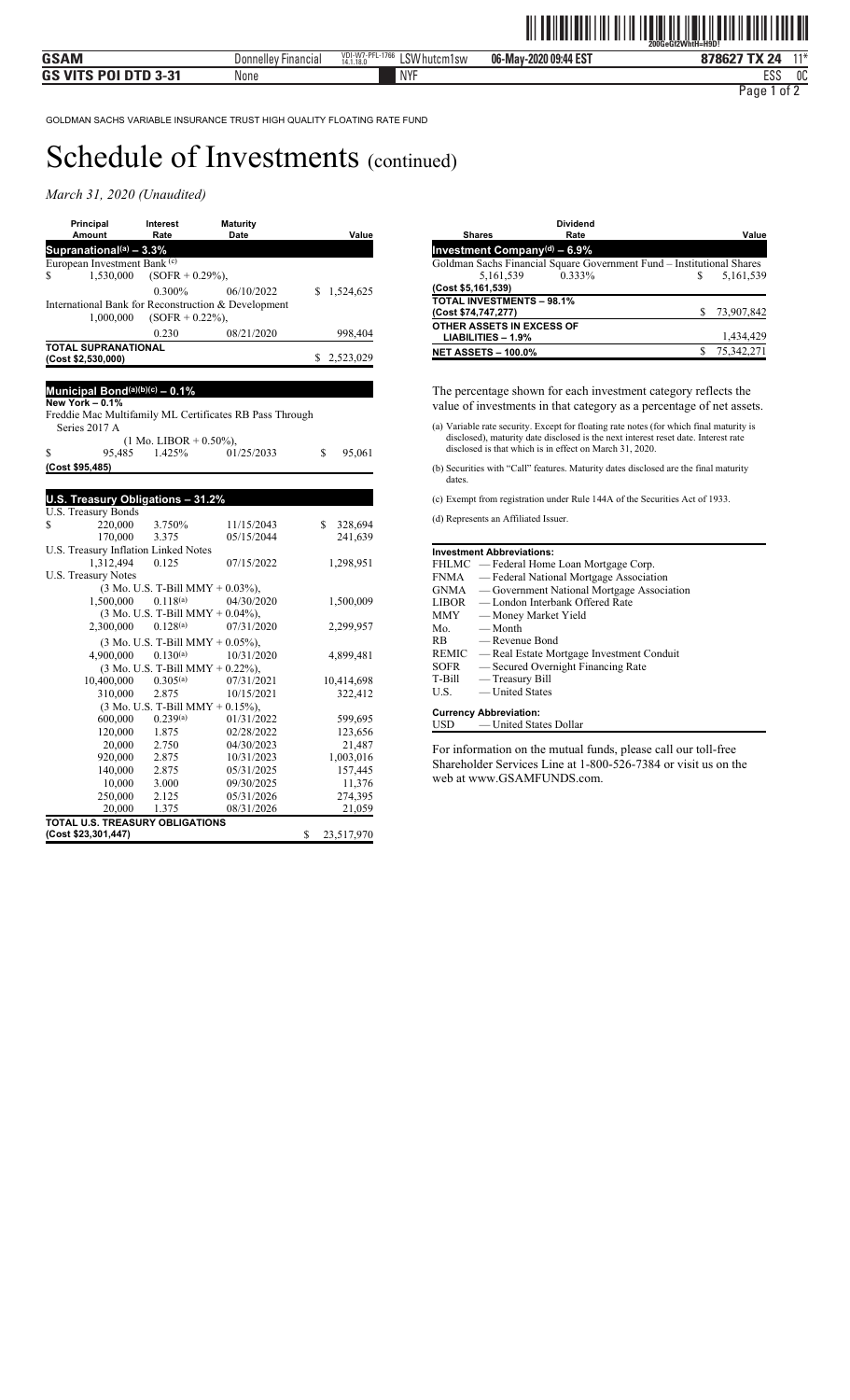#### **ADDITIONAL INVESTMENT INFORMATION**

**FUTURES CONTRACTS** — At March 31, 2020, the Fund had the following futures contracts:

| <b>Description</b>               | Number of<br><b>Contracts</b> | <b>Expiration</b><br>Date | <b>Notional</b><br>Amount | <b>Unrealized</b><br>Appreciation/<br>(Depreciation) |
|----------------------------------|-------------------------------|---------------------------|---------------------------|------------------------------------------------------|
| Long position contracts:         |                               |                           |                           |                                                      |
| 1 Month SOFR                     | $\overline{4}$                | 07/31/2020                | \$1,665,800               | \$<br>21,700                                         |
| U.S. Treasury 10 Year Ultra Note | $\overline{4}$                | 06/19/2020                | 624,875                   | 36,970                                               |
| Total                            |                               |                           |                           | \$<br>58,670                                         |
| Short position contracts:        |                               |                           |                           |                                                      |
| 30 Day Federal Funds             | (4)                           | 07/31/2020                | \$(1,665,800)             | \$<br>(15, 426)                                      |
| U.S. Treasury 2 Year Note        | (1)                           | 06/30/2020                | (220, 383)                | (56)                                                 |
| U.S. Treasury 5 Year Note        | (31)                          | 06/30/2020                | (3,888,078)               | (102, 486)                                           |
| U.S. Treasury 10 Year Note       | (4)                           | 06/19/2020                | (555, 437)                | (9,257)                                              |
| U.S. Treasury Long Bond          | (7)                           | 06/19/2020                | (1,257,375)               | (89, 526)                                            |
| U.S. Treasury Ultra Bond         | $\left(1\right)$              | 06/19/2020                | (222, 344)                | (19,619)                                             |
| Total                            |                               |                           |                           | (236,370)                                            |
| <b>Total Futures Contracts</b>   |                               |                           |                           | \$<br>(177,700)                                      |

**SWAP CONTRACTS —** At March 31, 2020, the Fund had the following swap contracts:

#### **CENTRALLY CLEARED INTEREST RATE SWAP CONTRACTS**

|                            |                    |             |                 |           | <b>Upfront</b> |    |                |
|----------------------------|--------------------|-------------|-----------------|-----------|----------------|----|----------------|
|                            | Payments           |             | Notional        |           | Premium        |    | Unrealized     |
| <b>Payments Made</b>       | <b>Received by</b> | Termination | Amount          |           | (Received)     |    | Appreciation/  |
| by the Fund <sup>(a)</sup> | the Fund           | Date        | $(000's)^{(b)}$ | Value     | Paid           |    | (Depreciation) |
| <sup>1</sup> Month LIBOR   | 3 Month LIBOR      | 07/25/2024  | USD 1<br>1.300  | \$(1.292) |                | 30 | .322           |

(a) Payments made quarterly

(b) Represents forward starting interest rate swaps whose effective dates of commencement of accruals and cash flows occur subsequent to March 31, 2020.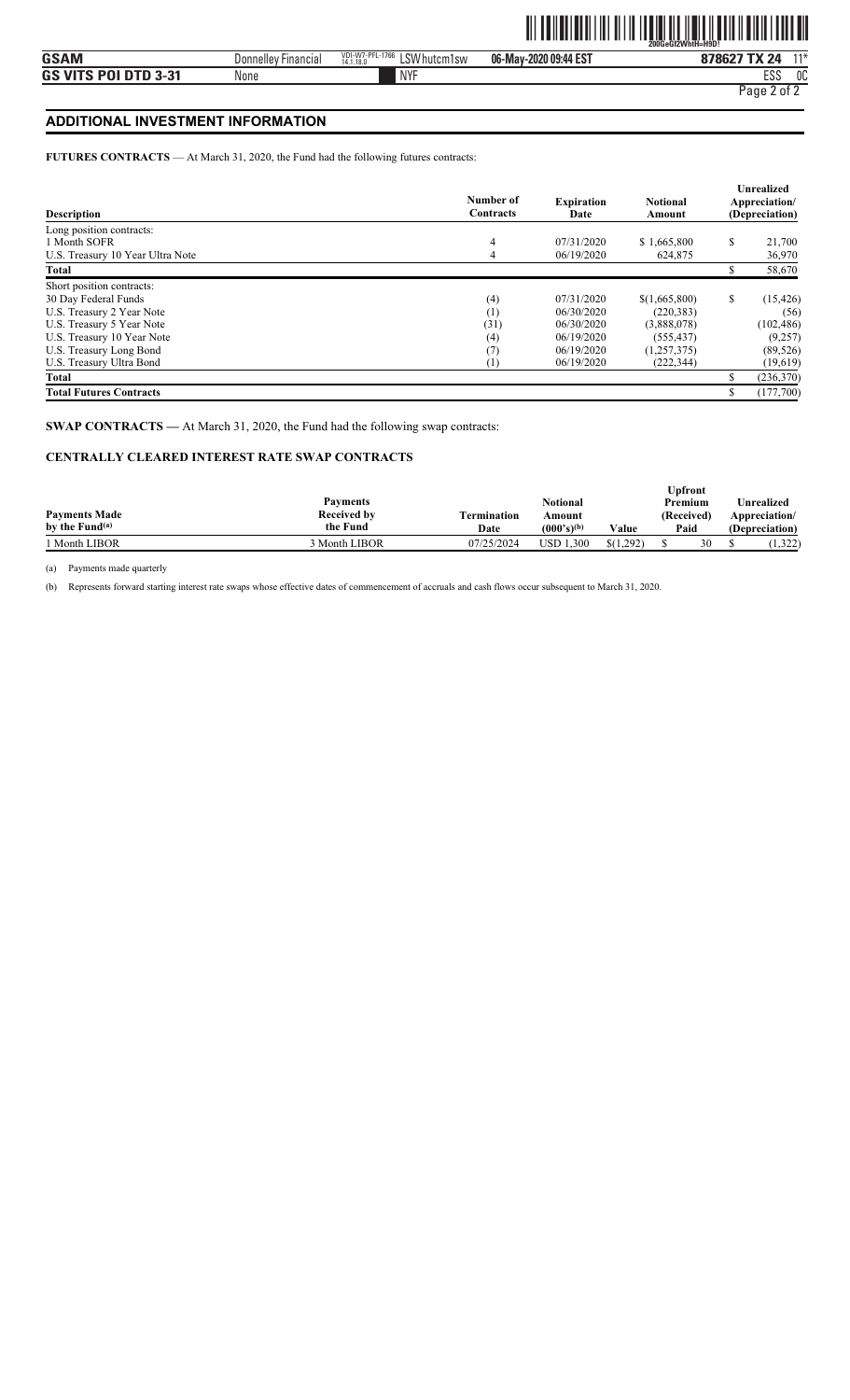| <b>Shares</b>    | <b>Description</b>                         | Value         |
|------------------|--------------------------------------------|---------------|
|                  | Common Stocks - 97.7%                      |               |
| Australia - 7.9% |                                            |               |
| 11,877           | AGL Energy Ltd. (Utilities)                | \$<br>124,297 |
| 10,951           | ASX Ltd. (Diversified Financials)          | 514,048       |
| 121,652          | Aurizon Holdings Ltd. (Transportation)     | 315,270       |
| 31,062           | BHP Group Ltd. (Materials)                 | 563,505       |
| 38,194           | BHP Group plc (Materials)                  | 592,758       |
| 43,206           | Brambles Ltd. (Commercial & Professional   |               |
|                  | Services)                                  | 279,272       |
| 7,587            | Coca-Cola Amatil Ltd. (Food, Beverage &    |               |
|                  | Tobacco)                                   | 40,949        |
| 4,539            | Commonwealth Bank of Australia (Banks)     | 171,257       |
| 13,858           | Fortescue Metals Group Ltd. (Materials)    | 84,925        |
| 15,197           | Goodman Group (REIT)                       | 111,389       |
| 108,473          | Harvey Norman Holdings Ltd. (Retailing)    | 199,174       |
| 7,119            | Magellan Financial Group Ltd. (Diversified |               |
|                  | Financials)                                | 188,808       |
| 33,620           | QBE Insurance Group Ltd. (Insurance)       | 175,126       |
| 6,667            | Regis Resources Ltd. (Materials)           | 14,817        |
| 9,182            | Rio Tinto Ltd. (Materials)                 | 473,052       |
| 7,695            | Rio Tinto plc ADR (Materials)              | 350,584       |
| 74,385           | Santos Ltd. (Energy)                       | 152,769       |
| 19,443           | Sonic Healthcare Ltd. (Health Care         |               |
|                  | Equipment & Services)                      | 292,225       |
| 59,744           | Stockland (REIT)                           | 91,869        |
| 11,675           | Wesfarmers Ltd. (Retailing)                | 247,396       |
| 9,679            | Woolworths Group Ltd. (Food & Staples      |               |
|                  | Retailing)                                 | 210,483       |
|                  |                                            | 5,193,973     |
| Belgium $-1.1%$  |                                            |               |
| 1,275            | Galapagos NV (Pharmaceuticals,             |               |
|                  | Biotechnology & Life Sciences)*            | 250,381       |
| 5,722            | UCB SA (Pharmaceuticals,                   |               |
|                  | Biotechnology & Life Sciences)             | 489,587       |
|                  |                                            | 739,968       |
| Cambodia - 0.1%  |                                            |               |
| 86,000           | NagaCorp Ltd. (Consumer Services)          | 87,057        |
| China - 1.4%     |                                            |               |
| 23,000           | CITIC Telecom International Holdings Ltd.  |               |
|                  | (Telecommunication Services)               | 7,589         |
| 174,000          | Tingyi Cayman Islands Holding Corp.        |               |
|                  | (Food, Beverage & Tobacco)                 | 282,895       |
| 236,000          | Towngas China Co. Ltd. (Utilities)*        | 116,569       |
| 116,000          | Uni-President China Holdings Ltd. (Food,   |               |
|                  | Beverage & Tobacco)                        | 112,114       |

| <b>Shares</b>         | <b>Description</b>                                                     | Value             |
|-----------------------|------------------------------------------------------------------------|-------------------|
|                       | <b>Common Stocks - (continued)</b>                                     |                   |
|                       | China - (continued)                                                    |                   |
| 507,000               | Want Want China Holdings Ltd. (Food,                                   |                   |
|                       | Beverage & Tobacco)                                                    | \$<br>365,606     |
|                       |                                                                        | 884,773           |
| Denmark - 2.4%        |                                                                        |                   |
| 18,417                | Novo Nordisk A/S Class B (Pharmaceuticals,                             |                   |
|                       | Biotechnology & Life Sciences)                                         | 1,099,791         |
| 5,858                 | Vestas Wind Systems A/S (Capital Goods)                                | 476,640           |
|                       |                                                                        | 1,576,431         |
| Finland $-0.4%$       |                                                                        |                   |
| 8,348                 | Fortum OYJ (Utilities)                                                 | 121,439           |
| 4,283                 | Neste OYJ (Energy)                                                     | 142,399           |
|                       |                                                                        | 263,838           |
| <b>France - 10.6%</b> |                                                                        |                   |
| 511                   | Air Liquide SA (Materials)                                             | 65,228            |
| 203                   | Airbus SE (Capital Goods)                                              | 13,090            |
| 4,444                 | Alstom SA (Capital Goods)                                              | 183,502           |
| 14,108                | <b>BNP Paribas SA (Banks)</b>                                          | 411,886           |
| 4,763                 | Bouygues SA (Capital Goods)                                            | 138,228           |
| 5,628                 | Capgemini SE (Software & Services)                                     | 470,289           |
| 692                   | Christian Dior SE (Consumer Durables &                                 |                   |
|                       | Apparel)                                                               | 241,199           |
| 8,385                 | Coface SA (Insurance)                                                  | 53,245            |
| 10,572                | Danone SA (Food, Beverage & Tobacco)                                   | 676,590           |
| 2,581                 | Eiffage SA (Capital Goods)                                             | 183,209           |
| 3,522                 | EssilorLuxottica SA (Consumer Durables &                               |                   |
|                       | Apparel)                                                               | 372,891           |
| 480                   | Hermes International (Consumer Durables &                              |                   |
|                       | Apparel)                                                               | 326,597           |
| 8,545                 | Legrand SA (Capital Goods)                                             | 545,017           |
| 2,349                 | LVMH Moet Hennessy Louis Vuitton SE                                    |                   |
|                       | (Consumer Durables & Apparel)<br>Peugeot SA (Automobiles & Components) | 861,499           |
| 1,625<br>8,630        | Publicis Groupe SA (Media & Entertainment)                             | 21,156<br>246,636 |
| 2,795                 | Safran SA (Capital Goods)*                                             | 247,629           |
| 4,741                 | Sanofi (Pharmaceuticals, Biotechnology &                               |                   |
|                       | Life Sciences)                                                         | 410,452           |
| 1,186                 | Sartorius Stedim Biotech (Pharmaceuticals,                             |                   |
|                       | Biotechnology & Life Sciences)                                         | 236,671           |
| 8,552                 | Schneider Electric SE (Capital Goods)                                  | 722,840           |
| 9,821                 | <b>SCOR SE (Insurance)</b>                                             | 216,074           |
| 1,488                 | Societe Generale SA (Banks)                                            | 24,377            |
| 6,854                 | TOTAL SA (Energy)                                                      | 258,251           |
|                       |                                                                        | 6,926,556         |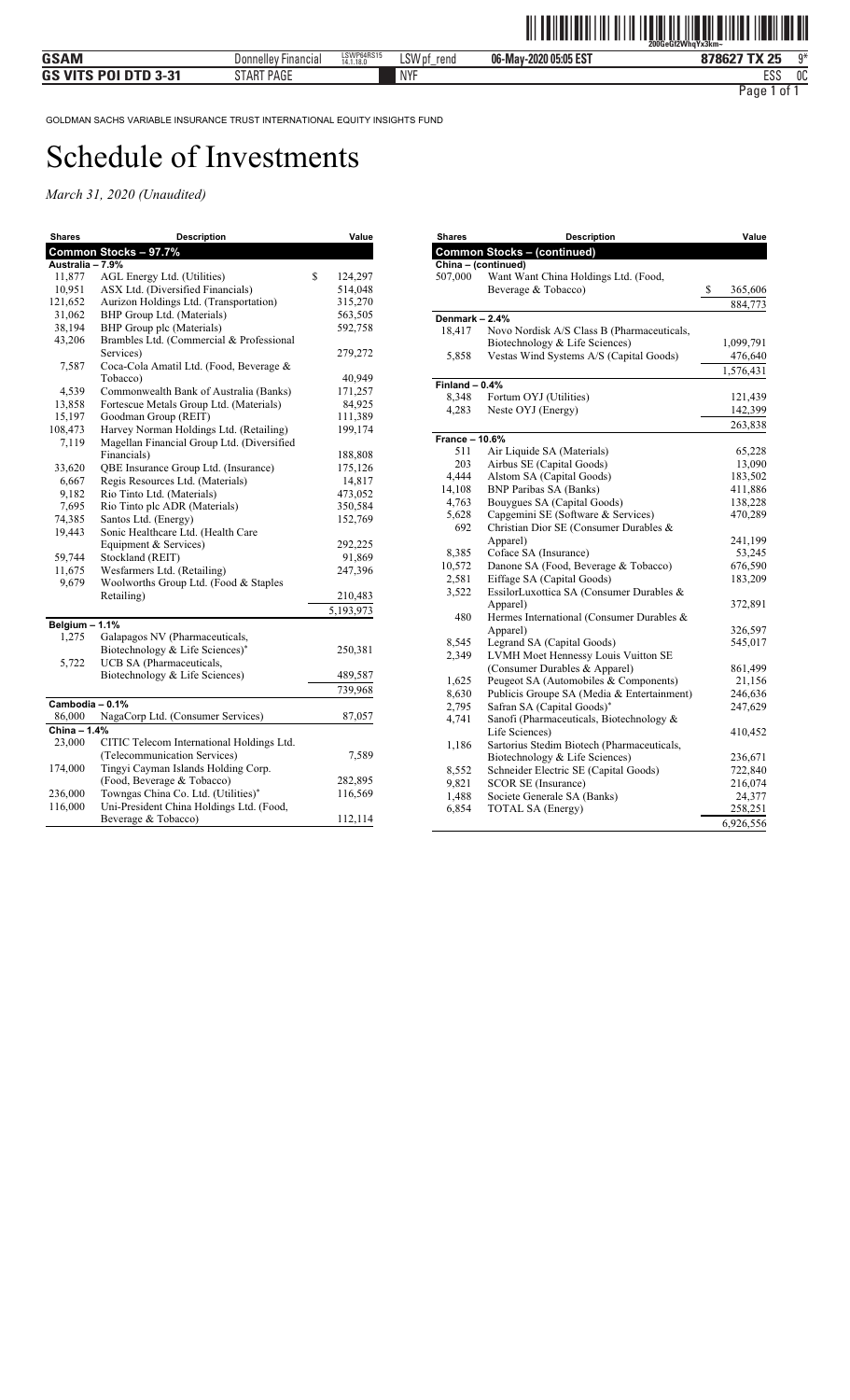| <b>Shares</b>    | <b>Description</b>                                | Value        |
|------------------|---------------------------------------------------|--------------|
|                  | <b>Common Stocks - (continued)</b>                |              |
| Germany - 7.3%   |                                                   |              |
| 921              | 1&1 Drillisch AG (Telecommunication               |              |
|                  | Services)                                         | \$<br>19,008 |
| 570              | adidas AG (Consumer Durables & Apparel)           | 126,556      |
| 337              | Allianz SE (Registered) (Insurance)               | 57,390       |
| 7,343            | <b>BASF SE</b> (Materials)                        | 343,226      |
| 3,190            | CANCOM SE (Software & Services)                   | 134,097      |
| 4,563            | Deutsche Boerse AG (Diversified                   |              |
|                  | Financials)                                       | 626,884      |
| 21,556           | Deutsche Post AG (Registered)                     |              |
|                  | (Transportation)                                  | 577,887      |
| 1.599            | Deutsche Telekom AG (Registered)                  |              |
|                  | (Telecommunication Services)                      | 20,652       |
| 3.914            | Fresenius Medical Care AG & Co. KGaA              |              |
|                  | (Health Care Equipment & Services)                | 255,490      |
| 6,180            | Fresenius SE & Co. KGaA (Health Care              |              |
|                  | Equipment & Services)                             | 230,098      |
| 489              | Gerresheimer AG (Pharmaceuticals,                 |              |
|                  | Biotechnology & Life Sciences)                    | 30,836       |
| 8,161            | HeidelbergCement AG (Materials)                   | 348,663      |
| 144              | Henkel AG & Co. KGaA (Household &                 |              |
|                  | Personal Products)                                | 10,578       |
| 4,396            | Henkel AG & Co. KGaA (Preference)                 |              |
|                  | (Household & Personal Products) <sup>(a)</sup>    | 351,599      |
| 2,858            | Muenchener Rueckversicherungs-                    |              |
|                  | Gesellschaft AG in Muenchen (Registered)          |              |
|                  | (Insurance)                                       | 574,659      |
| 4,012            | Nemetschek SE (Software & Services)               | 195,576      |
| 688              | Porsche Automobil Holding SE (Preference)         |              |
|                  | (Automobiles & Components) <sup>(a)</sup>         | 28,759       |
| 460              | Scout24 AG (Media & Entertainment) <sup>(b)</sup> | 27,498       |
| 5,741            | Siemens AG (Registered) (Capital Goods)           | 480,723      |
| 4,356            | Siltronic AG (Semiconductors &                    |              |
|                  | Semiconductor Equipment)                          | 315,128      |
| 1,466            | Software AG (Software & Services)                 | 43,692       |
|                  |                                                   | 4,798,999    |
| Hong Kong - 2.1% |                                                   |              |
| 31,000           | CK Asset Holdings Ltd. (Real Estate)              | 168,196      |
| 55,500           | CLP Holdings Ltd. (Utilities)                     | 508,380      |
| 200              | Hong Kong Exchanges & Clearing Ltd.               |              |
|                  | (Diversified Financials)                          | 5,992        |
| 45,500           | MTR Corp. Ltd. (Transportation)                   | 234,036      |
| 70,000           | Swire Pacific Ltd. Class B (Real Estate)          | 71,116       |
| 382,000          | WH Group Ltd. (Food, Beverage &                   |              |
|                  | Tobacco) <sup>(b)</sup>                           | 352,589      |
|                  |                                                   | 1,340,309    |

| <b>Shares</b> | <b>Description</b>                            | Value        |
|---------------|-----------------------------------------------|--------------|
|               | <b>Common Stocks - (continued)</b>            |              |
| Italy $-2.7%$ |                                               |              |
| 30,523        | A2A SpA (Utilities)                           | \$<br>37,658 |
| 13,295        | Azimut Holding SpA (Diversified Financials)   | 189,224      |
| 5,030         | Banca Generali SpA (Diversified Financials)   | 104,521      |
| 16,077        | Banca Mediolanum SpA (Diversified             |              |
|               | Financials)                                   | 80,692       |
| 479           | Ferrari NV (Automobiles & Components)         | 73,783       |
| 18,829        | Hera SpA (Utilities)                          | 68,121       |
| 307,786       | Intesa Sanpaolo SpA (Banks)                   | 498,017      |
| 40,704        | Iren SpA (Utilities)                          | 101,425      |
| 51,174        | Mediobanca Banca di Credito Finanziario       |              |
|               | SpA (Banks)                                   | 279,061      |
| 37,242        | Poste Italiane SpA (Insurance) <sup>(b)</sup> | 313,460      |
| 780           | Reply SpA (Software & Services)               | 47,423       |
|               |                                               | 1,793,385    |
| Japan - 27.0% |                                               |              |
| 10,500        | Ajinomoto Co., Inc. (Food, Beverage &         |              |
|               | Tobacco)                                      | 195,662      |
| 42,900        | Astellas Pharma, Inc. (Pharmaceuticals,       |              |
|               | Biotechnology & Life Sciences)                | 660,976      |
| 6,000         | Benesse Holdings, Inc. (Consumer Services)    | 152,689      |
| 10,100        | Chubu Electric Power Co., Inc. (Utilities)    | 142,543      |
| 2,100         | Chugai Pharmaceutical Co. Ltd.                |              |
|               | (Pharmaceuticals, Biotechnology & Life        |              |
|               | Sciences)                                     | 242,961      |
| 4,300         | Cleanup Corp. (Consumer Durables &            |              |
|               | Apparel)                                      | 21,140       |
| 1,900         | Computer Institute of Japan Ltd. (Software &  |              |
|               | Services)                                     | 13,123       |
| 21,800        | Dai Nippon Printing Co. Ltd. (Commercial &    |              |
|               | Professional Services)                        | 463,274      |
| 1,200         | Daito Trust Construction Co. Ltd. (Real       |              |
|               | Estate)                                       | 111,436      |
| 22,300        | Daiwa House Industry Co. Ltd. (Real Estate)   | 550,973      |
| 3,200         | DCM Holdings Co. Ltd. (Retailing)             | 29,598       |
| 30,700        | DeNA Co. Ltd. (Media & Entertainment)         | 336,270      |
| 10,800        | Dentsu Group, Inc. (Media & Entertainment)    | 208,677      |
| 5,400         | East Japan Railway Co. (Transportation)       | 408,620      |
| 1,800         | Eisai Co. Ltd. (Pharmaceuticals,              |              |
|               | Biotechnology & Life Sciences)                | 131,665      |
| 600           | FamilyMart Co. Ltd. (Food & Staples           |              |
|               | Retailing)                                    | 10,774       |
| 4,600         | Fuji Kosan Co. Ltd. (Energy)                  | 15,812       |
| 11,300        | FUJIFILM Holdings Corp. (Technology           |              |
|               | Hardware & Equipment)                         | 556,859      |
|               |                                               |              |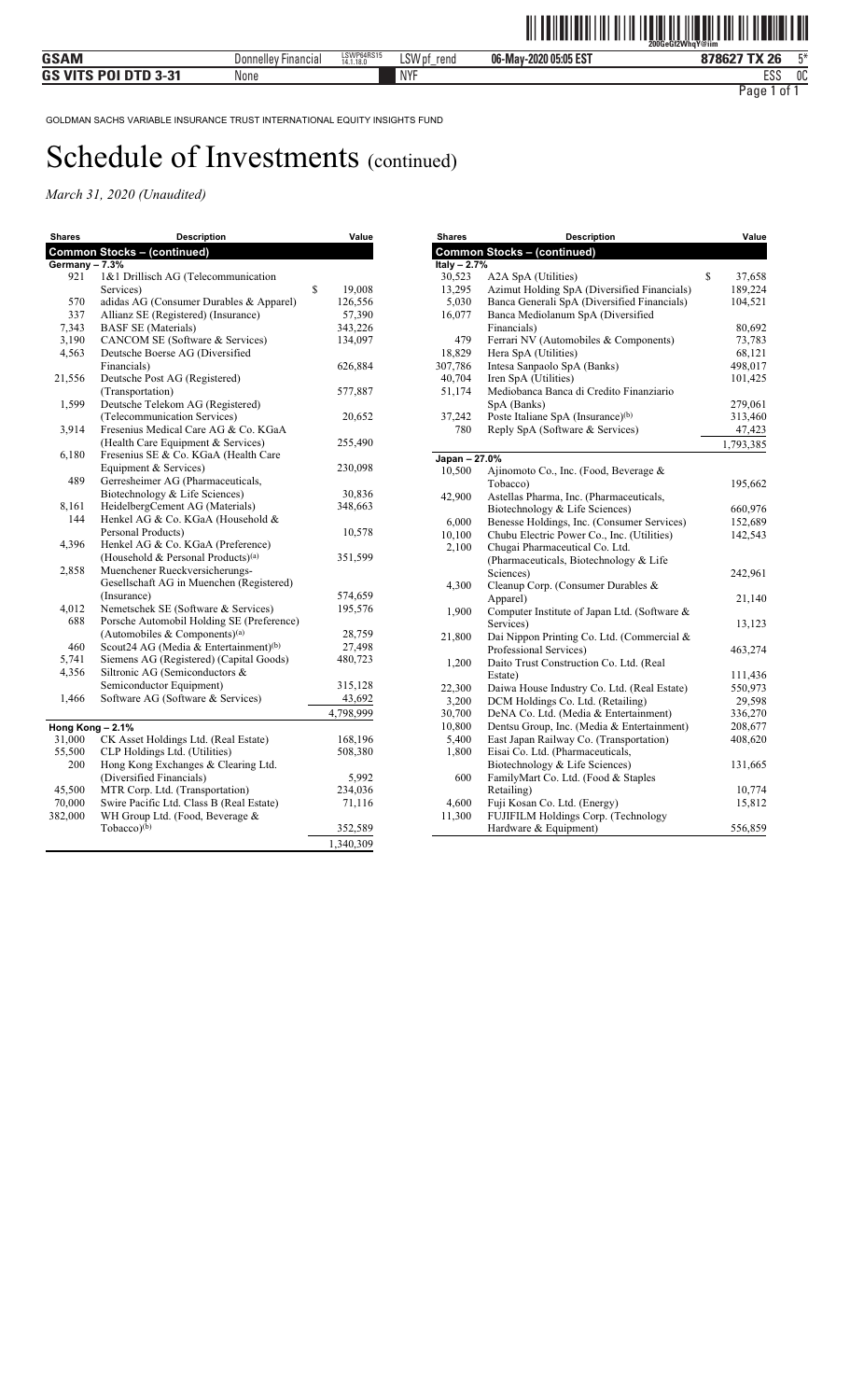| <b>Shares</b> | <b>Description</b>                         | Value         |
|---------------|--------------------------------------------|---------------|
|               | <b>Common Stocks - (continued)</b>         |               |
|               | Japan - (continued)                        |               |
| 6,500         | Fujitsu Ltd. (Software & Services)         | \$<br>585,447 |
| 19,700        | Hitachi Ltd. (Technology Hardware &        |               |
|               | Equipment)                                 | 565,910       |
| 9,300         | Ibiden Co. Ltd. (Technology Hardware &     |               |
|               | Equipment)                                 | 202,963       |
| 1,000         | ISB Corp. (Software & Services)            | 12,924        |
| 3,500         | Itochu Enex Co. Ltd. (Energy)              | 27,198        |
| 1,200         | Kamigumi Co. Ltd. (Transportation)         | 20,255        |
| 18,700        | KDDI Corp. (Telecommunication Services)    | 552,372       |
| 14,100        | Konami Holdings Corp. (Media &             |               |
|               | Entertainment)                             | 432,484       |
| 5,500         | K's Holdings Corp. (Retailing)             | 51,974        |
| 4,800         | Kyowa Kirin Co. Ltd. (Pharmaceuticals,     |               |
|               | Biotechnology & Life Sciences)             | 107,278       |
| 4,600         | Matsumotokiyoshi Holdings Co. Ltd.         |               |
|               | (Food & Staples Retailing)                 | 167,686       |
| 11,600        | Mazda Motor Corp. (Automobiles &           |               |
|               | Components)                                | 61,258        |
| 4,900         | Mitsubishi Heavy Industries Ltd. (Capital  |               |
|               | Goods)                                     | 123,489       |
| 519,500       | Mizuho Financial Group, Inc. (Banks)       | 596,012       |
| 12,900        | MS&AD Insurance Group Holdings, Inc.       |               |
|               | (Insurance)                                | 359,925       |
| 4,300         | NEC Networks & System Integration Corp.    |               |
|               | (Software & Services)                      | 174,304       |
| 7,900         | Nexon Co. Ltd. (Media & Entertainment)     | 129,093       |
| 1,500         | Nihon Unisys Ltd. (Software & Services)    | 40,010        |
| 7,700         | Nikon Corp. (Consumer Durables &           |               |
|               | Apparel)                                   | 70,673        |
| 17,100        | Nippon Telegraph & Telephone Corp.         |               |
|               | (Telecommunication Services)               | 408,974       |
| 800           | Nisshin Seifun Group, Inc. (Food,          |               |
|               | Beverage & Tobacco)                        | 13,346        |
| 2,200         | Nitto Denko Corp. (Materials)              | 97,722        |
| 9,000         | NOK Corp. (Automobiles & Components)       | 98,571        |
| 21,900        | Nomura Holdings, Inc. (Diversified         |               |
|               | Financials)                                | 92,420        |
| 13,800        | Nomura Research Institute Ltd. (Software & |               |
|               | Services)                                  | 291,494       |
| 36,100        | NTT Data Corp. (Software & Services)       | 345,570       |
| 6,700         | NTT DOCOMO, Inc. (Telecommunication        |               |
|               | Services)                                  | 209,530       |
| 500           | OBIC Business Consultants Co. Ltd.         |               |
|               | (Software & Services)                      | 20,298        |
| 4,100         | Okinawa Electric Power Co., Inc. (The)     |               |
|               | (Utilities)                                | 75,050        |
| 13,300        | Olympus Corp. (Health Care Equipment &     |               |
|               | Services)                                  | 191,723       |
|               |                                            |               |

| <b>Shares</b> | <b>Description</b>                                     | Value         |
|---------------|--------------------------------------------------------|---------------|
|               | <b>Common Stocks - (continued)</b>                     |               |
|               | Japan - (continued)                                    |               |
| 6,000         | Ono Pharmaceutical Co. Ltd.                            |               |
|               | (Pharmaceuticals, Biotechnology & Life                 |               |
|               | Sciences)                                              | \$<br>137,883 |
| 40,100        | ORIX Corp. (Diversified Financials)                    | 478,420       |
| 11,200        | Otsuka Holdings Co. Ltd. (Pharmaceuticals,             |               |
|               | Biotechnology & Life Sciences)                         | 437,006       |
| 4,100         | Pan Pacific International Holdings Corp.               |               |
|               | (Retailing)                                            | 77,643        |
| 22,600        | Panasonic Corp. (Consumer Durables &                   |               |
|               | Apparel)                                               | 171,091       |
| 3,200         | Ryoden Corp. (Technology Hardware &                    |               |
|               | Equipment)                                             | 38,252        |
| 10,900        | Sankyo Co. Ltd. (Consumer Durables &                   |               |
|               | Apparel)                                               | 316,107       |
| 13,200        | Santen Pharmaceutical Co. Ltd.                         |               |
|               | (Pharmaceuticals, Biotechnology & Life                 |               |
| 7,200         | Sciences)<br>Secom Co. Ltd. (Commercial & Professional | 226,535       |
|               | Services)                                              | 595,499       |
| 38,600        | Sega Sammy Holdings, Inc. (Consumer                    |               |
|               | Durables & Apparel)                                    | 468,306       |
| 16,100        | Sekisui Chemical Co. Ltd. (Consumer                    |               |
|               | Durables & Apparel)                                    | 212,103       |
| 18,700        | Seven & i Holdings Co. Ltd. (Food & Staples            |               |
|               | Retailing)                                             | 617,566       |
| 11,100        | Shionogi & Co. Ltd. (Pharmaceuticals,                  |               |
|               | Biotechnology & Life Sciences)                         | 546,780       |
| 14,200        | SoftBank Group Corp. (Telecommunication                |               |
|               | Services)                                              | 502,714       |
| 1,200         | Subaru Corp. (Automobiles & Components)                | 22,938        |
| 11,100        | Sumitomo Realty & Development Co. Ltd.                 |               |
|               | (Real Estate)                                          | 271,038       |
| 9,500         | Sundrug Co. Ltd. (Food & Staples Retailing)            | 304,420       |
| 2,100         | TDK Corp. (Technology Hardware &                       |               |
|               | Equipment)                                             | 161,467       |
| 27,900        | TIS, Inc. (Software & Services)                        | 462,690       |
| 4,000         | Tokio Marine Holdings, Inc. (Insurance)                | 183,018       |
| 900           | Tokyo Electron Ltd. (Semiconductors &                  |               |
|               | Semiconductor Equipment)                               | 167,736       |
| 30,000        | Toppan Printing Co. Ltd. (Commercial &                 |               |
|               | Professional Services)                                 | 458,041       |
| 800           | Toyota Motor Corp. (Automobiles &                      |               |
|               | Components)                                            | 48,212        |
| 1,100         | Welcia Holdings Co. Ltd. (Food & Staples               |               |
|               | Retailing)                                             | 77,238        |
| 69.900        | Yamada Denki Co. Ltd. (Retailing)*                     | 278.414       |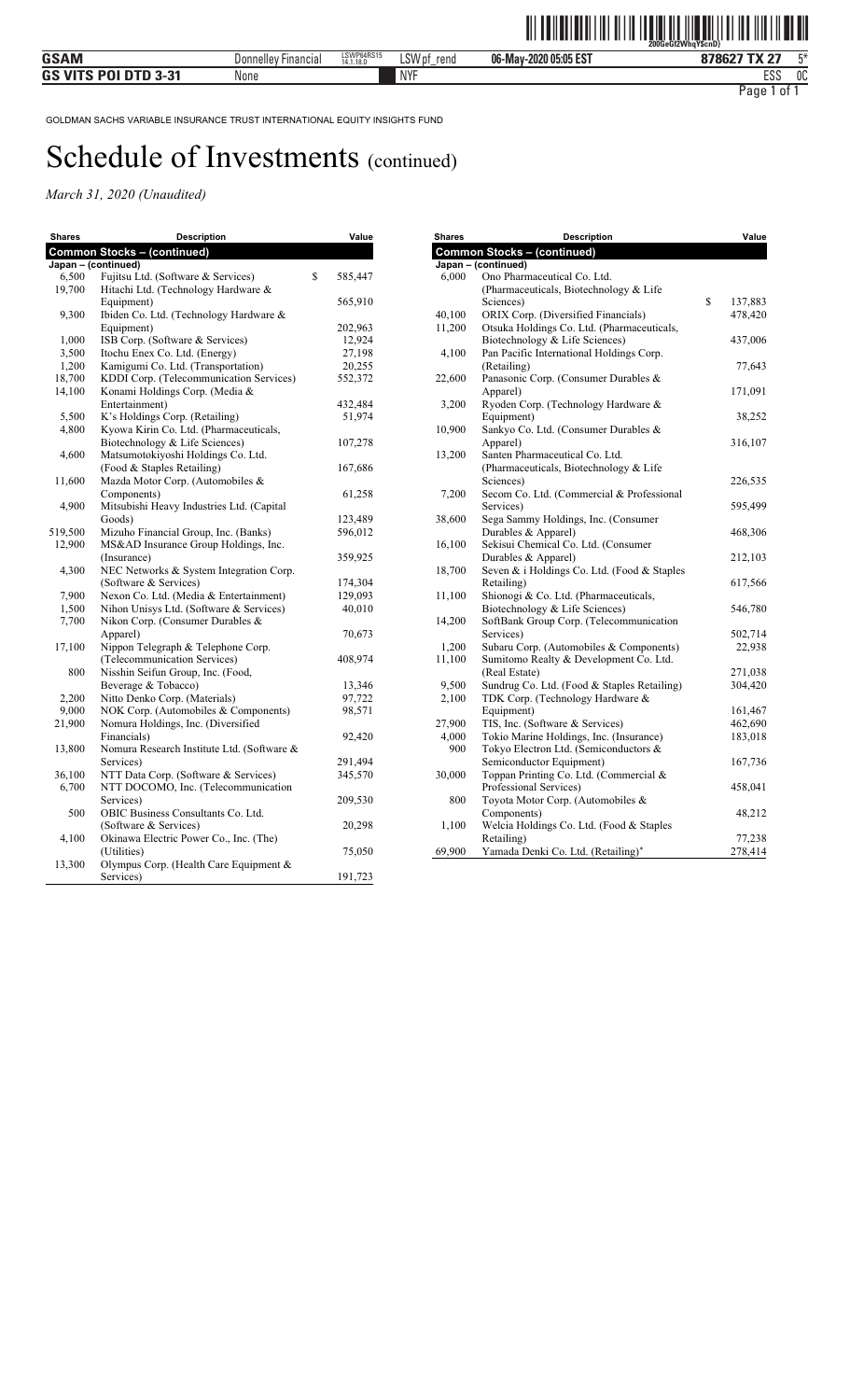| <b>Shares</b>   | <b>Description</b>                                  | Value                   |
|-----------------|-----------------------------------------------------|-------------------------|
|                 | <b>Common Stocks - (continued)</b>                  |                         |
|                 | Japan - (continued)                                 |                         |
| 500             | Zuken, Inc. (Software & Services)                   | \$<br>10,604            |
|                 |                                                     | $\overline{17,650,726}$ |
|                 | Luxembourg - 0.2%                                   |                         |
| 281             | Eurofins Scientific SE (Pharmaceuticals,            |                         |
|                 | Biotechnology & Life Sciences)                      | 137,128                 |
|                 | Netherlands - 5.1%                                  |                         |
| 2,209           | Akzo Nobel NV (Materials)                           | 145,283                 |
| 4,269           | ASM International NV (Semiconductors &              |                         |
|                 | Semiconductor Equipment)                            | 434,336                 |
| 531             | ASML Holding NV (Semiconductors &                   |                         |
|                 | Semiconductor Equipment)                            | 139,980                 |
| 3,038           | <b>BE Semiconductor Industries NV</b>               |                         |
|                 | (Semiconductors & Semiconductor                     |                         |
|                 | Equipment)                                          | 93,044                  |
| 1,757           | Euronext NV (Diversified Financials) <sup>(b)</sup> | 129,374                 |
| 15,354          | Koninklijke Ahold Delhaize NV (Food &               |                         |
|                 | <b>Staples Retailing</b> )                          | 357,696                 |
| 230             | Koninklijke DSM NV (Materials)                      | 25,873                  |
| 83,422          | Koninklijke KPN NV (Telecommunication               |                         |
|                 | Services)                                           | 199,496                 |
| 2,492           | Koninklijke Philips NV (Health Care                 |                         |
|                 | Equipment & Services)                               | 102,315                 |
| 2,398           | NXP Semiconductors NV (Semiconductors &             |                         |
|                 | Semiconductor Equipment)                            | 198,866                 |
| 20,808          | Royal Dutch Shell plc Class A (Energy)              | 360,831                 |
| 1,021           | Royal Dutch Shell plc Class B (Energy)              | 17,126                  |
| 8,579           | Royal Dutch Shell plc Class B ADR (Energy)          | 280,190                 |
| 11,862          | Signify NV (Capital Goods) <sup>(b)</sup>           | 229,888                 |
| 8,499           | Wolters Kluwer NV (Commercial &                     |                         |
|                 | Professional Services)                              | 601,594                 |
|                 |                                                     | 3,315,892               |
| Norway - 1.6%   |                                                     |                         |
| 37,640          | DNB ASA (Banks)                                     | 419,345                 |
| 2,041           | Equinor ASA (Energy)                                | 25,443                  |
| 11,978          | Orkla ASA (Food, Beverage & Tobacco)                | 102,624                 |
| 6,631           | Salmar ASA (Food, Beverage & Tobacco)               | 219,380                 |
| 8,430           | Yara International ASA (Materials)                  | 266,549                 |
|                 |                                                     | 1,033,341               |
| Portugal - 0.1% |                                                     |                         |
| 10,797          | EDP - Energias de Portugal SA                       |                         |
|                 | (Utilities)                                         | 43,441                  |
|                 | $Singapore-0.9%$                                    |                         |
| 800             | DBS Group Holdings Ltd. (Banks)                     | 10,439                  |
|                 |                                                     |                         |

| <b>Common Stocks - (continued)</b><br>Singapore - (continued)<br>Singapore Exchange Ltd. (Diversified<br>80,100<br>Financials)<br>\$<br>515,880<br>Singapore Telecommunications Ltd.<br>42,500<br>(Telecommunication Services)<br>75,766<br>602,085<br>Spain - 1.1%<br>9,006<br>Acerinox SA (Materials)<br>60,618<br>Aena SME SA (Transportation) <sup>(b)</sup><br>816<br>88,532<br>Amadeus IT Group SA (Software & Services)<br>475<br>22,358<br>Banco Santander SA (Banks)<br>24,201<br>57,570<br>4,564<br>Cellnex Telecom SA (Telecommunication<br>Services $)$ <sup>(b)</sup><br>207,034<br>36,402<br>Merlin Properties Socimi SA (REIT)<br>274,713<br>Siemens Gamesa Renewable Energy SA<br>1,034<br>(Capital Goods)<br>15,258<br>726,083<br>Sweden - 3.4%<br>21,188<br>Boliden AB (Materials)<br>380,110<br>Essity AB Class B (Household & Personal<br>10,869<br>Products)<br>332,956<br>Investor AB Class A (Diversified Financials)<br>73,844<br>1,651<br>Kinnevik AB Class B (Diversified Financials)<br>26,007<br>424,159<br>16,096<br>Sandvik AB (Capital Goods)<br>226,418<br>Swedish Match AB (Food, Beverage &<br>9,307<br>Tobacco)<br>526,959<br>Volvo AB Class B (Capital Goods)<br>286,748<br>24,125<br>2,251,194<br>Switzerland - 10.3%<br>209<br>Baloise Holding AG (Registered) (Insurance)<br>27,248<br>502<br>Coca-Cola HBC AG (Food, Beverage &<br>Tobacco)<br>10,766<br>LafargeHolcim Ltd. (Registered) (Materials)*<br>6,157<br>224,691<br>Lonza Group AG (Registered)<br>302<br>(Pharmaceuticals, Biotechnology & Life<br>Sciences)*<br>124,220<br>Nestle SA (Registered) (Food, Beverage &<br>21,322<br>Tobacco)<br>2,182,686<br>Novartis AG (Registered) (Pharmaceuticals,<br>18,061<br>Biotechnology & Life Sciences)<br>1,490,011<br>Roche Holding AG (Pharmaceuticals,<br>5,465<br>Biotechnology & Life Sciences)<br>1,758,320<br>Sonova Holding AG (Registered) (Health Care<br>2,443<br>Equipment & Services)<br>435,622<br>Swiss Life Holding AG (Registered)<br>1,330 | <b>Shares</b> | <b>Description</b> | Value   |
|-----------------------------------------------------------------------------------------------------------------------------------------------------------------------------------------------------------------------------------------------------------------------------------------------------------------------------------------------------------------------------------------------------------------------------------------------------------------------------------------------------------------------------------------------------------------------------------------------------------------------------------------------------------------------------------------------------------------------------------------------------------------------------------------------------------------------------------------------------------------------------------------------------------------------------------------------------------------------------------------------------------------------------------------------------------------------------------------------------------------------------------------------------------------------------------------------------------------------------------------------------------------------------------------------------------------------------------------------------------------------------------------------------------------------------------------------------------------------------------------------------------------------------------------------------------------------------------------------------------------------------------------------------------------------------------------------------------------------------------------------------------------------------------------------------------------------------------------------------------------------------------------------------------------------------------------------------------------------------------------------------------|---------------|--------------------|---------|
|                                                                                                                                                                                                                                                                                                                                                                                                                                                                                                                                                                                                                                                                                                                                                                                                                                                                                                                                                                                                                                                                                                                                                                                                                                                                                                                                                                                                                                                                                                                                                                                                                                                                                                                                                                                                                                                                                                                                                                                                           |               |                    |         |
|                                                                                                                                                                                                                                                                                                                                                                                                                                                                                                                                                                                                                                                                                                                                                                                                                                                                                                                                                                                                                                                                                                                                                                                                                                                                                                                                                                                                                                                                                                                                                                                                                                                                                                                                                                                                                                                                                                                                                                                                           |               |                    |         |
|                                                                                                                                                                                                                                                                                                                                                                                                                                                                                                                                                                                                                                                                                                                                                                                                                                                                                                                                                                                                                                                                                                                                                                                                                                                                                                                                                                                                                                                                                                                                                                                                                                                                                                                                                                                                                                                                                                                                                                                                           |               |                    |         |
|                                                                                                                                                                                                                                                                                                                                                                                                                                                                                                                                                                                                                                                                                                                                                                                                                                                                                                                                                                                                                                                                                                                                                                                                                                                                                                                                                                                                                                                                                                                                                                                                                                                                                                                                                                                                                                                                                                                                                                                                           |               |                    |         |
|                                                                                                                                                                                                                                                                                                                                                                                                                                                                                                                                                                                                                                                                                                                                                                                                                                                                                                                                                                                                                                                                                                                                                                                                                                                                                                                                                                                                                                                                                                                                                                                                                                                                                                                                                                                                                                                                                                                                                                                                           |               |                    |         |
|                                                                                                                                                                                                                                                                                                                                                                                                                                                                                                                                                                                                                                                                                                                                                                                                                                                                                                                                                                                                                                                                                                                                                                                                                                                                                                                                                                                                                                                                                                                                                                                                                                                                                                                                                                                                                                                                                                                                                                                                           |               |                    |         |
|                                                                                                                                                                                                                                                                                                                                                                                                                                                                                                                                                                                                                                                                                                                                                                                                                                                                                                                                                                                                                                                                                                                                                                                                                                                                                                                                                                                                                                                                                                                                                                                                                                                                                                                                                                                                                                                                                                                                                                                                           |               |                    |         |
|                                                                                                                                                                                                                                                                                                                                                                                                                                                                                                                                                                                                                                                                                                                                                                                                                                                                                                                                                                                                                                                                                                                                                                                                                                                                                                                                                                                                                                                                                                                                                                                                                                                                                                                                                                                                                                                                                                                                                                                                           |               |                    |         |
|                                                                                                                                                                                                                                                                                                                                                                                                                                                                                                                                                                                                                                                                                                                                                                                                                                                                                                                                                                                                                                                                                                                                                                                                                                                                                                                                                                                                                                                                                                                                                                                                                                                                                                                                                                                                                                                                                                                                                                                                           |               |                    |         |
|                                                                                                                                                                                                                                                                                                                                                                                                                                                                                                                                                                                                                                                                                                                                                                                                                                                                                                                                                                                                                                                                                                                                                                                                                                                                                                                                                                                                                                                                                                                                                                                                                                                                                                                                                                                                                                                                                                                                                                                                           |               |                    |         |
|                                                                                                                                                                                                                                                                                                                                                                                                                                                                                                                                                                                                                                                                                                                                                                                                                                                                                                                                                                                                                                                                                                                                                                                                                                                                                                                                                                                                                                                                                                                                                                                                                                                                                                                                                                                                                                                                                                                                                                                                           |               |                    |         |
|                                                                                                                                                                                                                                                                                                                                                                                                                                                                                                                                                                                                                                                                                                                                                                                                                                                                                                                                                                                                                                                                                                                                                                                                                                                                                                                                                                                                                                                                                                                                                                                                                                                                                                                                                                                                                                                                                                                                                                                                           |               |                    |         |
|                                                                                                                                                                                                                                                                                                                                                                                                                                                                                                                                                                                                                                                                                                                                                                                                                                                                                                                                                                                                                                                                                                                                                                                                                                                                                                                                                                                                                                                                                                                                                                                                                                                                                                                                                                                                                                                                                                                                                                                                           |               |                    |         |
|                                                                                                                                                                                                                                                                                                                                                                                                                                                                                                                                                                                                                                                                                                                                                                                                                                                                                                                                                                                                                                                                                                                                                                                                                                                                                                                                                                                                                                                                                                                                                                                                                                                                                                                                                                                                                                                                                                                                                                                                           |               |                    |         |
|                                                                                                                                                                                                                                                                                                                                                                                                                                                                                                                                                                                                                                                                                                                                                                                                                                                                                                                                                                                                                                                                                                                                                                                                                                                                                                                                                                                                                                                                                                                                                                                                                                                                                                                                                                                                                                                                                                                                                                                                           |               |                    |         |
|                                                                                                                                                                                                                                                                                                                                                                                                                                                                                                                                                                                                                                                                                                                                                                                                                                                                                                                                                                                                                                                                                                                                                                                                                                                                                                                                                                                                                                                                                                                                                                                                                                                                                                                                                                                                                                                                                                                                                                                                           |               |                    |         |
|                                                                                                                                                                                                                                                                                                                                                                                                                                                                                                                                                                                                                                                                                                                                                                                                                                                                                                                                                                                                                                                                                                                                                                                                                                                                                                                                                                                                                                                                                                                                                                                                                                                                                                                                                                                                                                                                                                                                                                                                           |               |                    |         |
|                                                                                                                                                                                                                                                                                                                                                                                                                                                                                                                                                                                                                                                                                                                                                                                                                                                                                                                                                                                                                                                                                                                                                                                                                                                                                                                                                                                                                                                                                                                                                                                                                                                                                                                                                                                                                                                                                                                                                                                                           |               |                    |         |
|                                                                                                                                                                                                                                                                                                                                                                                                                                                                                                                                                                                                                                                                                                                                                                                                                                                                                                                                                                                                                                                                                                                                                                                                                                                                                                                                                                                                                                                                                                                                                                                                                                                                                                                                                                                                                                                                                                                                                                                                           |               |                    |         |
|                                                                                                                                                                                                                                                                                                                                                                                                                                                                                                                                                                                                                                                                                                                                                                                                                                                                                                                                                                                                                                                                                                                                                                                                                                                                                                                                                                                                                                                                                                                                                                                                                                                                                                                                                                                                                                                                                                                                                                                                           |               |                    |         |
|                                                                                                                                                                                                                                                                                                                                                                                                                                                                                                                                                                                                                                                                                                                                                                                                                                                                                                                                                                                                                                                                                                                                                                                                                                                                                                                                                                                                                                                                                                                                                                                                                                                                                                                                                                                                                                                                                                                                                                                                           |               |                    |         |
|                                                                                                                                                                                                                                                                                                                                                                                                                                                                                                                                                                                                                                                                                                                                                                                                                                                                                                                                                                                                                                                                                                                                                                                                                                                                                                                                                                                                                                                                                                                                                                                                                                                                                                                                                                                                                                                                                                                                                                                                           |               |                    |         |
|                                                                                                                                                                                                                                                                                                                                                                                                                                                                                                                                                                                                                                                                                                                                                                                                                                                                                                                                                                                                                                                                                                                                                                                                                                                                                                                                                                                                                                                                                                                                                                                                                                                                                                                                                                                                                                                                                                                                                                                                           |               |                    |         |
|                                                                                                                                                                                                                                                                                                                                                                                                                                                                                                                                                                                                                                                                                                                                                                                                                                                                                                                                                                                                                                                                                                                                                                                                                                                                                                                                                                                                                                                                                                                                                                                                                                                                                                                                                                                                                                                                                                                                                                                                           |               |                    |         |
|                                                                                                                                                                                                                                                                                                                                                                                                                                                                                                                                                                                                                                                                                                                                                                                                                                                                                                                                                                                                                                                                                                                                                                                                                                                                                                                                                                                                                                                                                                                                                                                                                                                                                                                                                                                                                                                                                                                                                                                                           |               |                    |         |
|                                                                                                                                                                                                                                                                                                                                                                                                                                                                                                                                                                                                                                                                                                                                                                                                                                                                                                                                                                                                                                                                                                                                                                                                                                                                                                                                                                                                                                                                                                                                                                                                                                                                                                                                                                                                                                                                                                                                                                                                           |               |                    |         |
|                                                                                                                                                                                                                                                                                                                                                                                                                                                                                                                                                                                                                                                                                                                                                                                                                                                                                                                                                                                                                                                                                                                                                                                                                                                                                                                                                                                                                                                                                                                                                                                                                                                                                                                                                                                                                                                                                                                                                                                                           |               |                    |         |
|                                                                                                                                                                                                                                                                                                                                                                                                                                                                                                                                                                                                                                                                                                                                                                                                                                                                                                                                                                                                                                                                                                                                                                                                                                                                                                                                                                                                                                                                                                                                                                                                                                                                                                                                                                                                                                                                                                                                                                                                           |               |                    |         |
|                                                                                                                                                                                                                                                                                                                                                                                                                                                                                                                                                                                                                                                                                                                                                                                                                                                                                                                                                                                                                                                                                                                                                                                                                                                                                                                                                                                                                                                                                                                                                                                                                                                                                                                                                                                                                                                                                                                                                                                                           |               |                    |         |
|                                                                                                                                                                                                                                                                                                                                                                                                                                                                                                                                                                                                                                                                                                                                                                                                                                                                                                                                                                                                                                                                                                                                                                                                                                                                                                                                                                                                                                                                                                                                                                                                                                                                                                                                                                                                                                                                                                                                                                                                           |               |                    |         |
|                                                                                                                                                                                                                                                                                                                                                                                                                                                                                                                                                                                                                                                                                                                                                                                                                                                                                                                                                                                                                                                                                                                                                                                                                                                                                                                                                                                                                                                                                                                                                                                                                                                                                                                                                                                                                                                                                                                                                                                                           |               |                    |         |
|                                                                                                                                                                                                                                                                                                                                                                                                                                                                                                                                                                                                                                                                                                                                                                                                                                                                                                                                                                                                                                                                                                                                                                                                                                                                                                                                                                                                                                                                                                                                                                                                                                                                                                                                                                                                                                                                                                                                                                                                           |               |                    |         |
|                                                                                                                                                                                                                                                                                                                                                                                                                                                                                                                                                                                                                                                                                                                                                                                                                                                                                                                                                                                                                                                                                                                                                                                                                                                                                                                                                                                                                                                                                                                                                                                                                                                                                                                                                                                                                                                                                                                                                                                                           |               |                    |         |
|                                                                                                                                                                                                                                                                                                                                                                                                                                                                                                                                                                                                                                                                                                                                                                                                                                                                                                                                                                                                                                                                                                                                                                                                                                                                                                                                                                                                                                                                                                                                                                                                                                                                                                                                                                                                                                                                                                                                                                                                           |               |                    |         |
|                                                                                                                                                                                                                                                                                                                                                                                                                                                                                                                                                                                                                                                                                                                                                                                                                                                                                                                                                                                                                                                                                                                                                                                                                                                                                                                                                                                                                                                                                                                                                                                                                                                                                                                                                                                                                                                                                                                                                                                                           |               |                    |         |
|                                                                                                                                                                                                                                                                                                                                                                                                                                                                                                                                                                                                                                                                                                                                                                                                                                                                                                                                                                                                                                                                                                                                                                                                                                                                                                                                                                                                                                                                                                                                                                                                                                                                                                                                                                                                                                                                                                                                                                                                           |               |                    |         |
|                                                                                                                                                                                                                                                                                                                                                                                                                                                                                                                                                                                                                                                                                                                                                                                                                                                                                                                                                                                                                                                                                                                                                                                                                                                                                                                                                                                                                                                                                                                                                                                                                                                                                                                                                                                                                                                                                                                                                                                                           |               |                    |         |
|                                                                                                                                                                                                                                                                                                                                                                                                                                                                                                                                                                                                                                                                                                                                                                                                                                                                                                                                                                                                                                                                                                                                                                                                                                                                                                                                                                                                                                                                                                                                                                                                                                                                                                                                                                                                                                                                                                                                                                                                           |               |                    |         |
|                                                                                                                                                                                                                                                                                                                                                                                                                                                                                                                                                                                                                                                                                                                                                                                                                                                                                                                                                                                                                                                                                                                                                                                                                                                                                                                                                                                                                                                                                                                                                                                                                                                                                                                                                                                                                                                                                                                                                                                                           |               |                    |         |
|                                                                                                                                                                                                                                                                                                                                                                                                                                                                                                                                                                                                                                                                                                                                                                                                                                                                                                                                                                                                                                                                                                                                                                                                                                                                                                                                                                                                                                                                                                                                                                                                                                                                                                                                                                                                                                                                                                                                                                                                           |               |                    |         |
|                                                                                                                                                                                                                                                                                                                                                                                                                                                                                                                                                                                                                                                                                                                                                                                                                                                                                                                                                                                                                                                                                                                                                                                                                                                                                                                                                                                                                                                                                                                                                                                                                                                                                                                                                                                                                                                                                                                                                                                                           |               |                    |         |
|                                                                                                                                                                                                                                                                                                                                                                                                                                                                                                                                                                                                                                                                                                                                                                                                                                                                                                                                                                                                                                                                                                                                                                                                                                                                                                                                                                                                                                                                                                                                                                                                                                                                                                                                                                                                                                                                                                                                                                                                           |               |                    |         |
|                                                                                                                                                                                                                                                                                                                                                                                                                                                                                                                                                                                                                                                                                                                                                                                                                                                                                                                                                                                                                                                                                                                                                                                                                                                                                                                                                                                                                                                                                                                                                                                                                                                                                                                                                                                                                                                                                                                                                                                                           |               |                    |         |
|                                                                                                                                                                                                                                                                                                                                                                                                                                                                                                                                                                                                                                                                                                                                                                                                                                                                                                                                                                                                                                                                                                                                                                                                                                                                                                                                                                                                                                                                                                                                                                                                                                                                                                                                                                                                                                                                                                                                                                                                           |               |                    |         |
|                                                                                                                                                                                                                                                                                                                                                                                                                                                                                                                                                                                                                                                                                                                                                                                                                                                                                                                                                                                                                                                                                                                                                                                                                                                                                                                                                                                                                                                                                                                                                                                                                                                                                                                                                                                                                                                                                                                                                                                                           |               |                    |         |
|                                                                                                                                                                                                                                                                                                                                                                                                                                                                                                                                                                                                                                                                                                                                                                                                                                                                                                                                                                                                                                                                                                                                                                                                                                                                                                                                                                                                                                                                                                                                                                                                                                                                                                                                                                                                                                                                                                                                                                                                           |               | (Insurance)        | 446,409 |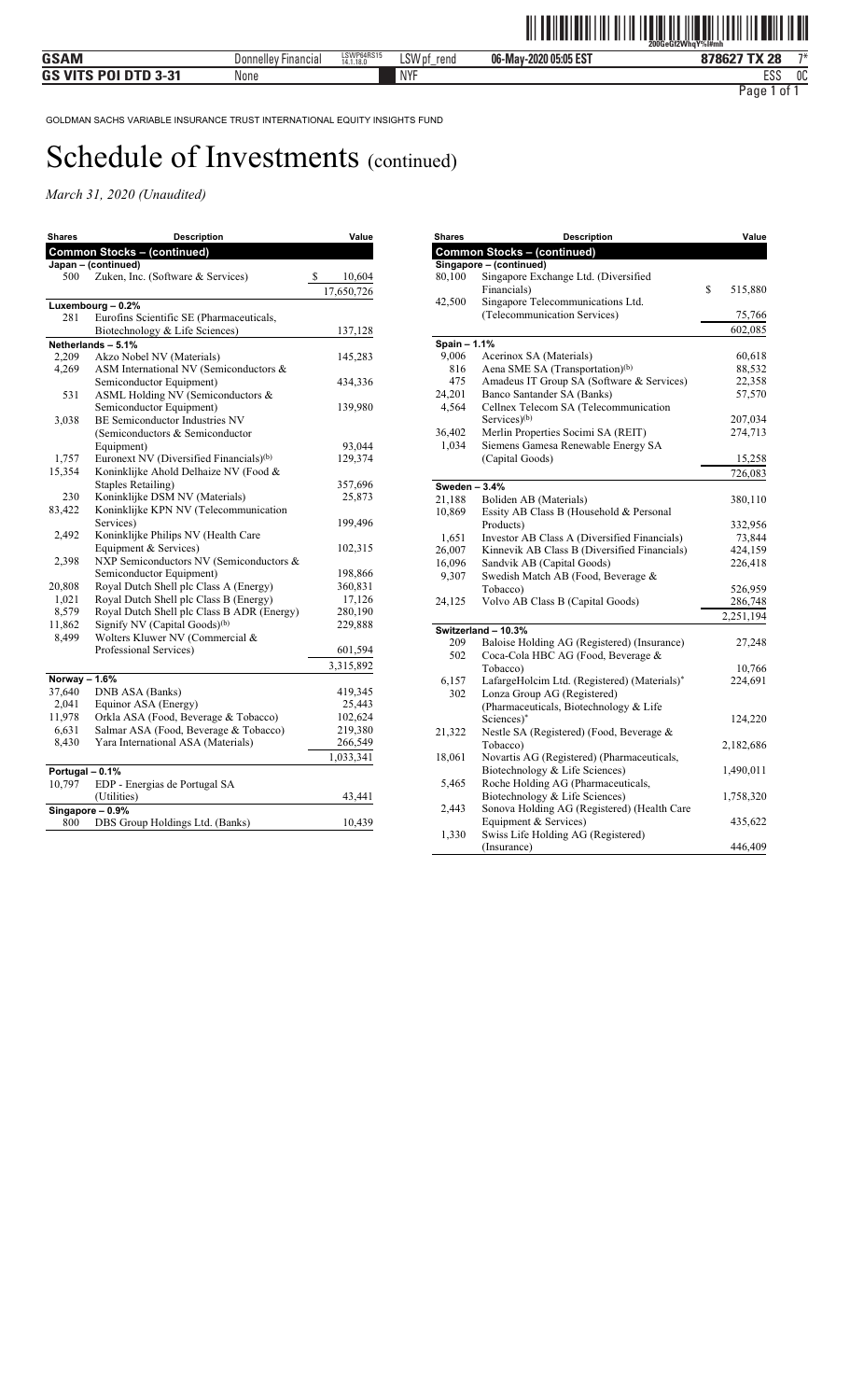*March 31, 2020 (Unaudited)* 

| <b>Shares</b> | <b>Description</b>                                          | Value             |
|---------------|-------------------------------------------------------------|-------------------|
|               | <b>Common Stocks - (continued)</b>                          |                   |
|               | Switzerland - (continued)                                   |                   |
| 186           | Tecan Group AG (Registered)                                 |                   |
|               | (Pharmaceuticals, Biotechnology & Life                      |                   |
|               | Sciences)*                                                  | \$<br>55,708      |
|               |                                                             | 6,755,681         |
|               | United Kingdom - 11.1%                                      |                   |
| 50,984        | 3i Group plc (Diversified Financials)                       | 494,016           |
| 4,156         | AstraZeneca plc ADR (Pharmaceuticals,                       |                   |
|               | Biotechnology & Life Sciences)                              | 185,607           |
| 108,981       | Aviva plc (Insurance)                                       | 358,303           |
| 41,421        | Barratt Developments plc (Consumer                          |                   |
|               | Durables & Apparel)                                         | 223,894           |
| 3,655<br>961  | BP plc ADR (Energy)                                         | 89,145            |
|               | British American Tobacco plc (Food,<br>Beverage & Tobacco)  |                   |
| 82,041        | BT Group plc (Telecommunication Services)                   | 32,737<br>119,334 |
| 3,000         | CK Hutchison Holdings Ltd. (Capital                         |                   |
|               | Goods)                                                      | 19,995            |
| 27,593        | Diageo plc (Food, Beverage & Tobacco)                       | 874,961           |
| 732           | Dialog Semiconductor plc                                    |                   |
|               | (Semiconductors & Semiconductor                             |                   |
|               | Equipment)*                                                 | 19,027            |
| 123,020       | Direct Line Insurance Group plc (Insurance)                 | 449,110           |
| 21,845        | Experian plc (Commercial & Professional                     |                   |
|               | Services)                                                   | 607,102           |
| 41,696        | Fiat Chrysler Automobiles NV                                |                   |
|               | (Automobiles & Components)                                  | 297,657           |
| 3,373         | GlaxoSmithKline plc ADR                                     |                   |
|               | (Pharmaceuticals, Biotechnology & Life                      |                   |
|               | Sciences)                                                   | 127,803           |
| 11,639        | Great Portland Estates plc (REIT)                           | 98,060            |
| 3,408         | HomeServe plc (Commercial & Professional                    |                   |
|               | Services)                                                   | 44,391            |
| 66,809        | HSBC Holdings plc (Banks)                                   | 375,050           |
| 29,017        | Imperial Brands plc (Food, Beverage &                       |                   |
|               | Tobacco)                                                    | 535,519           |
| 111,928       | Legal & General Group plc (Insurance)                       | 264,452           |
| 79,282        | Lloyds Banking Group plc (Banks)                            | 30,996            |
| 1,518         | London Stock Exchange Group plc<br>(Diversified Financials) | 135,794           |
| 12,352        | National Grid plc (Utilities)                               | 144,324           |
| 10,808        | Persimmon plc (Consumer Durables &                          |                   |
|               | Apparel)                                                    | 255,487           |
| 2,854         | Reckitt Benckiser Group plc (Household &                    |                   |
|               | Personal Products)                                          | 217,405           |
| 4,040         | RELX plc (Commercial & Professional                         |                   |
|               | Services)                                                   | 86,223            |
| 23,365        | SSE plc (Utilities)                                         | 375,453           |
| 213,181       | Taylor Wimpey plc (Consumer Durables &                      |                   |
|               | Apparel)                                                    | 306,759           |

| <b>Shares</b> | <b>Description</b>                         | Value         |
|---------------|--------------------------------------------|---------------|
|               | <b>Common Stocks - (continued)</b>         |               |
|               | United Kingdom - (continued)               |               |
| 6,909         | Unilever plc ADR (Household & Personal     |               |
|               | Products $)$ <sup>(c)</sup>                | \$<br>349,388 |
| 9,897         | Vodafone Group plc ADR                     |               |
|               | (Telecommunication Services)               | 136,282       |
|               |                                            | 7,254,274     |
|               | United States - 0.9%                       |               |
| 3,782         | Carnival plc ADR (Consumer Services)       | 45,119        |
| 5,547         | Ferguson plc (Capital Goods)               | 342,985       |
| 5,469         | OIAGEN NV (Pharmaceuticals,                |               |
|               | Biotechnology & Life Sciences)*            | 220,823       |
|               |                                            | 608,927       |
|               | <b>TOTAL INVESTMENTS BEFORE SECURITIES</b> |               |
|               | <b>LENDING REINVESTMENT VEHICLE</b>        |               |
|               | (Cost \$74,972,838)                        | 63,984,061    |

|                                  | <b>Dividend</b>                                                |   |              |
|----------------------------------|----------------------------------------------------------------|---|--------------|
| <b>Shares</b>                    | Rate                                                           |   | Value        |
|                                  | Securities Lending Reinvestment Vehicle <sup>(d)</sup> - 0.5%  |   |              |
|                                  | Goldman Sachs Financial Square Government Fund — Institutional |   |              |
| <b>Shares</b>                    |                                                                |   |              |
| 336,375                          | 0.333%                                                         | S | 336,375      |
| (Cost \$336,375)                 |                                                                |   |              |
| <b>TOTAL INVESTMENTS - 98.2%</b> |                                                                |   |              |
| (Cost \$75,309,213)              |                                                                |   | \$64,320,436 |
| OTHER ASSETS IN EXCESS OF        |                                                                |   |              |
| LIABILITIES - 1.8%               |                                                                |   | 1,180,586    |
| <b>NET ASSETS - 100.0%</b>       |                                                                |   | \$65,501,022 |

The percentage shown for each investment category reflects the value of investments in that category as a percentage of net assets.

\* Non-income producing security.

(a) Preference Shares are a special type of equity investment that shares in the earnings of the company, has limited voting rights, and receives a greater dividend than applicable Common Shares.

(b) Exempt from registration under Rule 144A of the Securities Act of 1933.

(c) All or a portion of security is on loan.

(d) Represents an Affiliated Issuer.

| <b>Investment Abbreviations:</b>    |  |  |  |  |
|-------------------------------------|--|--|--|--|
| ADR — American Depositary Receipt   |  |  |  |  |
| REIT — Real Estate Investment Trust |  |  |  |  |
| P C C 1 10 1 1 1 1 1 2 10           |  |  |  |  |

For information on the mutual funds, please call our toll-free Shareholder Services Line at 1-800-526-7384 or visit us on the web at www.GSAMFUNDS.com.

#### **ADDITIONAL INVESTMENT INFORMATION**

**FUTURES CONTRACTS** — At March 31, 2020, the Fund had the following futures contracts:

| <b>Description</b>       | Number of<br>Contracts | <b>Expiration</b><br>Date | Notional<br>Amount | <b>Unrealized</b><br>Appreciation/<br>(Depreciation) |
|--------------------------|------------------------|---------------------------|--------------------|------------------------------------------------------|
| Long position contracts: |                        |                           |                    |                                                      |
| <b>TOPIX</b> Index       |                        | 06/11/2020                | \$130.481          | 522                                                  |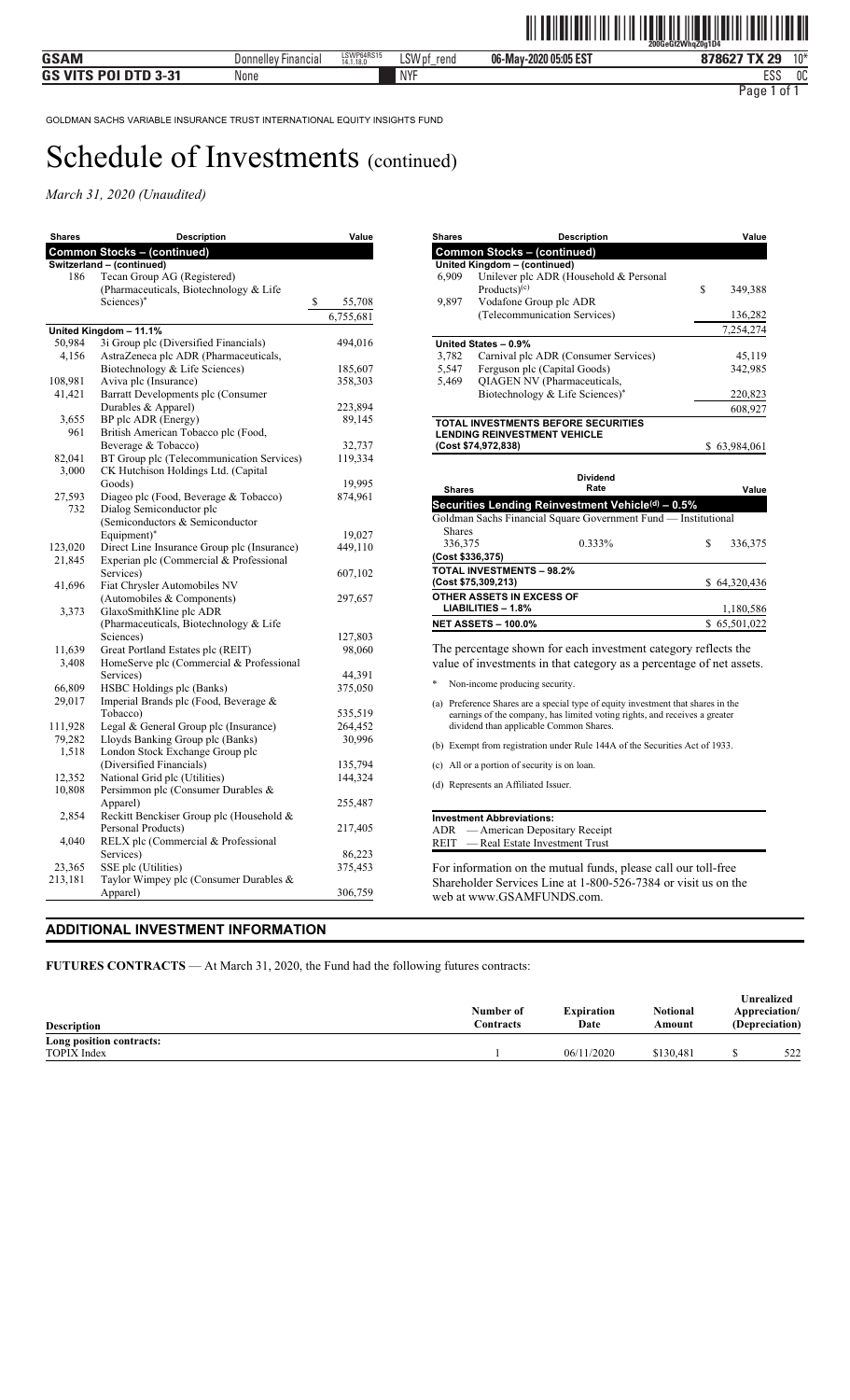| <b>Shares</b>   | <b>Description</b>                                     | Value                |
|-----------------|--------------------------------------------------------|----------------------|
|                 | Common Stocks - 98.0%                                  |                      |
|                 | Automobiles & Components - 0.9%                        |                      |
| 68,016          | Aptiv plc                                              | \$<br>3,349,108      |
| Banks - 8.1%    |                                                        |                      |
| 138,763         | Citigroup, Inc.                                        | 5,844,698            |
| 146,432         | JPMorgan Chase & Co.                                   | 13,183,273           |
| 23,149          | M&T Bank Corp.                                         | 2,394,301            |
| 249,025         | Wells Fargo & Co.                                      | 7,147,017            |
|                 |                                                        | 28,569,289           |
|                 | Capital Goods - 6.9%                                   |                      |
| 39,061          | Deere & Co.<br>General Electric Co.                    | 5,396,668            |
| 658,694         |                                                        | 5,230,030            |
| 38,891          | Honeywell International, Inc.                          | 5,203,227            |
| 67,276          | ITT, Inc.                                              | 3,051,639            |
| 7,644<br>29,995 | Northrop Grumman Corp.<br>Stanley Black & Decker, Inc. | 2,312,692            |
|                 |                                                        | 2,999,500            |
|                 |                                                        | 24, 193, 756         |
|                 | Commercial & Professional Services - 0.7%              |                      |
| 33,010          | Waste Connections, Inc.                                | 2,558,275            |
|                 | Consumer Services - 2.5%                               |                      |
| 52,363          | Las Vegas Sands Corp.                                  | 2,223,857            |
| 38,806          | McDonald's Corp.                                       | 6,416,572            |
|                 |                                                        | 8,640,429            |
|                 | Diversified Financials - 9.1%                          |                      |
| 35,587          | American Express Co.                                   | 3,046,603            |
| 79,646          | Berkshire Hathaway, Inc. Class B*                      | 14,561,678           |
| 12,285          | BlackRock, Inc.                                        | 5,405,032            |
| 26,597          | CME Group, Inc.                                        | 4,598,887            |
| 127,012         | Morgan Stanley                                         | 4,318,408            |
|                 |                                                        | 31,930,608           |
| Energy - 5.0%   |                                                        |                      |
| 51,093          | Cheniere Energy, Inc.*                                 | 1,711,616            |
| 93,204          | Chevron Corp.                                          | 6,753,562            |
| 121,013         | ConocoPhillips                                         | 3,727,200            |
| 27,037          | EOG Resources, Inc.                                    | 971,169              |
| 113,024         | Exxon Mobil Corp.                                      | 4,291,521            |
|                 |                                                        | 17,455,068           |
|                 | Food & Staples Retailing - 2.1%                        |                      |
| 64,735          | Walmart, Inc.                                          | 7,355,191            |
|                 | Food, Beverage & Tobacco - 4.1%                        |                      |
| 55,485          | Coca-Cola Co. (The)                                    | 2,455,211            |
| 24,741          | Constellation Brands, Inc. Class A                     | 3,546,870            |
| 72,445          | Mondelez International, Inc. Class A                   | 3,628,045            |
| 65,558          | Philip Morris International, Inc.                      | 4,783,112            |
|                 |                                                        | 14,413,238           |
|                 | Health Care Equipment & Services - 5.0%                |                      |
| 53,983          | Boston Scientific Corp.*                               | 1,761,465            |
| 101,949         | CVS Health Corp.                                       | 6,048,634            |
| 57,956          | Envista Holdings Corp.*                                | 865,863              |
| 13,725<br>5,114 | Humana, Inc.<br>McKesson Corp.                         | 4,309,924<br>691,720 |
|                 |                                                        |                      |

| <b>Shares</b>    | Description                                           | Value                  |
|------------------|-------------------------------------------------------|------------------------|
|                  | <b>Common Stocks - (continued)</b>                    |                        |
|                  | Health Care Equipment & Services - (continued)        |                        |
| 40,074           | Zimmer Biomet Holdings, Inc.                          | \$<br>4,050,680        |
|                  |                                                       | 17,728,286             |
|                  | Household & Personal Products - 2.8%                  |                        |
| 89,141           | Procter & Gamble Co. (The)                            | 9,805,510              |
| Insurance - 3.5% |                                                       |                        |
| 46,263           | Allstate Corp. (The)                                  | 4,243,705              |
| 34,570           | American Financial Group, Inc.                        | 2,422,666              |
| 65,921           | American International Group, Inc.<br>Chubb Ltd.      | 1,598,584              |
| 37,451           |                                                       | 4,182,902              |
|                  |                                                       | 12,447,857             |
| Materials - 3.7% |                                                       |                        |
| 39,230<br>15,574 | Linde plc<br>Martin Marietta Materials, Inc.          | 6,786,790              |
| 36,556           | Packaging Corp. of America                            | 2,947,068<br>3,174,157 |
|                  |                                                       |                        |
|                  |                                                       | 12,908,015             |
|                  | Media & Entertainment - 6.3%                          |                        |
| 61,276           | Activision Blizzard, Inc.*<br>Alphabet, Inc. Class A* | 3,644,696              |
| 3,043<br>153,024 | Comcast Corp. Class A                                 | 3,535,814<br>5,260,965 |
| 11,607           | Facebook, Inc. Class A*                               | 1,936,048              |
| 82,531           | Walt Disney Co. (The)                                 | 7,972,495              |
|                  |                                                       | 22,350,018             |
|                  | Pharmaceuticals, Biotechnology & Life Sciences - 7.9% |                        |
| 26,182           | Agilent Technologies, Inc.                            | 1,875,155              |
| 22,762           | Agios Pharmaceuticals, Inc.*                          | 807,596                |
| 77,425           | Bristol-Myers Squibb Co.                              | 4,315,670              |
| 111,544          | Elanco Animal Health, Inc.*                           | 2,497,470              |
| 30,010           | Eli Lilly & Co.                                       | 4,162,987              |
| 102,542          | Johnson & Johnson                                     | 13,446,332             |
| 7,457            | Sarepta Therapeutics, Inc.*                           | 729,444                |
|                  |                                                       | 27,834,654             |
|                  | Real Estate Investment Trusts - 4.1%                  |                        |
| 26,690           | Alexandria Real Estate Equities, Inc.                 | 3,658,131              |
| 27,452           | AvalonBay Communities, Inc.                           | 4,040,111              |
| 32,368           | Extra Space Storage, Inc.                             | 3,099,560              |
| 138,450          | Hudson Pacific Properties, Inc.                       | 3,511,092              |
|                  |                                                       | 14,308,894             |
| Retailing - 1.5% |                                                       |                        |
| 95,245           | L Brands, Inc.                                        | 1,101,032              |
| 24,911           | Lowe's Cos., Inc.                                     | 2,143,592              |
| 22,556           | Ross Stores, Inc.                                     | 1,961,695              |
|                  |                                                       | 5,206,319              |
|                  | Semiconductors & Semiconductor Equipment - 4.4%       |                        |
| 74,259           | Intel Corp.                                           | 4,018,897              |
| 108,370          | Marvell Technology Group Ltd.                         | 2,452,413              |
| 43,721           | Micron Technology, Inc.*                              | 1,838,905              |
| 21,606           | <b>NXP Semiconductors NV</b>                          | 1,791,786              |
| 37,028           | Texas Instruments, Inc.                               | 3,700,208              |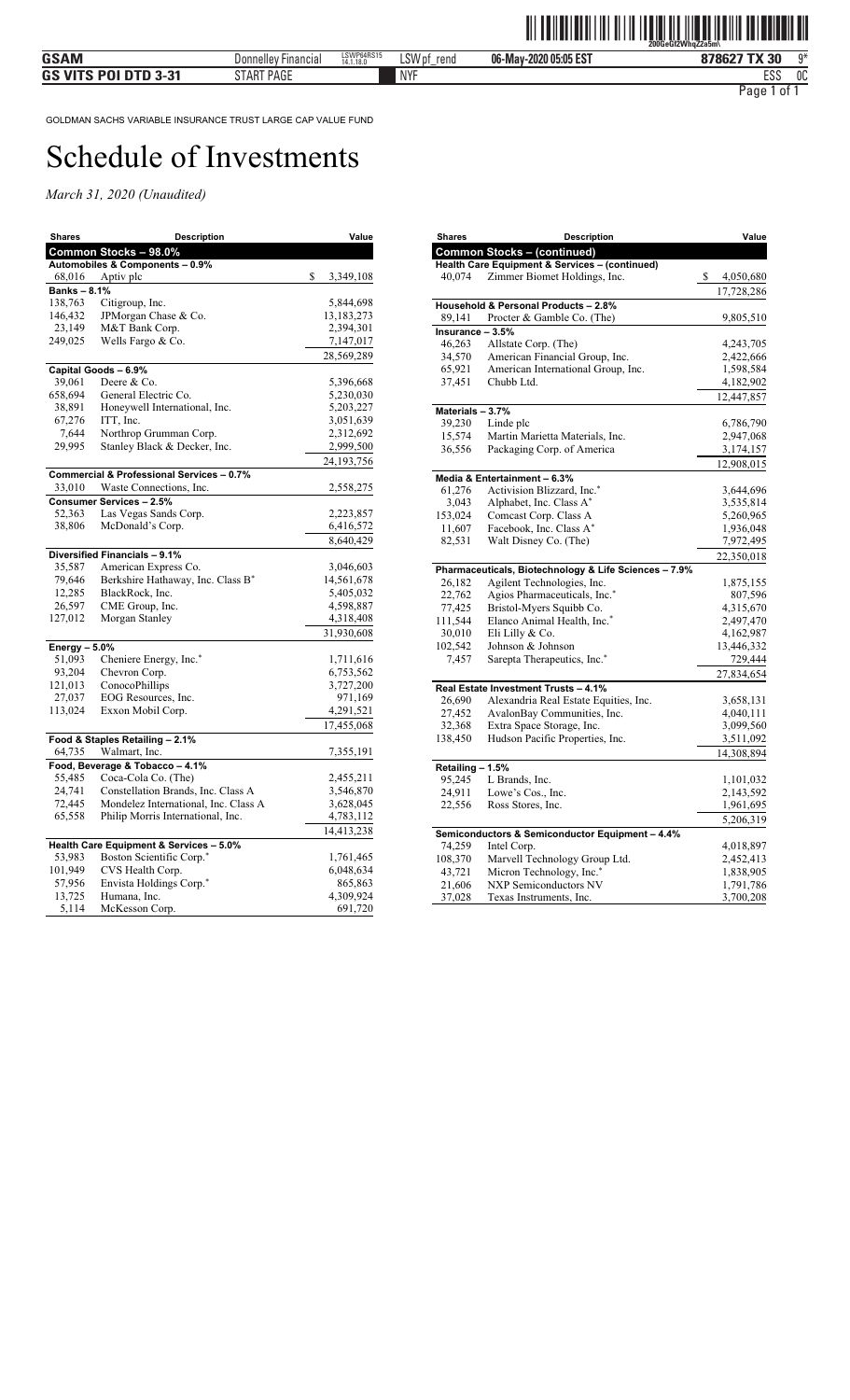*March 31, 2020 (Unaudited)* 

| <b>Shares</b>              | <b>Description</b>                                     | Value            |  |
|----------------------------|--------------------------------------------------------|------------------|--|
|                            | <b>Common Stocks - (continued)</b>                     |                  |  |
|                            | Semiconductors & Semiconductor Equipment - (continued) |                  |  |
| 20,674                     | Xilinx, Inc.                                           | \$.<br>1,611,332 |  |
|                            |                                                        | 15,413,541       |  |
|                            | Software & Services - 3.8%                             |                  |  |
| 14,499                     | Citrix Systems, Inc.                                   | 2,052,333        |  |
| 66,599                     | Cognizant Technology Solutions Corp.                   |                  |  |
|                            | Class A                                                | 3,094,856        |  |
| 25,928                     | Fidelity National Information Services, Inc.           | 3,153,882        |  |
| 17,200                     | Microsoft Corp.                                        | 2,712,612        |  |
| 13,898                     | Visa, Inc. Class A                                     | 2,239,246        |  |
|                            |                                                        | 13,252,929       |  |
|                            | Technology Hardware & Equipment - 1.5%                 |                  |  |
| 9,940                      | Apple, Inc.                                            | 2,527,642        |  |
| 87,272                     | National Instruments Corp.                             | 2,886,958        |  |
|                            |                                                        | 5,414,600        |  |
|                            | Telecommunication Services - 4.0%                      |                  |  |
| 121,419                    | AT&T, Inc.                                             | 3,539,364        |  |
| 193,633                    | Verizon Communications, Inc.                           | 10,403,901       |  |
|                            |                                                        | 13,943,265       |  |
|                            | Transportation - 2.1%                                  |                  |  |
| 23,809                     | Norfolk Southern Corp.                                 | 3,476,114        |  |
| 27,792                     | Union Pacific Corp.                                    | 3,919,784        |  |
|                            |                                                        | 7,395,898        |  |
| Utilities - 8.0%           |                                                        |                  |  |
| 56,403                     | Ameren Corp.                                           | 4,107,830        |  |
| 30,843                     | American Water Works Co., Inc.                         | 3,687,589        |  |
| 33,045                     | Atmos Energy Corp.                                     | 3,279,055        |  |
| 65,582                     | CMS Energy Corp.                                       | 3,852,943        |  |
| 34,400                     | NextEra Energy, Inc.                                   | 8,277,328        |  |
| 81,257                     | Xcel Energy, Inc.                                      | 4,899,797        |  |
|                            |                                                        | 28,104,542       |  |
| <b>TOTAL COMMON STOCKS</b> |                                                        |                  |  |
|                            | (Cost \$382,386,687)                                   | \$344,579,290    |  |

| <b>Shares</b>                               | <b>Dividend</b><br>Rate                                        |   | Value         |
|---------------------------------------------|----------------------------------------------------------------|---|---------------|
| Investment Company <sup>(a)</sup> - $1.0\%$ |                                                                |   |               |
|                                             | Goldman Sachs Financial Square Government Fund — Institutional |   |               |
| <b>Shares</b>                               |                                                                |   |               |
| 3,628,584                                   | 0.333%                                                         | S | 3,628,584     |
| (Cost \$3,628,584)                          |                                                                |   |               |
| <b>TOTAL INVESTMENTS - 99.0%</b>            |                                                                |   |               |
| (Cost \$386,015,271)                        |                                                                |   | \$348,207,874 |
| OTHER ASSETS IN EXCESS OF                   |                                                                |   |               |
| $LIABILITIES - 1.0%$                        |                                                                |   | 3,421,888     |
| <b>NET ASSETS - 100.0%</b>                  |                                                                |   | \$351,629,762 |

The percentage shown for each investment category reflects the value of investments in that category as a percentage of net assets.

\* Non-income producing security.

(a) Represents an Affiliated Issuer.

For information on the mutual funds, please call our toll-free Shareholder Services Line at 1-800-526-7384 or visit us on the web at www.GSAMFUNDS.com.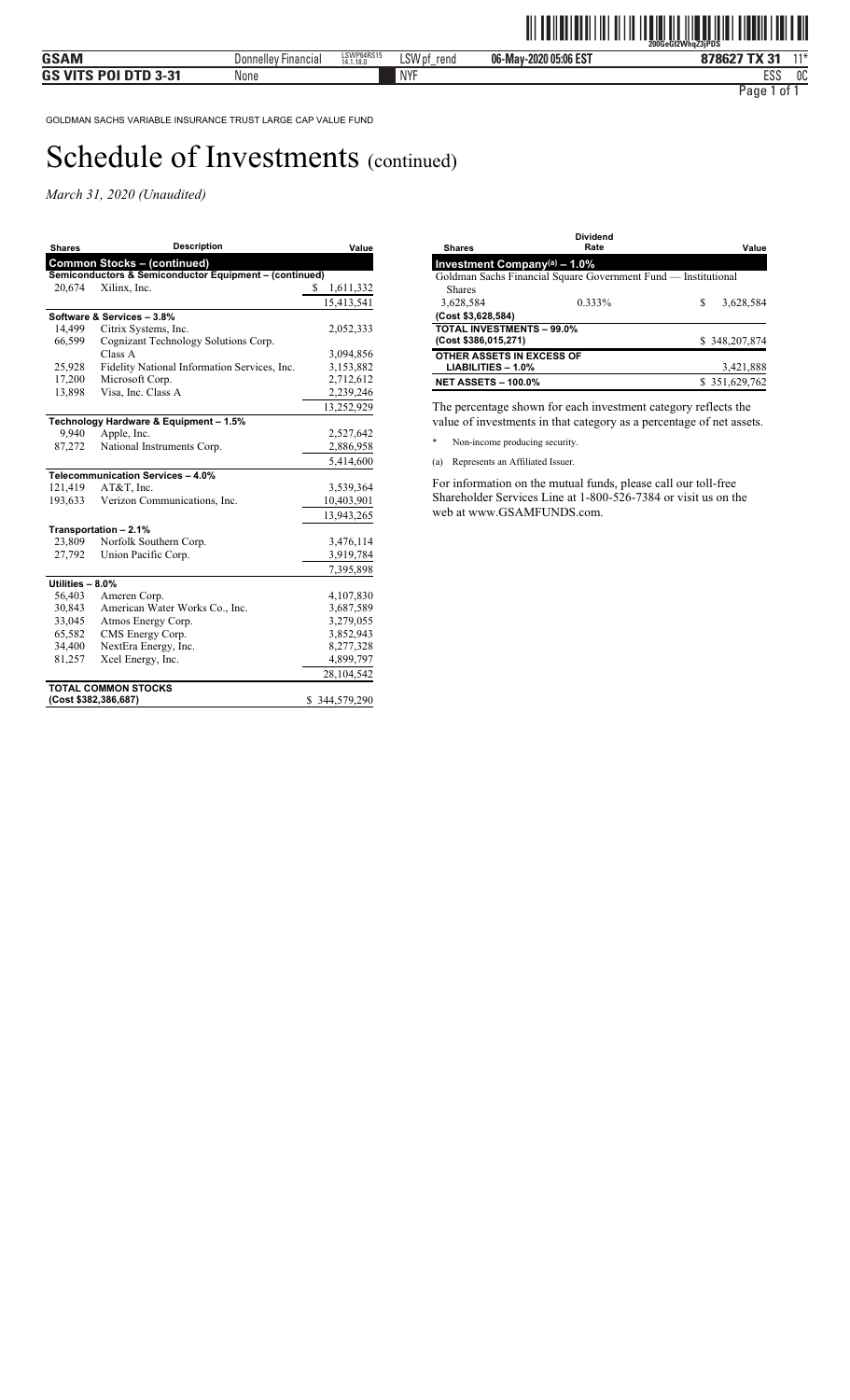| Shares            | Description                                                  | Value                  |
|-------------------|--------------------------------------------------------------|------------------------|
|                   | Common Stocks - 98.5%                                        |                        |
|                   | Automobiles & Components - 0.8%                              |                        |
| 46,748            | Aptiv plc                                                    | \$<br>2,301,871        |
| <b>Banks-5.2%</b> |                                                              |                        |
| 87,612            | East West Bancorp, Inc.                                      | 2,255,133              |
| 37,233            | First Republic Bank                                          | 3,063,531              |
| 142,104           | Huntington Bancshares, Inc.                                  | 1,166,674              |
| 40,258            | M&T Bank Corp.                                               | 4,163,885              |
| 47,500<br>295,914 | Pinnacle Financial Partners, Inc.<br>Regions Financial Corp. | 1,783,150<br>2,654,348 |
|                   |                                                              |                        |
|                   |                                                              | 15,086,721             |
| 56,541            | Capital Goods - 9.4%<br>AMETEK, Inc.                         | 4,072,083              |
| 64,298            | Fortive Corp.                                                | 3,548,607              |
| 92,906            | ITT, Inc.                                                    | 4,214,216              |
| 32,630            | L3Harris Technologies, Inc.                                  | 5,877,315              |
| 19,498            | Rockwell Automation, Inc.                                    | 2,942,443              |
| 44,975            | Stanley Black & Decker, Inc.                                 | 4,497,500              |
| 24,020            | Trane Technologies plc                                       | 1,983,812              |
|                   |                                                              | 27,135,976             |
|                   | Consumer Durables & Apparel - 0.6%                           |                        |
| 42,002            | Lennar Corp. Class A                                         | 1,604,476              |
|                   | Consumer Services - 1.5%                                     |                        |
| 30,511            | Wynn Resorts Ltd.                                            | 1,836,457              |
| 35,168            | Yum! Brands, Inc.                                            | 2,410,063              |
|                   |                                                              | 4,246,520              |
|                   | Diversified Financials - 4.4%                                |                        |
| 17,297            | Cboe Global Markets, Inc.                                    | 1,543,757              |
| 84,229            | <b>Discover Financial Services</b>                           | 3,004,449              |
| 21,707            | Evercore, Inc. Class A                                       | 999,824                |
| 36,403            | Northern Trust Corp.                                         | 2,746,970              |
| 53,138            | Raymond James Financial, Inc.                                | 3,358,322              |
| 12,286            | T. Rowe Price Group, Inc.                                    | 1,199,728              |
|                   |                                                              | 12,853,050             |
| Energy - 2.2%     |                                                              |                        |
| 74,454            | Cheniere Energy, Inc.*                                       | 2,494,209              |
| 57,360            | Hess Corp.                                                   | 1,910,088              |
| 48,322            | ONEOK, Inc.                                                  | 1,053,903              |
| 174,822           | Parsley Energy, Inc. Class A                                 | 1,001,730              |
|                   |                                                              | 6,459,930              |
|                   | Food & Staples Retailing - 0.7%                              |                        |
| 62,163            | Grocery Outlet Holding Corp.*                                | 2,134,677              |
|                   | Food, Beverage & Tobacco - 3.8%                              |                        |
| 47,953            | Coca-Cola European Partners plc                              | 1,799,676              |
| 46,159            | Conagra Brands, Inc.                                         | 1,354,305              |
| 17,357            | Constellation Brands, Inc. Class A                           | 2,488,300              |
| 15,324            | McCormick & Co., Inc. (Non-Voting)                           | 2,163,902              |
| 178,802           | Nomad Foods Ltd.*                                            | 3,318,565              |
|                   |                                                              | 11,124,748             |
|                   | Health Care Equipment & Services - 5.3%                      |                        |
| 32,183            | Centene Corp.*                                               | 1,911,992              |

| Shares                    | <b>Description</b>                                    | Value                  |
|---------------------------|-------------------------------------------------------|------------------------|
|                           | <b>Common Stocks - (continued)</b>                    |                        |
|                           | Health Care Equipment & Services - (continued)        |                        |
| 188,467                   | Change Healthcare, Inc.*                              | \$<br>1,882,785        |
| 11,340                    | Cooper Cos., Inc. (The)                               | 3,126,098              |
| 117,542                   | Envista Holdings Corp.*                               | 1,756,078              |
| 17,116                    | Quest Diagnostics, Inc.                               | 1,374,415              |
| 51,091                    | Zimmer Biomet Holdings, Inc.                          | 5,164,278              |
|                           |                                                       | 15,215,646             |
| Insurance - 6.6%<br>3,679 | Alleghany Corp.                                       |                        |
| 34,458                    | American Financial Group, Inc.                        | 2,032,096<br>2,414,817 |
| 73,619                    | Arch Capital Group Ltd.*                              | 2,095,197              |
| 23,781                    | Arthur J Gallagher & Co.                              | 1,938,389              |
| 54,024                    | Brown & Brown, Inc.                                   | 1,956,749              |
| 23,741                    | Cincinnati Financial Corp.                            | 1,791,259              |
| 22,889                    | Globe Life, Inc.                                      | 1,647,321              |
| 3,705                     | Markel Corp.*                                         | 3,437,832              |
| 22,502                    | Reinsurance Group of America, Inc.                    | 1,893,318              |
|                           |                                                       | 19,206,978             |
| Materials - 7.8%          |                                                       |                        |
| 32,401                    | Ashland Global Holdings, Inc.                         | 1,622,318              |
| 62,556                    | Ball Corp.                                            | 4,044,871              |
| 148,637                   | Corteva, Inc.                                         | 3,492,970              |
| 319,988                   | Freeport-McMoRan, Inc.                                | 2,159,919              |
| 11,239                    | Martin Marietta Materials, Inc.                       | 2,126,756              |
| 39,260                    | Newmont Corp.                                         | 1,777,693              |
| 51,086                    | Packaging Corp. of America                            | 4,435,797              |
| 125,919                   | Steel Dynamics, Inc.                                  | 2,838,214              |
|                           |                                                       | 22,498,538             |
|                           | Media & Entertainment - 5.3%                          |                        |
| 32,887                    | Liberty Broadband Corp. Class C*                      | 3,641,249              |
| 93,400                    | Liberty Media Corp.-Liberty Formula One               |                        |
|                           | Class $C^*$                                           | 2,543,282              |
| 68,819                    | Liberty Media Corp-Liberty SiriusXM<br>Class $A^*$    |                        |
| 55,297                    | Live Nation Entertainment, Inc.*                      | 2,180,874<br>2,513,802 |
| 36,223                    | Match Group, Inc.*(a)                                 | 2,392,167              |
| 16,995                    | Nexstar Media Group, Inc. Class A                     | 981,121                |
| 94,955                    | Snap, Inc. Class A*                                   | 1,129,015              |
|                           |                                                       | 15,381,510             |
|                           | Pharmaceuticals, Biotechnology & Life Sciences - 3.8% |                        |
| 60,404                    | Agilent Technologies, Inc.                            | 4,326,135              |
| 29,961                    | Agios Pharmaceuticals, Inc.*                          | 1,063,016              |
| 69,531                    | Catalent, Inc.*                                       | 3,612,136              |
| 23,108                    | PRA Health Sciences, Inc.*                            | 1,918,888              |
|                           |                                                       | 10,920,175             |
|                           | Real Estate Investment Trusts - 13.5%                 |                        |
| 34,828                    | Alexandria Real Estate Equities, Inc.                 | 4,773,526              |
| 27,084                    | Americold Realty Trust                                | 921,939                |
| 32,531                    | AvalonBay Communities, Inc.                           | 4,787,587              |
| 20,932                    | Boston Properties, Inc.                               | 1,930,558              |
| 42,990                    | Camden Property Trust                                 | 3,406,528              |
| 25,017                    | CyrusOne, Inc.                                        | 1,544,800              |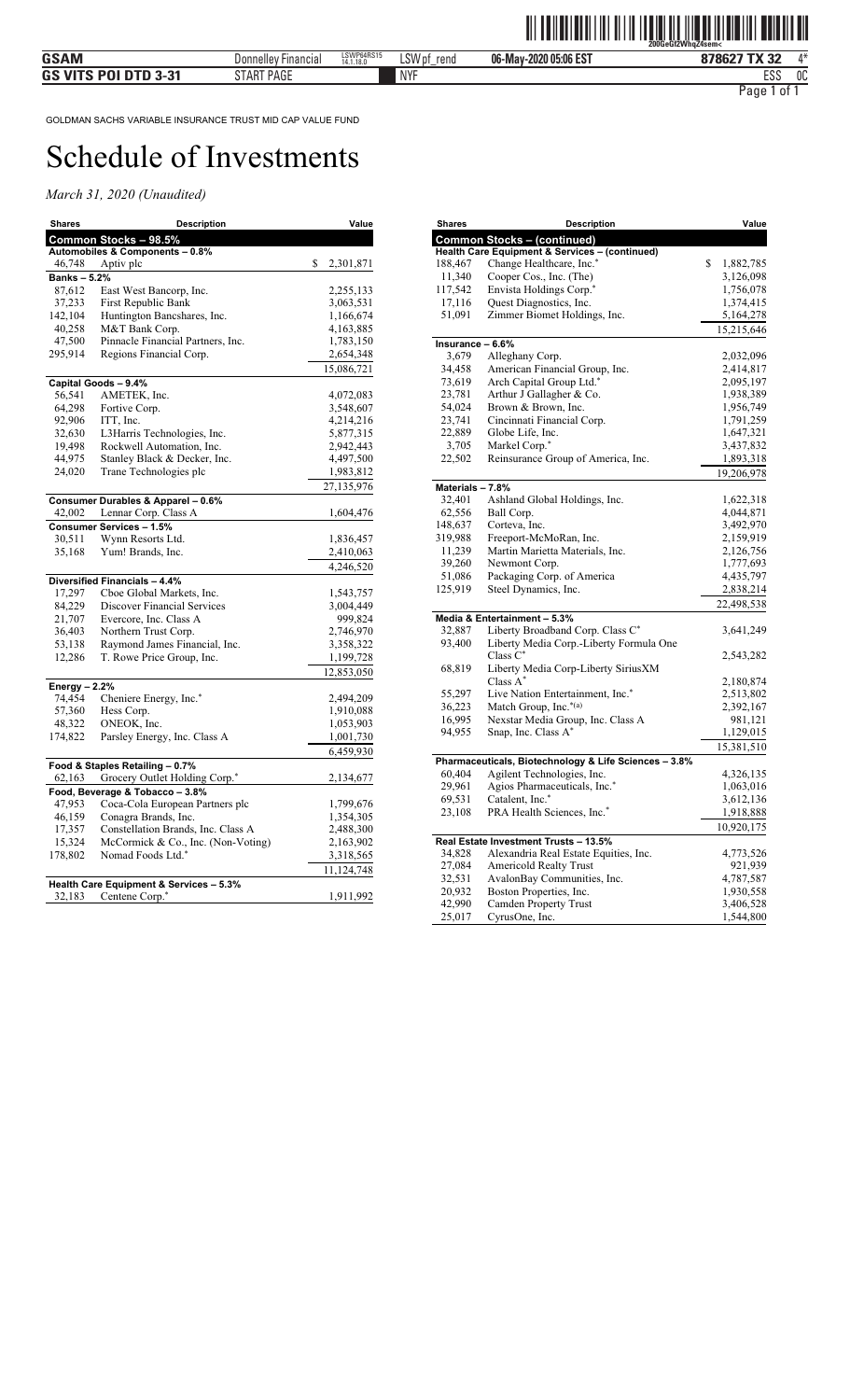### *March 31, 2020 (Unaudited)*

| Shares            | <b>Description</b>                              | Value         |
|-------------------|-------------------------------------------------|---------------|
|                   | <b>Common Stocks - (continued)</b>              |               |
|                   | Real Estate Investment Trusts - (continued)     |               |
| 28,795            | Duke Realty Corp.                               | \$<br>932,382 |
| 57,523            | Equity LifeStyle Properties, Inc.               | 3,306,422     |
| 17,574            | Essex Property Trust, Inc.                      | 3,870,498     |
| 154,208           | Healthpeak Properties, Inc.                     | 3,677,861     |
| 65,409            | Hudson Pacific Properties, Inc.                 | 1,658,772     |
| 94,512            | Invitation Homes, Inc.                          | 2,019,721     |
| 40,250            | MGM Growth Properties LLC Class A               | 952,718       |
| 33,646            | Prologis, Inc.                                  | 2,704,129     |
| 45,889            | Ryman Hospitality Properties, Inc.              | 1,645,121     |
| 57,644            | STORE Capital Corp.                             | 1,044,509     |
|                   |                                                 | 39, 177, 071  |
| Retailing - 2.0%  |                                                 |               |
| 17,388            | Dollar General Corp.                            | 2,625,762     |
| 128,022           | L Brands, Inc.                                  | 1,479,934     |
| 19,053            | Ross Stores, Inc.                               | 1,657,040     |
|                   |                                                 | 5,762,736     |
|                   | Semiconductors & Semiconductor Equipment - 4.6% |               |
| 24,584            | Analog Devices, Inc.                            | 2,203,956     |
| 219,374           | Marvell Technology Group Ltd.                   | 4,964,434     |
| 30,916            | MKS Instruments, Inc.                           | 2,518,108     |
| 28,414            | <b>NXP Semiconductors NV</b>                    | 2,356,373     |
| 17,148            | Xilinx, Inc.                                    | 1,336,515     |
|                   |                                                 | 13,379,386    |
|                   | Software & Services - 2.1%                      |               |
| 30,929            | Cadence Design Systems, Inc.*                   | 2,042,551     |
| 33,532            | Fidelity National Information Services, Inc.    | 4,078,833     |
|                   |                                                 | 6,121,384     |
|                   | Technology Hardware & Equipment - 3.3%          |               |
| 18,719            | Motorola Solutions, Inc.                        | 2,488,129     |
| 92,490            | National Instruments Corp.                      | 3,059,569     |
| 240,228           | Viavi Solutions, Inc.*                          | 2,692,956     |
| 31,227            | Western Digital Corp.                           | 1,299,668     |
|                   |                                                 | 9,540,322     |
|                   | Transportation - 3.0%                           |               |
| 115,623           | JetBlue Airways Corp.*                          | 1,034,826     |
| 92,993            | Knight-Swift Transportation Holdings, Inc.      | 3,050,170     |
| 34,156            | Old Dominion Freight Line, Inc.                 | 4,483,251     |
|                   |                                                 | 8,568,247     |
| Utilities - 12.6% |                                                 |               |
| 82,335            | Ameren Corp.                                    | 5,996,458     |
| 43,220            | American Water Works Co., Inc.                  | 5,167,383     |
| 49,067            | Atmos Energy Corp.                              | 4,868,918     |
| 103,063           | CMS Energy Corp.                                | 6,054,951     |
| 63,627            | Public Service Enterprise Group, Inc.           | 2,857,489     |
| 47,105            | Sempra Energy                                   | 5,322,394     |

| <b>Shares</b>                            | <b>Description</b>                                                                                                  |    | Value         |
|------------------------------------------|---------------------------------------------------------------------------------------------------------------------|----|---------------|
| <b>Common Stocks - (continued)</b>       |                                                                                                                     |    |               |
| Utilities - (continued)                  |                                                                                                                     |    |               |
| 104,570 Xcel Energy, Inc.                |                                                                                                                     | S. | 6,305,571     |
|                                          |                                                                                                                     |    | 36,573,164    |
| <b>TOTAL COMMON STOCKS</b>               |                                                                                                                     |    |               |
| (Cost \$317,974,488)                     |                                                                                                                     |    | \$285,293,126 |
|                                          | <b>Dividend</b>                                                                                                     |    |               |
| <b>Shares</b>                            | Rate                                                                                                                |    | Value         |
|                                          |                                                                                                                     |    |               |
| Investment Company <sup>(b)</sup> - 1.5% |                                                                                                                     |    |               |
|                                          | Goldman Sachs Financial Square Government Fund - Institutional                                                      |    |               |
| <b>Shares</b>                            |                                                                                                                     |    |               |
| 4.240.146<br>(Cost \$4,240,146)          | 0.333%                                                                                                              | \$ | 4,240,146     |
|                                          | TOTAL INVESTMENTS BEFORE SECURITIES                                                                                 |    |               |
| <b>LENDING REINVESTMENT VEHICLE</b>      |                                                                                                                     |    |               |
| (Cost \$322,214,634)                     |                                                                                                                     |    | \$289,533,272 |
|                                          |                                                                                                                     |    |               |
|                                          |                                                                                                                     |    |               |
|                                          | Securities Lending Reinvestment Vehicle(b) - 0.8%<br>Goldman Sachs Financial Square Government Fund - Institutional |    |               |
| Shares                                   |                                                                                                                     |    |               |
| 2.447.445                                | 0.333%                                                                                                              | \$ |               |
| (Cost \$2,447,445)                       |                                                                                                                     |    | 2,447,445     |
| <b>TOTAL INVESTMENTS - 100.8%</b>        |                                                                                                                     |    |               |
| (Cost \$324,662,079)                     |                                                                                                                     |    | \$291,980,717 |
| <b>LIABILITIES IN EXCESS OF</b>          |                                                                                                                     |    |               |
| OTHER ASSETS - (0.8)%                    |                                                                                                                     |    | (2,279,353)   |
|                                          |                                                                                                                     |    | \$289,701,364 |
| <b>NET ASSETS - 100.0%</b>               |                                                                                                                     |    |               |

The percentage shown for each investment category reflects the value of investments in that category as a percentage of net assets.

\* Non-income producing security.

- (a) All or a portion of security is on loan.
- (b) Represents an Affiliated Issuer.

For information on the mutual funds, please call our toll-free Shareholder Services Line at 1-800-526-7384 or visit us on the web at www.GSAMFUNDS.com.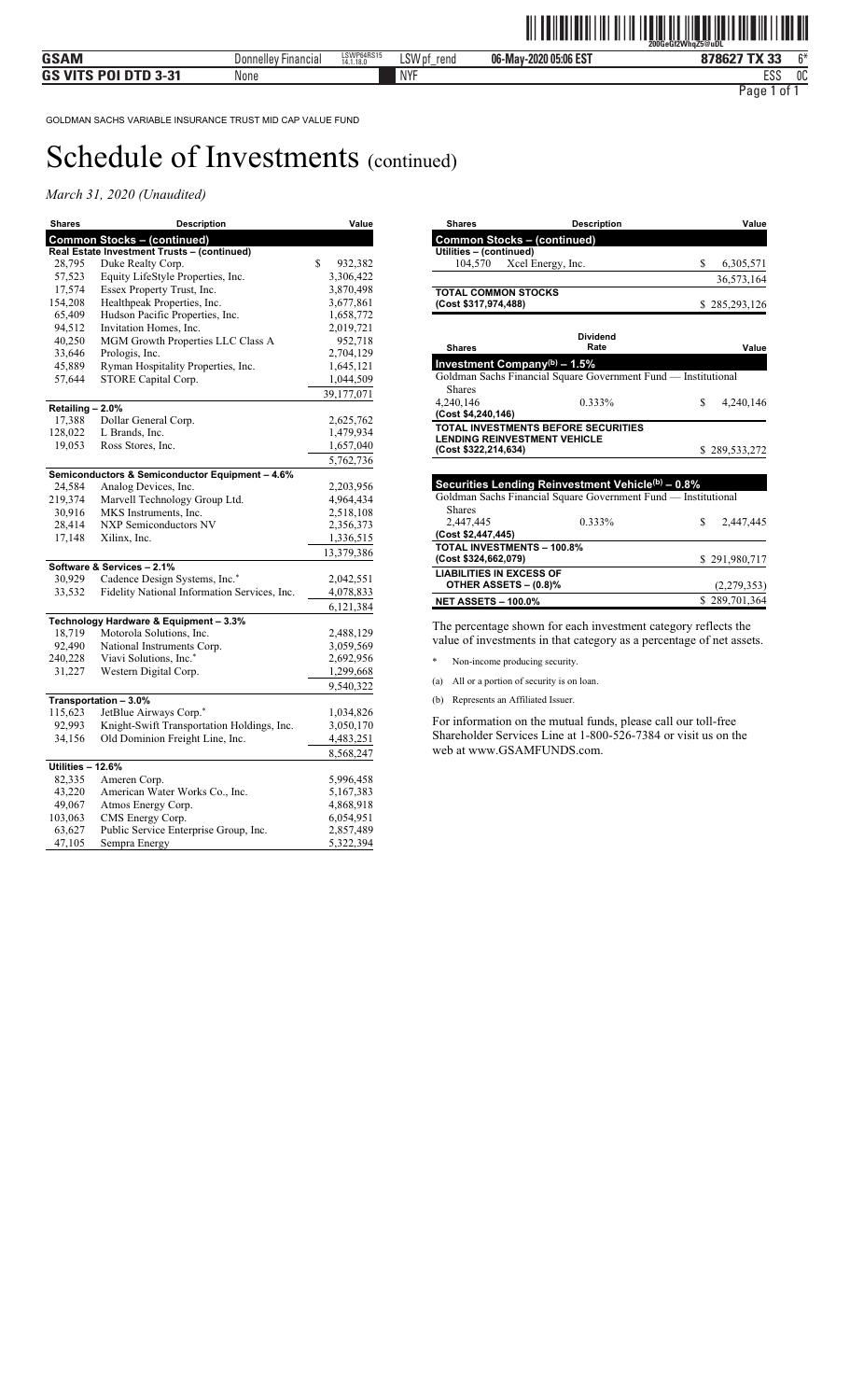*March 31, 2020 (Unaudited)* 

| <b>Shares</b>               | <b>Description</b>                            |    | Value      |
|-----------------------------|-----------------------------------------------|----|------------|
|                             | Underlying Funds (Class R6 Shares)(a) - 87.6% |    |            |
| Equity $-27.\overline{4\%}$ |                                               |    |            |
| 313,852                     | Goldman Sachs Tactical Tilt Overlay Fund      | S. | 2,840,356  |
| 154,311                     | Goldman Sachs Absolute Return Tracker         |    |            |
|                             | Fund                                          |    | 1,354,855  |
| 73,808                      | Goldman Sachs Emerging Markets Equity         |    |            |
|                             | Insights Fund                                 |    | 549,869    |
| 44,464                      | Goldman Sachs Real Estate Securities          |    |            |
|                             | Fund                                          |    | 457,538    |
|                             |                                               |    | 5,202,618  |
|                             | Fixed Income - 60.2%                          |    |            |
| 281,376                     | Goldman Sachs Managed Futures Strategy        |    |            |
|                             | Fund                                          |    | 2,867,224  |
| 278,595                     | Goldman Sachs Long Short Credit               |    |            |
|                             | <b>Strategies Fund</b>                        |    | 2,209,259  |
| 216,572                     | Goldman Sachs Strategic Income Fund           |    | 1,838,696  |
| 152,171                     | Goldman Sachs Emerging Markets Debt           |    |            |
|                             | Fund                                          |    | 1,578,013  |
| 145,883                     | Goldman Sachs High Yield Floating Rate        |    |            |
|                             | Fund                                          |    | 1,152,478  |
| 112,720                     | Goldman Sachs Alternative Premia Fund         |    | 897,250    |
| 159,969                     | Goldman Sachs High Yield Fund                 |    | 879,828    |
|                             |                                               |    | 11,422,748 |
|                             | TOTAL UNDERLYING FUNDS (CLASS R6 SHARES)      |    |            |
| (Cost \$18,723,596)         |                                               | S  | 16,625,366 |

| <b>Shares</b>              | <b>Description</b>                                             |    | Value      |
|----------------------------|----------------------------------------------------------------|----|------------|
|                            | <b>Exchange Traded Fund - 0.9%</b>                             |    |            |
| 5.295                      | ProShares Short VIX Short-Term                                 |    |            |
|                            | <b>Futures ETF</b>                                             | S  | 164,198    |
| (Cost \$251,189)           |                                                                |    |            |
|                            | <b>Dividend</b>                                                |    |            |
| <b>Shares</b>              | Rate                                                           |    | Value      |
|                            | Investment Company(a) $-7.6%$                                  |    |            |
|                            | Goldman Sachs Financial Square Government Fund - Institutional |    |            |
| <b>Shares</b>              |                                                                |    |            |
| 1,448,276                  | 0.333%                                                         | S  | 1,448,276  |
| (Cost \$1,448,276)         |                                                                |    |            |
|                            | <b>TOTAL INVESTMENTS - 96.1%</b>                               |    |            |
| (Cost \$20,423,061)        |                                                                | \$ | 18,237,840 |
|                            | OTHER ASSETS IN EXCESS OF                                      |    |            |
| $LIABILITIES - 3.9%$       |                                                                |    | 734,960    |
| <b>NET ASSETS - 100.0%</b> |                                                                | \$ | 18,972,800 |
|                            |                                                                |    |            |

The percentage shown for each investment category reflects the value of investments in that category as a percentage of net assets.

(a) Represents an Affiliated Issuer.

|     | <b>Currency Abbreviation:</b> |  |
|-----|-------------------------------|--|
| USD | — United States Dollar        |  |

For information on the mutual funds, please call our toll-free Shareholder Services Line at 1-800-526-7384 or visit us on the web at www.GSAMFUNDS.com.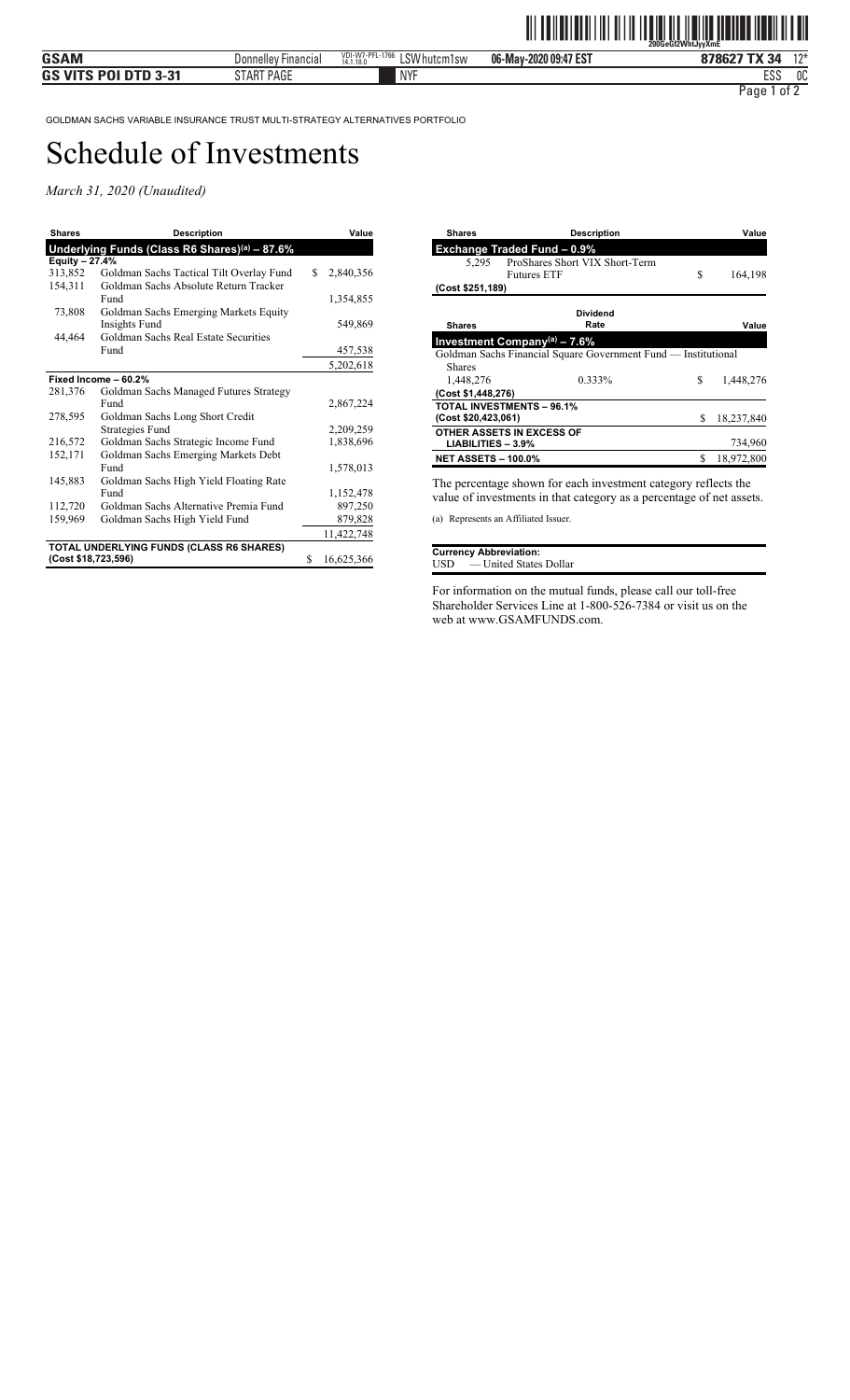### **ADDITIONAL INVESTMENT INFORMATION**

#### **FUTURES CONTRACTS** — At March 31, 2020, the Portfolio had the following futures contracts:

| <b>Description</b>                 | Number of<br>Contracts | <b>Expiration</b><br>Date | <b>Notional</b><br>Amount | Unrealized<br>Appreciation/<br>(Depreciation) |
|------------------------------------|------------------------|---------------------------|---------------------------|-----------------------------------------------|
| Long position contracts:           |                        |                           |                           |                                               |
| MSCI Emerging Markets E-Mini Index |                        | 06/19/2020                | \$210,725                 | 4,599                                         |
| S&P 500 E-Mini Index               |                        | 06/19/2020                | 513,940                   | 14                                            |
| <b>Total Futures Contracts</b>     |                        |                           |                           | 4.613                                         |

**PURCHASED OPTIONS CONTRACTS —** At March 31, 2020, the Portfolio had the following purchased contracts:

| <b>Description</b>                       | Counterparty      | <b>Exercise</b><br>Price | <b>Expiration</b><br>Date | Number of<br>Contracts | <b>Notional</b><br>Amount | Value     | <b>Premiums</b><br>Paid<br>(Received)<br>by the<br>Portfolio | Unrealized<br>Appreciation/<br>Depreciation |
|------------------------------------------|-------------------|--------------------------|---------------------------|------------------------|---------------------------|-----------|--------------------------------------------------------------|---------------------------------------------|
| Purchased options contracts:             |                   |                          |                           |                        |                           |           |                                                              |                                             |
| Calls                                    |                   |                          |                           |                        |                           |           |                                                              |                                             |
| 3 Month Eurodollar                       | Barclays Bank PLC | 98.50 USD                | 06/15/2020                | 5                      | \$1,250,000               | \$12,281  | 2,512<br>S.                                                  | S<br>9,769                                  |
|                                          |                   | 97.50 USD                | 09/14/2020                |                        | 1.250.000                 | 26,813    | 3,881                                                        | 22,932                                      |
|                                          |                   | 98.00 USD                | 09/14/2020                |                        | 750,000                   | 12,356    | 4,432                                                        | 7,924                                       |
|                                          |                   | 97.50 USD                | 12/14/2020                |                        | 1.250.000                 | 27,000    | 4,769                                                        | 22,231                                      |
|                                          |                   | 98.00 USD                | 12/14/2020                | 6                      | 1,500,000                 | 24,938    | 11,039                                                       | 13,899                                      |
|                                          |                   | 98.25 USD                | 03/15/2021                | 43                     | 10.750,000                | 157,756   | 50,200                                                       | 107,556                                     |
|                                          |                   | 98.25 USD                | 06/14/2021                | 39                     | 9,750,000                 | 142,837   | 47,978                                                       | 94,859                                      |
|                                          |                   | 98.25 USD                | 09/13/2021                | 37                     | 9,250,000                 | 134,819   | 44,973                                                       | 89,846                                      |
| <b>Total purchased options contracts</b> |                   |                          |                           | 143                    |                           | \$538,800 | 169.784                                                      | 369,016<br>S.                               |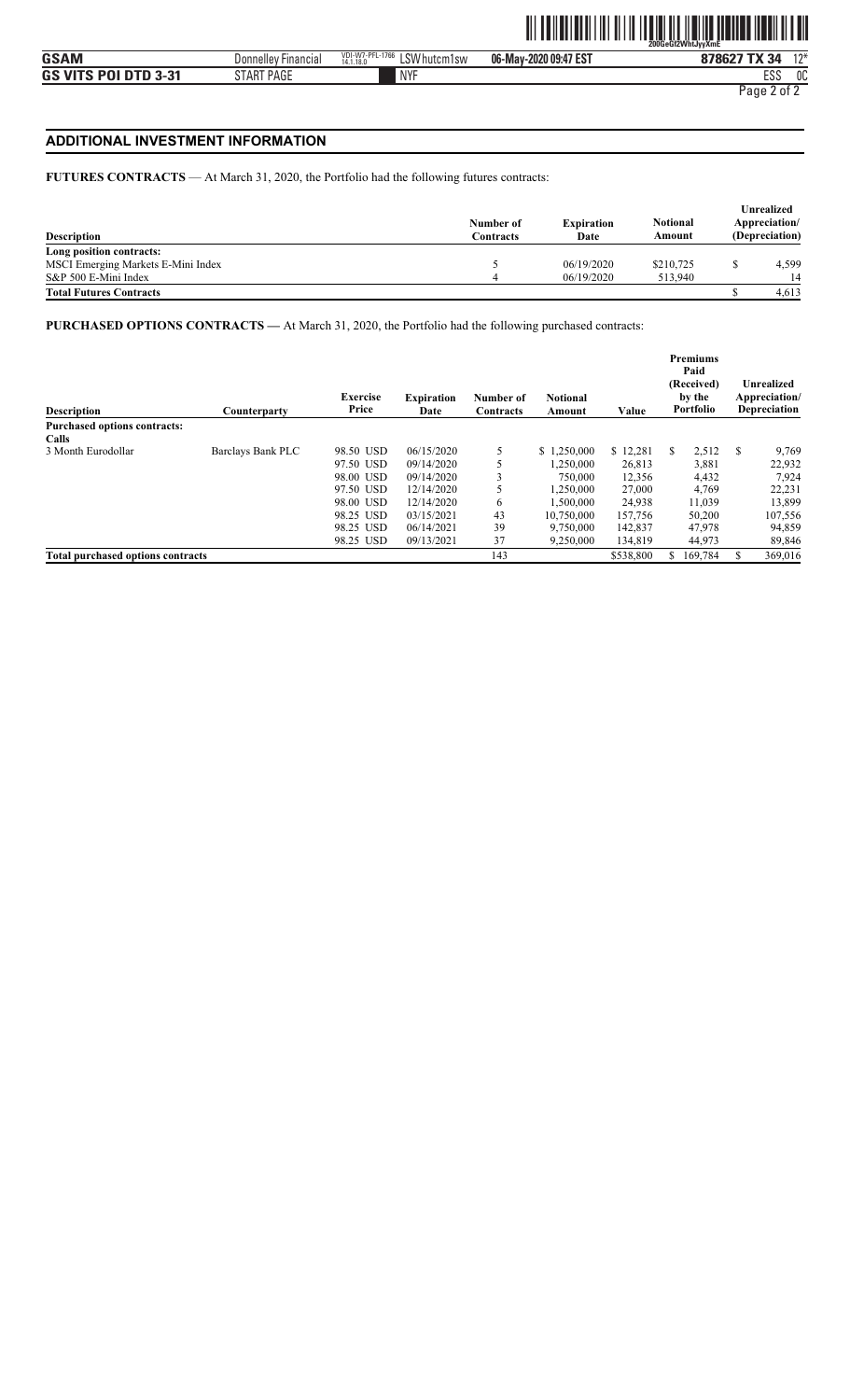| Shares             | Description                                          | Value             |
|--------------------|------------------------------------------------------|-------------------|
|                    | Common Stocks - 97.7%                                |                   |
|                    | Automobiles & Components - 0.2%                      |                   |
| 1,301              | Adient plc*                                          | \$<br>11,800      |
| 1,638              | Gentherm, Inc.*                                      | 51,433            |
| 1,950              | Standard Motor Products, Inc.                        | 81,062            |
|                    |                                                      | 144,295           |
| <b>Banks-10.2%</b> |                                                      | 329,132           |
| 10,149<br>6,734    | 1st Source Corp.<br>Amalgamated Bank Class A         | 72,862            |
| 13,865             | Atlantic Capital Bancshares, Inc.*                   | 164,578           |
| 1,109              | Atlantic Union Bankshares Corp.                      | 24,287            |
| 20,025             | Bancorp, Inc. (The)*                                 | 121,552           |
| 748                | BancorpSouth Bank                                    | 14,152            |
| 637                | Banner Corp.                                         | 21,046            |
| 10,343             | Boston Private Financial Holdings, Inc.              | 73,952            |
| 37,006             | Cadence Bancorp                                      | 242,389           |
| 7,243              | Cathay General Bancorp                               | 166,227           |
| 3,330              | CenterState Bank Corp.                               | 57,376            |
| 20,596             | Central Pacific Financial Corp.                      | 327,476           |
| 378                | Century Bancorp, Inc. Class A                        | 23,527            |
| 6,028              | Columbia Banking System, Inc.                        | 161,550           |
| 23,532             | CVB Financial Corp.                                  | 471,817           |
| 650                | Enterprise Bancorp, Inc.                             | 17,543            |
| 10,518             | First Bancorp/NC                                     | 242,755           |
| 56,527             | First Bancorp/PR                                     | 300,724           |
| 29,046             | First Commonwealth Financial Corp.                   | 265,480           |
| 1,904              | First Financial Bankshares, Inc.                     | 51,103            |
| 592                | First Financial Corp.                                | 19,962            |
| 17,684<br>4,749    | First Foundation, Inc.                               | 180,730           |
| 476                | First Internet Bancorp<br>First Mid Bancshares, Inc. | 77,979<br>11,300  |
| 11,536             | Heartland Financial USA, Inc.                        | 348,387           |
| 12,793             | Hilltop Holdings, Inc.                               | 193,430           |
| 12,448             | Hope Bancorp, Inc.                                   | 102,323           |
| 973                | Horizon Bancorp, Inc.                                | 9,594             |
| 9,562              | Independent Bank Group, Inc.                         | 226,428           |
| 16,087             | International Bancshares Corp.                       | 432,419           |
| 29,528             | Investors Bancorp, Inc.                              | 235,929           |
| 1,931              | Lakeland Bancorp, Inc.                               | 20,874            |
| 1,372              | Meridian Bancorp, Inc.                               | 15,394            |
| 417                | Metropolitan Bank Holding Corp.*                     | 11,230            |
| 3,234              | National Bank Holdings Corp. Class A                 | 77,293            |
| 556                | Northrim Bancorp, Inc.                               | 15,012            |
| 2,499              | Pacific Premier Bancorp, Inc.                        | 47,081            |
| 730                | Parke Bancorp, Inc.                                  | 9,848             |
| 10,356             | PennyMac Financial Services, Inc.                    | 228,971           |
| 1,193              | Preferred Bank                                       | 40,347            |
| 1,756              | Riverview Bancorp, Inc.                              | 8,798             |
| 10,645             | Seacoast Banking Corp. of Florida*                   | 194,910           |
| 3,977              | Sierra Bancorp                                       | 69,916            |
| 3,496              | Southern National Bancorp of Virginia, Inc.          | 34,401            |
| 800                | Territorial Bancorp, Inc.<br>TriCo Bancshares        | 19,640            |
| 12,532<br>5,226    | Walker & Dunlop, Inc.                                | 373,704           |
| 497                | Westamerica Bancorp                                  | 210,451<br>29,214 |
| 683                | WSFS Financial Corp.                                 | 17,020            |
|                    |                                                      | 6,412,113         |
|                    |                                                      |                   |

| Shares       | Description                                              | Value             |
|--------------|----------------------------------------------------------|-------------------|
|              | <b>Common Stocks - (continued)</b>                       |                   |
|              | Capital Goods - 8.1%                                     | \$                |
| 357<br>7,751 | AAON, Inc.<br>Aegion Corp.*                              | 17,250<br>138,975 |
| 8,002        | Aerojet Rocketdyne Holdings, Inc.*                       | 334,724           |
| 6,299        | Albany International Corp. Class A                       | 298,132           |
| 2,835        | Astronics Corp.*                                         | 26,025            |
| 10,182       | Atkore International Group, Inc.*                        | 214,535           |
| 605          | Axon Enterprise, Inc.*                                   | 42,816            |
| 2,198        | Barnes Group, Inc.                                       | 91,942            |
| 10,733       | BMC Stock Holdings, Inc.*                                | 190,296           |
| 12,418       | Builders FirstSource, Inc.*                              | 151,872           |
| 3,825        | Columbus McKinnon Corp.                                  | 95,625            |
| 3,219        | CSW Industrials, Inc.                                    | 208,752           |
| 1,354        | Douglas Dynamics, Inc.                                   | 48,081            |
| 1,586        | Encore Wire Corp.                                        | 66,596            |
| 285          | EnPro Industries, Inc.                                   | 11,280            |
| 1,801        | Federal Signal Corp.                                     | 49,131            |
| 8,780        | Foundation Building Materials, Inc.*                     | 90,346            |
| 1,700        | Franklin Electric Co., Inc.                              | 80,121            |
| 9,331        | Gibraltar Industries, Inc.*                              | 400,487           |
| 7,424        | GMS, Inc.*                                               | 116,780           |
| 15,681       | Great Lakes Dredge & Dock Corp.*                         | 130,152           |
| 6,330        | Griffon Corp.                                            | 80,074            |
| 7,126        | H&E Equipment Services, Inc.                             | 104,610           |
| 614          | Hurco Cos., Inc.                                         | 17,867            |
| 2,749        | MasTec, Inc.*                                            | 89,975            |
| 690          | Mercury Systems, Inc.*                                   | 49,225            |
| 4,149        | Miller Industries, Inc.                                  | 117,334           |
| 24,199       | MRC Global, Inc.*                                        | 103,088           |
| 4,280        | Mueller Industries, Inc.                                 | 102,463           |
| 2,935        | Navistar International Corp.*                            | 48,398            |
| 17,015       | NOW, Inc.*                                               | 87,797            |
| 463          | Patrick Industries, Inc.                                 | 13,038            |
| 2,746        | Powell Industries, Inc.                                  | 70,490            |
| 1,142        | Proto Labs, Inc.*                                        | 86,940            |
| 11,116       | Quanex Building Products Corp.                           | 112,049           |
| 1,991        | Raven Industries, Inc.                                   | 42,269            |
| 1,788        | RBC Bearings, Inc.*                                      | 201,669           |
| 5,859        | Rexnord Corp.                                            | 132,824           |
| 7,954        | Simpson Manufacturing Co., Inc.                          | 492,989           |
| 4,008        | SPX Corp.*                                               | 130,821           |
| 1,378        | TriMas Corp.*                                            | 31,832            |
| 1,245        | Tutor Perini Corp.*                                      | 8,366             |
| 1,710        | Universal Forest Products, Inc.                          | 63,595            |
| 9,554        | Wabash National Corp.                                    | 68,980            |
|              |                                                          | 5,060,611         |
|              | Commercial & Professional Services - 3.3%<br>ASGN, Inc.* |                   |
| 3,348        |                                                          | 118,251           |
| 1,877        | Barrett Business Services, Inc.                          | 74,404            |
| 4,581        | Brady Corp. Class A                                      | 206,741           |
| 4,497        | Brink's Co. (The)<br>Cimpress plc*                       | 234,069           |
| 260          |                                                          | 13,832            |
| 953          | Exponent, Inc.<br>HNI Corp.                              | 68,530            |
| 12,929       |                                                          | 325,682<br>45,995 |
| 1,014<br>337 | Huron Consulting Group, Inc.*<br>ICF International, Inc. | 23,152            |
| 524          | Insperity, Inc.                                          | 19,545            |
|              |                                                          |                   |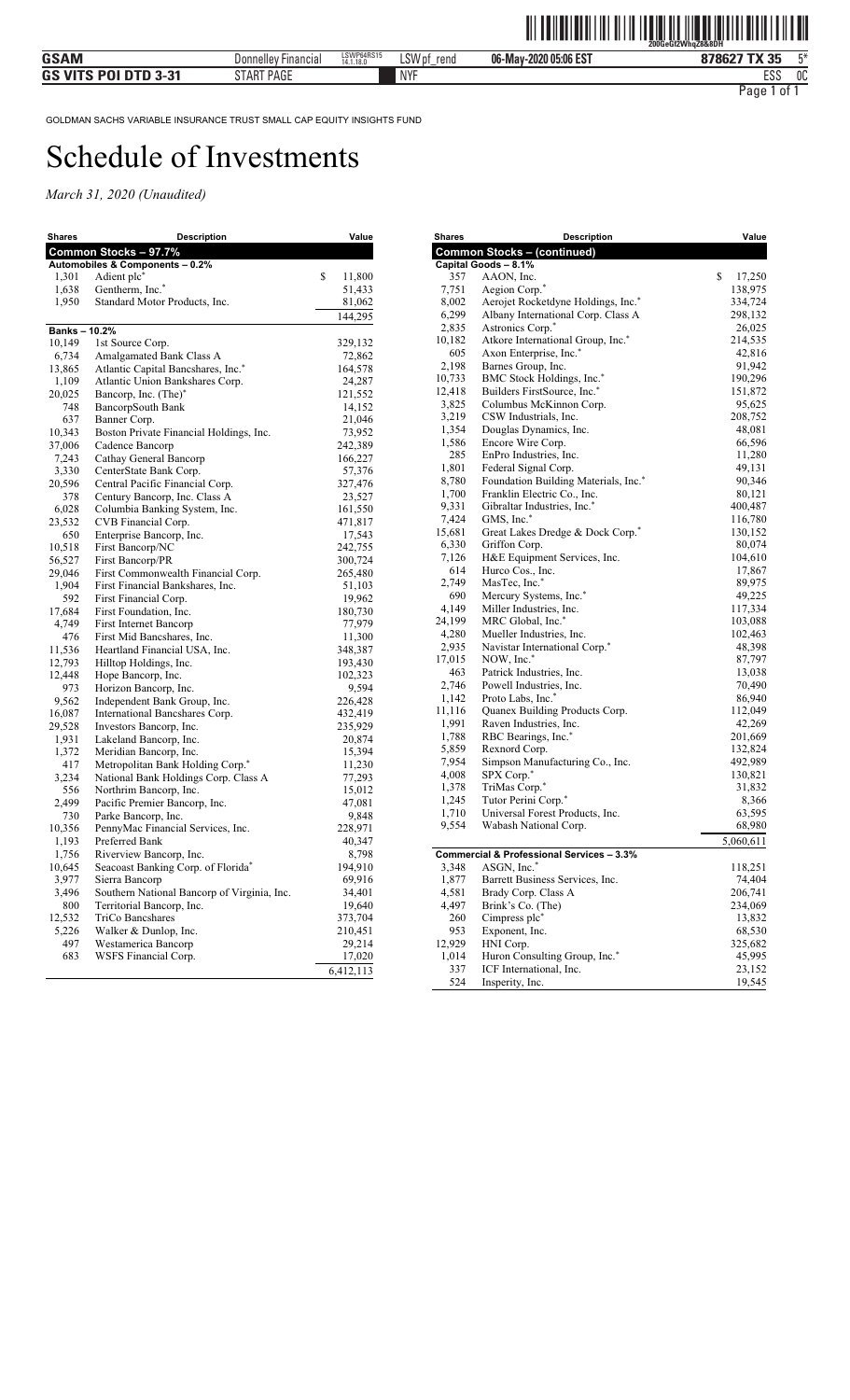| <b>Shares</b>   | Description                                                           | Value                   |
|-----------------|-----------------------------------------------------------------------|-------------------------|
|                 | <b>Common Stocks - (continued)</b>                                    |                         |
|                 | <b>Commercial &amp; Professional Services - (continued)</b>           |                         |
| 4,881<br>3,279  | Kforce, Inc.<br>Kimball International, Inc. Class B                   | \$<br>124,807<br>39,053 |
| 12,902          | Knoll, Inc.                                                           | 133,149                 |
| 6,619           | McGrath RentCorp                                                      | 346,703                 |
| 350             | Mobile Mini, Inc.                                                     | 9,180                   |
| 394             | MSA Safety, Inc.                                                      | 39,873                  |
| 3,671           | Resources Connection, Inc.                                            | 40,271                  |
| 4,550           | TriNet Group, Inc.*                                                   | 171,353                 |
| 3,400           | TrueBlue, Inc.*                                                       | 43,384                  |
|                 |                                                                       | 2,077,974               |
|                 | Consumer Durables & Apparel - 3.2%                                    |                         |
| 10,772          | Crocs, Inc.*                                                          | 183,016                 |
| 1,394           | Deckers Outdoor Corp.*                                                | 186,796                 |
| 624             | Johnson Outdoors, Inc. Class A                                        | 39,125                  |
| 7,828           | KB Home                                                               | 141,687                 |
| 12,079          | M/I Homes, Inc.*                                                      | 199,666                 |
| 2,519           | Malibu Boats, Inc. Class A*                                           | 72,522                  |
| 2,273<br>16,313 | Meritage Homes Corp.*<br>Sonos, Inc.*                                 | 82,987                  |
| 2,493           |                                                                       | 138,334<br>178,598      |
| 36,279          | TopBuild Corp.*<br>TRI Pointe Group, Inc.*                            | 318,167                 |
| 2,645           | Universal Electronics, Inc.*                                          | 101,489                 |
| 5,864           | Vista Outdoor, Inc.*                                                  | 51,603                  |
| 14,487          | Wolverine World Wide, Inc.                                            | 220,202                 |
| 5,678           | YETI Holdings, Inc.*                                                  | 110,835                 |
|                 |                                                                       | 2,025,027               |
|                 | <b>Consumer Services - 3.2%</b>                                       |                         |
| 4,416           | American Public Education, Inc.*                                      | 105,675                 |
| 2,555           | Collectors Universe, Inc.                                             | 40,037                  |
| 24,513          | Denny's Corp.*                                                        | 188,260                 |
| 25,057          | Everi Holdings, Inc.*                                                 | 82,688                  |
| 5,775           | $K12$ , Inc. $*$                                                      | 108,917                 |
| 30,979          | Laureate Education, Inc. Class A*                                     | 325,589                 |
| 4,224           | Marriott Vacations Worldwide Corp.                                    | 234,770                 |
| 2,665           | Perdoceo Education Corp.*                                             | 28,755                  |
| 24,172          | Red Rock Resorts, Inc. Class A                                        | 206,671                 |
| 6,130           | Scientific Games Corp. Class A*                                       | 59,461                  |
| 1,365           | Strategic Education, Inc.                                             | 190,772                 |
| 5,442           | Wingstop, Inc.                                                        | 433,727                 |
| 1,368           | WW International, Inc.*                                               | 23,133                  |
|                 | Diversified Financials - 1.5%                                         | 2,028,455               |
| 44,810          | Anworth Mortgage Asset Corp. (REIT)                                   | 50,635                  |
| 1,448           | Artisan Partners Asset Management, Inc.                               |                         |
|                 | Class A                                                               | 31,118                  |
| 3,132           | Banco Latinoamericano de Comercio Exterior                            |                         |
|                 | <b>SA Class E</b>                                                     | 32,291                  |
| 5,507           | Capstead Mortgage Corp. (REIT)                                        | 23,129                  |
| 988             | Cohen & Steers, Inc.                                                  | 44,905                  |
| 14,225          | Enova International, Inc.*                                            | 206,120                 |
| 3,974           | Federated Hermes, Inc. Class B                                        | 75,705                  |
| 3,007           | Nelnet, Inc. Class A                                                  | 136,548                 |
| 39,670          | New York Mortgage Trust, Inc. (REIT)                                  | 61,488                  |
| 10,233          | On Deck Capital, Inc.*                                                | 15,759                  |
| 9,147           | Oppenheimer Holdings, Inc. Class A                                    | 180,745                 |
| 1,866<br>175    | TPG RE Finance Trust, Inc. (REIT)<br>Virtus Investment Partners, Inc. | 10,244<br>13,319        |
|                 |                                                                       |                         |

| <b>Shares</b>  | <b>Description</b>                                          | Value        |
|----------------|-------------------------------------------------------------|--------------|
|                | <b>Common Stocks - (continued)</b>                          |              |
|                | <b>Diversified Financials - (continued)</b>                 |              |
| 3,731          | Westwood Holdings Group, Inc.                               | \$<br>68,315 |
|                |                                                             | 950,321      |
| Energy $-3.3%$ |                                                             |              |
| 5,196          | Ardmore Shipping Corp.                                      | 27,279       |
| 3,777          | Brigham Minerals, Inc. Class A                              | 31,236       |
| 4,397          | Cactus, Inc. Class A                                        | 51,005       |
| 5,597          | Clean Energy Fuels Corp.*                                   | 9,963        |
| 3,380          | CVR Energy, Inc.                                            | 55,871       |
| 33,746         | Denbury Resources, Inc.*(a)                                 | 6,230        |
| 64,127         | DHT Holdings, Inc.                                          | 491,854      |
| 1,020          | DMC Global, Inc.                                            | 23,470       |
| 1,330          | Dorian LPG Ltd.*                                            | 11,584       |
| 19,710         | GasLog Ltd.                                                 | 71,350       |
| 11,813         | International Seaways, Inc.                                 | 282,213      |
| 15,525         | Matrix Service Co.*                                         | 147,022      |
| 23,473         | Nabors Industries Ltd.                                      | 9,157        |
| 1,382          | Renewable Energy Group, Inc.*                               | 28,373       |
| 3,328          | Scorpio Tankers, Inc.(a)                                    | 63,631       |
| 11,481         | SEACOR Holdings, Inc.*                                      | 309,528      |
| 2,313          | Solaris Oilfield Infrastructure, Inc. Class A               | 12,143       |
| 1,459          | Teekay Tankers Ltd. Class A*                                | 32,448       |
| 15,408         | World Fuel Services Corp.                                   | 387,973      |
|                |                                                             |              |
|                |                                                             | 2,052,330    |
|                | Food & Staples Retailing - 0.5%                             |              |
| 3,088<br>7,943 | Ingles Markets, Inc. Class A<br>Performance Food Group Co.* | 111,662      |
| 407            | Village Super Market, Inc. Class A                          | 196,351      |
|                |                                                             | 10,004       |
|                |                                                             | 318,017      |
|                | Food, Beverage & Tobacco - 2.3%                             |              |
| 275            | Boston Beer Co., Inc. (The) Class A*                        | 101,079      |
| 1,303          | Calavo Growers, Inc.                                        | 75,170       |
| 1,806          | Coca-Cola Consolidated, Inc.                                | 376,605      |
| 1,372          | Freshpet, Inc.*                                             | 87,630       |
| 2,684          | J&J Snack Foods Corp.                                       | 324,764      |
| 2,920          | John B Sanfilippo & Son, Inc.                               | 261,048      |
| 1,518          | Sanderson Farms, Inc.                                       | 187,200      |
|                |                                                             | 1,413,496    |
|                | Health Care Equipment & Services - 6.9%                     |              |
| 4,156          | AngioDynamics, Inc.*                                        | 43,347       |
| 713            | Cardiovascular Systems, Inc.*                               | 25,105       |
| 961            | Computer Programs & Systems, Inc.                           | 21,382       |
| 8,607          | GenMark Diagnostics, Inc.*                                  | 35,461       |
| 2,212          | Globus Medical, Inc. Class A*                               | 94,076       |
| 6,220          | Haemonetics Corp.*                                          | 619,885      |
| 6,742          | HMS Holdings Corp.*                                         | 170,370      |
| 1,366          | Inogen, Inc.*                                               | 70,568       |
| 1,074          | Inovalon Holdings, Inc. Class A*                            | 17,893       |
| 2,214          | Integer Holdings Corp.*                                     | 139,172      |
| 2,371          | Invacare Corp.                                              | 17,617       |
| 1,060          | Livongo Health, Inc.*                                       | 30,242       |
| 5,404          | Magellan Health, Inc.*                                      | 259,986      |
| 12,540         | Natus Medical, Inc.*                                        | 290,050      |
| 4,870          | Novocure Ltd.*                                              | 327,946      |
| 3,884          | NuVasive, Inc.*                                             | 196,763      |
| 6,692          | Omnicell, Inc.*                                             | 438,861      |
| 998            | Quidel Corp.*                                               | 97,614       |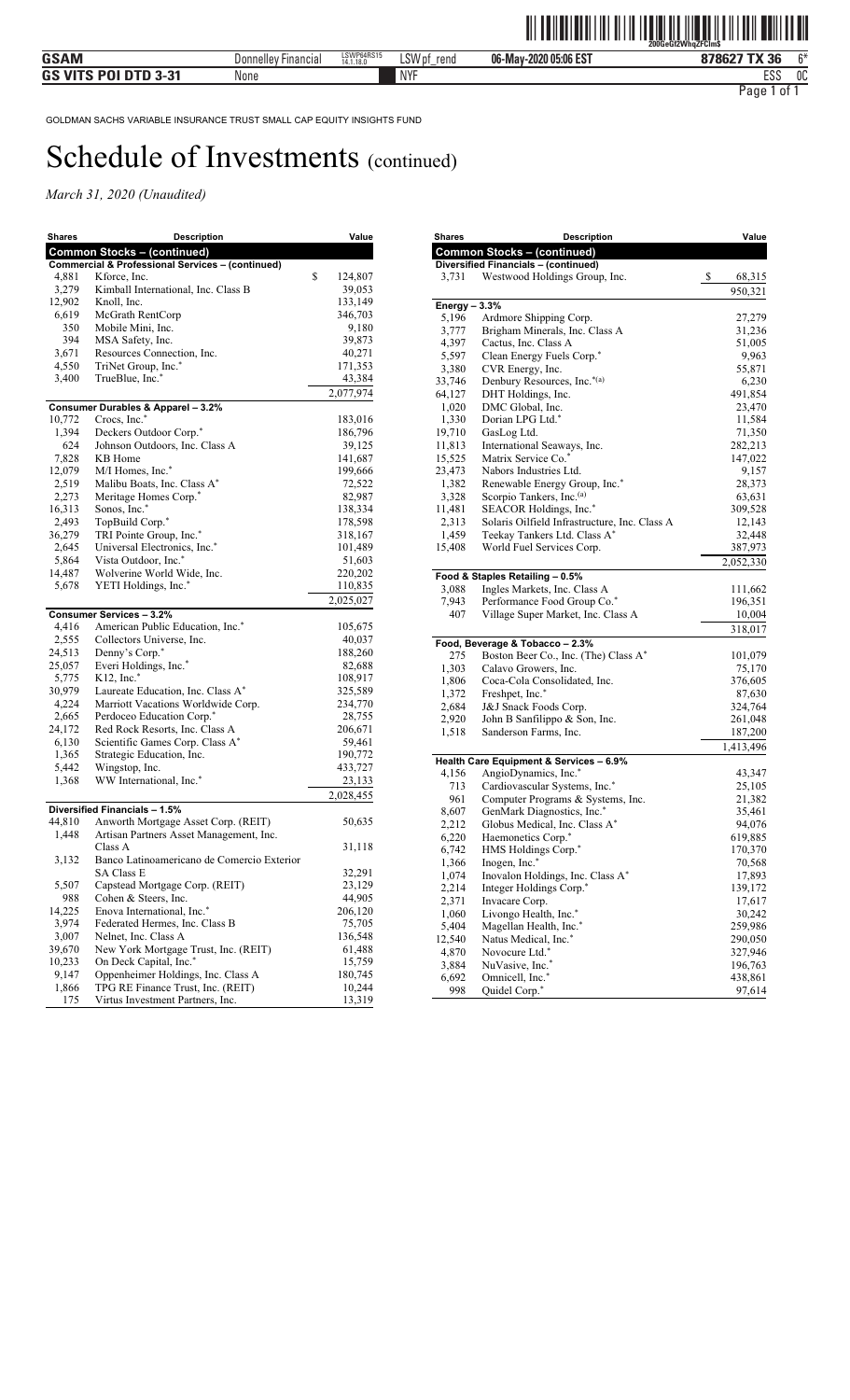| <b>Shares</b>    | <b>Description</b>                             | Value         |
|------------------|------------------------------------------------|---------------|
|                  | <b>Common Stocks - (continued)</b>             |               |
|                  | Health Care Equipment & Services - (continued) |               |
| 11,628           | Select Medical Holdings Corp.*                 | \$<br>174,420 |
| 2,069            | Simulations Plus, Inc.                         | 72,250        |
| 5,937            | Surmodics, Inc.*                               | 197,821       |
| 2,969            | Tandem Diabetes Care, Inc.*                    | 191,055       |
| 3,460            | Teladoc Health, Inc.*                          | 536,335       |
| 12,727           | Tenet Healthcare Corp.*                        | 183,269       |
| 7,444            | Triple-S Management Corp. Class B*             | 104,960       |
|                  | Household & Personal Products - 0.3%           | 4,356,448     |
| 1,006            | Edgewell Personal Care Co.*                    | 24,225        |
| 3,223            | Inter Parfums, Inc.                            | 149,386       |
|                  |                                                | 173,611       |
| Insurance - 3.8% |                                                |               |
| 22,407           | American Equity Investment Life Holding        |               |
|                  | Co.                                            | 421,252       |
| 4,670            | AMERISAFE, Inc.                                | 301,075       |
| 8,632            | Argo Group International Holdings Ltd.         | 319,902       |
| 1,027            | eHealth, Inc.*                                 | 144,622       |
| 5,564            | FBL Financial Group, Inc. Class A              | 259,672       |
| 55,370           | Genworth Financial, Inc. Class A*              | 183,828       |
| 4,390            | Goosehead Insurance, Inc. Class A*             | 195,926       |
| 21,213           | MBIA, Inc.*                                    | 151,461       |
| 103              | National Western Life Group, Inc. Class A      | 17,716        |
| 302              | RLI Corp.                                      | 26,555        |
| 12,266           | Stewart Information Services Corp.             | 327,134       |
| 2,379            | Trupanion, Inc.*                               | 61,925        |
|                  |                                                | 2,411,068     |
| Materials - 5.2% |                                                |               |
| 11,941           | Boise Cascade Co.                              | 283,957       |
| 8,687            | Carpenter Technology Corp.                     | 169,396       |
| 3,376            | Chase Corp.                                    | 277,811       |
| 32,883           | Ferro Corp.*                                   | 307,785       |
| 8,298            | Haynes International, Inc.                     | 171,022       |
| 49,635           | Hecla Mining Co.                               | 90,336        |
| 2,433            | Ingevity Corp.*                                | 85,642        |
| 2,181            | Kaiser Aluminum Corp.                          | 151,100       |
| 1,898            | Koppers Holdings, Inc. <sup>*</sup>            | 23,478        |
| 2,605            | Kraton Corp.*                                  | 21,100        |
| 6,653            | Materion Corp.                                 | 232,922       |
| 10,186           | Minerals Technologies, Inc.                    | 369,344       |
| 8,767            | Myers Industries, Inc.                         | 94,245        |
| 3,393            | Novagold Resources, Inc.*                      | 25,040        |
| 10,446           | PH Glatfelter Co.                              | 127,650       |
| 14,977           | PolyOne Corp.                                  | 284,114       |
| 456              | Sensient Technologies Corp.                    | 19,841        |
| 27,291           | Summit Materials, Inc. Class A*                | 409,365       |
| 4,265            | Worthington Industries, Inc.                   | 111,956       |
|                  | Media & Entertainment - 1.2%                   | 3,256,104     |
| 2,080            | Cardlytics, Inc.*                              | 72,717        |
| 29,047           | Cars.com, Inc.*                                | 124,902       |
| 8,463            | IMAX Corp.*                                    | 76,590        |

| Shares | <b>Description</b>                                     | Value        |
|--------|--------------------------------------------------------|--------------|
|        | <b>Common Stocks - (continued)</b>                     |              |
|        | Media & Entertainment - (continued)                    |              |
| 4,630  | Liberty Latin America Ltd. Class A*                    | \$<br>48,708 |
| 13,819 | Liberty Latin America Ltd. Class C*                    | 141,783      |
| 12,249 | MSG Networks, Inc. Class A*                            | 124,940      |
| 1,048  | Scholastic Corp.                                       | 26,713       |
| 5,072  | TechTarget, Inc.*                                      | 104,534      |
| 2,873  | WideOpenWest, Inc.*                                    | 13,675       |
| 2,687  | Yelp, Inc.*                                            | 48,447       |
|        |                                                        | 783,009      |
|        | Pharmaceuticals, Biotechnology & Life Sciences - 12.0% |              |
| 13,574 | ACADIA Pharmaceuticals, Inc.*                          | 573,501      |
| 3,178  | Acceleron Pharma, Inc.*                                | 285,607      |
| 1,551  | Adverum Biotechnologies, Inc.*                         | 15,153       |
| 5,787  | Agenus, Inc. <sup>*</sup>                              | 14,178       |
| 2,684  | Allogene Therapeutics, Inc.*                           | 52,177       |
| 6,645  | Amicus Therapeutics, Inc.*                             | 61,400       |
| 7,914  | Amphastar Pharmaceuticals, Inc.*                       | 117,444      |
| 6,183  | ANI Pharmaceuticals, Inc.*                             | 251,895      |
| 5,026  | Anika Therapeutics, Inc.*                              | 145,302      |
| 5,409  | Apellis Pharmaceuticals, Inc.*                         | 144,907      |
| 17,369 | Ardelyx, Inc.*                                         | 98,743       |
| 2,633  | Arena Pharmaceuticals, Inc.*                           | 110,586      |
| 3,102  | Arrowhead Pharmaceuticals, Inc.*                       | 89,245       |
| 1,607  | Atara Biotherapeutics, Inc.*                           | 13,676       |
| 3,303  | Axsome Therapeutics, Inc.*                             | 194,315      |
| 22,712 | BioDelivery Sciences International, Inc.*              | 86,078       |
| 6,369  | Biohaven Pharmaceutical Holding Co. Ltd.*              | 216,737      |
| 2,563  | Blueprint Medicines Corp.*                             | 149,884      |
| 885    | Bridgebio Pharma, Inc.*                                | 25,665       |
| 36,291 | Catalyst Pharmaceuticals, Inc.*                        | 139,720      |
| 455    | ChemoCentryx, Inc.*                                    | 18,282       |
| 15,191 | Coherus Biosciences, Inc.*                             | 246,398      |
| 779    | Constellation Pharmaceuticals, Inc.*                   | 24,484       |
| 2,951  | Corcept Therapeutics, Inc.*                            | 35,087       |
| 3,633  | Deciphera Pharmaceuticals, Inc.*                       | 149,571      |
| 2,190  | Denali Therapeutics, Inc.*                             | 38,347       |
| 4,626  | Dicerna Pharmaceuticals, Inc.*                         | 84,980       |
| 5,589  | Editas Medicine, Inc.*                                 | 110,830      |
| 485    | Emergent BioSolutions, Inc.*                           | 28,062       |
| 6,217  | Enanta Pharmaceuticals, Inc.*                          | 319,740      |
| 4,188  | Endo International plc*                                | 15,496       |
| 5,853  | FibroGen, Inc.*                                        | 203,392      |
| 7,070  | Global Blood Therapeutics, Inc.*                       | 361,206      |
| 8,862  | Heron Therapeutics, Inc.*                              | 104,040      |
| 17,869 | ImmunoGen, Inc.*                                       | 60,933       |
| 26,968 | Innoviva, Inc.*                                        | 317,144      |
| 1,224  | Insmed, Inc.*                                          | 19,621       |
| 2,349  | Intercept Pharmaceuticals, Inc.*                       | 147,893      |
| 3,427  | Iovance Biotherapeutics, Inc.*                         | 102,587      |
| 4,327  | Karyopharm Therapeutics, Inc.*                         | 83,122       |
| 5,252  | Medpace Holdings, Inc.*                                | 385,392      |
| 2,324  | Mirati Therapeutics, Inc.*                             | 178,646      |
| 4,890  | Momenta Pharmaceuticals, Inc.*                         | 133,008      |
| 1,726  | MyoKardia, Inc.*                                       | 80,915       |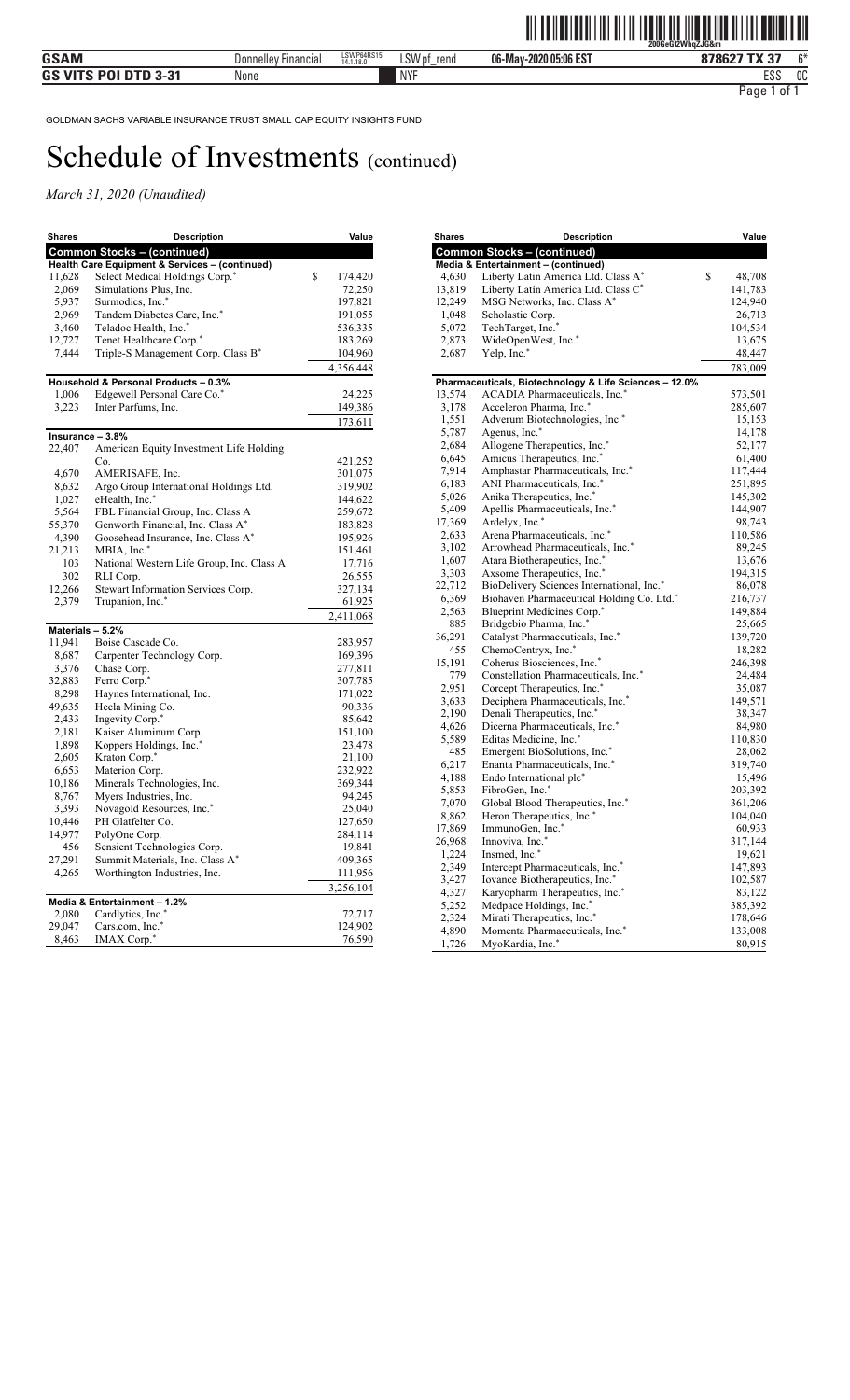| <b>Shares</b>    | <b>Description</b>                                           | Value       |
|------------------|--------------------------------------------------------------|-------------|
|                  | <b>Common Stocks - (continued)</b>                           |             |
|                  | Pharmaceuticals, Biotechnology & Life Sciences - (continued) |             |
| 987              | Myriad Genetics, Inc.*                                       | S<br>14,124 |
| 1,188            | NanoString Technologies, Inc.*                               | 28,571      |
| 754              | Natera, Inc.*                                                | 22,514      |
| 4,113            | Omeros Corp. <sup>*</sup>                                    | 54,991      |
| 2,085            | Pacira BioSciences, Inc.*                                    | 69,910      |
| 6,102            | Phibro Animal Health Corp. Class A                           | 147,485     |
| 1,715            | Principia Biopharma, Inc.*                                   | 101,837     |
| 7,854            | Prothena Corp. plc*                                          | 84,038      |
| 1,455            | PTC Therapeutics, Inc.*                                      | 64,908      |
| 2,617            | Radius Health, Inc.*                                         | 34,021      |
| 328              | Reata Pharmaceuticals, Inc. Class A*                         | 47,344      |
| 459              | REVOLUTION Medicines, Inc.*                                  | 10,057      |
| 2,038            | Rocket Pharmaceuticals, Inc.*                                | 28,430      |
| 6,561            | Supernus Pharmaceuticals, Inc.*                              | 118,032     |
| 743              | Syneos Health, Inc.*                                         | 29,289      |
| 1,456            | Turning Point Therapeutics, Inc.*                            | 65,025      |
| 1,104            | Ultragenyx Pharmaceutical, Inc.*                             | 49,051      |
| 6,400            | Veracyte, Inc.*                                              | 155,584     |
| 8,554            | Voyager Therapeutics, Inc.*                                  | 78,269      |
| 2,800            | XBiotech, Inc.*                                              | 29,736      |
| 8,696            | Xencor, Inc.*                                                | 259,836     |
| 1,321            | Y-mAbs Therapeutics, Inc.*                                   | 34,478      |
|                  |                                                              | 7,562,919   |
|                  | Real Estate - 9.0%                                           |             |
| 130              | Alexander's, Inc. (REIT)                                     | 35,873      |
| 12,358           | American Assets Trust, Inc. (REIT)                           | 308,950     |
| 1,418            | EastGroup Properties, Inc. (REIT)                            | 148,153     |
| 7,491            | Essential Properties Realty Trust, Inc. (REIT)               | 97,832      |
| 16,977           | First Industrial Realty Trust, Inc. (REIT)                   | 564,146     |
| 8,785            | Gladstone Commercial Corp. (REIT)                            | 126,153     |
| 11,183           | Independence Realty Trust, Inc. (REIT)                       | 99,976      |
| 2,696            | Kennedy-Wilson Holdings, Inc.                                | 36,180      |
| 48,902           | Lexington Realty Trust (REIT)                                | 485,597     |
| 16,097           | Newmark Group, Inc. Class A                                  | 68,412      |
| 7,782            | NexPoint Residential Trust, Inc. (REIT)                      | 196,184     |
| 624              | Office Properties Income Trust (REIT)                        | 17,004      |
| 32,269           | Physicians Realty Trust (REIT)                               | 449,830     |
| 5,676            | Piedmont Office Realty Trust, Inc. Class A                   |             |
|                  | (REIT)                                                       | 100,238     |
| 3,277            | PS Business Parks, Inc. (REIT)                               | 444,099     |
| 8,456            | QTS Realty Trust, Inc. Class A (REIT)                        | 490,533     |
| 2,898            | Redfin Corp.*                                                | 44,687      |
| 6,662            | Retail Value, Inc. (REIT)                                    | 81,610      |
| 14,716           | Rexford Industrial Realty, Inc. (REIT) <sup>(b)</sup>        | 603,503     |
| 24,158           | Sabra Health Care REIT, Inc. (REIT)                          | 263,805     |
| 13,785           | STAG Industrial, Inc. (REIT)                                 | 310,438     |
| 10,194           | Terreno Realty Corp. (REIT)                                  | 527,540     |
| 17,819           | Urban Edge Properties (REIT)                                 | 156,985     |
|                  |                                                              | 5,657,728   |
| Retailing - 3.2% |                                                              |             |
| 1,046            | America's Car-Mart, Inc.*                                    | 58,942      |
| 5,703            | Asbury Automotive Group, Inc.*                               | 314,977     |
| 2,180            | Boot Barn Holdings, Inc.*                                    | 28,187      |
| 12,281           | Cato Corp. (The) Class A                                     | 131,038     |
| 1,543            | Core-Mark Holding Co., Inc.                                  | 44,083      |

| Shares          | Description                                        | Value              |
|-----------------|----------------------------------------------------|--------------------|
|                 | <b>Common Stocks - (continued)</b>                 |                    |
|                 | Retailing - (continued)                            |                    |
| 14,352          | Groupon, Inc.*                                     | \$<br>14,068       |
| 1,615           | Lithia Motors, Inc. Class A                        | 132,091            |
| 4,916           | Murphy USA, Inc.*                                  | 414,714            |
| 8,529           | National Vision Holdings, Inc.*                    | 165,633            |
| 3,226           | PetMed Express, Inc.                               | 92,844             |
| 545             | $RH^*$                                             | 54,756             |
| 19,775          | Rubicon Project, Inc. (The)*<br>Shutterstock, Inc. | 109,751            |
| 1,899<br>890    | Sleep Number Corp.*                                | 61,072             |
| 16,538          | Sonic Automotive, Inc. Class A                     | 17,052<br>219,625  |
| 6,397           | Sportsman's Warehouse Holdings, Inc.*              | 39,406             |
| 3,289           | Tilly's, Inc. Class A                              | 13,584             |
| 4,763           | Zumiez, Inc.*                                      | 82,495             |
|                 |                                                    |                    |
|                 |                                                    | 1,994,318          |
|                 | Semiconductors & Semiconductor Equipment - 3.5%    |                    |
| 6,308<br>22,202 | Ambarella, Inc.*<br>Amkor Technology, Inc.*        | 306,317<br>172,954 |
| 3,686           | Cirrus Logic, Inc.*                                | 241,912            |
| 2,328           | Enphase Energy, Inc.*                              | 75,171             |
| 4,397           | FormFactor, Inc.*                                  | 88,336             |
| 4,571           | Inphi Corp.*                                       | 361,886            |
| 13,121          | Lattice Semiconductor Corp.*                       | 233,816            |
| 1,623           | NeoPhotonics Corp.*                                | 11,767             |
| 3,480           | Power Integrations, Inc.                           | 307,388            |
| 24,511          | Rambus, Inc.*                                      | 272,072            |
| 885             | Silicon Laboratories, Inc.*                        | 75,588             |
| 669             | Synaptics, Inc.*                                   | 38,715             |
| 566             | Ultra Clean Holdings, Inc.*                        | 7,811              |
| 3,418           | Veeco Instruments, Inc.*                           | 32,710             |
|                 |                                                    | 2,226,443          |
|                 | Software & Services - 6.3%                         |                    |
| 1,974           | Blackline, Inc.*                                   | 103,852            |
| 3,283           | Box, Inc. Class A*                                 | 46,093             |
| 1,864           | Cass Information Systems, Inc.                     | 65,538             |
| 7,924           | Conduent, Inc.*                                    | 19,414             |
| 5,649           | Cornerstone OnDemand, Inc.*                        | 179,356            |
| 5,401           | Digital Turbine, Inc.*                             | 23,278             |
| 1,203           | Domo, Inc. Class B*                                | 11,958             |
| 2,527           | Everbridge, Inc.*                                  | 268,772            |
| 6,061           | Five9, Inc.*                                       | 463,424            |
| 1,378           | Hackett Group, Inc. (The)                          | 17,528             |
| 2,885           | MAXIMUS, Inc.                                      | 167,907            |
| 2,672           | MicroStrategy, Inc. Class A*                       | 315,563            |
| 2,487           | OneSpan, Inc.*                                     | 45,139             |
| 26,651          | Perspecta, Inc.                                    | 486,114            |
| 473             | Progress Software Corp.                            | 15,136             |
| 593             | PROS Holdings, Inc.*                               | 18,401             |
| 4,915           | Qualys, Inc.*                                      | 427,556            |
| 1,176           | Rapid7, Inc.*                                      | 50,956             |
| 2,796           | Science Applications International Corp.           | 208,666            |
| 8,964           | SPS Commerce, Inc.*                                | 416,916            |
| 18,086          | SVMK, Inc.*                                        | 244,342            |
| 4,645           | Telenav, Inc.*                                     | 20,066             |
| 7,163           | Verint Systems, Inc.*                              | 308,009            |
| 640             | Virtusa Corp.*                                     | 18,176             |
|                 |                                                    | 3,942,160          |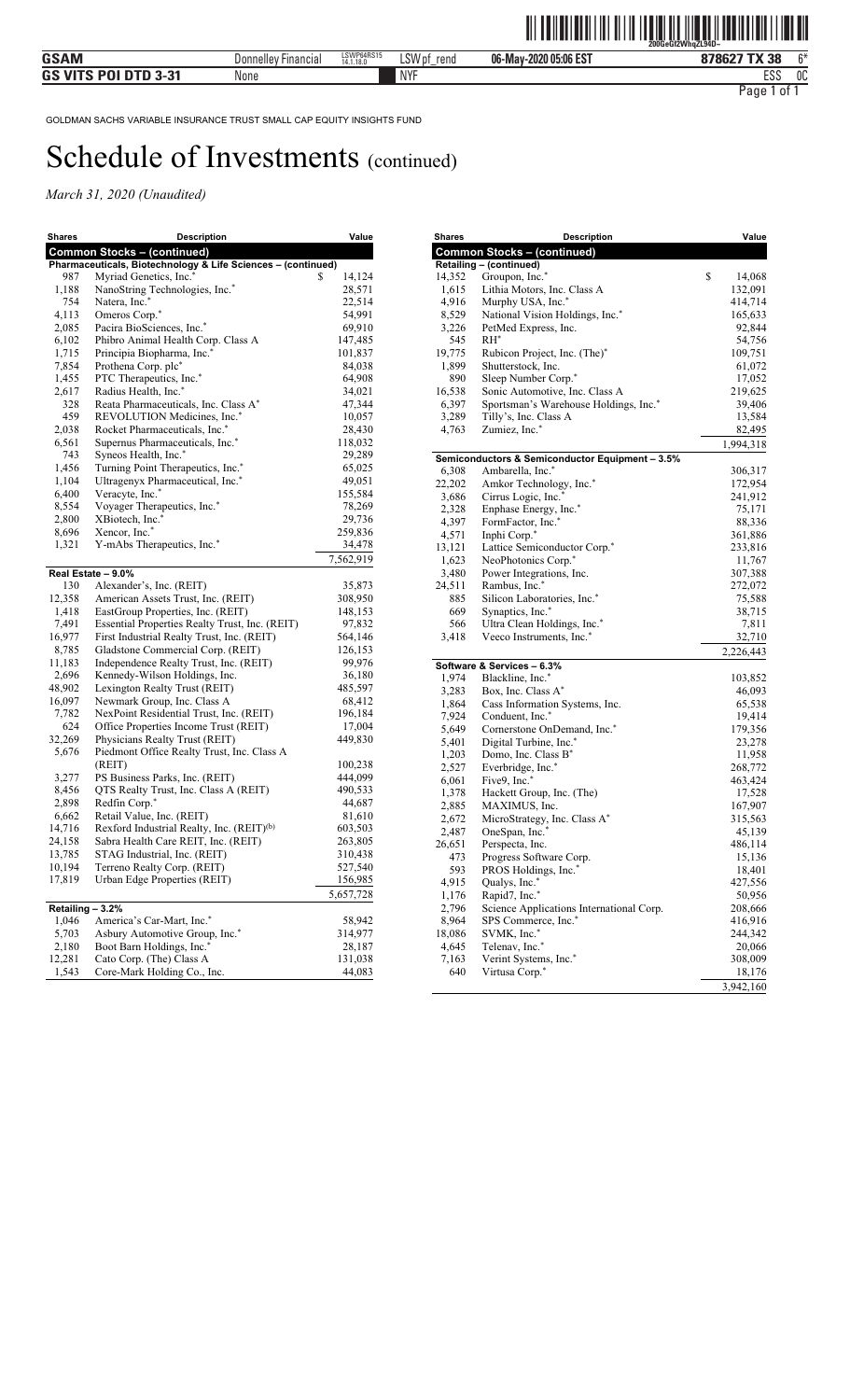*March 31, 2020 (Unaudited)* 

| <b>Shares</b>    | Description                                       | Value            |
|------------------|---------------------------------------------------|------------------|
|                  | <b>Common Stocks - (continued)</b>                |                  |
|                  | Technology Hardware & Equipment - 5.8%            |                  |
| 504              | Badger Meter, Inc.                                | \$<br>27,014     |
| 7,000            | Belden, Inc.                                      | 252,560          |
| 12,891           | Benchmark Electronics, Inc.                       | 257,691          |
| 6,551            | Comtech Telecommunications Corp.                  | 87,063           |
| 4,250            | CTS Corp.                                         | 105,783          |
| 4,422            | Extreme Networks, Inc.*                           | 13,664           |
| 23,096           | Harmonic, Inc.*                                   | 133,033          |
| 672              | InterDigital, Inc.                                | 29,991           |
| 7,162            | Itron, Inc.*                                      | 399,855          |
| 17,411           | Knowles Corp.*                                    | 232,959          |
| 6,934            | Lumentum Holdings, Inc.*                          | 511,036          |
| 3,999            | Methode Electronics, Inc.                         | 105,694          |
| 3,319            | NETGEAR, Inc.*                                    | 75,806           |
| 250              | Novanta, Inc.*                                    | 19,970           |
| 245              | OSI Systems, Inc.*                                | 16,885           |
| 2,697            | Plexus Corp.*                                     | 147,148          |
| 647              | Rogers Corp.*                                     | 61,090           |
| 13,948           | Sanmina Corp.*                                    | 380,501          |
| 2,585            | TTM Technologies, Inc.*                           | 26,729           |
| 37,849           | Viavi Solutions, Inc.*                            | 424,287          |
| 11,408           | Vishay Intertechnology, Inc.                      | 164,389          |
| 7,269            | Vishay Precision Group, Inc.*                     | 145,962          |
|                  |                                                   | 3,619,110        |
|                  | Telecommunication Services - 1.3%                 |                  |
| 445              | Bandwidth, Inc. Class A*                          | 29,944           |
| 4,259            | Boingo Wireless, Inc.*                            | 45,188           |
| 5,763            | Cogent Communications Holdings, Inc.              | 472,393          |
| 60,799           | ORBCOMM, Inc.*                                    | 148,349          |
| 659              | Shenandoah Telecommunications Co.                 | 32,456           |
| 5,265            | Spok Holdings, Inc.                               | 56,283           |
|                  |                                                   | 784,613          |
|                  | Transportation - 1.2%                             |                  |
| 282              | Allegiant Travel Co.                              | 23,068           |
| 904              | Avis Budget Group, Inc.*                          | 12,566           |
| 4,115            | Costamare, Inc.                                   | 18,600           |
| 13,555           | Echo Global Logistics, Inc.*                      | 231,519          |
| 13,267           | Marten Transport Ltd.                             | 272,239          |
| 5,733            | SkyWest, Inc.                                     | 150,147          |
| 2,047            | Werner Enterprises, Inc.                          | 74,224           |
|                  |                                                   |                  |
|                  |                                                   | 782,363          |
| Utilities - 2.2% |                                                   |                  |
| 1,935            | American States Water Co.                         | 158,167          |
| 1,318            | Avista Corp.                                      | 56,002           |
| 987              | Black Hills Corp.                                 | 63,198           |
| 1,477            | California Water Service Group                    | 74,323           |
| 247              | Chesapeake Utilities Corp.                        | 21,170           |
| 3,648            | New Jersey Resources Corp.<br>NorthWestern Corp.  | 123,923          |
| 2,015            |                                                   | 120,557          |
| 10,941           | Portland General Electric Co.                     | 524,512          |
| 1,346            | Southwest Gas Holdings, Inc.                      | 93,628           |
| 282              | Spire, Inc.                                       | 21,003           |
| 2,914            | Unitil Corp.                                      | 152,460          |
|                  |                                                   | 1,408,943        |
|                  | <b>TOTAL COMMON STOCKS</b><br>(Cost \$80,853,066) | \$<br>61,441,476 |

|                                          | siviuciiu                                                      |    |            |
|------------------------------------------|----------------------------------------------------------------|----|------------|
| <b>Shares</b>                            | Rate                                                           |    | Value      |
| Investment Company <sup>(c)</sup> - 0.7% |                                                                |    |            |
|                                          | Goldman Sachs Financial Square Government Fund — Institutional |    |            |
| <b>Shares</b>                            |                                                                |    |            |
| 422,512                                  | 0.333%                                                         | S  | 422,512    |
| (Cost \$422,512)                         |                                                                |    |            |
| <b>LENDING REINVESTMENT VEHICLE</b>      | TOTAL INVESTMENTS BEFORE SECURITIES                            |    |            |
| (Cost \$81,275,578)                      |                                                                | \$ | 61,863,988 |
|                                          |                                                                |    |            |
|                                          | <b>Dividend</b>                                                |    |            |
| <b>Shares</b>                            | Rate                                                           |    | Value      |
|                                          | Securities Lending Reinvestment Vehicle <sup>(c)</sup> - 0.1%  |    |            |

**Dividend**

|                                  | Goldman Sachs Financial Square Government Fund — Institutional |   |            |
|----------------------------------|----------------------------------------------------------------|---|------------|
| <b>Shares</b><br>38,375          | 0.333%                                                         | S | 38.375     |
| (Cost \$38,375)                  |                                                                |   |            |
| <b>TOTAL INVESTMENTS - 98.5%</b> |                                                                |   |            |
| (Cost \$81,313,953)              |                                                                | S | 61,902,363 |
| OTHER ASSETS IN EXCESS OF        |                                                                |   |            |
| $LIABILITIES - 1.5%$             |                                                                |   | 957,918    |
| <b>NET ASSETS - 100.0%</b>       |                                                                |   | 62,860,281 |

The percentage shown for each investment category reflects the value of investments in that category as a percentage of net assets.

\* Non-income producing security.

(a) All or a portion of security is on loan.

(b) All or a portion of security is segregated as collateral for initial margin requirements on futures transactions.

(c) Represents an Affiliated Issuer.

#### **Investment Abbreviation:** REIT — Real Estate Investment Trust

For information on the mutual funds, please call our toll-free Shareholder Services Line at 1-800-526-7384 or visit us on the web at www.GSAMFUNDS.com.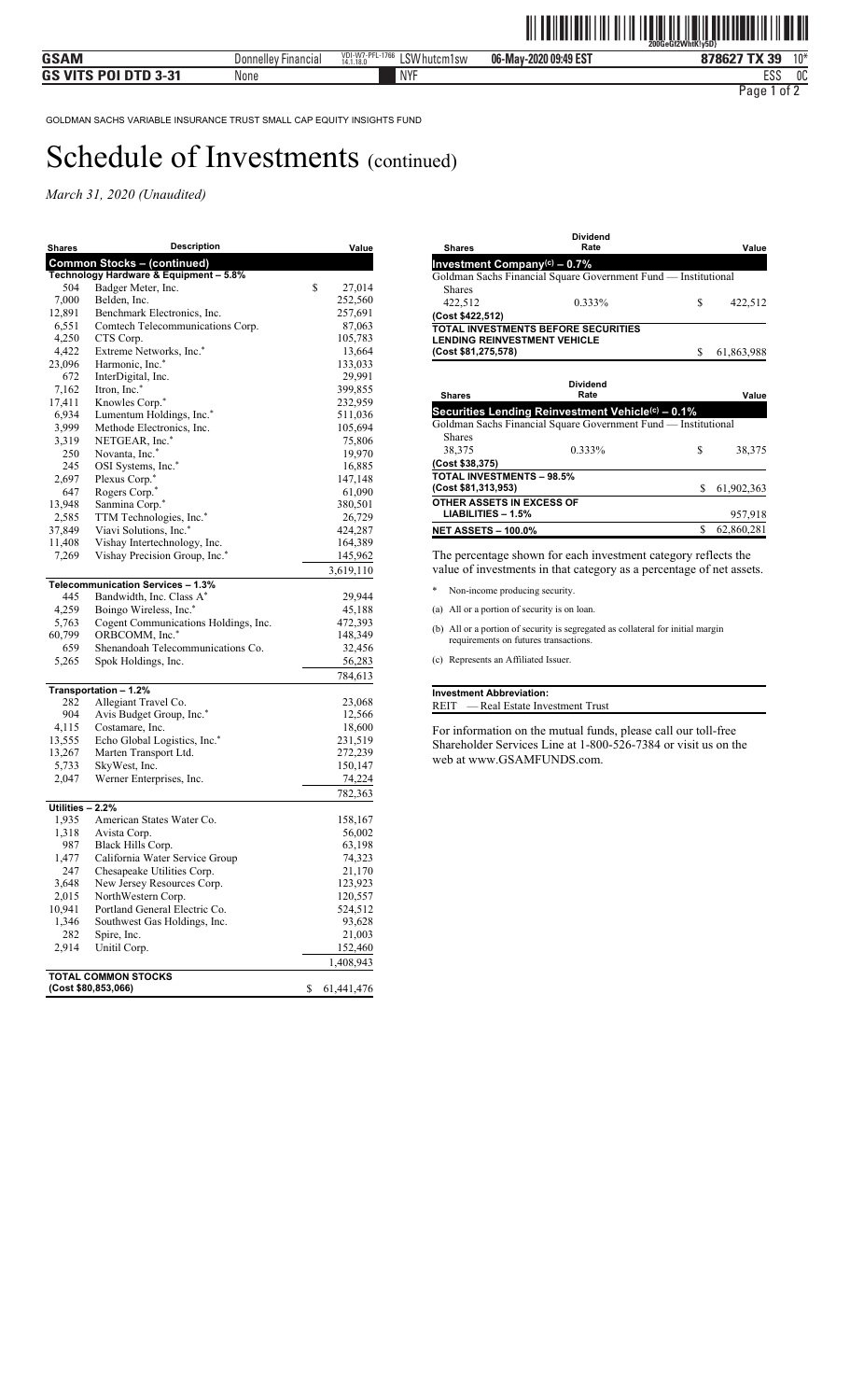### **ADDITIONAL INVESTMENT INFORMATION**

**FUTURES CONTRACTS** — At March 31, 2020, the Fund had the following futures contracts:

| <b>Description</b>        | Number of<br>Contracts | <b>Expiration</b><br>Date | Notional<br>Amount | Unrealized<br>Appreciation/<br>(Depreciation) |
|---------------------------|------------------------|---------------------------|--------------------|-----------------------------------------------|
| Long position contracts:  |                        |                           |                    |                                               |
| Russell 2000 E-Mini Index | $\overline{a}$         | 06/19/2020                | \$688.560          | (27, 802)                                     |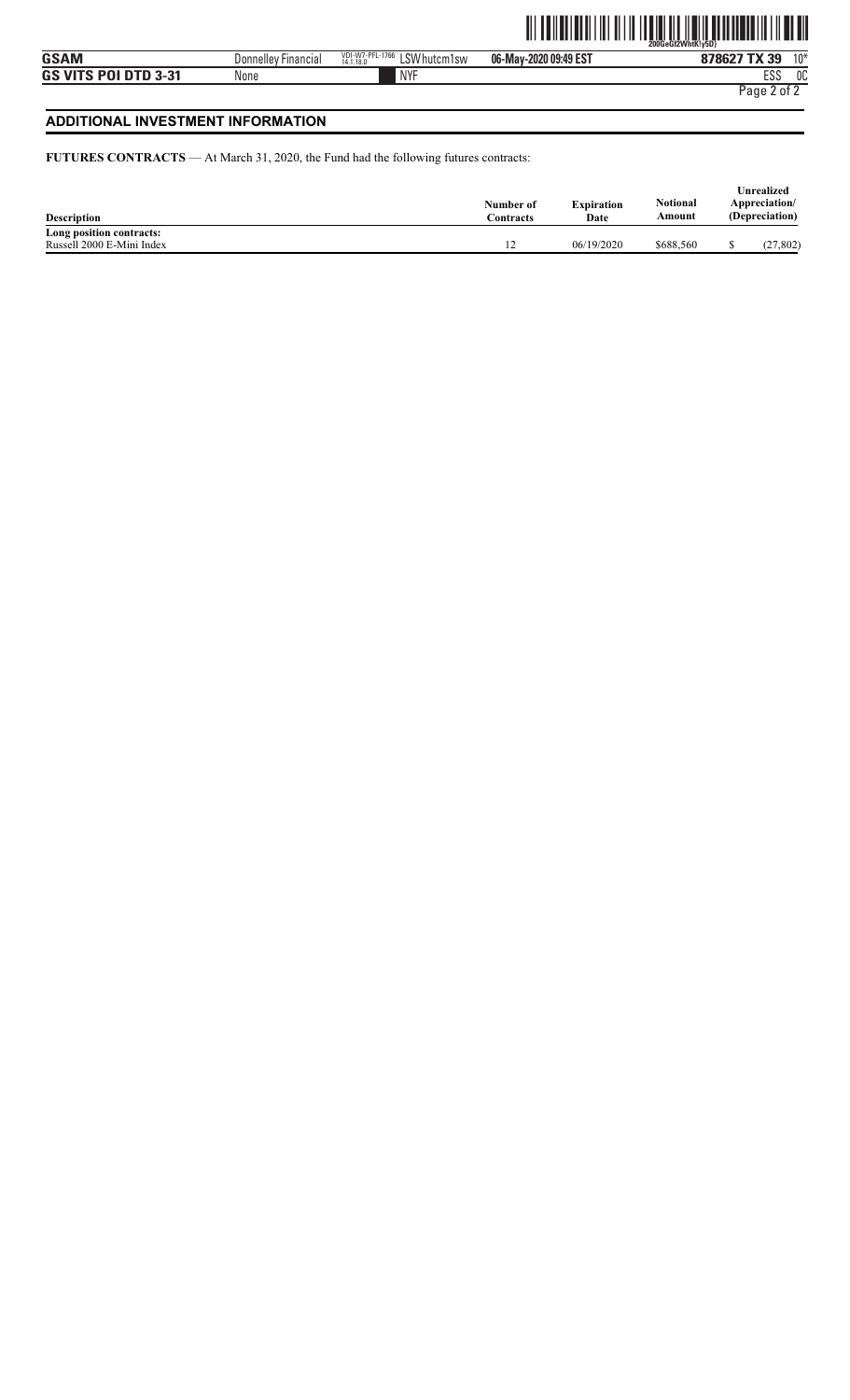| <b>Shares</b>  | <b>Description</b>                                   | Value           |
|----------------|------------------------------------------------------|-----------------|
|                | Common Stocks - 102.1%                               |                 |
|                | Automobiles & Components - 1.2%                      |                 |
| 27,395         | Aptiv plc                                            | \$<br>1,348,930 |
| 2,961          | Tesla, Inc.*                                         | 1,551,564       |
|                |                                                      | 2,900,494       |
|                | Capital Goods - 4.1%                                 |                 |
| 15,546         | Boeing Co. (The)                                     | 2,318,530       |
| 13,303         | Deere & Co.                                          | 1,837,943       |
| 21,712         | Honeywell International, Inc.                        | 2,904,848       |
| 8,080          | Northrop Grumman Corp.                               | 2,444,604       |
| 5,755          | Stanley Black & Decker, Inc.                         | 575,500         |
|                |                                                      | 10,081,425      |
|                | <b>Commercial &amp; Professional Services - 0.8%</b> |                 |
| 14,168         | Verisk Analytics, Inc.                               | 1,974,736       |
|                | Consumer Durables & Apparel - 2.7%                   |                 |
| 7,221          | Lululemon Athletica, Inc.*                           | 1,368,740       |
| 56,091         | NIKE, Inc. Class B                                   | 4,640,969       |
| 18,465         | PVH Corp.                                            | 695,023         |
|                |                                                      | 6,704,732       |
|                | <b>Consumer Services - 1.8%</b>                      |                 |
| 21,202         | Las Vegas Sands Corp.                                | 900,449         |
| 21,318         | McDonald's Corp.                                     | 3,524,931       |
|                |                                                      | 4,425,380       |
|                | Diversified Financials - 1.9%                        |                 |
| 14,489         | Cboe Global Markets, Inc.                            | 1,293,143       |
| 41,944         | Charles Schwab Corp. (The)                           | 1,410,158       |
| 23,591         | Intercontinental Exchange, Inc.                      | 1,904,973       |
|                |                                                      | 4,608,274       |
| Energy $-0.6%$ |                                                      |                 |
| 41,148         | Cheniere Energy, Inc.*                               | 1,378,458       |
|                | Food & Staples Retailing - 1.1%                      |                 |
| 24,384         | Walmart, Inc.                                        | 2,770,510       |
|                | Food, Beverage & Tobacco - 3.7%                      |                 |
| 77,022         | Coca-Cola Co. (The)                                  | 3,408,224       |
| 9,968          | McCormick & Co., Inc. (Non-Voting)                   | 1,407,581       |
| 21,543         | Mondelez International, Inc. Class A                 | 1,078,874       |
| 55,559         | Monster Beverage Corp.*                              | 3,125,749       |
|                |                                                      | 9,020,428       |
|                | Health Care Equipment & Services - 8.7%              |                 |
| 114,558        | Boston Scientific Corp.*                             | 3,738,028       |
| 17,136         | Danaher Corp.                                        | 2,371,794       |
| 23,852         | Envista Holdings Corp.*                              | 356,349         |
| 9,016          | Guardant Health, Inc.*(a)                            | 627,514         |
| 10,976         | Humana, Inc.                                         | 3,446,683       |
| 7,408          | Insulet Corp.*                                       | 1,227,357       |
| 6,111          | Intuitive Surgical, Inc.*                            | 3,026,228       |
| 18,983         | UnitedHealth Group, Inc.                             | 4,733,981       |
| 11,341         | West Pharmaceutical Services, Inc.                   | 1,726,667       |
|                |                                                      | 21,254,601      |

| <b>Shares</b>    | Description                                                             | Value           |
|------------------|-------------------------------------------------------------------------|-----------------|
|                  | <b>Common Stocks - (continued)</b>                                      |                 |
|                  | Household & Personal Products - 1.0%                                    |                 |
| 14,947           | Estee Lauder Cos., Inc. (The) Class A                                   | \$<br>2,381,655 |
|                  | Insurance - 0.3%                                                        |                 |
| 695              | Markel Corp.*                                                           | 644,884         |
| Materials - 2.7% |                                                                         |                 |
| 13,712           | Ecolab, Inc.                                                            | 2,136,741       |
| 11,439           | Linde plc                                                               | 1,978,947       |
| 5,207            | Martin Marietta Materials, Inc.                                         | 985,321         |
| 3,347            | Sherwin-Williams Co. (The)                                              | 1,538,013       |
|                  |                                                                         | 6,639,022       |
|                  | Media & Entertainment - 12.4%                                           |                 |
| 9,109            | Alphabet, Inc. Class A*                                                 | 10,584,202      |
| 5,580            | Alphabet, Inc. Class C*                                                 | 6,488,480       |
| 56,440           | Facebook, Inc. Class A*                                                 | 9,414,192       |
| 10,378           | Netflix, Inc.*                                                          | 3,896,939       |
|                  |                                                                         | 30,383,813      |
|                  | Pharmaceuticals, Biotechnology & Life Sciences - 8.8%                   |                 |
| 9,907            | 10X Genomics, Inc. Class A*                                             | 617,404         |
| 22,894           | AbbVie, Inc.                                                            | 1,744,294       |
| 20,440           | Adaptive Biotechnologies Corp.*                                         | 567,823         |
| 27,714           | Agios Pharmaceuticals, Inc.*                                            | 983,293         |
| 11,094           | Alexion Pharmaceuticals, Inc.*                                          | 996,130         |
| 64,029           | AstraZeneca plc ADR                                                     | 2,859,535       |
| 20,088           | BioMarin Pharmaceutical, Inc.*                                          | 1,697,436       |
| 49,073           | Bristol-Myers Squibb Co.                                                | 2,735,329       |
| 31,483           | Eli Lilly & Co.                                                         | 4,367,322       |
| 12,111           | Illumina, Inc.*                                                         | 3,307,756       |
| 16,911           | Sarepta Therapeutics, Inc.*                                             | 1,654,234       |
|                  |                                                                         | 21,530,556      |
|                  | Real Estate Investment Trusts - 2.3%                                    |                 |
| 14,618           | American Tower Corp.                                                    | 3,183,069       |
| 4,096            | Equinix, Inc.                                                           | 2,558,239       |
|                  |                                                                         | 5,741,308       |
| Retailing - 7.3% |                                                                         |                 |
| 7,205            | Amazon.com, Inc.*                                                       | 14,047,733      |
| 27,857           | Ross Stores, Inc.                                                       | 2,422,723       |
| 7,781            | Ulta Beauty, Inc.*                                                      | 1,367,122       |
|                  |                                                                         | 17,837,578      |
|                  |                                                                         |                 |
| 12,501           | Semiconductors & Semiconductor Equipment - 4.2%<br>Analog Devices, Inc. | 1,120,715       |
| 28,082           | NVIDIA Corp.                                                            | 7,402,415       |
| 19,560           | <b>NXP Semiconductors NV</b>                                            |                 |
|                  |                                                                         | 1,622,111       |
|                  |                                                                         | 10,145,241      |
|                  | Software & Services - 25.3%                                             |                 |
| 19,416           | Accenture plc Class A                                                   | 3,169,856       |
| 18,173           | Adobe, Inc.*                                                            | 5,783,376       |
| 14,792           | Atlassian Corp. plc Class A*                                            | 2,030,350       |
| 26,662           | Fidelity National Information Services, Inc.                            | 3,243,166       |
| 27,228           | Mastercard, Inc. Class A                                                | 6,577,196       |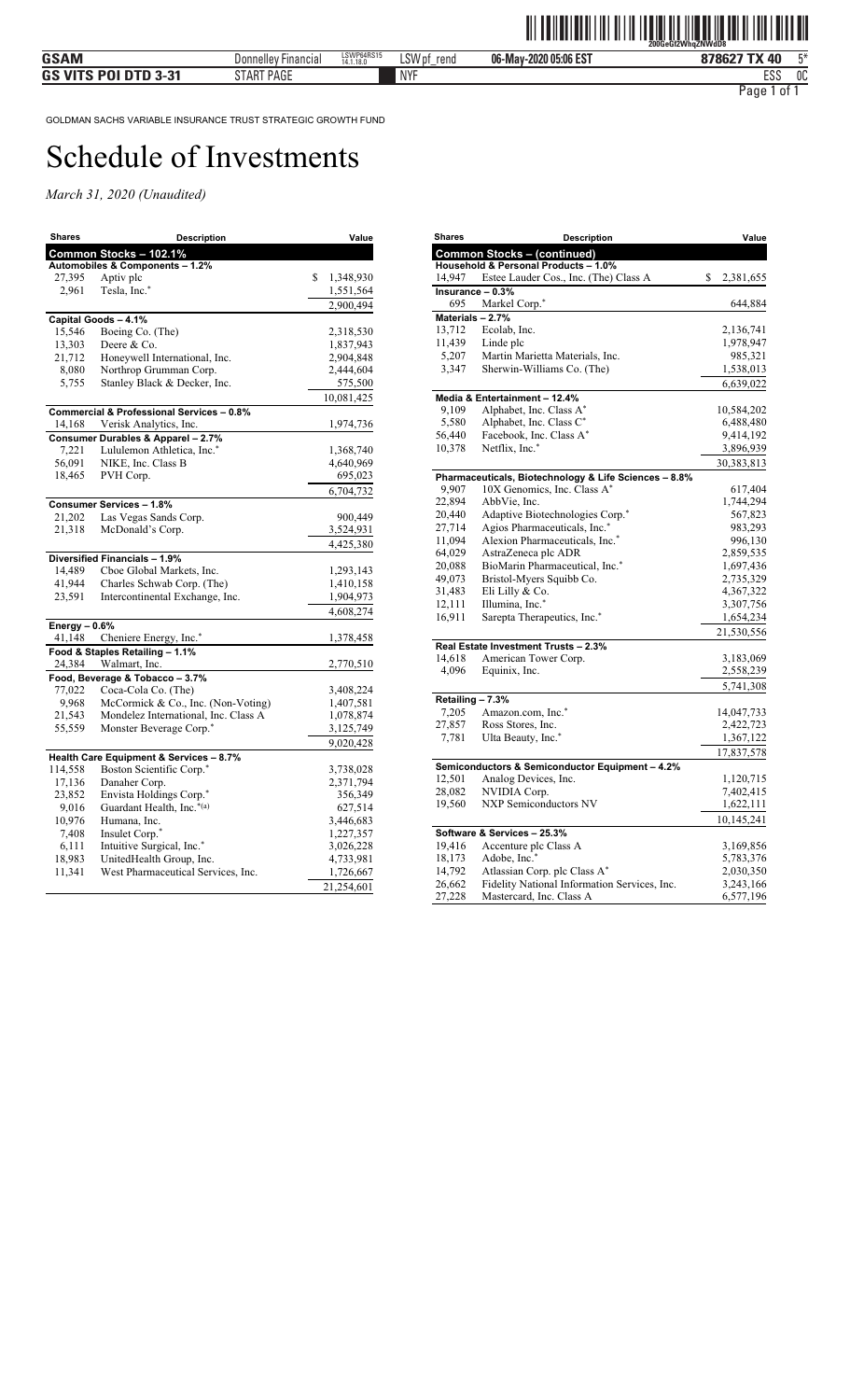*March 31, 2020 (Unaudited)* 

| Shares                | <b>Description</b>                                             |    | Value       |
|-----------------------|----------------------------------------------------------------|----|-------------|
|                       | <b>Common Stocks - (continued)</b>                             |    |             |
|                       | Software & Services - (continued)                              |    |             |
| 129,161               | Microsoft Corp.                                                | \$ | 20,369,981  |
| 40,941                | PayPal Holdings, Inc.*                                         |    | 3,919,691   |
| 23,731                | salesforce.com, Inc.*                                          |    | 3,416,789   |
| 8,457                 | ServiceNow, Inc.*                                              |    | 2,423,607   |
| 50,654                | Visa, Inc. Class A                                             |    | 8,161,373   |
| 19,341                | Workday, Inc. Class A*                                         |    | 2,518,585   |
|                       |                                                                |    | 61,613,970  |
|                       | Technology Hardware & Equipment - 8.3%                         |    |             |
| 29,083                | Amphenol Corp. Class A                                         |    | 2,119,569   |
| 71,252                | Apple, Inc.                                                    |    | 18,118,671  |
|                       |                                                                |    | 20,238,240  |
| Transportation - 2.9% |                                                                |    |             |
| 41,446                | CSX Corp.                                                      |    | 2,374,856   |
| 17,435                | Lyft, Inc. Class A*                                            |    | 468,129     |
| 29,473                | Union Pacific Corp.                                            |    | 4,156,872   |
|                       |                                                                |    | 6,999,857   |
|                       | <b>TOTAL INVESTMENTS BEFORE SECURITIES</b>                     |    |             |
|                       | <b>LENDING REINVESTMENT VEHICLE</b>                            |    |             |
| (Cost \$158,052,070)  |                                                                | \$ | 249,275,162 |
|                       |                                                                |    |             |
|                       | Dividend                                                       |    |             |
| <b>Shares</b>         | Rate                                                           |    | Value       |
|                       | Securities Lending Reinvestment Vehicle(b) - 0.1%              |    |             |
|                       | Goldman Sachs Financial Square Government Fund - Institutional |    |             |
| <b>Shares</b>         |                                                                |    |             |
| 175,982               | 0.333%                                                         | \$ | 175,982     |
| (Cost \$175,982)      |                                                                |    |             |
|                       | <b>TOTAL INVESTMENTS - 102.2%</b>                              |    |             |
| (Cost \$158,228,052)  |                                                                | S. | 249,451,144 |
|                       | <b>LIABILITIES IN EXCESS OF OTHER</b>                          |    |             |

 **ASSETS – (2.2)%** (5,469,858) **NET ASSETS – 100.0%** \$ 243,981,286 The percentage shown for each investment category reflects the value of investments in that category as a percentage of net assets.

\* Non-income producing security.

(a) All or a portion of security is on loan.

(b) Represents an Affiliated Issuer.

**Investment Abbreviation:** ADR — American Depositary Receipt

For information on the mutual funds, please call our toll-free Shareholder Services Line at 1-800-526-7384 or visit us on the web at www.GSAMFUNDS.com.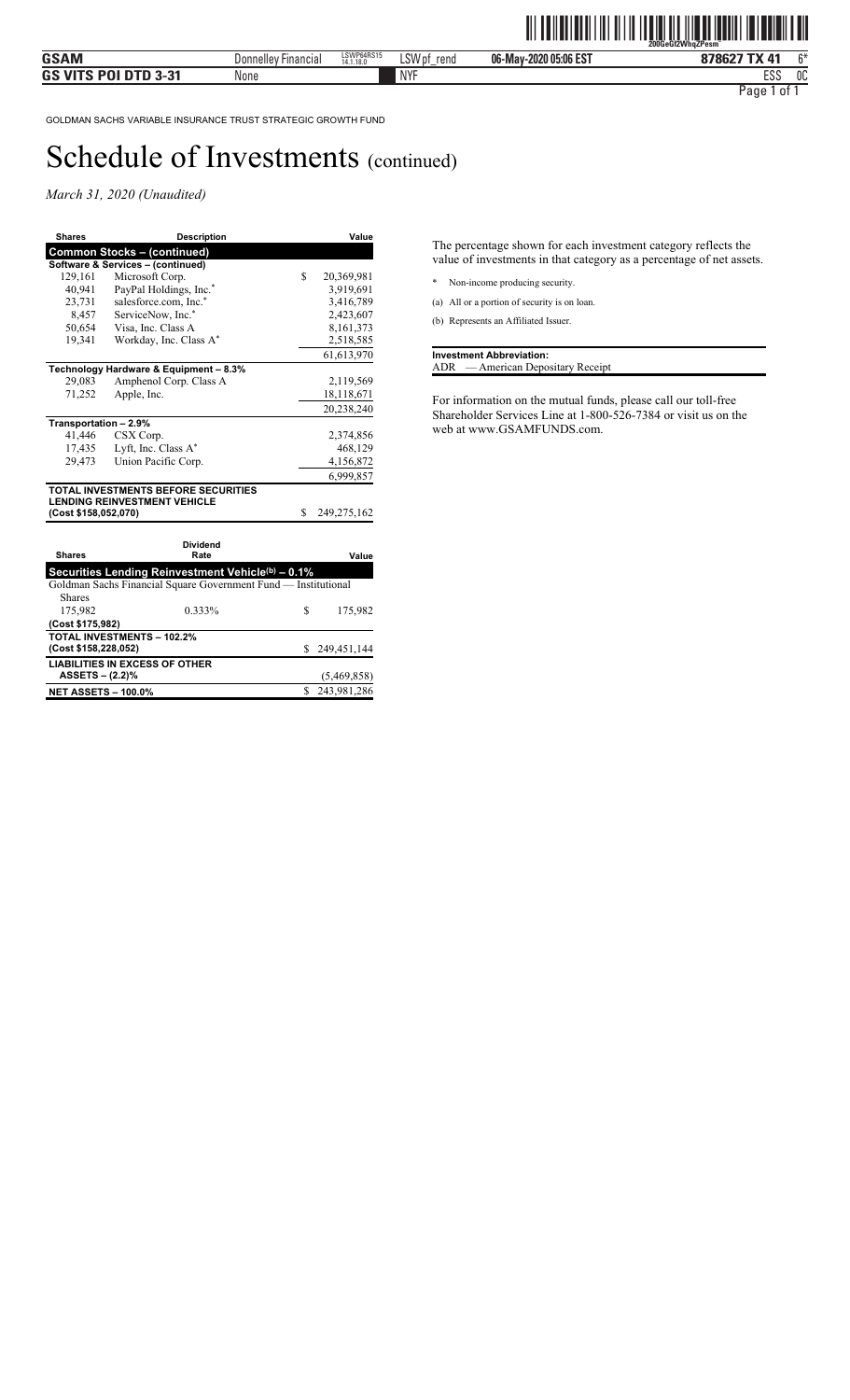| <b>Shares</b>     | Description                                          | Value                |
|-------------------|------------------------------------------------------|----------------------|
|                   | Common Stocks - 98.8%                                |                      |
|                   | Automobiles & Components - 0.7%                      |                      |
| 79,946            | General Motors Co.                                   | \$<br>1,661,278      |
| <b>Banks-3.4%</b> |                                                      |                      |
| 129,645           | Bank of America Corp.                                | 2,752,363            |
| 14,147            | Citigroup, Inc.                                      | 595,872              |
| 37,223            | Citizens Financial Group, Inc.                       | 700,165              |
| 10,147<br>50,256  | JPMorgan Chase & Co.<br>Popular, Inc.                | 913,535<br>1,758,960 |
| 3,516             | SVB Financial Group*                                 |                      |
| 39,853            | Zions Bancorp NA                                     | 531,197<br>1,066,466 |
|                   |                                                      | 8,318,558            |
|                   | Capital Goods - 2.6%                                 |                      |
| 4,107             | Allegion plc                                         | 377,926              |
| 4,924             | Emerson Electric Co.                                 | 234,629              |
| 621               | General Dynamics Corp.                               | 82,164               |
| 80,857            | General Electric Co.                                 | 642,005              |
| 1,317             | Illinois Tool Works, Inc.                            | 187,172              |
| 64,515            | Johnson Controls International plc                   | 1,739,324            |
| 1,383             | Lockheed Martin Corp.                                | 468,768              |
| 18,869            | Raytheon Co.                                         | 2,474,669            |
| 2,101             | Trane Technologies plc                               | 173,522              |
|                   |                                                      | 6,380,179            |
|                   | <b>Commercial &amp; Professional Services - 2.4%</b> |                      |
| 9,110             | Cintas Corp.                                         | 1,578,034            |
| 1,574             | CoStar Group, Inc.*                                  | 924,268              |
| 32,217            | IHS Markit Ltd.                                      | 1,933,020            |
| 1,010             | Republic Services, Inc.                              | 75,811               |
| 20,681            | TransUnion                                           | 1,368,669            |
|                   |                                                      | 5,879,802            |
|                   | Consumer Durables & Apparel - 0.6%                   |                      |
| 41,208            | DR Horton, Inc.                                      | 1,401,072            |
|                   | Consumer Services - 0.7%                             |                      |
| 2,009             | Chipotle Mexican Grill, Inc.*                        | 1,314,689            |
| 23,706            | <b>MGM Resorts International</b>                     | 279,731              |
|                   |                                                      | 1,594,420            |
|                   | Diversified Financials - 6.9%                        |                      |
| 90,641            | Ally Financial, Inc.                                 | 1,307,950            |
| 28,199            | Berkshire Hathaway, Inc. Class B <sup>*</sup>        | 5,155,623            |
| 2,285             | Cboe Global Markets, Inc.                            | 203,936              |
| 39,654            | Charles Schwab Corp. (The)                           | 1,333,167            |
| 17,043            | CME Group, Inc.                                      | 2,946,905            |
| 8,975             | Equitable Holdings, Inc.                             | 129,689              |
| 12,717            | S&P Global, Inc.                                     | 3,116,301            |
| 100,601           | Synchrony Financial                                  | 1,618,670            |
| 18,420            | Voya Financial, Inc.                                 | 746,931              |
|                   |                                                      | 16,559,172           |
| Energy $-2.0%$    |                                                      |                      |
| 27,414            | Baker Hughes Co.                                     | 287,847              |
| 15,726            | Chevron Corp.                                        | 1,139,506            |
| 23,517            | EOG Resources, Inc.                                  | 844,731              |
| 36,446            | Marathon Petroleum Corp.                             | 860,855              |
| 7,632             | Pioneer Natural Resources Co.                        | 535,385              |
| 93,007            | TechnipFMC plc                                       | 626,867              |

| <b>Shares</b> | <b>Description</b>                      | Value        |
|---------------|-----------------------------------------|--------------|
|               | <b>Common Stocks - (continued)</b>      |              |
|               | Energy - (continued)                    |              |
| 695           | Valero Energy Corp.                     | \$<br>31,525 |
| 27,842        | Williams Cos., Inc. (The)               | 393,964      |
|               |                                         | 4,720,680    |
|               | Food & Staples Retailing - 2.5%         |              |
| 1,707         | Casey's General Stores, Inc.            | 226,160      |
| 13,313        | Costco Wholesale Corp.                  | 3,795,936    |
| 2,625         | US Foods Holding Corp.*                 | 46,489       |
| 45,008        | Walgreens Boots Alliance, Inc.          | 2,059,116    |
|               |                                         | 6,127,701    |
|               | Food, Beverage & Tobacco - 1.3%         |              |
| 31,693        | Altria Group, Inc.                      | 1,225,568    |
| 3,969         | Coca-Cola Co. (The)                     | 175,628      |
| 30,261        | Monster Beverage Corp.*                 | 1,702,484    |
| 516           | Tyson Foods, Inc. Class A               | 29,861       |
|               |                                         | 3,133,541    |
|               | Health Care Equipment & Services - 7.5% |              |
| 8,717         | <b>Abbott Laboratories</b>              | 687,858      |
| 3,148         | Align Technology, Inc.*                 | 547,594      |
| 12,181        | Anthem, Inc.                            | 2,765,574    |
| 13,051        | Cigna Corp.                             | 2,312,376    |
| 6,802         | CVS Health Corp.                        | 403,563      |
| 14,593        | Edwards Lifesciences Corp.*             | 2,752,532    |
| 13,949        | HCA Healthcare, Inc.                    | 1,253,318    |
| 6,272         | Humana, Inc.                            | 1,969,533    |
| 5,924         | Medtronic plc                           | 534,226      |
| 4,108         | STERIS plc                              | 574,997      |
| 2,410         | Teleflex, Inc.                          | 705,793      |
| 6,269         | UnitedHealth Group, Inc.                | 1,563,363    |
| 21,646        | Universal Health Services, Inc. Class B | 2,144,686    |
|               |                                         | 18,215,413   |
|               | Household & Personal Products - 2.3%    |              |
| 50,713        | Procter & Gamble Co. (The)              | 5,578,430    |
|               | Insurance - 1.2%                        |              |
| 14,657        | Allstate Corp. (The)                    | 1,344,487    |
| 6,826         | Aon plc                                 | 1,126,563    |
| 3,621         | Athene Holding Ltd. Class A*            | 89,873       |
| 1,080         | Cincinnati Financial Corp.              | 81,486       |
| 1,224         | Reinsurance Group of America, Inc.      | 102,987      |
| 12,838        | Unum Group                              | 192,699      |
|               |                                         | 2,938,095    |
|               | Materials - 2.0%                        |              |
| 1,709         | Air Products & Chemicals, Inc.          | 341,134      |
| 12,472        | Alcoa Corp.*                            | 76,828       |
| 62,393        | Axalta Coating Systems Ltd.*            | 1,077,527    |
| 7,343         | Ball Corp.                              | 474,798      |
| 3,790         | Dow, Inc.                               | 110,820      |
| 440           | Linde plc                               | 76,120       |
| 5,922         | Sherwin-Williams Co. (The)              | 2,721,277    |
|               |                                         | 4,878,504    |
|               | Media & Entertainment - 8.5%            |              |
| 2,655         | Alphabet, Inc. Class A*                 | 3,084,977    |